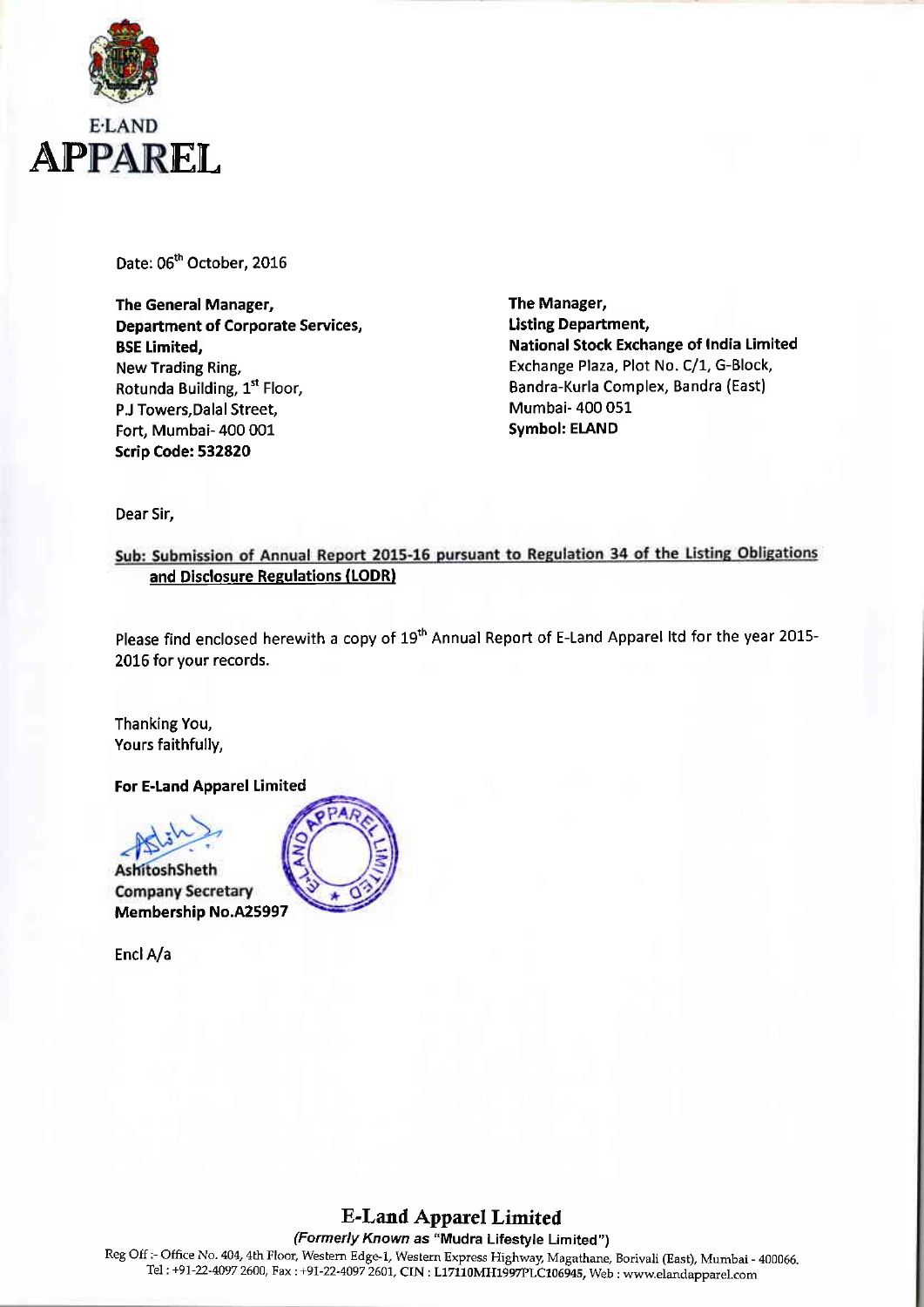

# E-Land Apparel Limited

*(Formerly known as "Mudra Lifestyle Limited")*

# **19th Annual Report 2015-2016**

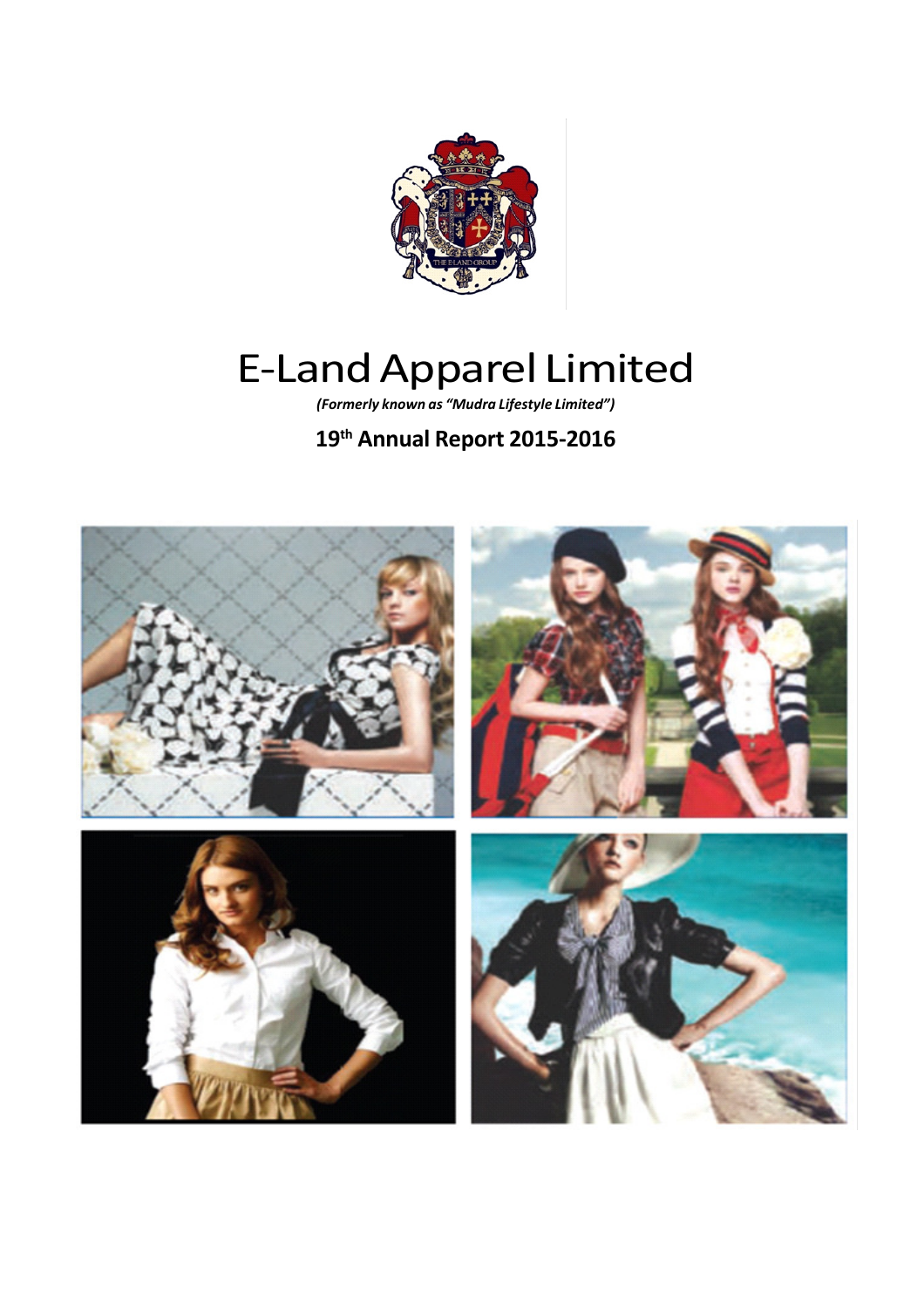**E-Land Apparel Limited (formerly known as Mudra Lifestyle Limited)**

# **BOARD OF DIRECTORS**

- Mr. Kwang Hyuck Choi Managing Director w.e.f 27<sup>th</sup> June, 2016 Mr. Jung Ho Hong **Canadian Communist Communist Communist Communist Communist Communist Communist Communist Communist Communist Communist Communist Communist Communist Communist Communist Communist Communist Communist Commu** Mr. Chong Tae Baek - Independent Director Mr. Sivabalan Paul Pandian - Independent Director Mr. Kyong Hur **- Independent Director** Mrs. Elizabeth Ravi **- Independent Director** Mr. Yangweon Yoo **- Executive Director (Resigned w.e.f 9th August, 2016)** Mr. Yangweon Yoo **MEMBERS OF AUDIT COMMITTEE**
- Mr. Chong Tae Baek Chairman Mr. Kyoung Hur - Member Mrs. Elizabeth Ravi **- Member** Mr. Yangweon Yoo - Member (Resigned w.e.f 9th August, 2016)

# **CHIEF FINANCIAL OFFICER**

Mr. Byounghoon Yi

#### **COMPANY SECRETARY & COMPLIANCE OFFICER**

Mr. Ashitosh Sheth

#### **REGISTRAR AND TRANSFER AGENT**

Bigshare Services Pvt. Ltd. E-2 & 3, Ansa Industrial Estate, Saki-Vihar Road, Sakinaka, Andheri (E), Mumbai - 400 072. Tel : 91-22-2847 0652 | 40430200 | 28470653<br>Fax : 91-22-2847 5207  $: 91 - 22 - 2847$  5207 E-mail : investor@bigshareonline.com

#### **BANKERS**

State Bank of India Oriental Bank of Commerce State Bank of Patiala Bank of India State Bank of Hyderabad

#### **AUDITORS**

M/s. S R B C and CO LLP Chartered Accountants, Mumbai.

#### **SOLICITORS & LEGAL ADVISORS**

J. Sagar Associates Crawford Bayley & Co Amarchand & Mangaldas & Suresh A Shroff & Co

#### **REGISTERED OFFICE**

Office No. 404, 4th Floor, Western Edge-I, Western Express Highway, Magathane, Borivali (East), Mumbai - 400066 Tel : +91-22-40972600 Fax : +91-22-40972601 CIN : L17110MH1997PLC106945

#### **WORKS**

Garmenting - Bangalore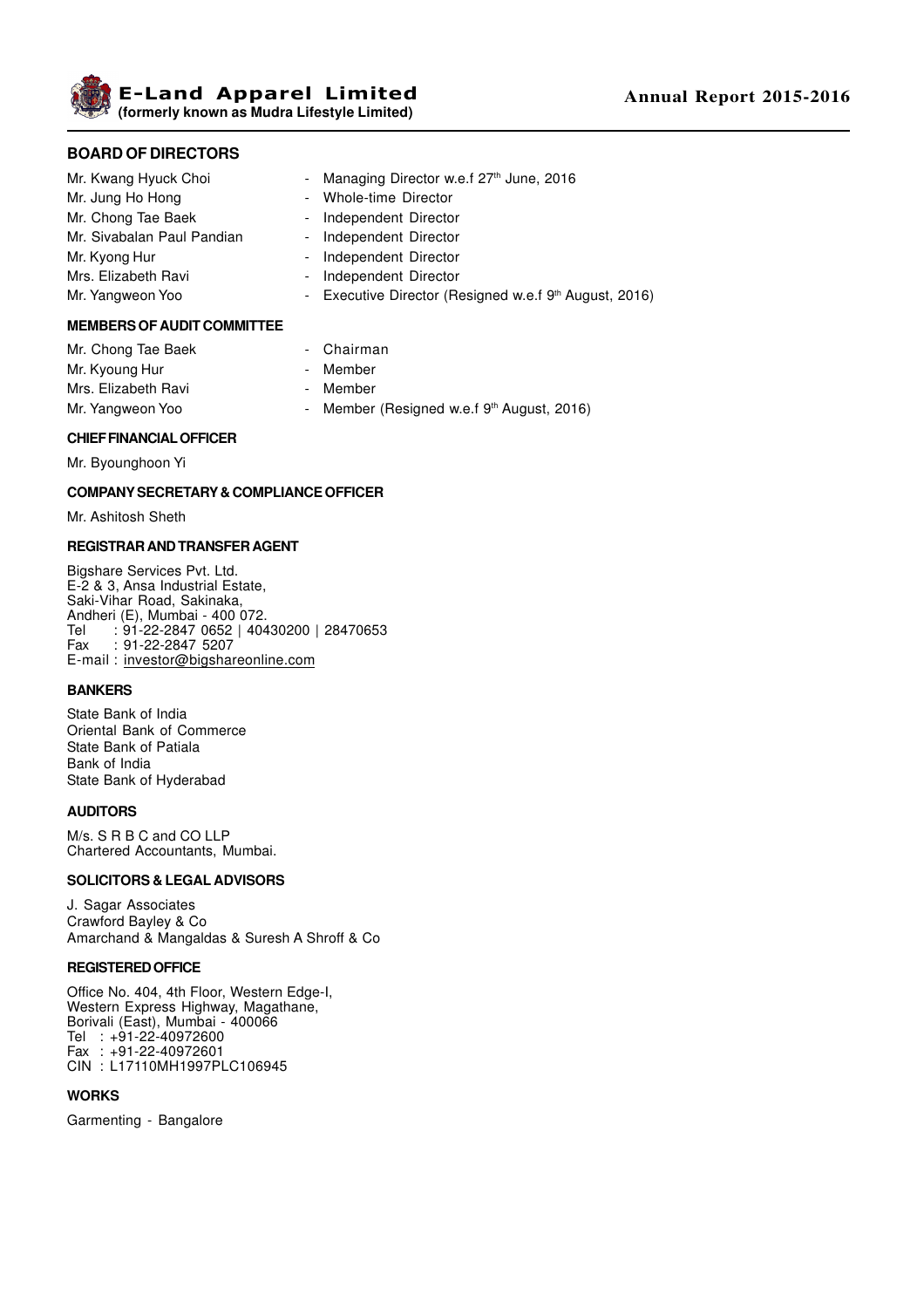

# Contante

| <b>Contents</b><br><u> 1989 - Johann Barn, mars ann an t-Amhain ann an t-Amhain an t-Amhain an t-Amhain an t-Amhain an t-Amhain an t-</u> | Page No. |
|-------------------------------------------------------------------------------------------------------------------------------------------|----------|
|                                                                                                                                           |          |
|                                                                                                                                           |          |
|                                                                                                                                           |          |
|                                                                                                                                           |          |
|                                                                                                                                           |          |
|                                                                                                                                           |          |
|                                                                                                                                           |          |
|                                                                                                                                           |          |
|                                                                                                                                           |          |

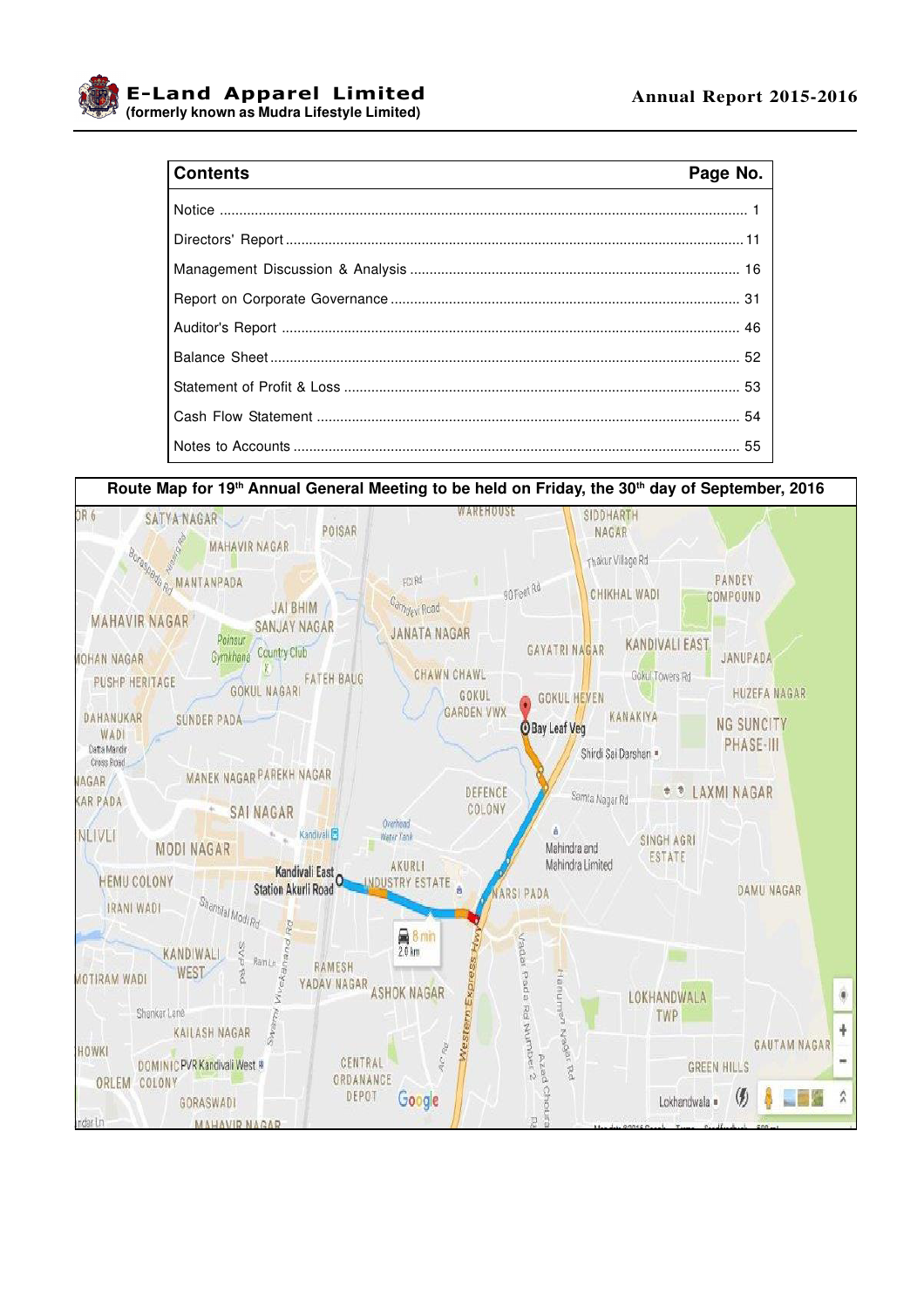

# **NOTICE**

**NOTICE** is hereby given that the 19<sup>th</sup> Annual General Meeting of the Members of the Company will be held at Bay Leaf Banquet Hall, Shop No 67, 68, 69, Saraf Choudhary Nagar, Thakur Complex, Opposite Sarodev Hospital, Kandivali (East), Mumbai - 400101 on Friday, the 30<sup>th</sup> day of September, 2016 at 10.00 a.m. to transact the following businesses:

#### **ORDINARY BUSINESS**

- 1. To receive, consider and adopt the Audited Balance Sheet as at 31<sup>st</sup> March, 2016 and the Statement of Profit & Loss for the year ended on that date and the Reports of the Directors and the Auditors thereon.
- 2. To appoint a Director in place of Mr. Jung Ho Hong (having DIN: 02229634), who retires by rotation and being eligible, offers himself for re-appointment.
- 3. To consider appointment of Statutory Auditors of the Company and in this regard if thought fit, to pass, the following resolution as an Ordinary Resolution.

"**RESOLVED THAT** pursuant to Section 139 of the Companies Act, 2013 and other applicable provisions, if any of the Companies Act, 2013 (the Act) and the Companies (Audit and Auditors Rule, 2014 (the Rules), including any statutory modification(s) or re-enactment(s) thereof for the time being in force, and pursuant to recommendation made by the Audit Committee, M/s. Deloitte Haskins & Sells LLP, Chartered Accountants having Firm Registration No.117366W/W-100018 , Mumbai, be and are hereby appointed as Statutory Auditors of the Company in place of Statutory Auditors M/s. S R B C & CO LLP, Chartered Accountants, having having FRN. 324982E, who shall hold office from the conclusion of ensuing 19th Annual General Meeting for a term of five consecutive years till the conclusion of 24<sup>th</sup> Annual General Meeting (subject to ratification of the appointment by the members at every Annual General Meeting) and the Board be and is hereby authorized to fix the remuneration as may be determined by the Audit Committee in consultation with the Auditors, in addition to reimbursement of all out of pocket expenses as may be incurred in connection with the audit of the accounts of the Company."

#### **SPECIAL BUSINESS**

#### **4. Approval for Material Related Party Transactions**

To consider and if thought fit, to pass to the following resolution as an Ordinary Resolution:

"**RESOLVED THAT** pursuant to the provisions of Section 188 and all other applicable provisions, if any, of the Companies Act, 2013 read with Companies (Meetings of Board and its Powers) Rules, 2014 (including any statutory modification(s) or re-enactment(s) thereof for the time being in force)and as per regulation 23 of SEBI (Listing Obligations and Disclosure Requirements) Regulations, 2015, consent of the members of the Company be and is hereby accorded to enter into a contract for purchase / sale of goods /providing services with following related parties for a period as per details given here-in-below:

| Name of the<br><b>Related parties</b> | Relation                 | <b>Terms of Contract</b>                                          | <b>Nature of Contract</b>                                             | <b>Monetary value</b>   |
|---------------------------------------|--------------------------|-------------------------------------------------------------------|-----------------------------------------------------------------------|-------------------------|
| E-Land Fashion<br>India Pvt. Ltd.     | <b>Fellow Subsidiary</b> | a. 01.04.2015 to 30.09.2019                                       | a. Purchase of goods                                                  | Upto Rs. 30 crores p.a. |
|                                       |                          | b. Tenure of loan (i.e. upto<br>30 <sup>th</sup> September, 2022) | b. Corporate guarantee<br>to be provided by E-Land<br>Apparel Limited | Upto Rs. 400 Crores     |
|                                       |                          | c. Tenure of loan (i.e. upto<br>30 <sup>th</sup> September, 2022) | c. Corporate guarantee<br>to be received by E-Land<br>Apparel Limited | Upto Rs. 60 Crores      |
| E-Land World Co. Ltd.                 | Ultimate Holding         | 01.04.2015 to 30.09.2019                                          | a. Sale of goods                                                      | Upto Rs. 70 crores p.a. |
|                                       |                          |                                                                   | b. Purchase of Dyes,<br>Chemicals & Accessories                       | Upto Rs. 1 crore p.a.   |

**RESOLVED FURTHER THAT** the Directors of the Company be and are hereby authorized to do all such acts and deeds as may be required to give effect to the above resolution and are authorized to delegate all or any of the power herein conferred, to any other officer(s)/ authorized representative(s) of the Company."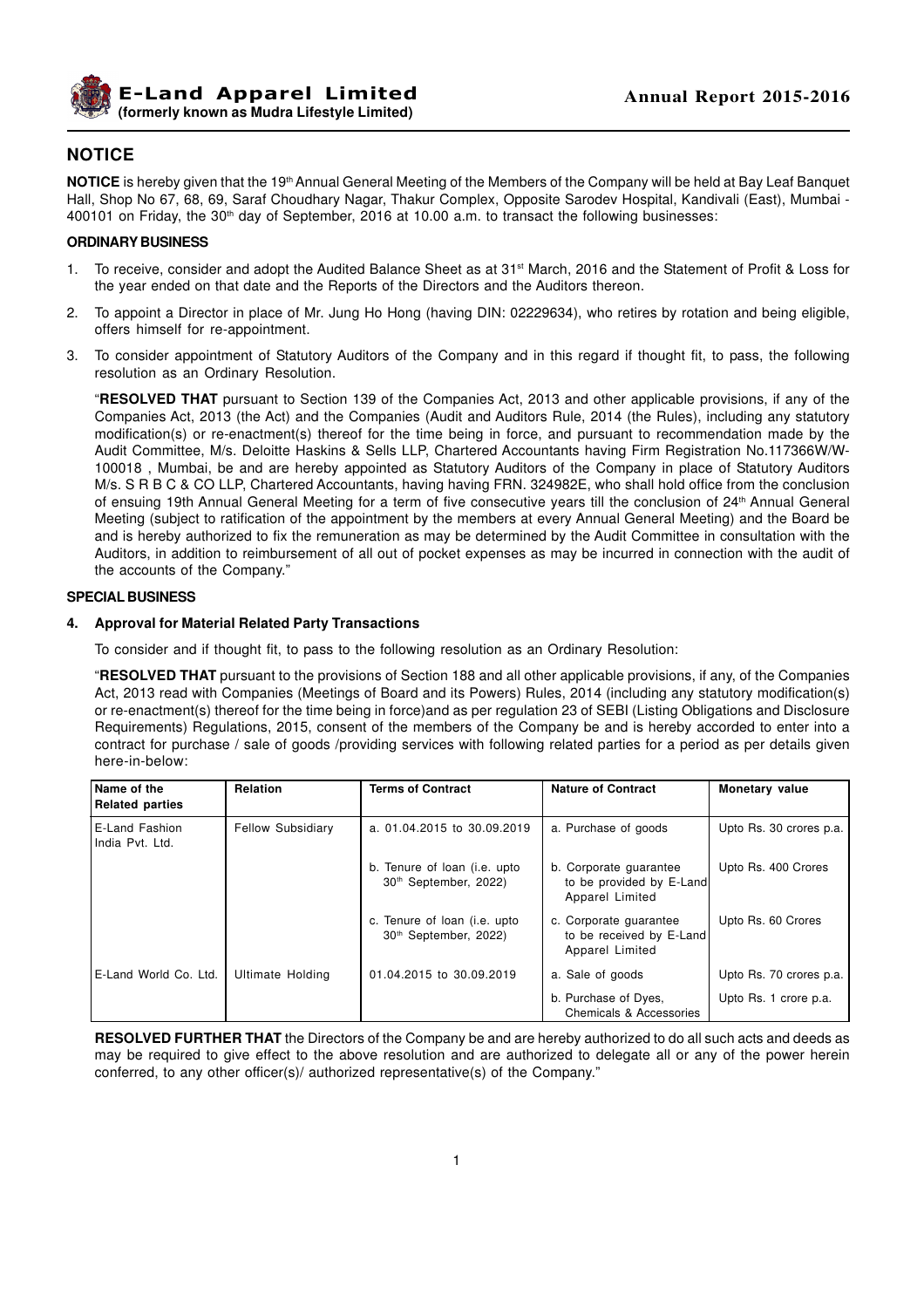

#### **5. Appointment of Mr. Kwang Hyuck Choi as Managing Director of the Company and fixing his remuneration**

To consider and if thought fit, to pass the following resolution as a **Special Resolution**:

**"RESOLVED THAT** pursuant to the provisions of Sections 196, 197 and 203 read with Schedule V and all other applicable provisions, if any, of the Companies Act, 2013 ('the Act") and Companies (Appointment and Remuneration of Managerial Personnel) Rules, 2014 (including any statutory modification(s) or re-enactment(s) thereof for the time being in force) and applicable provisions of Articles of Association of the Company and subject to approval of the Central Government and such other authority as may be required, the appointment of Mr. Kwang Hyuck Choi (DIN: 02229626) as Managing Director of the Company for a period of 3 (three) years with effect from  $27<sup>th</sup>$  June, 2016 on the following terms and conditions be and is hereby approved:

- I. Period: w.e.f.  $27<sup>th</sup>$  June,  $2016$  till  $26<sup>th</sup>$  June,  $2019$ ;
- II. Remuneration payable:
	- (A) Salary: Rs. 5,50,000 (Rupees Five Lakhs Fifty Thousand only) per month including all perquisites, performance related incentives and allowances, with a power to the Board of Directors to increase the same upto Rs. 9,50,000 (Rupees Nine Lakhs Fifty Thousand only) per month;[H1]
	- (B) Company's contribution to Provident Fund : As per Company's policy;
	- (C) Gratuity : As per Company's policy;
	- (D) Leave encashment: As per Company's policy.

**RESOLVED FURTHER THAT** in the event of absence or inadequacy of profits in any financial year during the currency of tenure of service of Mr. Kwang Hyuck Choi as Managing Director of the Company, the payment of salary, perquisites and other allowances as approved by this resolution shall be payable as minimum remuneration.

**RESOLVED FURTHER THAT** the Board of Directors, including any Committee thereof, be and is hereby given power to alter or vary the terms and conditions of appointment and/ or remuneration, subject to the limits specified under Schedule V of the Companies Act, 2013 and any statutory modification or re-enactment thereto.

**RESOLVED FURTHER THAT** the Board of Directors of the Company be and is hereby authorized to do all such acts and deeds as may be required to give effect to the above resolution."

By Order of the Board of Directors

**Ashitosh Sheth** Date: 12<sup>th</sup> August, 2016 **Company Secretary** Company Secretary Place: Mumbai Membership Number: A25997

**Registered Office:** Office No. 404, 4th Floor, Western Edge-I, Western Express Highway, Magathane, Borivali (East), Mumbai – 400066

CIN: L17110MH1997PLC106945

# **NOTES:**

- 1. **A MEMBER ENTITLED TO ATTEND AND VOTE AT THE MEETING IS ENTITLED TO APPOINT ONE OR MORE PROXIES TO ATTEND AND VOTE, IN CASE OF POLL ONLY, ON HIS/HER BEHALF AND THE PROXY NEED NOT BE A MEMBER OF THE COMPANY. THE PROXIES, IN ORDER TO BE VALID, SHOULD BE DULY COMPLETED, STAMPED AND SIGNED AND MUST BE LODGED AT THE REGISTERED OFFICE OF THE COMPANY NOT LESS THAN 48 HOURS BEFORE THE COMMENCEMENT OF THE MEETING.** A person can act as proxy on behalf of member or members not exceeding fifty and holding in the aggregate not more than ten percent of the total share capital of the company carrying voting rights provided that a member holding more than ten percent of the total share capital of the company carrying voting rights may appoint a single person as proxy and such person shall not act as proxy for any other shareholder.
- 2. The Statement pursuant to Section 102 of the Companies Act, 2013 in respect of Special Business set out above is annexed hereto and forms part of this notice.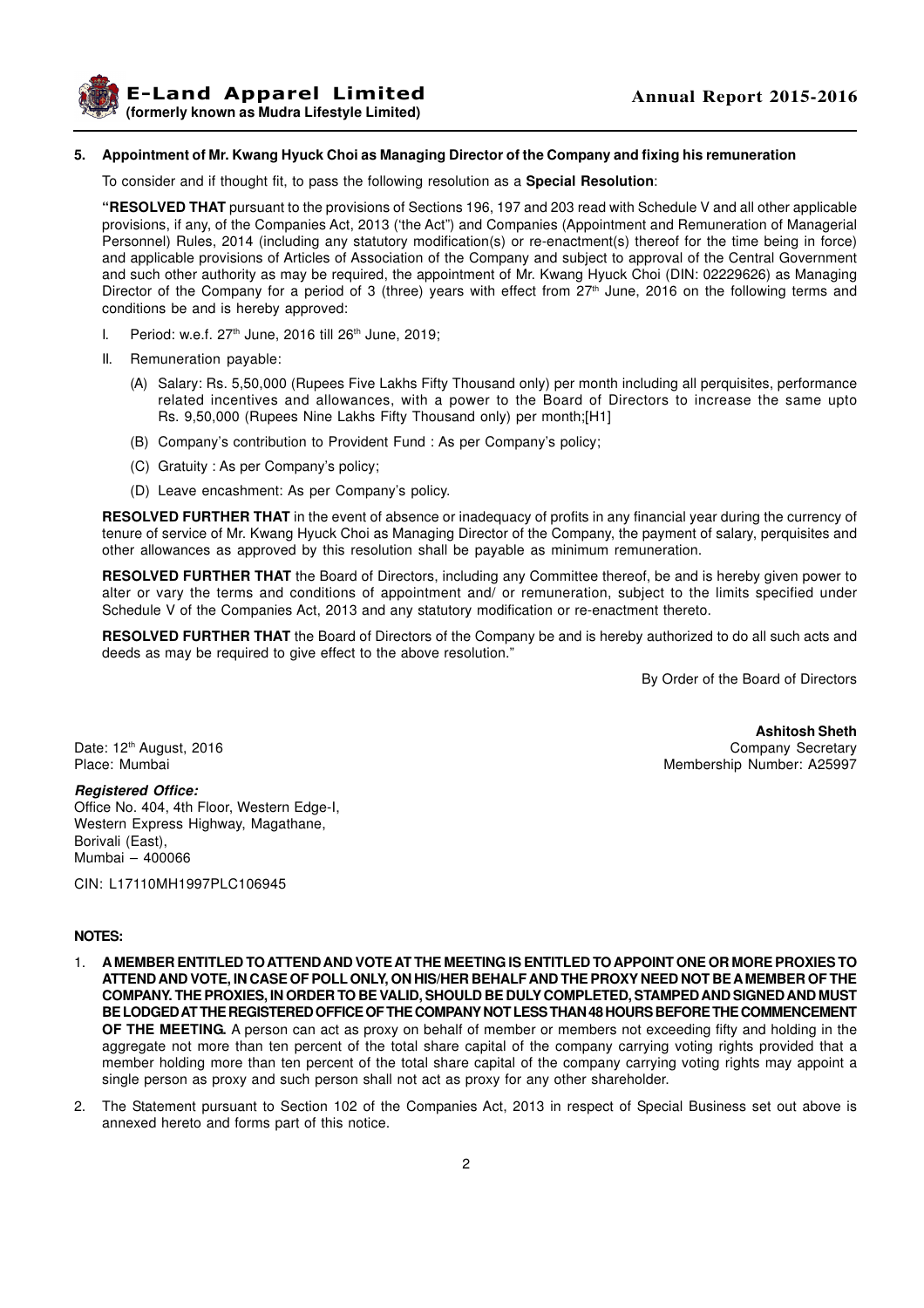**E-Land Apparel Limited (formerly known as Mudra Lifestyle Limited)**

- 3. Corporate members are requested to send duly certified copy of the Board Resolution pursuant to Section 113 of the Companies Act, 2013 authorizing their representative to attend and vote at the Annual General Meeting.
- 4. Brief resume of Directors proposed to be appointed / re-appointed at the ensuing Annual General Meeting in terms of Regulation 36 of the SEBI (Listing Obligations and Disclosure Requirements) Regulations, 2015 (herein after referred to as 'Listing Regulations') is annexed to the Notice. The Company is in receipt of relevant disclosures/consents from the Director pertaining to his re-appointment.
- 5. Members holding shares in physical form are requested to notify immediately any change in their address or bank mandates to the Company / Registrar and Share Transfer Agents quoting their Folio Number and Bank Account Details along with self-attested document proof. Members holding shares in the electronic form may update such details with their respective Depository Participants.
- 6. Members / Proxy are requested to bring their Attendance Slip along with their copy of Annual Report at the time of the Annual General Meeting. As an austerity measure, copies of the Annual Report will not be distributed at the Annual General Meeting.
- 7. The Register of Directors and Key Managerial Personnel and their Shareholdings, maintained under Section 170 and Register of Contract or arrangements in which Directors are interested under Section 189 of the Companies Act, 2013 will be open for inspection by the members during the Annual General Meeting.
- 8. In case of joint holders attending the meeting, the joint holder with highest, in order of names will be entitled to vote.
- 9. Members are requested to address all correspondences, including NECS mandates, etc. to the Registrar and Share Transfer Agents – Bigshare Services Private Limited, Unit – E-Land Apparel Limited (formerly known as Mudra Lifestyle Limited), E – 2/3, Ansa Industrial Estate, Sakivihar Road, Saki Naka, Andheri (East), Mumbai – 400 072 and are further requested to always quote their Folio Number in all correspondences with the Company.
- 10. Members holding shares in identical order of names in one or more than one folio are requested to write to the Company / RTA enclosing their Share Certificates to enable the Company to consolidate their holdings in one folio to facilitate better services.
- 11. Members who hold shares in dematerialized form are requested to bring their client ID and DP ID for easier identification of attendance at the meeting.
- 12. Any member seeking information with regards to accounts of the Company is requested to write atleast 7 days before the meeting to enable the Company to keep the information ready.
- 13. Pursuant to the provisions of Section 205C of the Companies Act, 1956 (which are still applicable as the relevant sections under the Companies Act, 2013 are yet to be notified), the Company has transferred on due dates, the unpaid or unclaimed dividend amount for the financial year ended 2007-2008 to the Investor Education and Protection Fund (IEPF) established by the Central Government. The balance amount lying in Unpaid Dividend Account for the financial year 2008-2009 is due for transfer to the IEPF by 5th December, 2016 as per the requirements under Section 205C of the Companies Act, 1956. The shareholders whose dividend remained unclaimed for the aforesaid financial year and subsequent financial years are requested to claim it immediately from the Company.
- 14. Members are requested to bring their original photo ID (like PAN Card, Aadhar Card, Voting Card etc., having photo identity) while attending the meeting.
- 15. To comply with the provision of Section 88 of the Companies Act, 2013 read with Rule 3 of the Companies (Management and Administration) Rule 2014, the Company is required to update its database by incorporating members' details.

Members are thus requested to submit e-mail ID and other details vide the e-mail updation form attached in this Annual Report. The same could be done by filling up and signing at the appropriate place in the said form and by returning this letter by post.

The e-mail ID provided shall be updated subject to successful verification of your signatures as per record available with the RTA of the Company.

- 16. Route Map for the venue of the ensuing Annual General Meeting of the Company is given in the Annual Report.
- 17. The Notice of the AGM and instructions for remote evoting, along with, the Attendance Slip and Proxy Form are being sent by electronic mode to all members whose email addresses are registered with the Company / Depository Participant(s) unless a member has requested for hard copy of the same. For members who have not registered their email Ids, physical copies of the aforesaid documents are being sent by courier.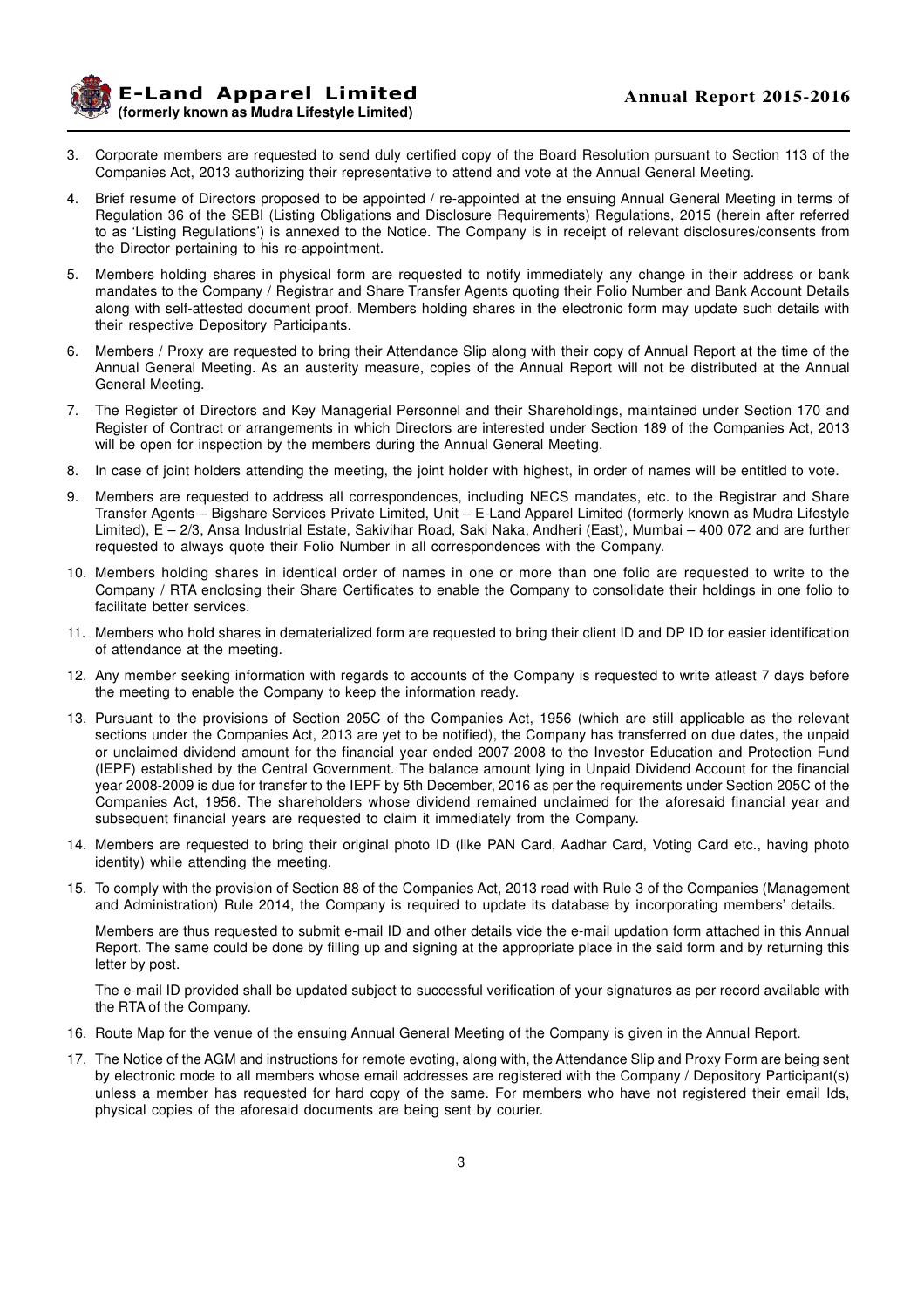

#### 18. **E-Voting process**

Pursuant to provisions of Section 108 of the Companies Act, 2013, read with the Companies (Management and Administration) Rules, 2014 and Regulation 44 of Listing Regulation, the Company has provided 'remote e-voting' (evoting from a place other than venue of the AGM) facility through Central Depository Services Limited (CDSL) as an alternative, for all members of the company to enable them to cast their votes electronically, on the resolutions mentioned in the notice of the 19<sup>th</sup> Annual General Meeting of the Company, dated 12<sup>th</sup> August, 2016 (the AGM Notice).

The facility for voting, either through ballot / polling paper shall also be made available at the venue of the 19th Annual General Meeting. The members attending the meeting, who have not already cast their vote through remote e-voting shall be able to exercise their voting rights at the meeting. The members who have already cast their vote through remote e-voting may attend the meeting but shall not be entitled to cast their vote again at the AGM.

The Company has appointed M/s. Manish Ghia & Associates, Company Secretaries, Mumbai as the Scrutinizer for conducting the remote e-voting and the voting process at the Annual General Meeting in a fair and transparent manner. E-voting is optional. In terms of requirements of the Companies Act, 2013 and the relevant Rules, the Company has fixed Friday, 23rd September, 2016 as the 'Cut-off Date'. The remote e-voting /voting rights of the shareholders/ beneficial owners shall be reckoned on the equity shares held by them as on the Cut-off Date i.e. Friday, 23rd September, 2016 only.

19. The remote e-voting period begins on 27<sup>th</sup> September, 2016 (09:00 am) and ends on 29<sup>th</sup> September, 2016 (5:00 pm). During this period, shareholders of the Company, holding shares either in physical form or in dematerialized form, as on the cut-off date i.e. 23rd September, 2016 may cast their votes electronically. The remote e-voting module shall be disabled by CDSL for voting after 5.00 p.m. on 29<sup>th</sup> September, 2016.

#### **I. PROCEDURE & INSTRUCTION FOR E-VOTING:**

- A. Open your web browser during the voting period and log on to the e-voting website www.evotingindia.com
- B. Now click on "Shareholders" to cast your votes.
- C. Fill up the following details in the appropriate boxes:
	- i. Now Enter your User ID
	- a) For CDSL: 16 digits beneficiary ID,
	- b) For NSDL: 8 Character DP ID followed by 8 Digits Client ID,
	- c) Members holding shares in Physical Form should enter Folio Number registered with the Company.
	- ii. Next enter the Image Verification as displayed and Click on Login.
	- iii. If you are holding shares in demat form and had logged on to www.evotingindia.com and voted on an earlier voting of any company, then your existing password is to be used.
	- iv. If you are a first time user follow the steps given below:

|                       | For Members holding shares in Demat Form and Physical Form                                                                                                                                                                                                                     |
|-----------------------|--------------------------------------------------------------------------------------------------------------------------------------------------------------------------------------------------------------------------------------------------------------------------------|
| <b>PAN</b>            | Enter your 10 digit alpha-numeric PAN issued by Income Tax Department<br>(Applicable for both demat shareholders as well as physical shareholders)                                                                                                                             |
|                       | Members who have not updated their PAN with the Company/Depository Participant<br>are requested to use the first two letters of their name and the 8 digits of the<br>sequence number in the PAN field.                                                                        |
|                       | In case the sequence number is less than 8 digits enter the applicable number of<br>0's before the number after the first two characters of the name in CAPITAL letters.<br>Eg. If your name is Ramesh Kumar with sequence number 1 then enter<br>RA00000001 in the PAN field. |
| DOB                   | Enter the Date of Birth as recorded in your demat account or in the company<br>records for the said demat account or folio in dd/mm/yyyy format.                                                                                                                               |
| Dividend Bank Details | Enter the Dividend Bank Details as recorded in your demat account or in the<br>company records for the said demat account or folio.                                                                                                                                            |
|                       | Please enter the DOB or Dividend Bank Details in order to login. If the details are<br>not recorded with the depository or company please enter the member id / folio<br>number in the Dividend Bank details field.                                                            |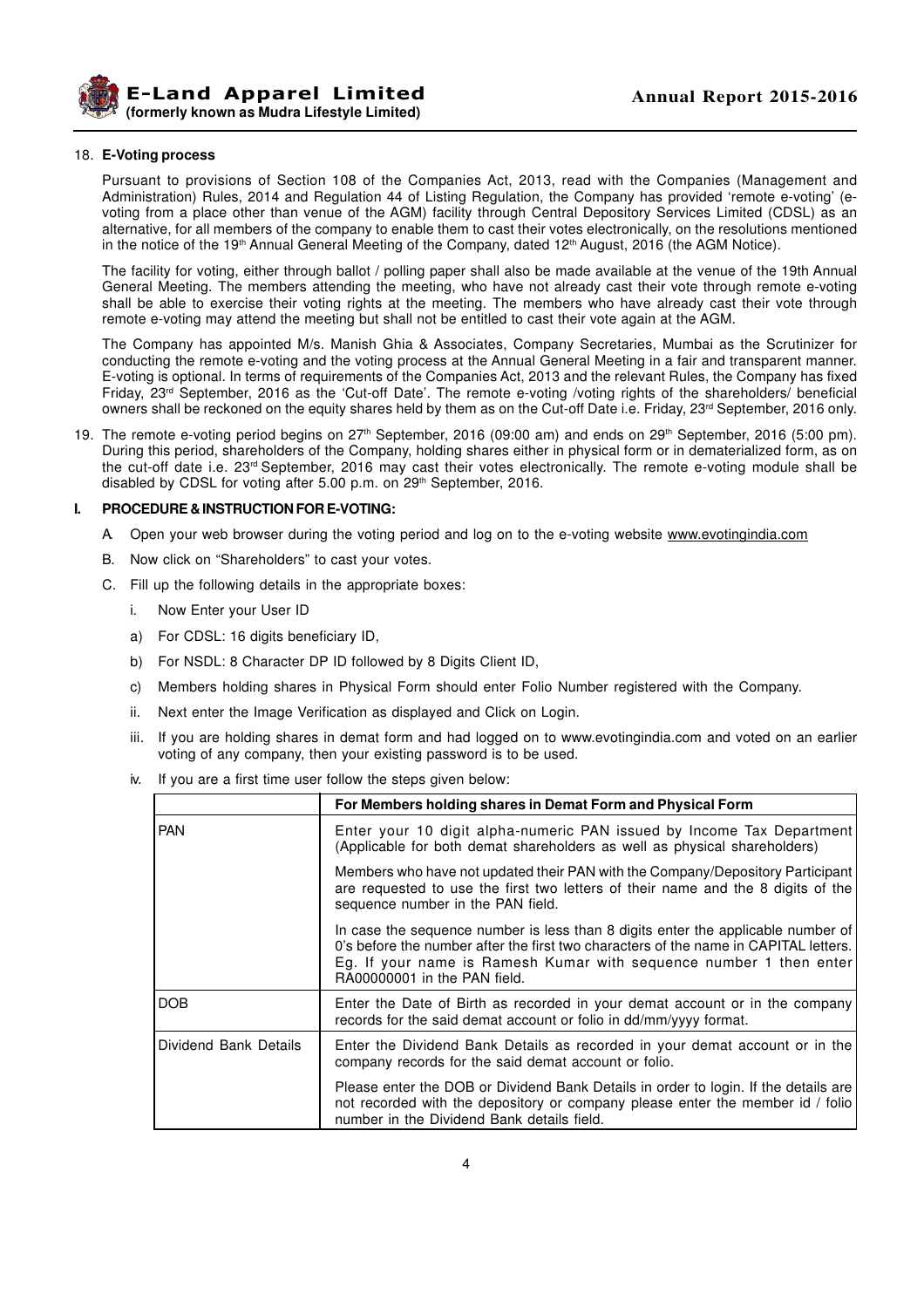**E-Land Apparel Limited (formerly known as Mudra Lifestyle Limited)**

D. After entering these details appropriately, click on "SUBMIT" Tab.

Members holding shares in Physical form will then reach directly to the EVSN selection screen. Members holding shares in Demat form will now reach Password Creation menu wherein they are required to mandatorily change their login password in the new password field. Kindly note that this password is also to be used by the Demat holders for voting for resolution of any other company on which they are eligible to vote, provided that company opts for e-voting through CDSL platform. It is strongly recommended not to share your password with any other person and take utmost care to keep your password confidential.

- E. For Members holding shares in physical form, the details can be used only for e-voting on the resolutions contained in this Notice.
- F. You can also update your mobile number and e-mail ID in the user profile details of the folio which may be used for sending communication(s) regarding CDSL e-voting system in future. The same may be used in case the Member forgets the password and the same needs to be reset.
- G. If you are holding shares in Demat form and had logged on to www.evotingindia.com and casted your vote earlier for EVSN of any company, then your existing login id and password are to be used.
- H. Click on the EVSN for **E-Land Apparel Limited** on which you choose to vote.
- I. On the voting page, you will see Resolution Description and against the same the option "YES/NO" for voting. Select the option YES or NO as desired. The option YES implies that you assent to the Resolution and option NO implies that you dissent to the Resolution.
- J. Click on the Resolution File Link if you wish to view the entire AGM Notice.
- K. After selecting the resolution you have decided to vote on, click on "SUBMIT". A confirmation box will be displayed. If you wish to confirm your vote, click on "OK", else to change your vote, click on "CANCEL" and accordingly modify your vote.
- L. Once you 'CONFIRM" your vote on the resolution, you will not be allowed to modify your vote.
- M. You can also take out print of the voting done by you by clicking on "Click here to print" option on the Voting page.
- N. If Demat account holder has forgotten the changed password then Enter the User ID and the image verification code and click on Forgot Password & enter the details as prompted by the system.
- O. Members can also cast their vote using CDSL's mobile app m-Voting available for android based mobiles. The m-Voting app can be downloaded from Google Play Store. iPhone and Windows phone users can download the app from the App Store and the Windows Phone Store respectively on or after 30th June 2016. Please follow the instructions as prompted by the mobile app while voting on your mobile.
- P. Note for Non Individual Shareholders and Custodians
	- l Institutional shareholders (i.e. other than Individuals, HUF, NRI etc.) are required to log on to https:// www.evotingindia.com and register themselves as Corporates.
	- They should submit a scanned copy of the Registration Form bearing the stamp and sign of the entity to helpdesk.evoting@cdslindia.com.
	- After receiving the login details they have to create a user who would be able to link the account(s) which they wish to vote on.
	- The list of accounts should be mailed to helpdesk.evoting@cdslindia.com and on approval of the accounts they would be able to cast their vote.
	- l They should upload a scanned copy of the Board Resolution and Power of Attorney (POA) which they have issued in favour of the Custodian, if any, in PDF format in the system for the scrutinizer to verify the same.

These details and instructions form an integral part of the Notice for the Annual General Meeting to be held on 30th September, 2016.

#### **II. GENERAL**

A. In case of any queries regarding e-voting members may refer to the Frequently Asked Questions ('FAQs') and evoting manual available at www.evotingindia.com under 'HELP' section or write an email to helpdesk.evoting@cdslindia.com.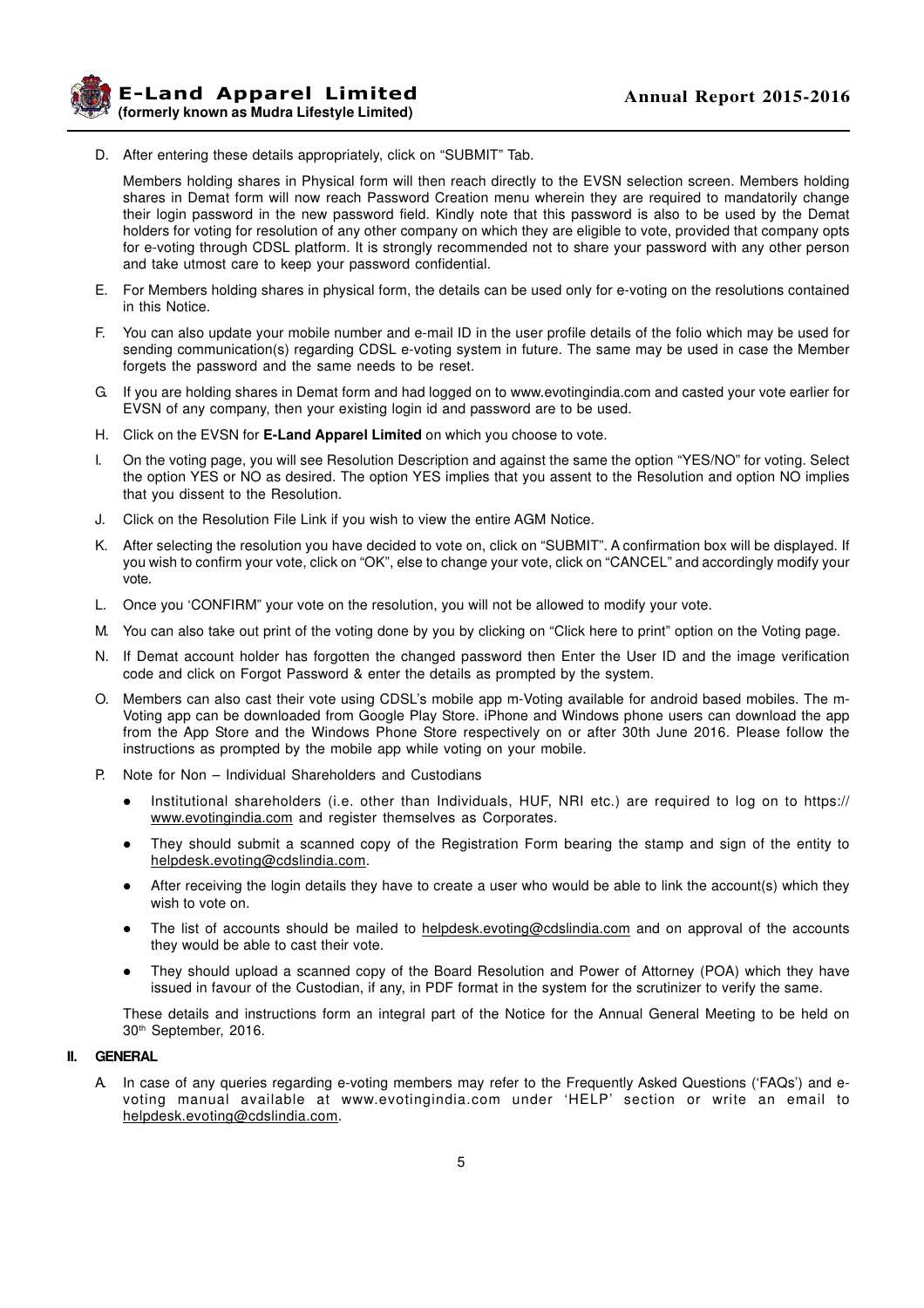

**Example 2015-2016 Annual Report 2015-2016 (formerly known as Mudra Lifestyle Limited)**

- B. If you are already registered with CDSL for e-voting then you can use your existing user ID and password for casting your vote.
- C. The voting rights of the shareholders shall be in proportion to their shares of the paid-up equity share capital of the Company as on the cut-off date of 23rd September, 2016.
- D. Any person, who acquires shares of the Company and become member of the Company after dispatch of the notice and holding shares as of the cut-off date i.e.  $23<sup>rd</sup>$  September, 2016, may obtain the login ID and password by sending a request at helpdesk.evoting@cdslindia.com.
- E. A member may participate in the AGM even after exercising his right to vote through remote e-voting but shall not be allowed to vote again at the AGM.
- F. A person, whose name is recorded in the register of members or in the register of beneficial owners maintained by the depositories as on the cut-off date only shall be entitled to avail the facility of remote e-voting as well as voting at the AGM through ballot paper.
- G. M/s. Manish Ghia & Associates, Practicing Company Secretaries, Mumbai has been appointed as Scrutinizer for providing facility to the members of the Company to scrutinize the voting and remote e-voting process in a fair and transparent manner.
- H. The Chairman shall, at the AGM, at the end of discussion on the resolutions on which voting is to be held, allow voting with the assistance of scrutinizer, by use of "Ballot Paper" for all those members who are present at the AGM but have not cast their votes by availing the remote e-voting facility.
- I. The Scrutinizer shall after the conclusion of voting at the general meeting, will first count the votes cast at the meeting and thereafter unblock the votes cast through remote e-voting in the presence of at least two witnesses not in the employment of the Company and shall submit, not later than three days of the conclusion of the AGM, a Consolidated Scrutinizer's Report of the total votes cast in favour or against, if any, to the Chairman or a person authorized by him in writing, who shall countersign the same and declare the result of the voting forthwith.
- J. The Results declared along with the Consolidated Scrutinizer's Report shall be placed on the Company's website www.elandapparel.com and on the website of CDSL immediately after the declaration of the result by the Chairman or a person authorized by him in writing. The results will also be immediately forwarded to the Stock Exchanges.

**Brief resume of Directors being re-appointed (in pursuance of Regulation 36(3)(a) of the Listing Regulations) and Information pursuant to 1.2.5 of the Secretarial Standard on General Meetings (SS-2) regarding Director seeking appointment / re-appointment**

| <b>Name of the Director</b>                                                                                 | Mr. Jung Ho Hong                                                                       | Mr. Kwang Hyuck Choi                                                               |
|-------------------------------------------------------------------------------------------------------------|----------------------------------------------------------------------------------------|------------------------------------------------------------------------------------|
| <b>DIN</b>                                                                                                  | 02229634                                                                               | 02229626                                                                           |
| Date of Birth                                                                                               | 19 <sup>th</sup> March, 1971                                                           | 3rd October, 1961                                                                  |
| Nationality                                                                                                 | South Korean                                                                           | South Korean                                                                       |
| Date of Appointment on the Board                                                                            | 7 <sup>th</sup> February, 2012                                                         | 23 <sup>rd</sup> August, 2011                                                      |
| Designation                                                                                                 | Whole Time Director                                                                    | Whole Time Director                                                                |
| Qualification                                                                                               | Graduate in Laws from<br>Hanyang University                                            | Graduate in Textile Engineering from<br>Soongsil University                        |
| Experience/Expertise                                                                                        | Vast experience in Mergers,<br>Acquisitions and other Legal<br>matters of the Company. | Vast experience in Overseas<br>Production (Garmenting Division)<br>of the Company. |
| Shareholding in the Company                                                                                 | Nil                                                                                    | Nil                                                                                |
| Names of other listed entities in which<br>the director also holds Directorship                             | Nil                                                                                    | Nil                                                                                |
| Names of other listed entities in which<br>the director also holds membership<br>of Committees of the Board | Nil                                                                                    | Nil                                                                                |
| Relationship with existing Directors<br>of the Company                                                      | Nil                                                                                    | Nil                                                                                |
| Last Drawn Remuneration:                                                                                    | 45,91,734                                                                              | 45,41,988                                                                          |
| No of Board Meetings attended:                                                                              | $\overline{4}$                                                                         |                                                                                    |

**(Annexure-1)**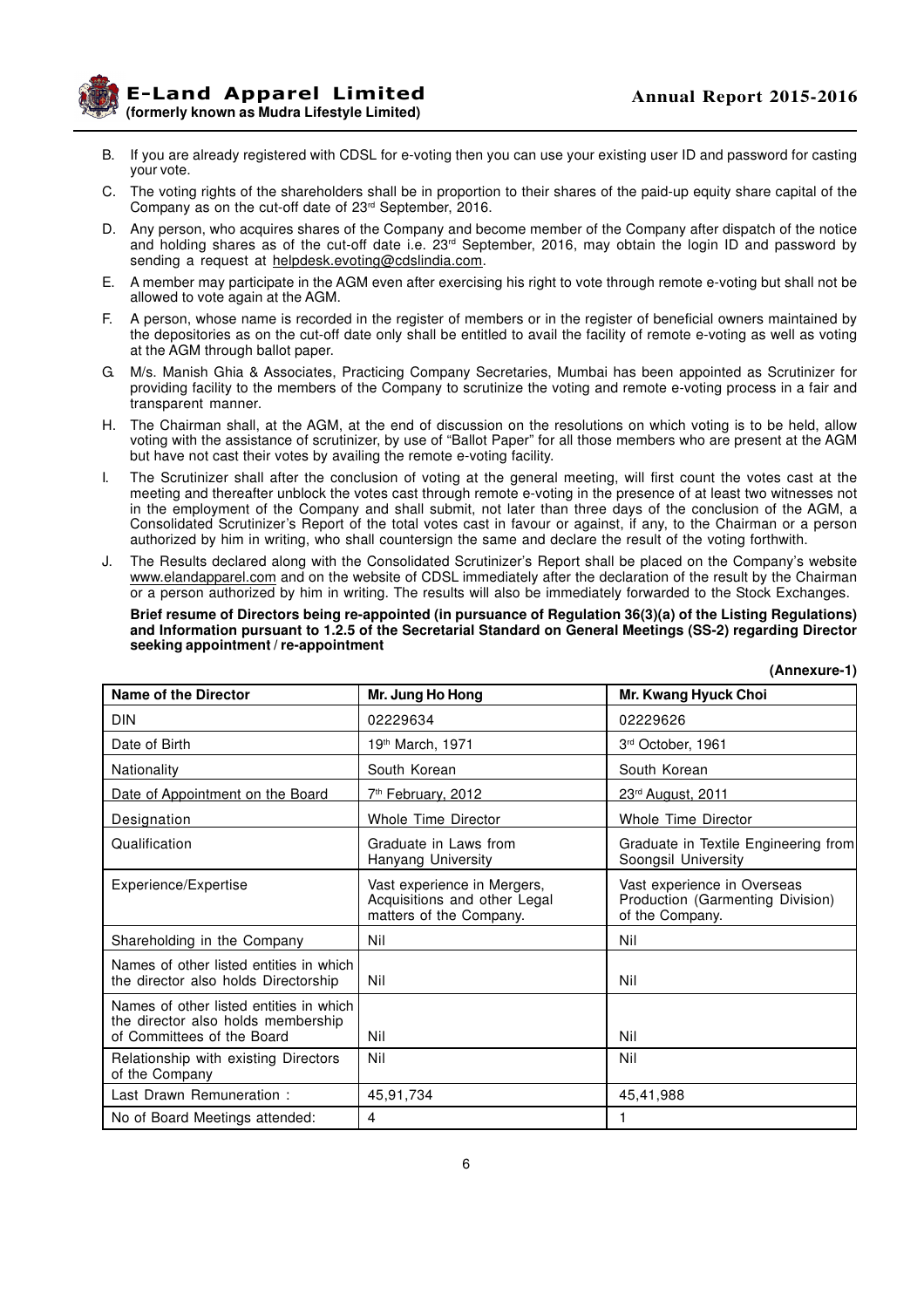

# **Explanatory Statement under Section 102(1) of the Companies Act, 2013**

**Item No. 3**

The explanatory statement for this item is being provided voluntarily though strictly not required as per Section 102 of the Companies Act, 2013 ("the Act").

The Members are informed that M/s. S R B C & CO LLP, Chartered Accountants, Statutory Auditors of the Company have expressed their unwillingness to be re-appointed as Auditors of the Company from the conclusion of the Annual General Meeting of the Company.

Hence, the Board of Directors of the Company on the recommendation of Audit Committee at its meeting held on 12<sup>th</sup> August, 2016 has appointed M/s. Deloitte Haskins & Sells LLP, Chartered Accountants (Firm Registration No. 117366W/W-100018), Mumbai, as Statutory Auditors of the Company, subject to the approval of the members of the Company at this Annual General Meeting.

M/s. Deloitte Haskins & Sells LLP, Chartered Accountants, being eligible, have indicated their willingness to serve as Statutory Auditors of the Company, if appointed at this Meeting. Their appointment as Statutory Auditors, if approved, by the members of the Company, will take effect from the conclusion of this Annual General Meeting. Further, as required under the provisions of Sections 139 and 141 of the Act, M/s. Deloitte Haskins & Sells LLP, have confirmed that their appointment, if made at this Annual General Meeting, shall be in accordance with the provisions of the Act, Chartered Accountants Act, 1949 and the rules and regulations made there under.

None of the Directors / Key Managerial Personnel of the Company / their respective relatives is in anyway, concerned or interested, financially or otherwise, in the resolution set out at item no. 3 of the Notice.

The Board recommends the ordinary resolution set forth at item no. 3 of the Notice, for the approval of the members of the Company.

#### **Item No. 4:**

The Company had already obtained the required approval of Shareholders on 14th January, 2015 through Postal Ballot.

However, as per Regulation 23 (8) of SEBI (Listing Obligations and Disclosure Requirements) Regulations, 2015, (hereinafter referred to as "the Listing Regulations") all existing material related party contracts or arrangements entered into prior to the date of notification of the Listing Regulations and which may continue beyond such date shall be placed for approval of the shareholders in the first General Meeting subsequent to notification of the Listing Regulations.

As per the provisions of Section 188 of the Companies Act, 2013 read with Companies (Meetings of Board and its Powers) Rules, 2014 and Regulation 23 of the Listing Regulations, approval of members by Ordinary Resolution is required for all material transactions with related parties.

All the transactions put up for approval are in the ordinary course of business and at arm's length. Since the transactions are repetitive in nature and considering the large volume of the transactions, the contracts / arrangements /transactions are material in nature and hence require the approval of the members of the Company by way of an ordinary resolution.

In view of the same, the details of the said transactions are as under:

| Name of the<br><b>Related parties</b>                         | <b>Relation</b> | <b>Terms of Contract</b>                                          | <b>Nature of Contract</b>                                             | <b>Monetary value</b>   |  |  |
|---------------------------------------------------------------|-----------------|-------------------------------------------------------------------|-----------------------------------------------------------------------|-------------------------|--|--|
| E-Land Fashion<br><b>Fellow Subsidiary</b><br>India Pvt. Ltd. |                 | a. 01.04.2015 to 30.09.2017                                       | a. Purchase of goods                                                  | Upto Rs. 30 crores p.a. |  |  |
|                                                               |                 | b. Tenure of loan (i.e. upto<br>30 <sup>th</sup> September, 2022) | b. Corporate guarantee<br>to be provided by E-Land<br>Apparel Limited | Upto Rs. 400 Crores     |  |  |
|                                                               |                 | c. Tenure of loan (i.e. upto<br>30 <sup>th</sup> September, 2022) | c. Corporate guarantee<br>to be received by E-Land<br>Apparel Limited | Upto Rs. 60 Crores      |  |  |
| E-Land World Co. Ltd.<br>Ultimate Holding                     |                 | 01.04.2015 to 30.09.2017                                          | a. Sale of goods                                                      |                         |  |  |
|                                                               |                 |                                                                   | b. Purchase of Dyes,<br>Chemicals & Accessories                       | Upto Rs. 1 crore p.a.   |  |  |
| Any other relevant information                                |                 | The transactions are repetitive in nature.                        |                                                                       |                         |  |  |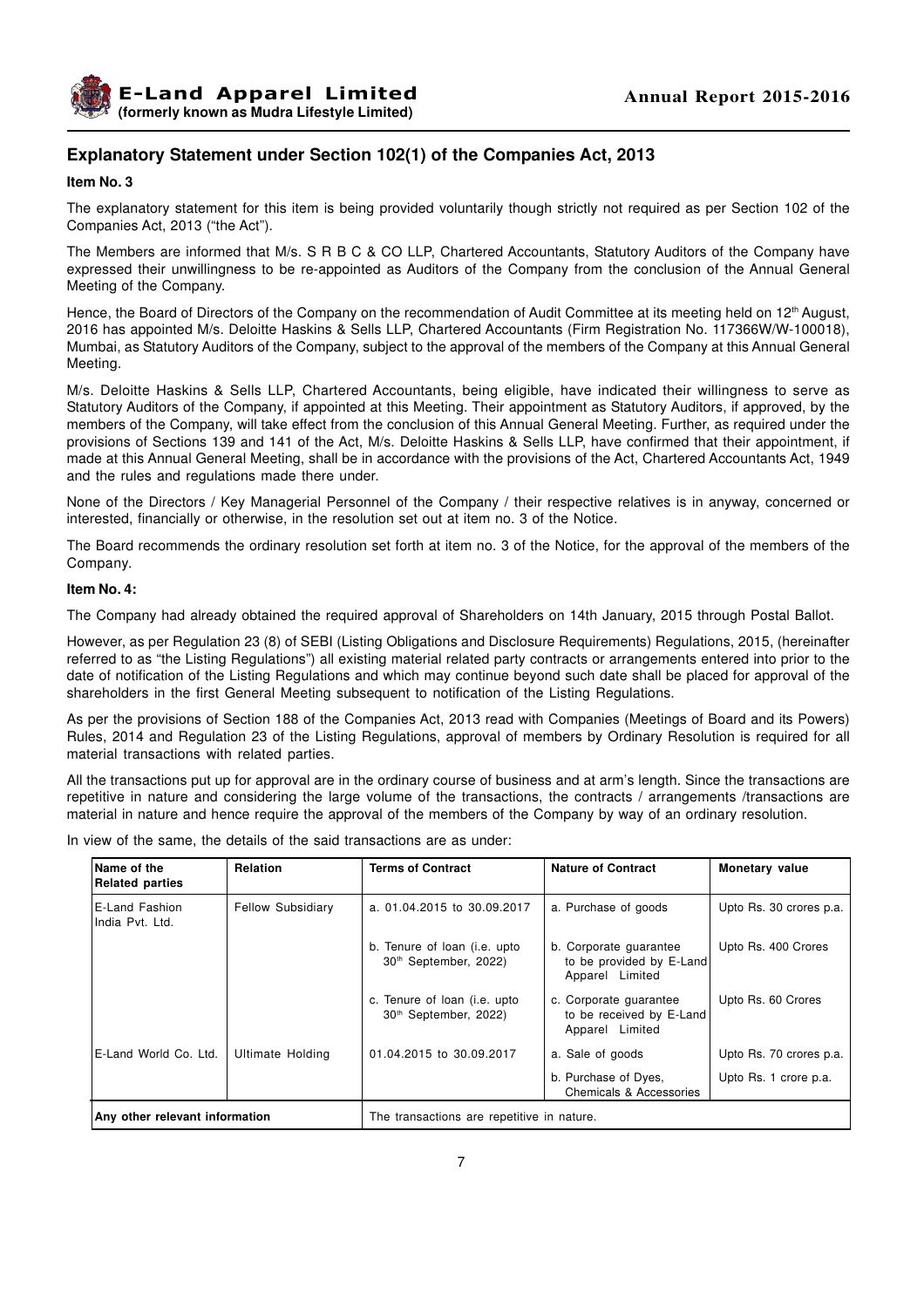

As per Regulation 23 of the Listing Regulations, all entities / persons that are directly / indirectly related parties of the Company shall abstain from voting on the resolution wherein approval of material Related Party Transactions is sought from the members. Accordingly, all related parties of the Company, the Directors and Key Managerial Personnel of the Company will not vote on this resolution.

None of the Directors, Key Managerial Personnel of your Company or relatives of Directors/ Key Managerial Personnel are, in any way, deemed to be concerned or interested financial or otherwise in the said resolution except to the extend of their shareholding in the Company.

Your Directors recommend Resolution No. 4 as an Ordinary Resolution for approval by the unrelated members.

#### **Item No. 5:**

Mr. Kwang Hyuck Choi, a Korean National, aged about 55 years is a Graduate in Textile Engineering (BS) from Soong Sil University. He has vast experience in the General Management in Overseas Production.

Mr. Choi was re-appointed as Whole-Time Director of the Company w.e.f. 30th September, 2014 for a period of three years and his tenure expired on 29th September, 2017. Taking in view his vast experience in the Garmenting activities and in handling the Garment Division of the Company since his appointment and as recommended by the Nomination and Remuneration Committee, the Board of Directors of the Company at its meeting held on 27th June, 2016 appointed him as Managing Director of the Company for a further period of three years with effect from 27th June, 2016 to 26th June, 2019 on the terms and conditions as detailed in the resolution as set out in item no. 5 of this notice, subject to approval of members of the Company and the Central Government.

The Board of Directors recommends passing of the Special Resolution as set out at item no. 5 of the Notice for your approval.

Except Mr. Kwang Hyuck Choi, none of the Directors, Key Managerial Personnel of your Company or relatives of Directors/ Key Managerial Personnel are concerned or interested in the said resolution.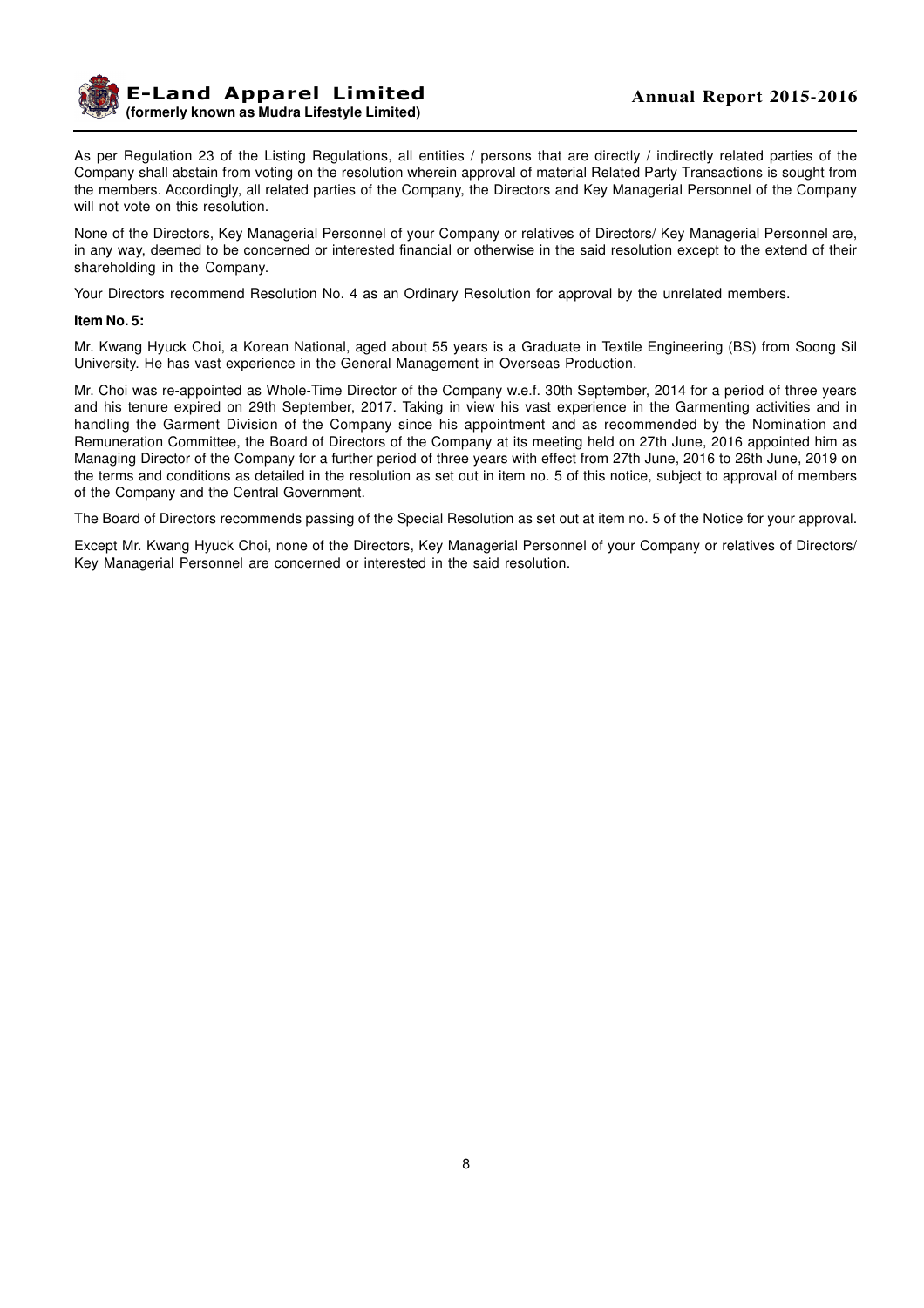**E-Land Apparel Limited (formerly known as Mudra Lifestyle Limited)**

# **ADDITIONAL INFORMATION FOR ITEM NOS. 4**

The details as required under Clause (iv) to second proviso of Section II B of Part II of Schedule V of the Companies Act, 2013 are given below:

| II. | <b>General Information</b> |                                                                                                                                                            |                                                                                                                                                                                                                                                                                                                                       |                               |                               |  |
|-----|----------------------------|------------------------------------------------------------------------------------------------------------------------------------------------------------|---------------------------------------------------------------------------------------------------------------------------------------------------------------------------------------------------------------------------------------------------------------------------------------------------------------------------------------|-------------------------------|-------------------------------|--|
|     |                            | (1) Nature of industry                                                                                                                                     | The Company is engaged in the business of manufacturing and export<br>of fashion garments.                                                                                                                                                                                                                                            |                               |                               |  |
|     |                            | (2) Date or Expected date of commencement of<br>commercial production                                                                                      | The company is an existing company and is in operation for commercial<br>production since 31 <sup>st</sup> March, 1997.                                                                                                                                                                                                               |                               |                               |  |
|     | (3)                        | In case of new companies, expected date of<br>commencement of activity as per project approved<br>by the financial institution appearing in the prospectus | Not applicable as the Company is an existing Company.                                                                                                                                                                                                                                                                                 |                               |                               |  |
|     | (4)                        | Financial performance based on given indicators                                                                                                            |                                                                                                                                                                                                                                                                                                                                       |                               | (Rs. In Lakhs)                |  |
|     |                            | <b>Particulars</b>                                                                                                                                         | FY 2013-14<br>(Amount is Rs.)                                                                                                                                                                                                                                                                                                         | FY 2014-15<br>(Amount is Rs.) | FY 2015-16<br>(Amount is Rs.) |  |
|     |                            | Sales (Gross)                                                                                                                                              | 32,183.48                                                                                                                                                                                                                                                                                                                             | 17,503.16                     | 23,454.56                     |  |
|     |                            | Loss Before Tax & Extra-Ordinary Item                                                                                                                      | (11,623.00)                                                                                                                                                                                                                                                                                                                           | (1,845.89)                    | (1376.75)                     |  |
|     |                            | Loss After Tax & Exceptional Item                                                                                                                          | (1, 333.44)                                                                                                                                                                                                                                                                                                                           | (3,902.34)                    | (1867.12)                     |  |
|     |                            | Shareholders Fund                                                                                                                                          | (10, 839.02)                                                                                                                                                                                                                                                                                                                          | (16, 415.16)                  | (18580.83)                    |  |
|     |                            | Rate of Dividend on Equity                                                                                                                                 |                                                                                                                                                                                                                                                                                                                                       |                               |                               |  |
|     | (5)                        | Foreign investments or collaborations, if any                                                                                                              | Nil                                                                                                                                                                                                                                                                                                                                   |                               |                               |  |
| Ш.  |                            | Information about the appointee Mr. Kwang Hyuck Choi                                                                                                       |                                                                                                                                                                                                                                                                                                                                       |                               |                               |  |
|     | (1)                        | Background details                                                                                                                                         | Mr. Kwang Hyuck Choi, a Korean National, aged about 55 years is a<br>Graduate in Textile Engineering (BS) from Soong Sil University. He<br>has vast experience in the General Management in Overseas<br>Production. Mr. Choi is holding the position of Whole-Time Director in<br>E-Land Apparel Limited w.e.f. 30th September, 2011. |                               |                               |  |
|     |                            | (2) Past Remuneration                                                                                                                                      | Rs. 45,41,988 p.a. as a Whole-Time Director of E-Land Apparel Limited.                                                                                                                                                                                                                                                                |                               |                               |  |
|     | (3)                        | Recognition or awards                                                                                                                                      | N.A.                                                                                                                                                                                                                                                                                                                                  |                               |                               |  |
|     | (4)                        | Job profile and his suitability                                                                                                                            | Mr. Choi has been appointed as the Whole-Time Director by the Board<br>of Directors and is in Charge of the Garment Division of the Company.<br>Mr. Choi has a vast experience of the Garmenting Activities in his past<br>employment in E-Land Group in Korea.                                                                       |                               |                               |  |
|     |                            | (5) Remuneration proposed                                                                                                                                  | Rs. 5,50,000/- per month as Managing Director since 27 <sup>th</sup> June, 2016,<br>with a power to the Board of Directors to increase the same upto Rs.<br>9,50,000 (Rupees Nine Lakhs Fifty Thousand only) per month.                                                                                                               |                               |                               |  |
|     |                            | (6) Comparative remuneration profile with respect to<br>industry, size of Company, profile of the position<br>and person                                   | At par with the industry standards in which the Company operates.                                                                                                                                                                                                                                                                     |                               |                               |  |
|     | (7)                        | Pecuniary relationship directly or indirectly with the<br>company, or relationship with the managerial<br>personnel, if any                                | Other than the remuneration stated above, Mr. Choi has no other<br>pecuniary relationship directly or indirectly with the Company.                                                                                                                                                                                                    |                               |                               |  |
|     |                            | III. Other information                                                                                                                                     |                                                                                                                                                                                                                                                                                                                                       |                               |                               |  |
|     |                            | (1) Reasons of loss or inadequate profits                                                                                                                  | Due to unfavorable market conditions, Global recession, High input<br>cost, inflationary trend, the Company could not achieve high levels of<br>profits.                                                                                                                                                                              |                               |                               |  |
|     | (2)                        | Steps taken or proposed to be taken for improvement                                                                                                        | The Company has taken cost cutting and restructuring measures to<br>improve profitability.                                                                                                                                                                                                                                            |                               |                               |  |
|     |                            | (3) Expected increase in productivity and profits in<br>measurable terms                                                                                   | The Company hopes increase in revenue and profits by improved<br>margins in coming years.                                                                                                                                                                                                                                             |                               |                               |  |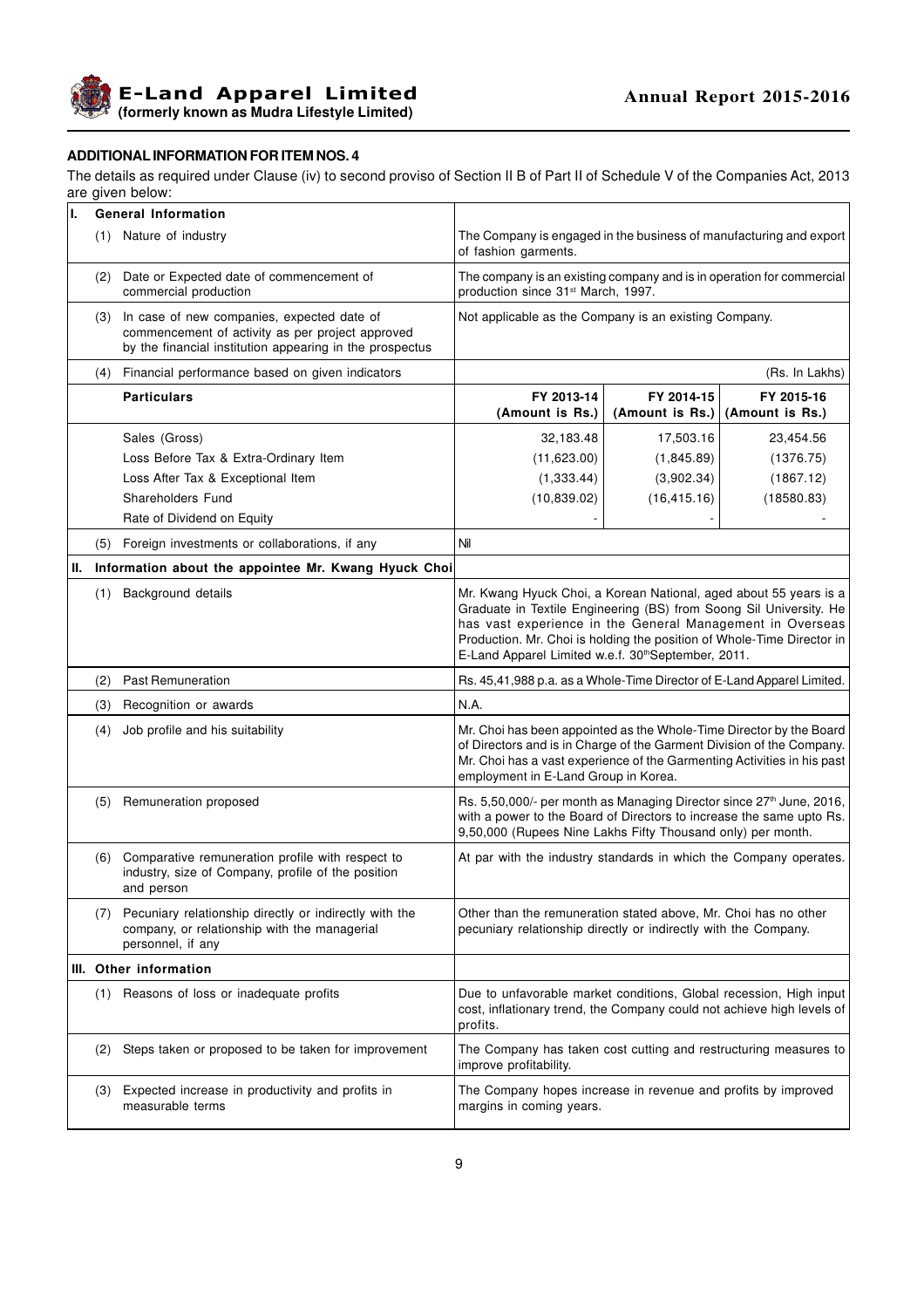

# **DIRECTORS' REPORT**

The Members of E-Land Apparel Limited (formerly known as Mudra Lifestyle Limited),

Your Directors present the19<sup>th</sup> Annual Report of the Company together with the Audited Financial Statements for the financial year ended 31<sup>st</sup> March, 2016.

#### **FINANCIAL RESULTS:**

The financial performance of the Company for the year ended 31<sup>st</sup> March,2016 is summarized below:

(Rs. In Lakhs)

| Particulars                                                                     | Year ended<br>31st March, 2016 | Year ended<br>31st March, 2015 |
|---------------------------------------------------------------------------------|--------------------------------|--------------------------------|
| Operational & Other Income                                                      | 23,866.92                      | 17,934.44                      |
| Loss before Interest, Depreciation, Prior period items, Exceptional Items & Tax | (759.10)                       | (1, 187.10)                    |
| l Interest                                                                      | 359.00                         | 393.32                         |
| Depreciation & Amortization                                                     | 258.65                         | 265.47                         |
| Loss before exceptional items and tax                                           | (1376.75)                      | (1,845.89)                     |
| Prior period items                                                              | 490.37                         | 909.87                         |
| Exceptional Items                                                               |                                | (1,430.19)                     |
| Loss before tax                                                                 | (1867.12)                      | (1325.57)                      |
| Less/(Add): Provision for Taxation including prior period adjustments           |                                | 2,576.77                       |
| l Deferred Tax                                                                  |                                |                                |
| l Loss after tax                                                                | (1,867.12)                     | (3,902.34)                     |

#### **OPERATIONS OF THE COMPANY / COMPANY PERFORMANCE:**

The Company's total income from operations for F.Y. 2015-16 at Rs. 23,454.56 Lakhs was higher by 34.00% over last year (Rs. 17,503.16 Lakhs in F.Y. 2014-15). The total expenses for F.Y. 2015-16 at Rs. 24,884.67 Lakhs was higher by 28.36% over last year (Rs. 19,387.01 Lakhs in F.Y. 2014-15). Loss after tax for F.Y. 2015-16 stood at Rs.1,867.12 Lakhs as against Rs. 3,902.34 Lakhs for F.Y. 2014-15.

#### **TRANSFER TO RESERVES:**

As there are losses for the financial year 2015-16, the Company did not transfer any amount to reserves during the year.

#### **DIVIDEND:**

As there are no profits, the Board of Directors of the Company does not recommend any payment of dividend on the shares for the financial year 2015-16.

#### **CORPORATE DEBT RESTRUCTURING (CDR):**

In order to overcome debt repayment obligations, the Company had applied for the restructuring of its debts through CDR Mechanism envisaged under the Reserve Bank of India (RBI) guidelines dated 23<sup>rd</sup> August, 2001 and subsequent amendments thereto which was approved by the CDR Cell vide their letter of approval dated 27<sup>th</sup> June, 2012 subject to the compliance of the conditions mentioned therein and the implementation of the CDR Scheme within a period of 120 days from the issuance of the Letter of Approval. The Company has already executed Master Restructuring Agreement (MRA) and has opened the Trust and Retention Account (TRA) with SBI on the terms and conditions set out in Trust and Retention Account Agreement. Other follow-on procedures such as Security creation in favour of SBICAP Trustee Ltd., as a security Trustee for beneficial interest of all existing CDR lenders for majority of its properties is completed. The Company has proposed an offer to the CDR lender banks on  $25<sup>th</sup>$  January, 2016 for One Time Settlement (OTS) of all its existing debts with the banks and repayment of entire outstanding principal and interest due and the waiver of the entire recompense portion. All the Lenders have approved the OTS proposal and same was placed before the CDR EG. CDR EG has approved the same and Company is in the process of complying with the OTS proposal.

To,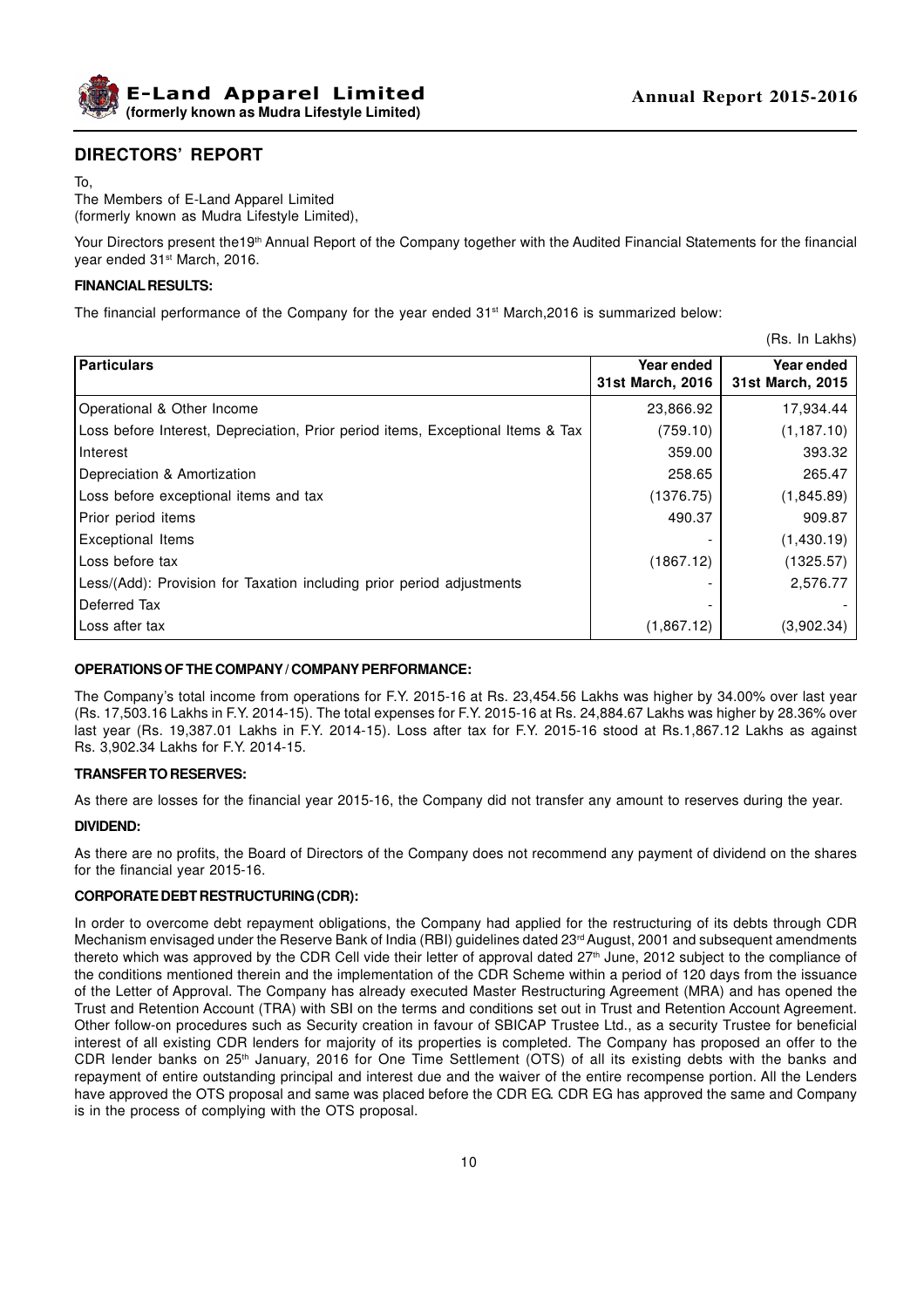

#### **SEBI NOTICE:**

Your Company had received an order dated 4<sup>th</sup> June, 2013, issued under Sections 11(1), 11(2)(j), 11(4) and 11(B) of the SEBI Act, 1992 read with section 12A of SCRA Act, 1956 in relation to the compliance with requirement of Minimum Public Shareholding.

Mr.Murarilal Agarwal, Mr.Ravindra Agarwal, Mr.Vishwambharlal Bhoot (Old Promoters) and E-Land Asia Holdings Pte Ltd. formed the promoter group of your Company. As per the provisions of the Securities Contracts (Regulations) Rules, 1957, as amended (SCRR) and Clause 40A of the Listing Agreements entered into with Stock Exchanges where the shares of the Company are listed, your Company was required to maintain a public shareholding of 25% of the aggregate paid-up equity share capital (Minimum Public Shareholding Threshold) (MPS). Accordingly, the public shareholding of the Company falls short of the required MPS by 10.79%.

The Original Promoters thereby on 26<sup>th</sup> September, 2014, made an offer for sale of approximately 51,80,000 equity shares of face value of Rs.10 each representing 10.79% of the total paid-up share capital of the Company, through the stock exchange mechanism in accordance with circular no. CIR/MRD/DP/18/2012 dated July 18, 2012 issued by the SEBI and as amended by SEBI vide its circular no. CIR/MRD/DP/24/2014 dated August 8, 2014.

Minimum public shareholding was achieved on 26<sup>th</sup> September, 2014 through offer for sale mechanism. The Company had received an adjudication order from SEBI dated 29<sup>th</sup> September, 2015 and Company has complied with the same.

#### **RBI COMPOUNDING ORDER**

During the year ended March 31, 2014, Company had entered into a tripartite agreement with E-Land Asia Holdings Pte Ltd, its holding Company and Mr. Murarilal Agarwal, Mr. Ravindra Agarwal and Mr. Vishwambharlal Bhoot (Old Promoters) whereby the loan outstanding towards the Old promoters had been directly paid by the holding Company on behalf of the Company. As the loan was used to meet general corporate purpose, the Company had made an application under the applicable provisions of the Foreign Exchange Management Act ("FEMA") and the rules and regulations there under for regularizing the same. Company had received approval from the Reserve Bank of India (RBI), treating the Loan as an External Commercial Borrowing, subject to the applicable provisions for compounding under FEMA and the Regulations thereunder. Subsequently Company made Compounding application with RBI. Company received the Compounding order and is in the process of complying it with the same.

#### **MATERIAL CHANGES AND COMMITMENTS:**

There have been no material changes and commitments, affecting the financial position of the Company, which have occurred between the end of the financial year of the Company and the date of this Report.

#### **SHARE CAPITAL:**

During the year under review, your Company's Authorized Share Capital is Rs. 6,001 Lakhs comprising of 60,010,000 Equity Shares of Rs. 10/- each. The Company's paid up capital is Rs. 4,799.05 Lakhs comprising of 4,79,90,469 Equity Shares of Rs. 10/- each fully paid up. During the year under review, the Company has not issued any shares. The Company has not issued shares with differential voting rights. It has neither issued employee stock options nor sweat equity shares. As on March 31, 2016, none of the Directors of the Company holds shares of the Company.

#### **SHIFTING OF REGISTERED OFFICE OF THE COMPANY:**

The Board pf Directors at its meeting held on Friday, 06<sup>th</sup> November, 2015 had decided to shift the registered office of the Company to 404, 4th Floor, Western Edge-1, Western Express Highay, Magathane, Borivali (east), Mumbai-400066 within the same city i.e Mumbai with effect from, 10<sup>th</sup> October, 2015, accordingly, Form INC-22 was filled with Registrar of Companies Mumbai which was duly approved.

#### **LISTING:**

The Equity Shares of the Company are listed on BSE Limited (BSE) with scrip code no. 532820 and on National Stock Exchange of India Limited (NSE) with symbol as ELAND.

The listing fee for the year 2015-16 has been paid to both the Stock Exchanges.

#### **DIRECTORS & KEY MANAGERIAL PERSONNEL:**

The Company has gone in for a major re-organization of its top leadership with the twin objective of accelerating growth and furthering its strategic goals. This strategic re-alignment will enable the company to focus on growth opportunities while furthering its leadership.

Mr. Kwang Hyuck Choi, Whole Time Director, has been appointed as the Managing Director of the Company with effect from  $27<sup>th</sup>$  June, 2016 and his appointment and remuneration will be subject to the approval of the shareholders of the company and the Central Government, if required under Section 196, 197, 203 read with Schedule V of the Companies Act, 2013.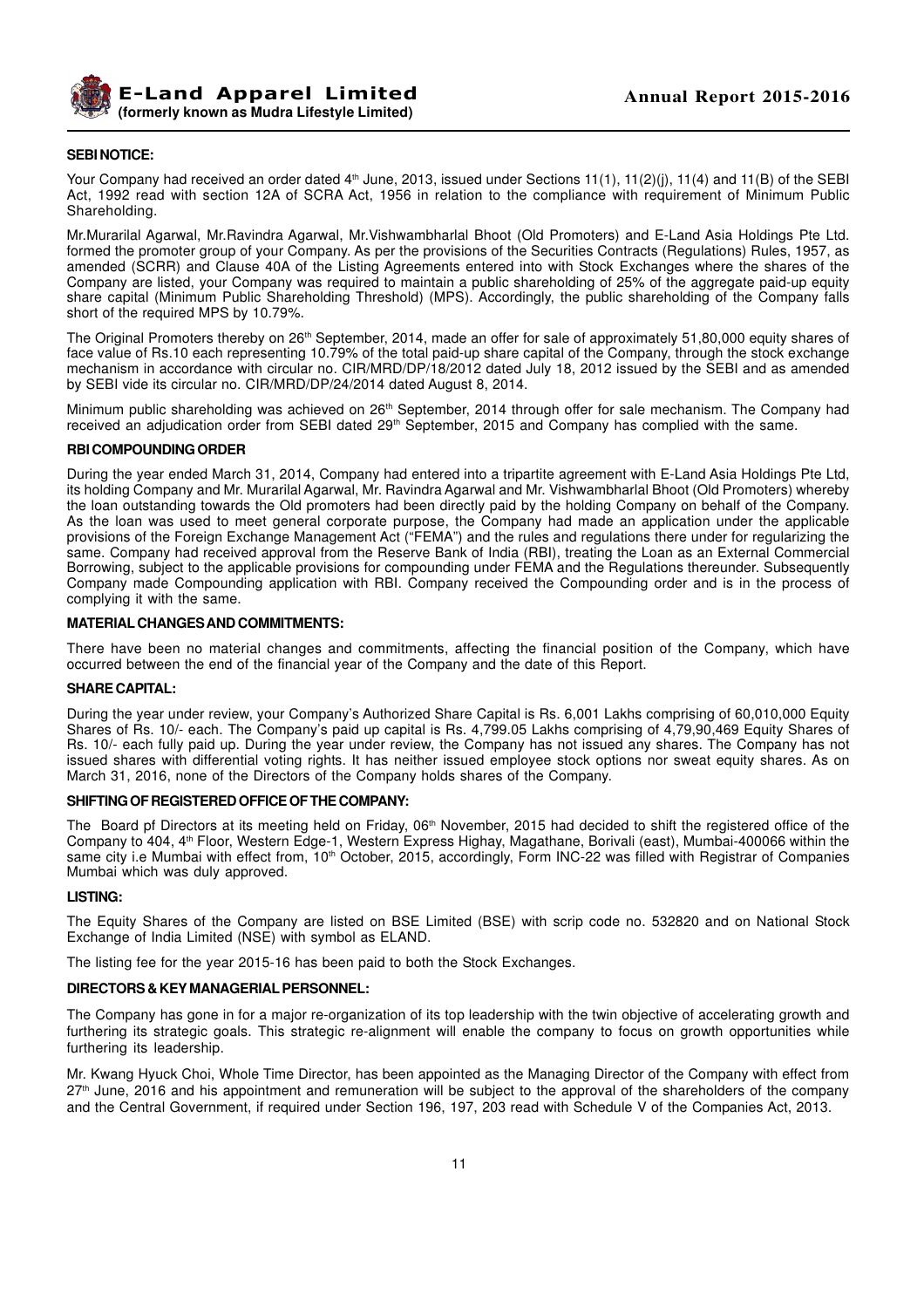

The remuneration to be paid to Mr. Kwang Hyuck Choi, Managing Director, had already been approved by the Nomination and Remuneration Committee at its meeting held on 27<sup>th</sup> June, 2016.

Your Directors take this opportunity to express their deep sense of appreciation for the valuable services rendered by Mr.Yangweon Yoo during his tenure as Director.

In accordance with the provisions of Section 152 of the Companies Act, 2013 read with Companies (Management & Administration) Rules, 2014 and Articles of Association of the Company, Mr. Jung Ho Hong is liable to retire by rotation at the ensuing Annual General Meeting of the Company. Mr. Jung Ho Hong, being eligible, offers himself for re-appointment.

Brief resume of the Directors proposed to be appointed/re-appointed as stipulated under Listing Agreement with the Stock Exchanges where the shares of the Company are listed are given in the Notice convening 19th Annual General Meeting.

The Company had filed requisite Form MR-2 for approval of reappointment and payment of remuneration for Mr. Yangweon Yoo on 7th April, 2015, Mr. Kwang Hyuck Choi and Mr. Jung Ho Hong on 6th April, 2015. The Company has received Central Government approval for reappointment and payment of remuneration to Mr. Yangweon Yoo vide order No. SRN C49141070/ 4/2015 – CL. VII dated 2nd February, 2016 and for Mr. Kwang Hyuck Choi vide order No. SRN C49067424/2015 – CL-VII dated 28th January, 2016. The Central Government approval is pending for reappointment and payment of remuneration to Mr. Jung Ho Hong and the follow up for the same is in process.

#### **DECLARATION BY INDEPENDENT DIRECTORS:**

The independent directors have submitted the Declaration of Independence, as required pursuant to section 149(7) of the Companies Act, 2013 stating that they meet the criteria of independence as provided in sub-section (6).

#### **FORMAL ANNUAL EVALUATION OF THE PERFORMANCE OF BOARD, ITS COMMITTEES AND DIRECTORS:**

Information on the manner in which formal annual evaluation has been made by the Board of its own performance and that of its Committees and individual directors is given in the Corporate Governance Report.

#### **EXTRACT OF ANNUAL RETURN:**

The extract of annual return as provided under sub-section (3) of Section 92 of the Companies Act, 2013, in the prescribed Form MGT – 9 is attached as "Annexure A" to this Report.

#### **NUMBER OF MEETINGS OF THE BOARD:**

There were 5 meetings of the Board held during the year. Detailed information is given in the Corporate Governance Report.

#### **CORPORATE GOVERNANCE REPORT:**

Pursuant to Clause 49 of the Listing Agreement and SEBI Listing Regulations, 2015, the following have been made a part of the Annual Report and are attached to this report:

- l Management Discussion and Analysis Report
- Corporate Governance Report
- Auditors' certificate regarding compliance of conditions of Corporate Governance

# **FIXED DEPOSITS:**

The Company has not accepted / renewed any deposits within the meaning of Section 73 and Section 74 of the Companies Act, 2013 and the Rules made thereunder.

#### **DIRECTOR'S RESPONSIBILITY STATEMENT:**

Pursuant to the provisions of Section 134(3)(c) of the Companies Act, 2013, your Directors state that:-

- (1) In the preparation of the annual accounts, for the year ended 31st March, 2016, the applicable Accounting Standards have been followed and that there are no material departures;
- (2) Appropriate accounting policies have been selected and applied them consistently and made judgments and estimates that are reasonable and prudent so as to give a true and fair view of the state of affairs of the Company as at 31st March, 2016 and of the loss of the Company for the year ended 31st March, 2016;
- (3) Proper and sufficient care has been taken for maintenance of adequate accounting records in accordance with the provisions of the Companies Act, 2013, for safeguarding the assets of the Company and for preventing and detecting fraud and other irregularities;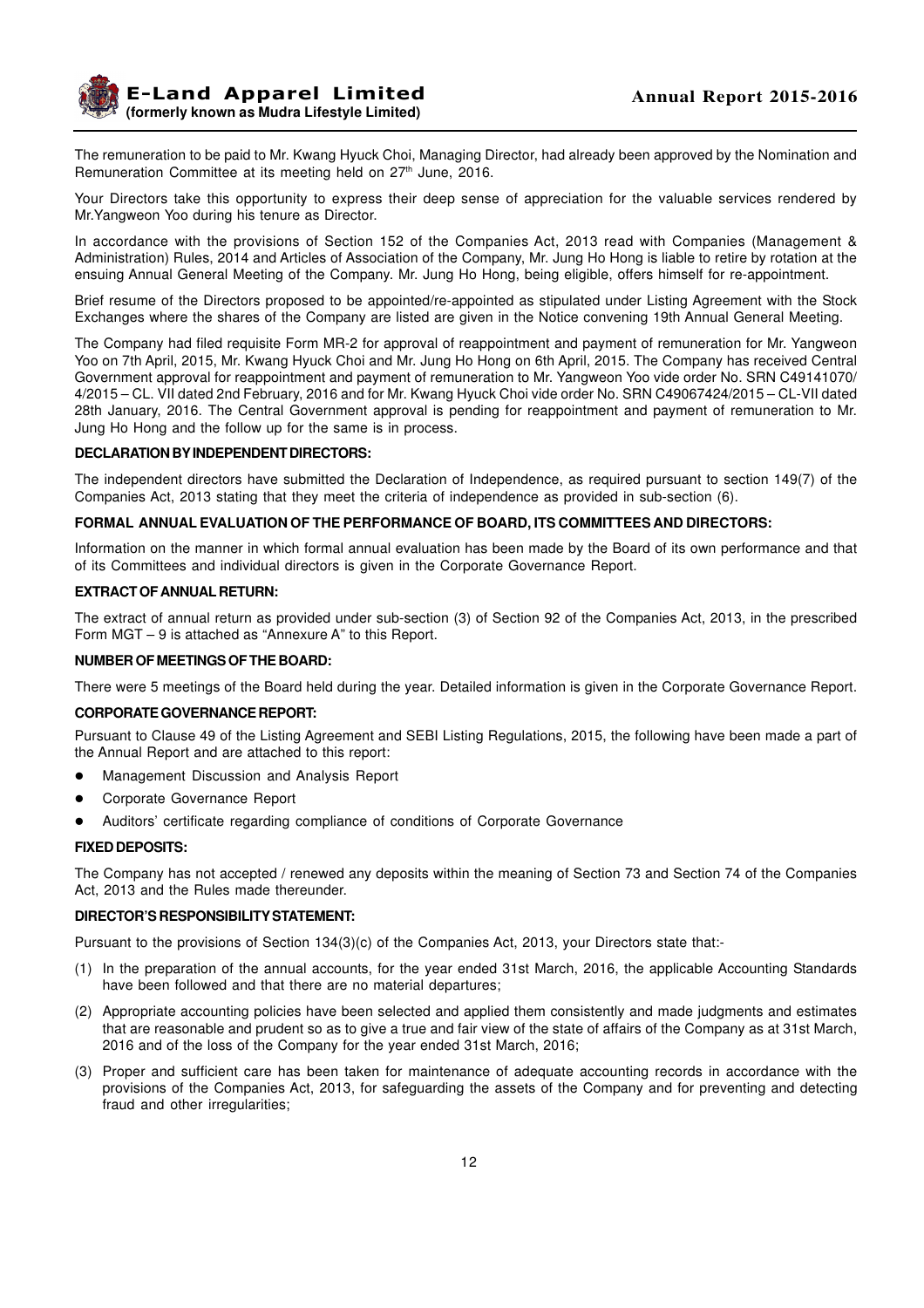

**E-Land Apparel Limited (formerly known as Mudra Lifestyle Limited)**

- (4) They have prepared the annual accounts on a "Going Concern" basis.
- (5) Proper internal financial controls were followed by the Company and that such internal financial controls are adequate and were operating effectively.
- (6) Proper systems to ensure compliance with the provisions of all applicable laws were in place and that such systems were adequate and operating effectively.

#### **NOMINATION AND REMUNERATION POLICY:**

The Board on the recommendation of the Nomination and Remuneration Committee has framed a Remuneration Policy, providing

- (a) criteria for determining qualifications, positive attributes and independence of directors and
- (b) a policy on remuneration for directors, key managerial personnel and other employees.

The detailed Nomination and Remuneration Policy is placed on Company's website at http://www.elandapparel.com/ Nomination%20&%20Remuneration%20Policy.pdf

#### **PARTICULARS OF LOANS, GUARANTEES OR INVESTMENTS:**

Information regarding loans, guarantees and investments covered under the provisions of Section 186 of the Companies Act, 2013 are detailed in the Financial Statements.

#### **RELATED PARTY TRANSACTIONS:**

All related party transactions that were entered into during the financial year were on an arm's length basis and were in the ordinary course of business.

All Related Party Transactions upto 31st March, 2016 were placed before the Audit Committee and the Board for approval. Prior omnibus approval of the Audit Committee was obtained for Related Party Transactions for a period up to 31<sup>st</sup> March, 2016 and for the financial year 2015-16. The transactions entered into pursuant to the omnibus approval so granted were audited and a statement giving details of all related party transactions was placed before the Audit Committee for its review on a quarterly basis. The Company has obtained the approval of the shareholders by way of special resolution for the material related party transactions. The Board of Directors and the Audit Committee have also approved the said related party transactions.

There are 'material' related party transactions as defined under clause 49 of the Listing Agreement and SEBI Listing Regulations, 2015, the details of the same are disclosed in Form AOC-2 in that regard which is attached as "Annexure B "to this report.

The Policy on RPTs as approved by Board is uploaded on the Company's website at http://www.elandapparel.com

The Company undertakes the transactions of purchase and sale of goods and availing/rendering services with E-Land Group of Companies as mentioned in point 32 in Notes to Accounts.

None of the Directors/Key Managerial Personnel has any pecuniary relationships or transactions vis-a-vis the Company which may have potential conflict with the interest of the Company at large.

#### **CONSERVATION OF ENERGY, TECHNOLOGYABSORPTION AND FOREIGN EXCHANGE EARNINGS AND OUTGO:**

Information in accordance with the provisions of Section 134(3)(m) of the Companies Act, 2013, read with the Companies (Accounts) Rules, 2014 regarding Conservation of Energy, Technology Absorption and Foreign Exchange Earnings and Outgo is attached as "**Annexure C**" to this report.

#### **RISK MANAGEMENT POLICY:**

Information on the development and implementation of a Risk Management Policy for the Company including identification therein of elements of risk which in the opinion of the Board may threaten the existence of the Company is given in the Corporate Governance Report.

#### **VIGIL MECHANISM / WHISTLE BLOWER POLICY:**

In accordance with Section 177(9) and (10) of the Companies Act, 2013 and Clause 49(II) (F) of the Listing Agreement, the Company has established a Whistle Blower Policy and Vigil Mechanism. The policy is available on the Company's website at http://www.elandapparel.com/whistle-blower-policy.pdf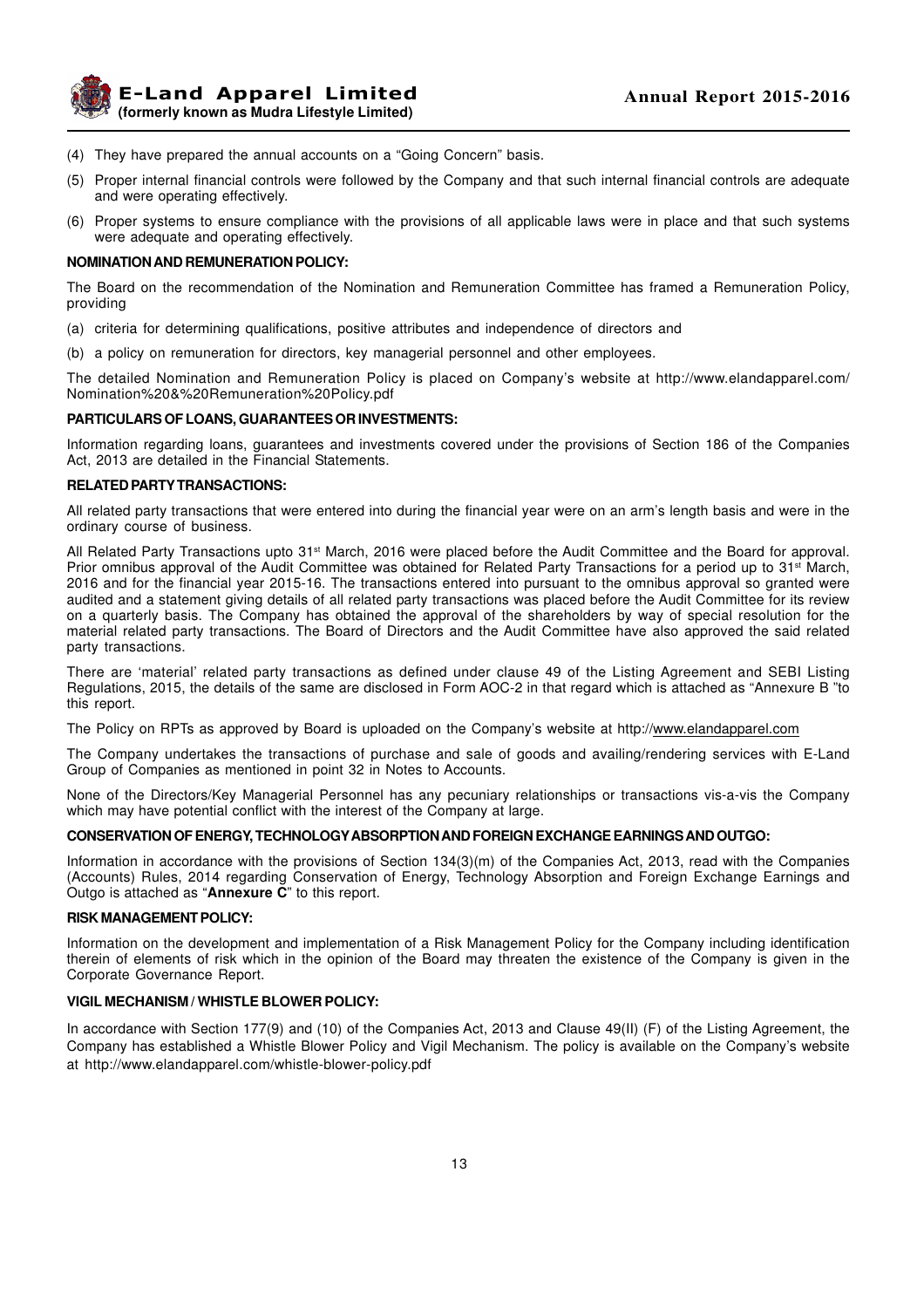**Example 2015-2016 Annual Report 2015-2016 (formerly known as Mudra Lifestyle Limited)**

#### **CORPORATE SOCIAL RESPONSIBILITY:**

As the Company does not fall under any of the threshold limits given under the provisions of Section 135 of the Companies Act, 2013, the compliances under CSR are not applicable to the Company.

#### **REFERENCE TO THE BOARD FOR INDUSTRIAL AND FINANCIAL RECONSTRUCTION ("BIFR") UNDER THE PROVISIONS OF THE SICK INDUSTRIAL COMPANIES (SPECIAL PROVISIONS) ACT, 1985:**

The total losses of the Company as on 31<sup>st</sup> March, 2016 have exceeded its entire Net Worth. Accordingly, your Company is proposing to make a reference to the BIFR under the provisions of Section 15(1) of the Sick Industrial Companies (Special Provisions) Act, 1985 for determination of the measures that should be adopted by your Company to revive the Company. Your Company is in the process of collating all the requisite data needed for making the reference to the BIFR.

#### **PARTICULARS OF EMPLOYEES AND RELATED DISCLOSURES:**

The Company has an employee drawing remuneration above the limits mentioned in Section 197(12) of the Companies Act, 2013 read with Rules 5(2) and 5(3) of the Companies (Appointment and Remuneration of Managerial Personnel) Rules, 2014 as amended from time to time, the details of the same is attached in "**Annexure E**" to this report.

#### **INFORMATION UNDER THE SEXUAL HARRASSMENT OF WOMEN AT WORKPLACE (PREVENTION, PROHIBITION AND REDRESSAL) ACT, 2013:**

The Company has zero tolerance for sexual harassment at workplace and has adopted a policy against sexual harassment in line with the provisions of Sexual Harassment of Women at Workplace (Prevention, Prohibition and Redressal) Act, 2013 and the rules framed thereunder.

During the financial year 2015-16, the company has not received any complaints on sexual harassment and hence no complaints remain pending as of 31<sup>st</sup> March, 2016.

#### **SUBSIDIARY**

The Company has no Subsidiary.

### **SIGNIFICANT & MATERIAL ORDERS PASSED BY THE REGULATORS & COURTS.**

There were no penalties orders passed during the year.

#### **INTERNAL CONTROL SYSTEMS & THEIR ADEQUACY**

The Company has an internal control system, commensurate with the size, scale and complexity of its operations. This ensures that all transactions are authorized, recorded and reportedcorrectly, and assets are safeguarded and protected against loss from unauthorized use or disposition. Your Company has adequate internal controls for its business processes across departments to ensure efficient operations, compliance with internal policies, applicable laws and regulations, protection of resources and assets and appropriate reporting of financial transactions.

The Company has Internal Audit function which is empowered to examine the adequacy and compliance with policies, plans and statutory requirements. It comprises of experienced professionals who conduct regular audits across the Company's operations. The Company has also appointed a firm of Chartered Accountants as Internal Auditors, who reviews the various functions of the Company thoroughly and report to the Audit Committee. During the year under review, the Risk Management Committee of the Company had reviewed the new requirement of Internal Control over Financial Reporting ("ICOFR") and finalized the detailed analysis of key processes, and these were presented for review by the Statutory Auditors. The control mechanism and the process of testing of controls were discussed with the Statutory Auditors. The Statutory Auditors have submitted their report on the Internal Financial Controls which forms an integral part of this Report.

The adequacy of the same has been reported by the Statutory Auditors of your Company in their report as required under the Companies (Auditor's Report) Order, 2003.

#### **HUMAN RESOURCES:**

Your Company considers its Human Resources as the key to achieve its objectives. Keeping this in view, your Company takes utmost care to attract and retain quality employees. The employees are sufficiently empowered and such work environment propels them to achieve higher levels of performance. The constant commitment of the employees is the driving force behind the Company's vision. Your Company appreciates the spirit of its dedicated employees.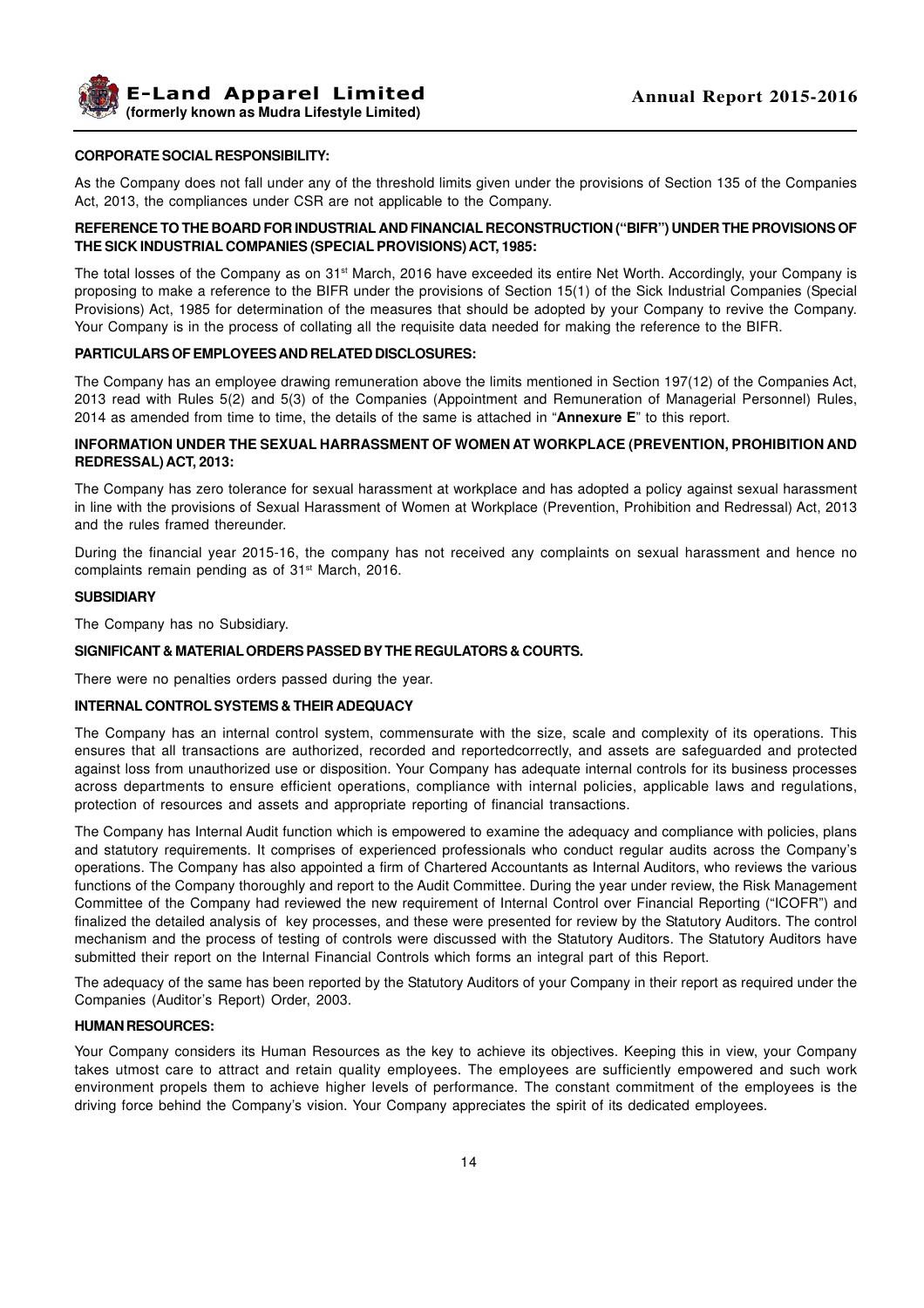

#### **AUDITORS:**

The Company has received a consent letter from M/s. Deloitte Haskins & Sells LLP, Chartered Accountants Mumbai having Firm Registration No.117366W/W-100018, regarding their willingness to act as Statutory Auditors of the Company. The Company has also received a certificate from them to the effect that their appointment, if made, would be in compliance with the conditions as prescribed under Section 139 of the Companies Act, 2013 and they satisfy the criteria as provided under Section 141 of the Act. They have also confirmed their compliance pursuant to Regulation 33(1) (d) of the SEBI (Listing Obligations and Disclosure Requirements) Regulations, 2015 in respect of "Peer Review Certificate" issued by the Peer Review Board of ICAI. The Audit Committee and Board of Directors in their meeting held on 12<sup>th</sup> August, 2016 has recommended the appointment of M/s. Deloitte Haskins & Sells LLP, Chartered Accountants, Mumbai, as Statutory Auditors of the Company, subject to approval of shareholders in ensuing Annual General Meeting.

The Statutory Auditors, M/s. S R B C & CO LLP, Chartered Accountants, Mumbai, have expressed their unwillingness to continue as Statutory Auditors of the Company from conclusion of the ensuing Annual General Meeting. Accordingly they have tendered their resignation to the Board of directors in their meeting held on 12/08/2016. Board has accepted the same.

Your Directors recommend the appointment of M/s. Deloitte Haskins & SellsLLP, Chartered Accountants, Mumbai as Statutory Auditors of the Company to hold office from the conclusion of the ensuing 19<sup>th</sup> Annual General Meeting upto the conclusion of 24th Annual General Meeting of the Company subject to ratification of the appointment by members at every Annual General Meetings.

#### **AUDITORS' REPORT**

There are no qualifications, reservations or adverse remarks made by M/s. S R B C & CO LLP, Statutory Auditors of the Company, in their report for the financial year ended 31st March, 2016. The Statutory Auditors have not reported any incident of fraud to the Audit Committee or to the Board of the Company in the year under review.

#### **SECRETARIALAUDIT:**

Pursuant to the provisions of Section 204 of the Companies Act, 2013 and the Companies (Appointment and Remuneration of Managerial Personnel) Rules, 2014, the Company has appointed M/s. B. K. Pradhan &Associates, a firm of Company Secretaries in Practice having C.P.No.:10179 to undertake the Secretarial Audit of the Company. The Secretarial Audit Report is attached herewith as "**Annexure D**".

No adverse comments have been made in the said report by the Practising Company Secretary.

#### **RECONCILIATION OF SHARE CAPITALAUDIT:**

In compliance of circular no.D&CC/FITTC/CIR-16/2002 dated 31<sup>st</sup> December, 2002 further amended by Circular No.CIR/ MRD/DP/30/2010 dated 6th September, 2010 issued by the Securities and Exchange Board of India ("SEBI"), Reconciliation of Share Capital Audit has being carried out at the specified intervals by a Practicing Company Secretary and have been submitted to the Stock Exchanges where the Company is listed within due dates.

#### **APPRECIATION / ACKNOWLEDGEMENT:**

Board of Directors wish to express their gratitude and record sincere appreciation for the dedicated efforts of all the employees of the Company. Directors are thankful to the esteemed shareholder for their continued support and confidence reposed in the Company. The Board takes this opportunity to express its gratitude for the valuable assistance and co-operation extended by Government Authorities, Banks, Corporate Debt Restructuring (CDR) Cell, Financial Institutions, Vendors, Customers, Advisors and other business partners.

For and on behalf of the Board

Date: 12th August, 2016 **Kwang Hyuck Choi Jung Ho Hong**

Place: Mumbai **Managing Director** Managing Director and Managing Director and Managing Director and Managing Director and Managing Director and Managing Director and Managing Director and Managing Director and Managing Dir DIN:02229626 DIN:02229634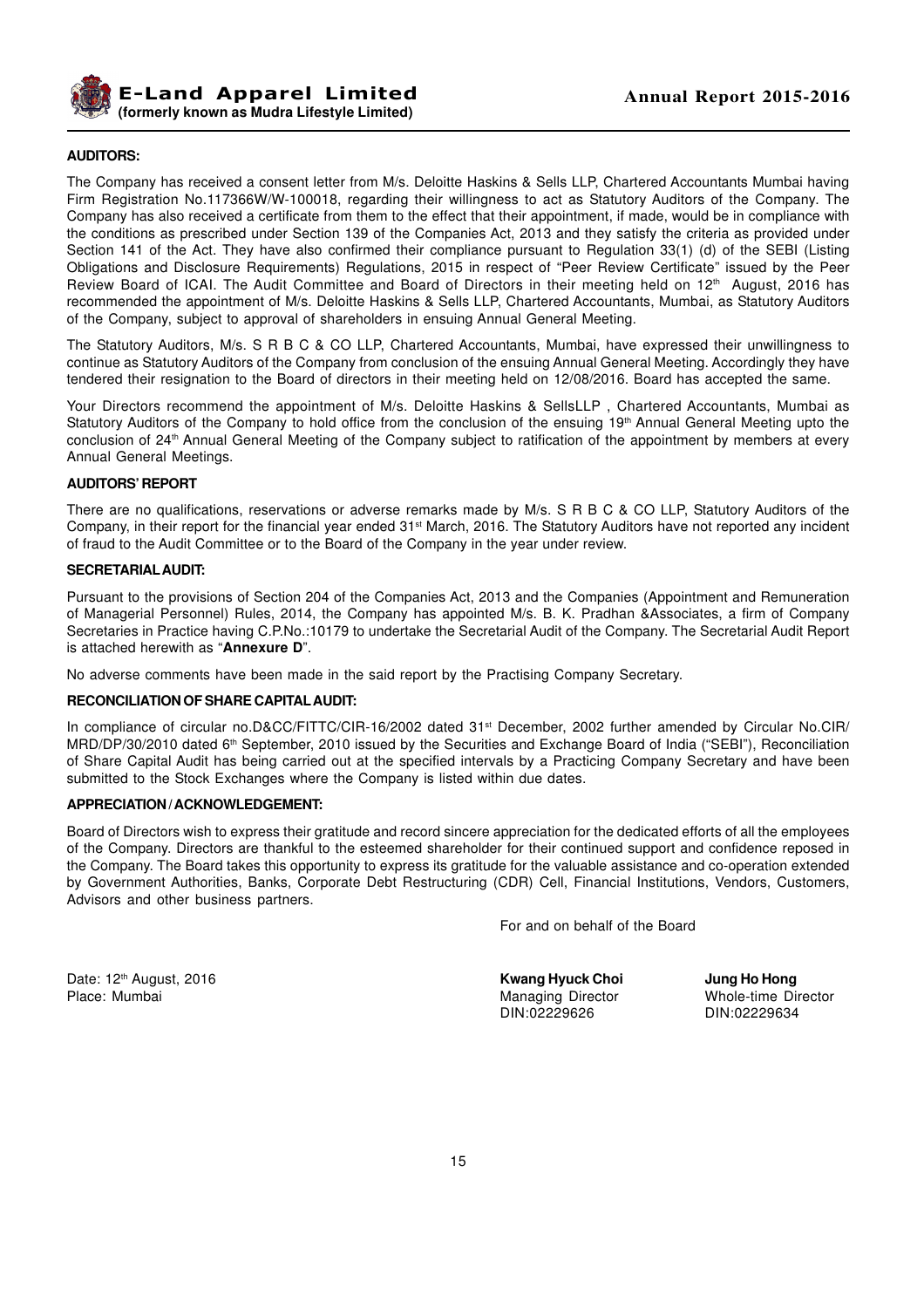

# **MANAGEMENT DISCUSSION & ANALYSIS**

#### **INDUSTRY STRUCTURE AND DEVELOPMENT**

Indian Textile Industry has an overwhelming presence in the economic life of the country. Apart from providing one of the basic necessities of life, the Textile Industry plays a vital role through its contribution to industrial output, employment generation and export earnings of the country. Indian Textile Industry contributes about 10% to manufacturing production, 2% to the GDP and 13% to the country's total export earnings. It provides direct employment to over 45 million people, the second largest provider of employment after agriculture. Besides, another 54.85 million people are engaged in its allied activities. It has been estimated that one of every six households in the country depends on this sector, either directly or indirectly, for its livelihood.

Globally, India has the  $2^{nd}$  largest textile manufacturing capacity with 24% of spindle capacity, 8% of rotor capacity and  $2^{nd}$ largest number of looms. India is the 2<sup>nd</sup> largest textile exporter in the world. The size of the Indian textile and apparel industry is expected to reach USD 223 billion by 2021.

Recently, the Government of India has announced "AMENDED TECHNOLOGY UPGRADATION FUND SCHEME" for textile industry for a period of 7 years. It is expected to attract investment to the tune of Rs. 1 lakh crore and create over 30 lakh jobs with budgetary provision of RS. 17822 crores. The Government's focus on the textile sector as part of the "Make in India" program is expected to boost the industry.

#### **INDUSTRY OUTLOOK**

The Indian industry is amongst the very few in the world that is truly vertically integrated from raw material to finished products. It contains within itself, fibre-production, spinning, knitting and weaving, as well as apparel manufacture. Indian industry has consistently remained flexible in terms of production quantity and lead time. While typical production runs are governed by fabric color minimums, India presents the possibility of producing quantities as low as to a few hundred pieces. This capability is especially critical in an unpredictable market where retailers and brands are looking to source eversmaller quantities of product, increasingly closer to the season. The policy environment that was unfavorable to large-scale manufacturing in the past has also created an unintended strength - a base of design, product development and merchandising capability.

A major gap in Indian industry is its fragmented industry structure with a dominance of small scale industries. Small scale also brings with it the problem of productivity. Smaller companies often do not have the resources to invest in appropriate technology or retraining, or in the re-engineering of processes. While skilled Indian labor is inexpensive in absolute terms, due to lower productivity levels, much of this advantage is lost by small firms.

#### **SWOT ANALYSIS OF THE INDIAN TEXTILE & APPAREL INDUSTRY**

#### **Strengths**

- Abundant raw material availability;
- Experienced management team with exposure in textile industry to run the operations;
- Availability of low-cost skilled labour;
- Availability of technically qualified manpower;
- Presence across the value chain;
- Core industry in India;
- Govt. support for the upgradation of the textile Industry;
- Growing domestic market by multifold.

#### **Weaknesses**

- Fragmented Industry;
- Increased power tariff, other input costs etc;
- Impediments due to historical regulations;
- Low productivity;
- Low cost competitiveness with regards to other developing nations;
- Technological obsolescence.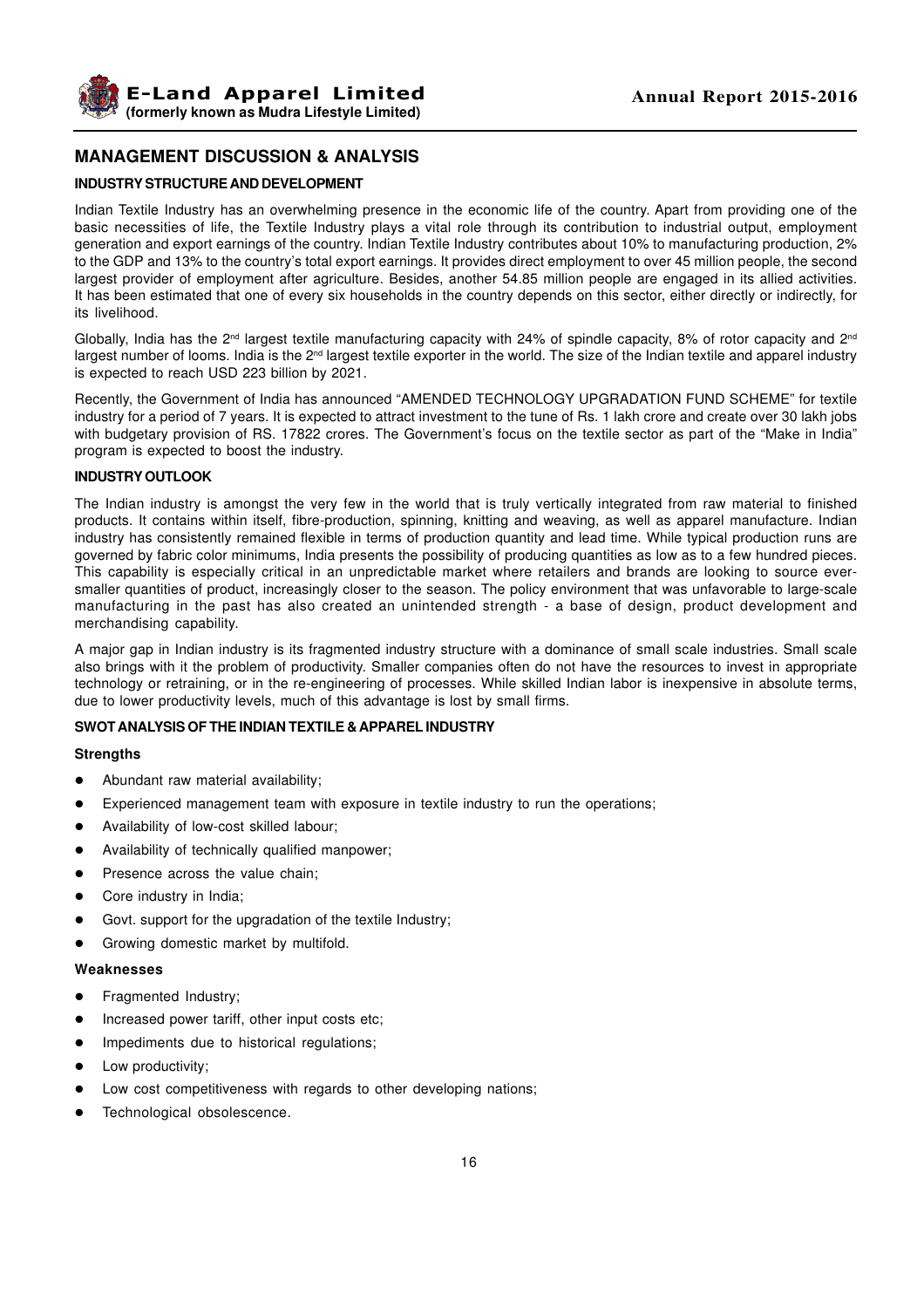**E-Land Apparel Limited (formerly known as Mudra Lifestyle Limited)**

#### **Opportunities**

- Free trade Agreement with European Union will open up doors further for Indian textile Products
- Price competition with China is gradually decreasing. It should finally disappear in the near future
- l Huge Potential of exports, as difference between India's Textile export (USD 40 billion) and China's exports (USD 265 billion) reflects the opportunity to be tapped
- Indian Economy expected to grow about 8-9% by the year 2018-19
- Product development will help increasing the profitability
- l Growing urbanization and increasing size of the organized market has led to increase in demand forquality apparel

#### **Threats**

- Increased competition in the domestic markets;
- Cheaper imports;
- Outdated regulatory framework;
- Increased importance of adherence to ecological and social norms;
- Slowing down in the world economies pose a challenge;
- l Fluctuation in currency exchange rate: currently the Indian currency depreciation against the US dollar has served as a significant boost for exports, however in future there is a risk of Indian currency appreciating and impacting exports;
- l Trade agreements like Trans Pacific Partnership, CAFTA, GSP, etc. favoring other countries to export to US or EU without trade barriers are also a threat to India's exports;
- Fierce competition from the organized as well as the unorganized sector and from both small and big players;
- Direct competition with the leading apparel and fabric manufacturers of India as well as the local brands.

#### **RISKS AND CONCERNS**

In 2015-16 double digit inflation has increased rapidly and touched record highs. Usually, growing inflation dampens consumer demand for household goods, including textiles and apparels. If India's inflation continues to stay at such a level, there is a risk that domestic sales would be negatively impacted. We suffer on account of poor infrastructure, high transaction cost, not so favorable labour laws, increased power tariff and fuel cost, uncertainty in the government policies, etc. Structural weaknesses need to be addressed particularly in the wake of growing threat from China and other countries.

#### **DISCUSSION OF FINANCIAL PERFORMANCE WITH RESPECT TO OPERATIONAL PERFORMANCE &INTERNAL CONTROL SYSTEMS AND THEIR ADEQUACY**

Discussion of Financial Performance with respect to Operational Performance &Internal Control Systems and their Adequacyhas been discussed in Directors Report.

#### **HUMAN RESOURCE MANAGEMENT AND INDUSTRIAL RELATIONS:**

The Company continues to enjoy harmonious and cordial relations amongst its entire employee family. The key tosuccess of the Company lies in its people whose skills, expertise, and talent help the Company to achieve andsustain its market position. It is the people's commitment, technical know-how, innovative ability and performancedriven mindset that enable us to respond swiftly and creatively to the customers' evolving needs.

Human resources continue to be an invaluable and intangible asset and a key success factor for the Company togrow and sustain its market position in a highly competitive environment. Your Company firmly believes that peopleare the pivotal force behind the growth and excellence in business operations. The overall performance and themarket position of the Company are the result of combined strength of its people.

The company focuses on developing leadership skills, building talent for the future, and improving organizational& human capability through competency mapping of managerial positions in all areas of the Company'soperations. The Company is committed to provide the best environment to its employees to work and to inculcate asense of ownership and pride.

#### **CAUTIONARY STATEMENT:**

Statements in this report, particularly those which relate to Management Discussion and Analysis, describing the Company's objective, projections, estimates and expectations may constitute 'forward looking statements' within the meaning of applicable laws and regulations. Forward looking Statements are based on certain assumptions and expectations of future events. The Company cannot guarantee that these assumptions and expectations are accurate or will be realized. The Company's actual results, performance or achievements might differ materially from those either expressed or implied herein.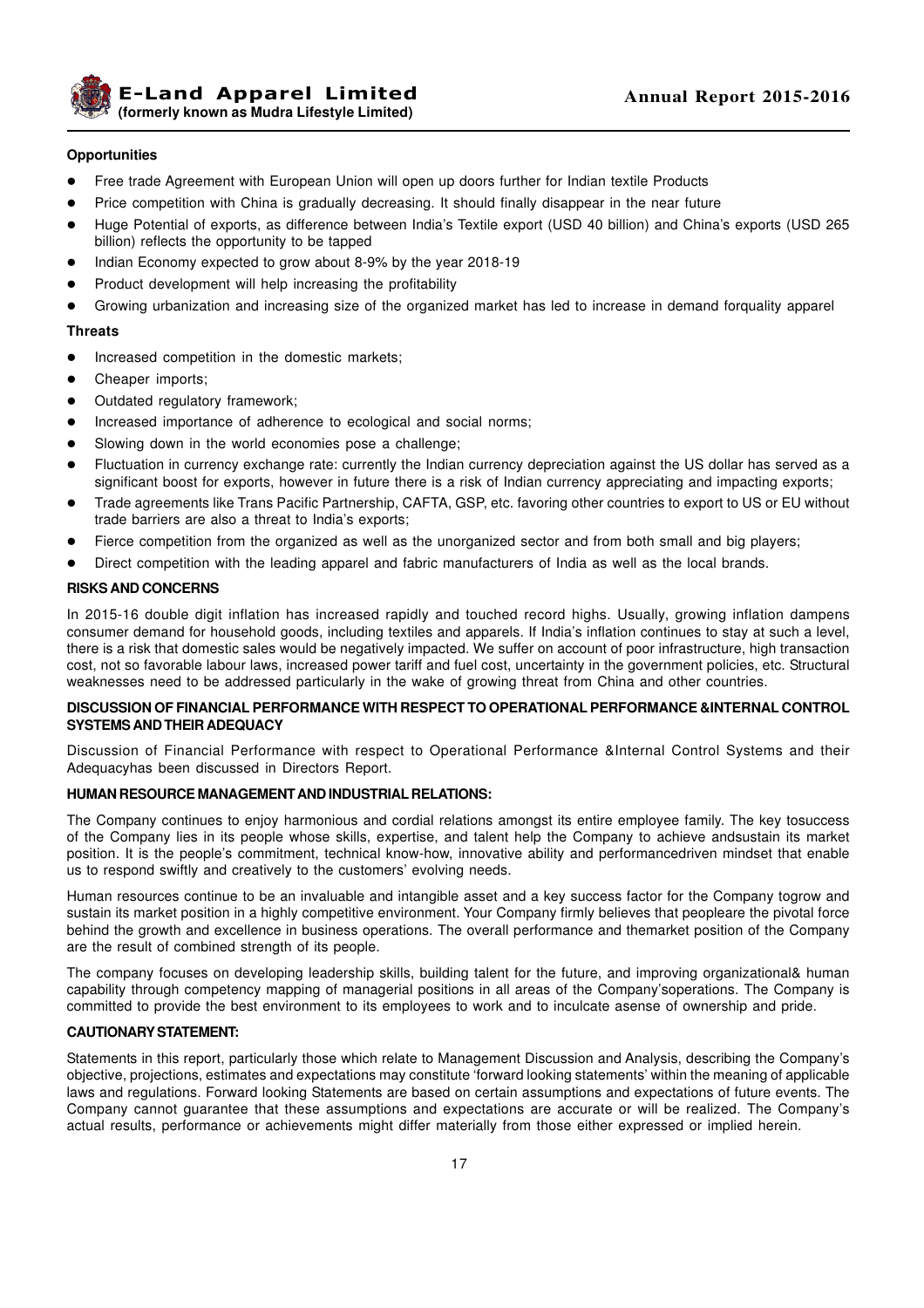

# **"ANNEXURE A" TO THE DIRECTORS' REPORT**

# **Form No.MGT-9**

# **EXTRACT OF ANNUAL RETURN**

as on the financial year ended on March 31, 2016 [Pursuant to Section 92(3) of the Companies Act, 2013 and Rule 12(1) of the Companies (Management and Administration) Rules, 2014]

#### **I. REGISTRATION AND OTHER DETAILS:**

| <b>CIN</b>                                                             | L17110MH1997PLC106945                                                                                                                                                  |
|------------------------------------------------------------------------|------------------------------------------------------------------------------------------------------------------------------------------------------------------------|
| Registration Date                                                      | 31 <sup>st</sup> March, 1997                                                                                                                                           |
| Name of the Company                                                    | E-Land Apparel Limited (formerly known as Mudra Lifestyle)<br>Limited)                                                                                                 |
| Category / Sub-Category of the Company                                 | Public Company limited by shares                                                                                                                                       |
| Address of the Registered office and contact details                   | Office No. 404, 4 <sup>th</sup> Floor, Western Edge-I,<br>Western Express Highway, Magathane,<br>Borivali (East), Mumbai - 400 066<br>Contact: 022 40972600            |
| Whether listed company Yes / No                                        | Yes                                                                                                                                                                    |
| Name, Address and Contact details of Registrar and<br>Transfer, if any | M/s. Bigshare Services Pvt. Ltd,<br>E-2, Ansa Industrial Estate,<br>Sakivihar Road, Saki Naka,<br>Andheri (East), Mumbai - 400 072.<br><b>Contact Number: 40430200</b> |

# **II. PRINCIPAL BUSINESS ACTIVITIES OF THE COMPANY**

All the business activities contributing 10% or more of the total turnover of the Company shall be stated:-

| <sup>1</sup> SI. No. | Name and Description of<br>main products/ services | NIC Code of the Product/ service | % to total turnover<br>of the company |
|----------------------|----------------------------------------------------|----------------------------------|---------------------------------------|
|                      | Garments                                           | 14101                            | 100%                                  |

#### **III. PARTICULARS OF HOLDING, SUBSIDIARY AND ASSOCIATE COMPANIES -**

| ISI.No. | Name&Address of the Company                                                                                | CIN.                        | Holding/ Subsidiary/<br>Associate Company | $%$ of<br>shares held | Applicable<br>Section under<br>Companies Act.<br>2013 |
|---------|------------------------------------------------------------------------------------------------------------|-----------------------------|-------------------------------------------|-----------------------|-------------------------------------------------------|
| Ι.      | E-Land Asia Holdings Pte Ltd.<br>50 Raffles Place, #11-03B,<br>Singapore Land Tower,<br>Singapore - 048623 | N.A<br>(Foreign<br>Company) | Holding                                   | 65.84%                | 2(46)                                                 |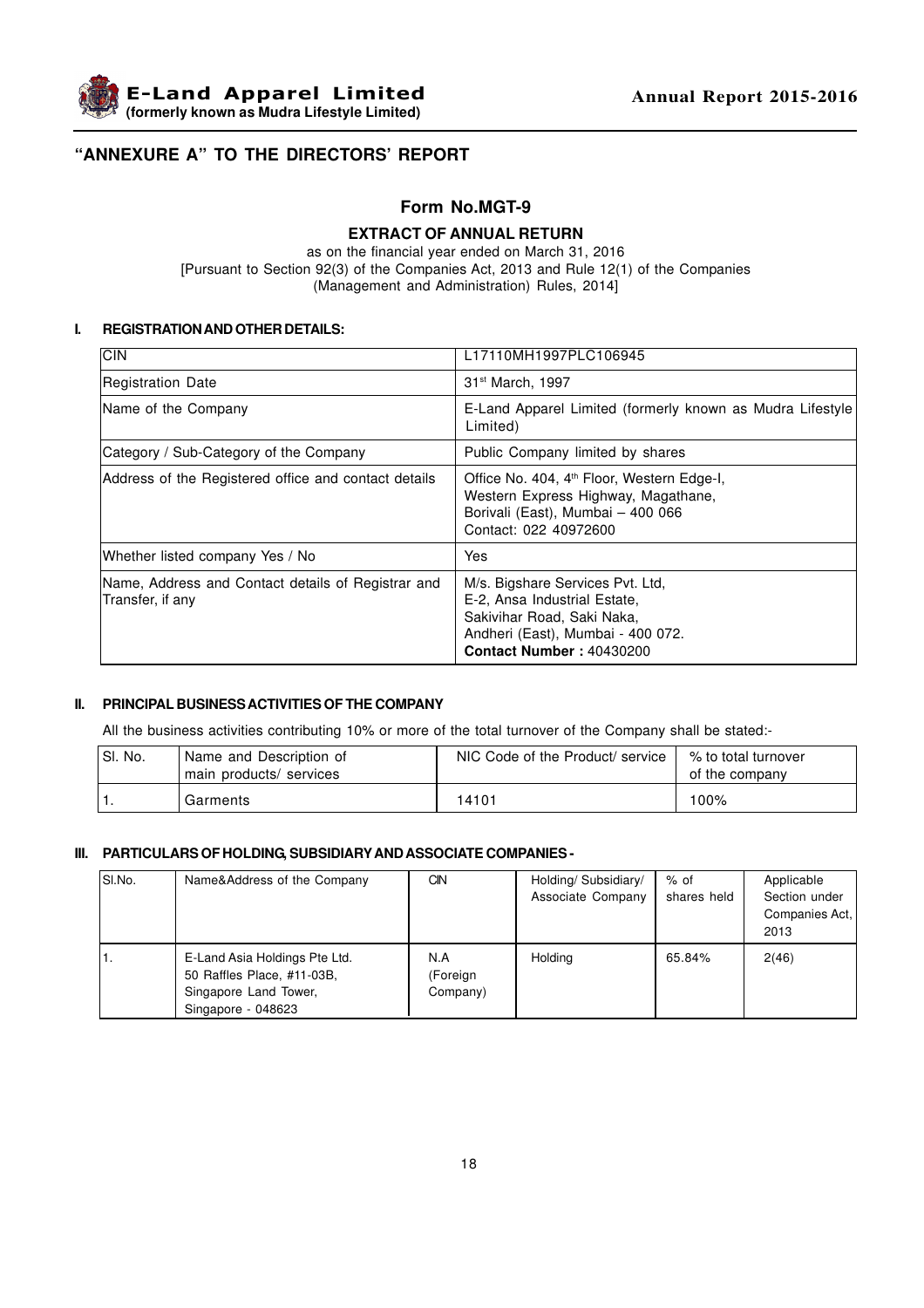

# **IV. SHAREHOLDING PATTERN (Equity Share Capital Breakup as percentage of Total Equity)**

# **i) Category-wise ShareHolding**

|               | <b>Category of Shareholders</b>                               | No. of Shares held at the beginning of the year |          |          | No. of Shares held at the end of the year |                |                |          | % Change<br>during<br>the year |         |
|---------------|---------------------------------------------------------------|-------------------------------------------------|----------|----------|-------------------------------------------|----------------|----------------|----------|--------------------------------|---------|
|               |                                                               | Demat                                           | Physical | Total    | % of Total<br><b>Shares</b>               | Demat          | Physical       | Total    | % of Total<br><b>Shares</b>    |         |
| A             | <b>Promoters</b>                                              |                                                 |          |          |                                           |                |                |          |                                |         |
| (1)           | Indian                                                        |                                                 |          |          |                                           |                |                |          |                                |         |
| a)            | Individual/HUF                                                |                                                 |          |          |                                           |                |                |          |                                |         |
| b)            | Central Govt                                                  |                                                 |          |          |                                           |                |                |          |                                |         |
| C)            | State Govt (s)                                                |                                                 |          |          |                                           |                |                |          |                                |         |
| d)            | Bodies Corp.                                                  |                                                 |          |          |                                           |                |                |          |                                |         |
| e)            | Banks / FI                                                    |                                                 |          |          |                                           |                |                |          |                                |         |
| f)            | Any Other                                                     |                                                 |          |          |                                           |                |                |          |                                |         |
|               | Sub-total $(A)$ $(1)$ :-<br>Foreign                           |                                                 |          |          |                                           | $\blacksquare$ |                |          |                                |         |
| (2)           | NRIs -                                                        |                                                 |          |          |                                           |                |                |          |                                |         |
| a)            | Individuals                                                   |                                                 |          |          |                                           |                |                |          |                                |         |
| b)            | Other -                                                       |                                                 |          |          |                                           |                |                |          |                                |         |
|               | Individuals                                                   |                                                 |          |          |                                           |                |                |          |                                |         |
| C)            | Bodies Corp.                                                  | 31598094                                        |          | 31598094 | 65.84                                     | 31598094       |                | 31598094 | 65.84                          | 0       |
| d)            | Banks / Fl                                                    |                                                 |          |          |                                           |                |                |          |                                |         |
| e)            | Any Other                                                     |                                                 |          |          |                                           |                |                |          |                                |         |
|               | Sub-total (A) (2):-                                           | 31598094                                        |          | 31598094 | 65.84                                     | 31598094       | $\blacksquare$ | 31598094 | 65.84                          | 0       |
|               | Total shareholding of                                         |                                                 |          |          |                                           | 31598094       |                |          |                                | 0       |
| В.            | Promoter (A) = $(A)(1)+(A)(2)$<br><b>Public Shareholding</b>  | 31598094                                        |          | 31598094 | 65.84                                     |                |                | 31598094 | 65.84                          |         |
| 1.            | Institutions                                                  |                                                 |          |          |                                           |                |                |          |                                |         |
| a)            | <b>Mutual Funds</b>                                           |                                                 |          |          |                                           |                |                |          |                                |         |
| b)            | Banks / FI                                                    | 664438                                          |          | 664438   | 1.38                                      | 596476         |                | 596476   | 1.24                           | 0.14    |
| C)            | <b>Central Govt</b>                                           |                                                 |          |          |                                           |                |                |          |                                |         |
| d)            | State Govt(s)                                                 |                                                 |          |          |                                           |                |                |          |                                |         |
| e)            | Venture Capital Funds                                         | 126702                                          |          | 126702   | 0.26                                      | 122102         |                | 122102   | 0.25                           | 0.01    |
| f)            | Insurance                                                     |                                                 |          |          |                                           |                |                |          |                                |         |
|               | Companies                                                     |                                                 |          |          |                                           |                |                |          |                                |         |
| g)            | Flis                                                          | 1247688                                         |          | 1247688  | 2.60                                      |                |                |          |                                | 2.60    |
| h)            | Foreign venture Capital Funds                                 |                                                 |          |          |                                           |                |                |          |                                |         |
| i)            | Others (specify) - Foreign Banks                              |                                                 |          |          |                                           |                |                |          |                                |         |
|               | Sub-total $(B)(1)$ :-                                         | 2038828                                         |          | 2038828  | 4.25                                      | 718578         | $\blacksquare$ | 718578   | 1.50                           | 2.75    |
| 2.            | <b>Non-Institutions</b>                                       |                                                 |          |          |                                           |                |                |          |                                |         |
| a)            | <b>Bodies Corp.</b>                                           | 3156708                                         | 37       | 3156745  | 6.58                                      | 2929458        |                | 2929458  | 6.10                           | 0.48    |
| i)            | Indian                                                        |                                                 |          |          |                                           |                |                |          |                                |         |
| $\mathsf{ii}$ | Overseas                                                      |                                                 |          |          |                                           |                |                |          |                                |         |
| b)            | <b>Individuals</b>                                            |                                                 |          |          |                                           |                |                |          |                                |         |
| i)            | Individual shareholders holding<br>nominal share capital upto |                                                 |          |          |                                           |                |                |          |                                |         |
|               | Rs. 1 lakh                                                    | 3962745                                         | 67804    | 4030549  | 8.40                                      | 6276761        | 68104          | 6344865  | 13.22                          | -4.82   |
| ii)           | Individual shareholders holding                               |                                                 |          |          |                                           |                |                |          |                                |         |
|               | nominal share capital in                                      |                                                 |          |          |                                           |                |                |          |                                |         |
|               | excess of Rs. 1 lakh                                          | 6296606                                         | 37500    | 6334106  | 13.20                                     | 5495442        | 12500          | 5507942  | 11.48                          | 1.72    |
| C)            | <b>Others</b>                                                 |                                                 |          |          |                                           |                |                |          |                                |         |
|               | - Clearing members                                            | 712569                                          |          | 712569   | 1.48                                      | 575871         |                | 575871   | 1.20                           | 0.28    |
|               | - Trusts                                                      |                                                 |          |          |                                           |                |                |          |                                |         |
|               | - Director's Relative<br>- Employee                           |                                                 |          |          |                                           |                |                |          |                                |         |
|               | - Non Resident Indian                                         | 119548                                          | 119548   | 0.25     | 315661                                    |                | 315661         | 0.66     | $-0.41$                        |         |
|               | - Overseas Bodies Corporate                                   |                                                 |          |          |                                           |                |                |          |                                |         |
|               | -Unclaimed Securities Suspense A/c                            |                                                 |          |          |                                           |                |                |          |                                |         |
|               | Foreign Portfolio Investor Corporate                          |                                                 |          |          |                                           |                |                |          |                                |         |
|               | Sub-total $(B)(2)$ :-                                         | 14248176                                        | 105341   | 14353517 | 29.91                                     | 15593193       | 80604          | 15673797 | 32.66                          | $-2.75$ |
|               | <b>Total Public Shareholding</b>                              |                                                 |          |          |                                           |                |                |          |                                |         |
|               | $(B)=(B)(1)+(B)(2)$                                           | 16287034                                        | 105341   | 16392375 | 34.16                                     | 16311771       | 80604          | 16392375 | 34.16                          |         |
| C.            | Shares held by Custodian                                      |                                                 |          |          |                                           |                |                |          |                                |         |
|               | for GDRs & ADRs                                               |                                                 |          |          |                                           |                |                |          |                                |         |
|               | Grand Total (A+B+C)                                           | 47885128                                        | 105341   | 47990469 | 100                                       | 47909865       | 80604          | 47990469 | 100                            |         |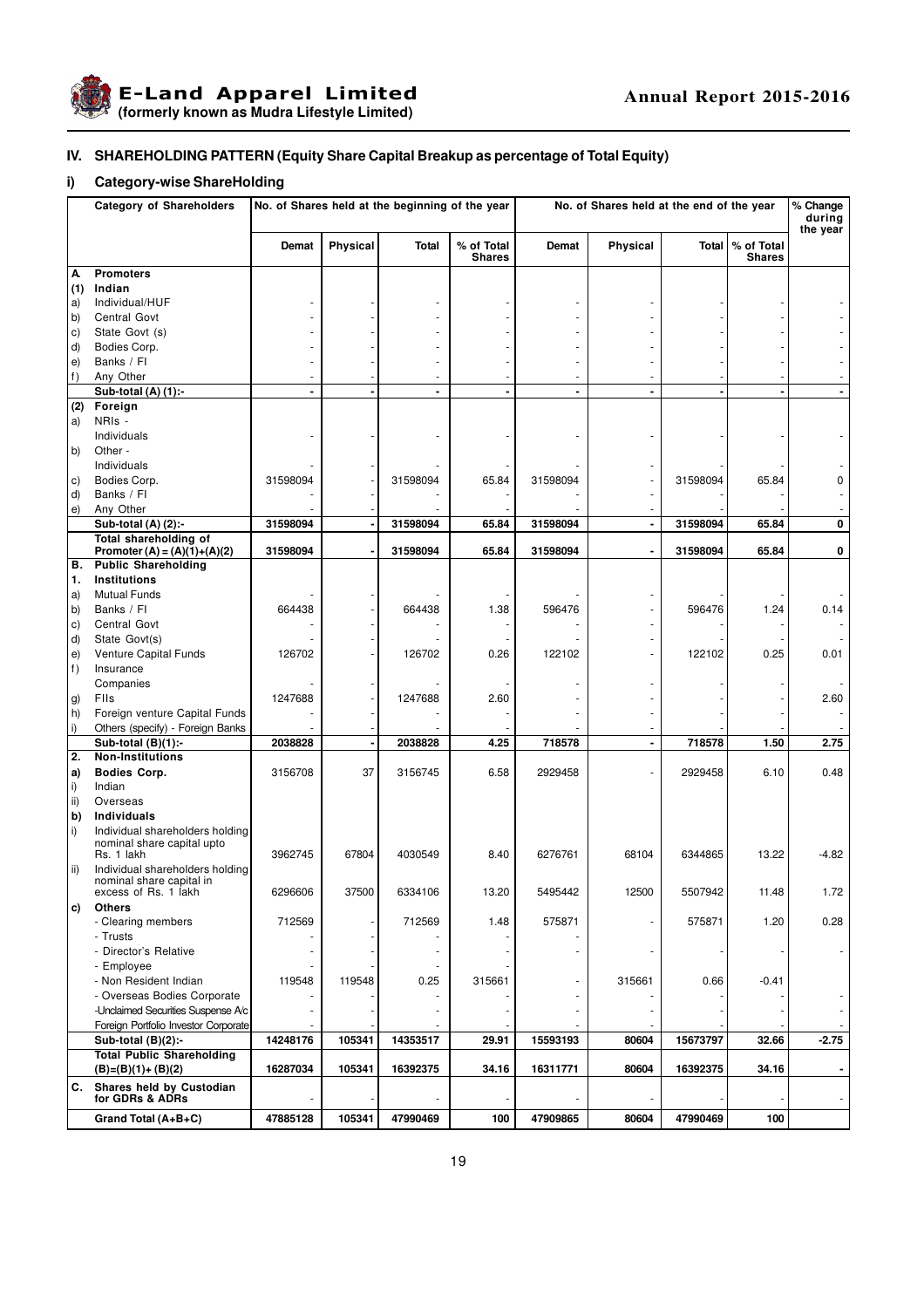

#### **(ii) Shareholding of Promoters:**

| <b>SI</b><br>lNo. | Shareholder's Name            |                         |                                                  | Shareholding at the beginning of the year                                        |                         |                                        | Shareholding at the end of the year  % change in                                          | shareholding<br>during<br>the year |
|-------------------|-------------------------------|-------------------------|--------------------------------------------------|----------------------------------------------------------------------------------|-------------------------|----------------------------------------|-------------------------------------------------------------------------------------------|------------------------------------|
|                   |                               | No. of<br><b>Shares</b> | % of total<br><b>Shares</b><br>of the<br>company | %of Shares<br>Pledged /<br>encumbered<br>to total<br>shares<br>(includes<br>GDR) | No. of<br><b>Shares</b> | % of total<br><b>Shares</b><br>company | %of Shares<br>Pledged /<br>of the lencumbered<br>to total<br>shares<br>(includes)<br>GDR) |                                    |
|                   | E-Land Asia Holdings Pte Ltd. | 3,15,98,094             | 65.84                                            | ٠                                                                                | 3,15,98,094             | 65.84                                  |                                                                                           |                                    |

#### **(iii) Change in Promoters' Shareholding**

| ISI.<br>lNo. |                               | Shareholding at the<br>beginning of the year |                                        | Cumulative Shareholding at the<br>end of the Year |                                        |  |
|--------------|-------------------------------|----------------------------------------------|----------------------------------------|---------------------------------------------------|----------------------------------------|--|
|              |                               | No. of shares                                | % of total<br>shares of<br>the Company | No. of shares                                     | % of total<br>shares of<br>the Company |  |
|              | E-Land Asia Holdings Pte Ltd. | 3,15,98,094                                  | 65.84                                  | 3,15,98,094                                       | 65.84                                  |  |

#### **(iv) Shareholding Pattern of top ten Shareholders (other than Directors, Promoters and Holders of GDRs and ADRs):**

| Sr.<br>No.     | For Each of the Top<br><b>10 Shareholders</b> | Shareholding at the beginning<br>of the year 01.04.2015 |                                        | <b>Cumulative Shareholding at the</b><br>end of the year 31.03.2016 |                                        |
|----------------|-----------------------------------------------|---------------------------------------------------------|----------------------------------------|---------------------------------------------------------------------|----------------------------------------|
|                |                                               | No. of<br>shares                                        | % of total<br>shares of<br>the Company | No. of<br>shares                                                    | % of total<br>shares of<br>the Company |
|                | Ravindra Bisheshwar Agrawal                   | 15,56,697                                               | 3.24                                   | 6,06,376                                                            | 1.26                                   |
| $\overline{c}$ | Murarilal Bisheshwar Agarwal                  | 14,56,128                                               | 3.03                                   | 35,053                                                              | 0.07                                   |
| 3              | Vishwambharlal Kanahiyalal Bhoot              | 13,03,218                                               | 2.72                                   | 7,65,000                                                            | 1.59                                   |
| 4              | Central Bank of India                         | 5,94,476                                                | 1.24                                   | 5,94,476                                                            | 1.24                                   |
| 5              | * LTS Investment Fund Ltd                     | 12,47,688                                               | 2.60                                   | 0                                                                   | $\Omega$                               |
| 6              | * Saffron Global Markets Pvt. Ltd.            | 7,66,619                                                | 1.60                                   | 0                                                                   | $\mathbf 0$                            |
| $\overline{7}$ | * Dani Shares and Stocks Pvt. Ltd.            | 5,26,128                                                | 1.10                                   | $\Omega$                                                            | $\mathbf 0$                            |
| 8              | * Tezas Trading Co Limited                    | 4,74,000                                                | 0.99                                   | 0                                                                   | $\mathbf 0$                            |
| 9              | Sarba Mangalam Finetex Pvt. Ltd               | 4,50,000                                                | 0.94                                   | 0                                                                   | $\Omega$                               |
| 10             | * New Berry Advisors Limited                  | 2,35,392                                                | 0.49                                   | 0                                                                   | 0                                      |
| 11             | \$ Vora Financial Services Pvt. Ltd.          | $\Omega$                                                | 0                                      | 5,91,122                                                            | 1.23                                   |
| 12             | \$ Sunil Capital and Securities Pvt. Ltd.     | $\Omega$                                                | 0                                      | 5,37,550                                                            | 1.12                                   |
| 13             | \$ JMP Securities Pvt. Ltd.                   | $\Omega$                                                | $\Omega$                               | 5,03,460                                                            | 1.05                                   |
| 14             | \$ Rima Kunal Jhaveri                         | $\Omega$                                                | 0                                      | 4,46,590                                                            | 0.93                                   |
| 15             | \$ Anil Vishanji Dedhia                       | $\Omega$                                                | $\Omega$                               | 3,99,000                                                            | 0.83                                   |
| 16             | \$ Kashyap M Vora (HUF)                       | 0                                                       | 0                                      | 3,09,559                                                            | 0.65                                   |
| 17             | \$ Kashyap Mahesh Vora                        | 0                                                       | 0                                      | 2,07,000                                                            | 0.43                                   |

The same is reflected above since they were part of top 10 shareholders as on 01.04.2015 and ceased to be in the list of Top 10 as on 31.03.2016.

\$ Not in the list of Top 10 shareholders as on 01.04.2015 but the same has been reflected above as they are the part of top 10 shareholders as on 31.03.2016.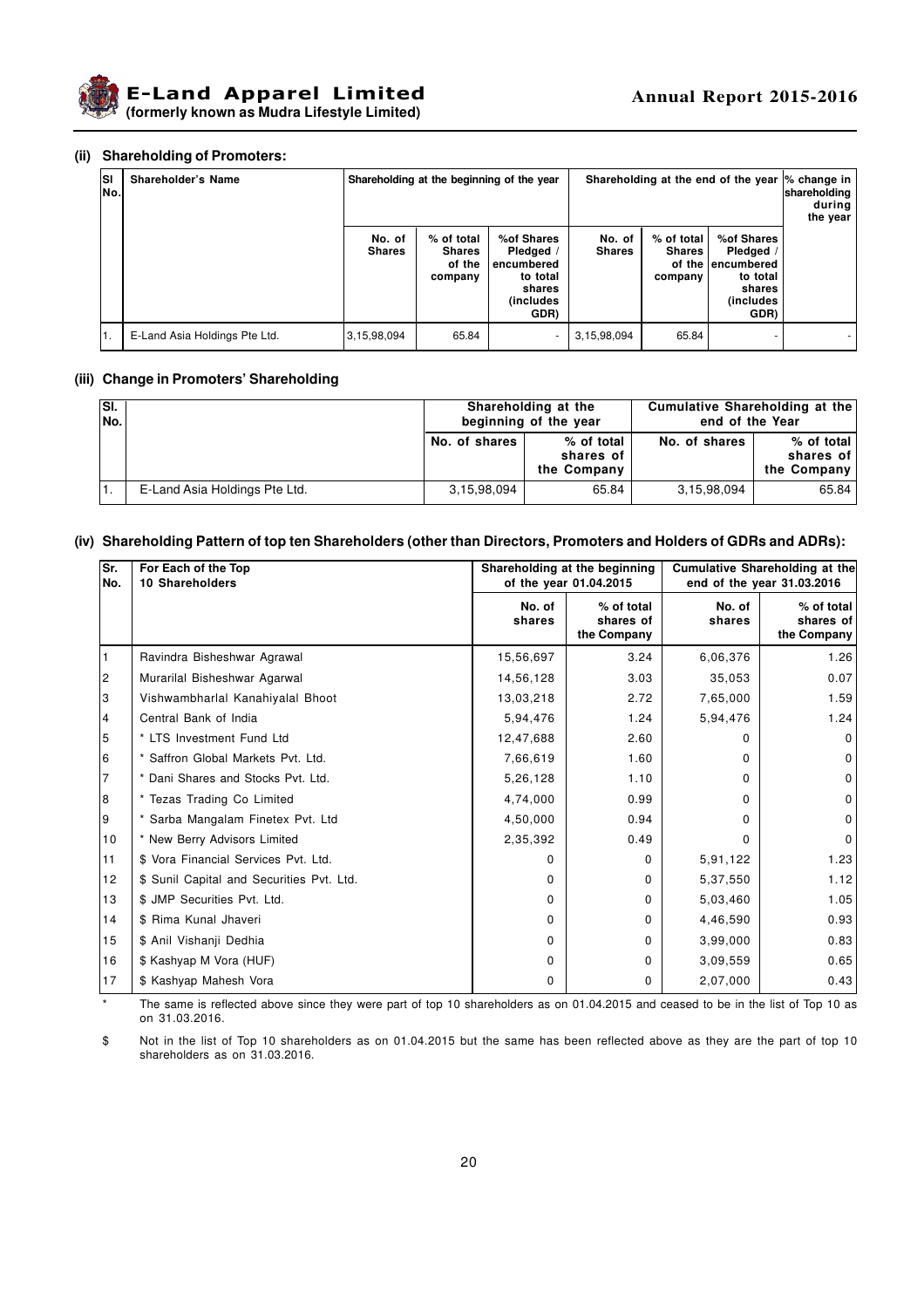

#### **(v) Shareholding of Directors and Key Managerial Personnel (KMP):**

None of the Directors of the Company & KMP are holding any shares in the Company.

#### **(V) INDEBTEDNESS**

Indebtedness of the Company including interest outstanding/accrued but not due for payment

|                                                        |                                            |                           |                 | (in Rs.)                     |
|--------------------------------------------------------|--------------------------------------------|---------------------------|-----------------|------------------------------|
|                                                        | <b>Secured Loans</b><br>excluding deposits | <b>Unsecured</b><br>Loans | <b>Deposits</b> | Total<br><b>Indebtedness</b> |
| Indebtedness at the beginning<br>of the financial year |                                            |                           |                 |                              |
| 1)<br>Principal Amount                                 | 35,21,19,996.97                            | 2,95,42,77,689.00         |                 | 3,30,63,97,685.97            |
| 2)<br>Interest due but not paid                        |                                            |                           |                 |                              |
| Interest accrued but not due<br> 3)                    |                                            |                           |                 |                              |
| Total (i+ii+iii)                                       | 35,21,19,996.97                            | 2,95,42,77,689.00         |                 | 3,30,63,97,685.97            |
| Change inIndebtedness during<br>thefinancial year      |                                            |                           |                 |                              |
| <b>Addition</b>                                        | 2,95,82,80,058.98                          |                           |                 | 2,95,82,80,058.98            |
| Reduction                                              | 2,97,19,11,715.41                          | 13,32,72,770.31           |                 | 3, 10, 51, 84, 485. 72       |
| <b>Net Change</b>                                      | (1,36,31,656.43)                           | (13,32,72,770.31)         |                 | (14,69,04,426.74)            |
| Indebtedness at the end<br>of the financial year       |                                            |                           |                 |                              |
| 1)<br><b>Principal Amount</b>                          | 33,84,88,340.54                            | 2,82,10,04,918.69         |                 | 3, 15, 94, 93, 259. 23       |
| 2)<br>Interest due but not paid                        |                                            |                           |                 |                              |
| 3)<br>Interest accrued but not due                     |                                            |                           |                 |                              |
| Total (i+ii+iii)                                       | 33,84,88,340.54                            | 2,82,10,04,918.69         |                 | 3, 15, 94, 93, 259. 23       |

#### **VI. REMUNERATION OF DIRECTORS AND KEY MANAGERIAL PERSONNEL**

A. Remuneration to Managing Director & Whole-time Director.

|            |                                                                                            |                          |                          |                         | (in Rs.)    |
|------------|--------------------------------------------------------------------------------------------|--------------------------|--------------------------|-------------------------|-------------|
| Sr.<br>lno | <b>Particulars of Remuneration</b>                                                         | Name of the MD/WTD       | Total<br>Amount          |                         |             |
|            |                                                                                            | Mr.YangweonYoo           | Mr. Jung Ho<br>Hong      | Mr. Kwang Hyuck<br>Choi |             |
| I1.        | Gross salary                                                                               |                          |                          |                         |             |
|            | Salary as per provisions contained in<br>(a)<br>section 17(1) of the Income tax Act, 1961. | 47,00,854                | 45,91,734                | 45,41,988               | 1,38,34,576 |
|            | Value of perquisites u/s 17(2) of the<br>(b)<br>Income-tax Act, 1961.                      | $\overline{\phantom{a}}$ | $\overline{\phantom{a}}$ |                         |             |
| l2.        | Commission:                                                                                | $\overline{\phantom{a}}$ |                          |                         |             |
|            | Performance Bonus -                                                                        | $\overline{\phantom{a}}$ |                          |                         |             |
|            | Long Term Incentive Plan (LTIP)                                                            | $\overline{\phantom{a}}$ |                          |                         |             |
| lз.        | Others - Retirement benefits                                                               | $\overline{\phantom{a}}$ |                          |                         |             |
|            | Total (A)                                                                                  | 47,00,854                | 45,91,734                | 45,41,988               | 1,38,34,576 |
|            | Ceiling as per the Act                                                                     |                          |                          |                         |             |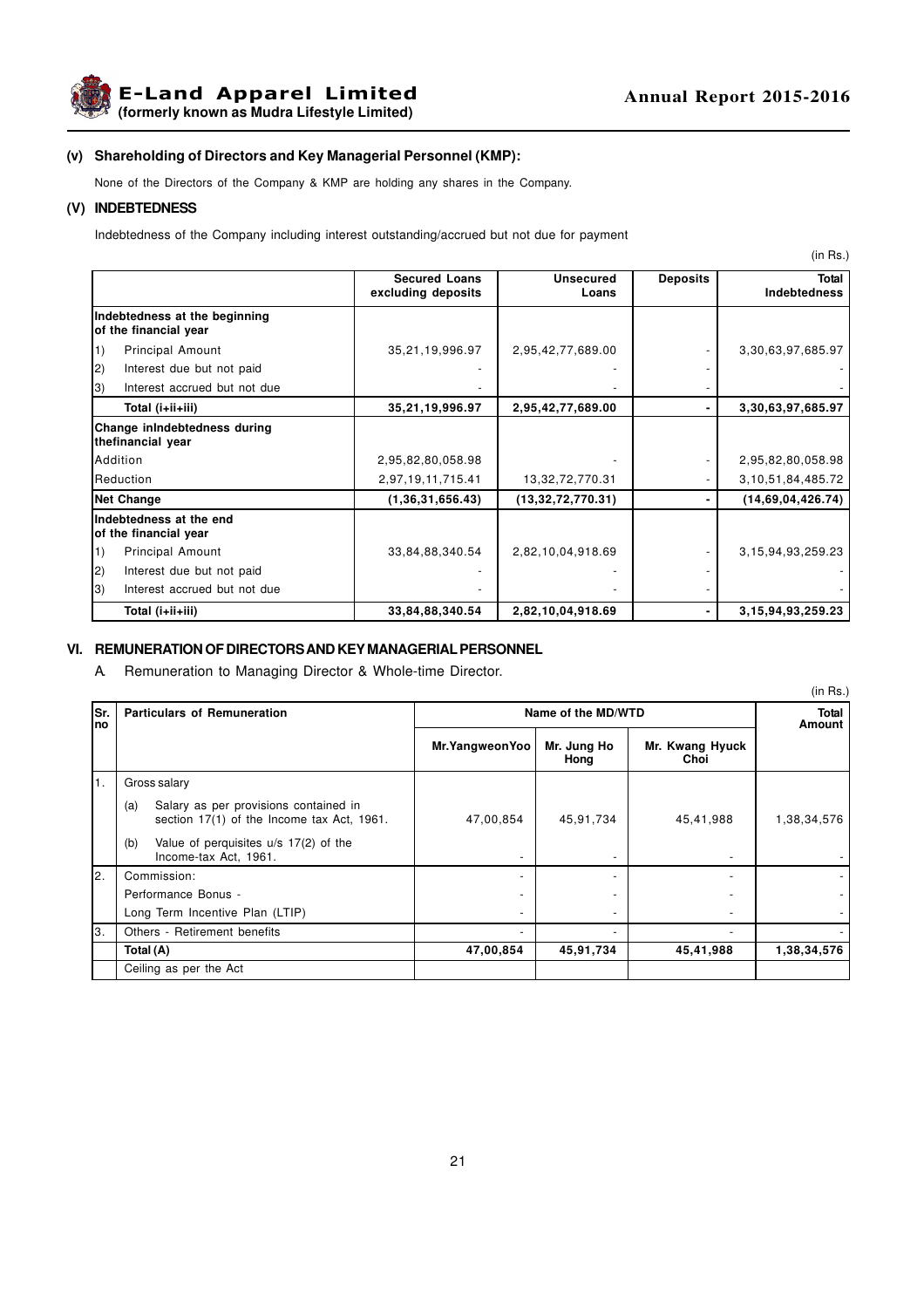

#### **B. Remuneration to other directors**

#### **1. Independent Directors**

| Particulars of Remuneration                      | <b>Sivabalan</b><br><b>Paul Pandian</b> | Chong<br><b>Tae Baek</b> | Kyoung Hur | <b>Elizabeth</b><br>Ravi | <b>Total</b><br>Amount |
|--------------------------------------------------|-----------------------------------------|--------------------------|------------|--------------------------|------------------------|
| Fee for attending Board /<br>committee meetings* | 60,000                                  | 1,50,000                 | 90,000     | 1,20,000                 | 4,20,000               |
| l Commission<br>Others, please specify           |                                         | -                        |            |                          |                        |

(\*) excluding reimbursement of travel and other expenses incurred for the Company's business / meetings.

#### **2. Non-executive Directors**

(in Rs.)

(in Rs.)

(in Rs.)

| Sr. No. | <b>Particulars of Remuneration</b> | <b>Total Amount</b> |
|---------|------------------------------------|---------------------|
| N.A     |                                    |                     |

(\*) excluding reimbursement of travel and other expenses incurred for the Company's business / meetings.

### **C. Remuneration to Key Managerial Personnel other than MD/Manager/WTD**

**Sr. Particulars of Mr. Byounghoon Yi, Mr. Ashitosh Sheth, Total No. Remuneration Chief Financial Officer Company Secretary Amount** 1. Gross salary (a)  $\vert$  Salary as per provisions contained in section 17(1) of the Income tax Act, 1961. 38,86,360 17,78,600 53,64,960 (b)  $\vert$  Value of perquisites u/s 17(2) of the Income-tax Act, 1961. 2.  $\big|$  Others - retirement benefit **Total (A) 38,86,360 17,78,600 53,64,960**

#### **VII. PENALTIES / PUNISHMENT/ COMPOUNDING OF OFFENCES**

There were no penalties or punishments levied on the Company under Companies Act, 2013 during the year as on 31<sup>st</sup> March, 2016. Accordingly, there was no need for the Company to compound any offence.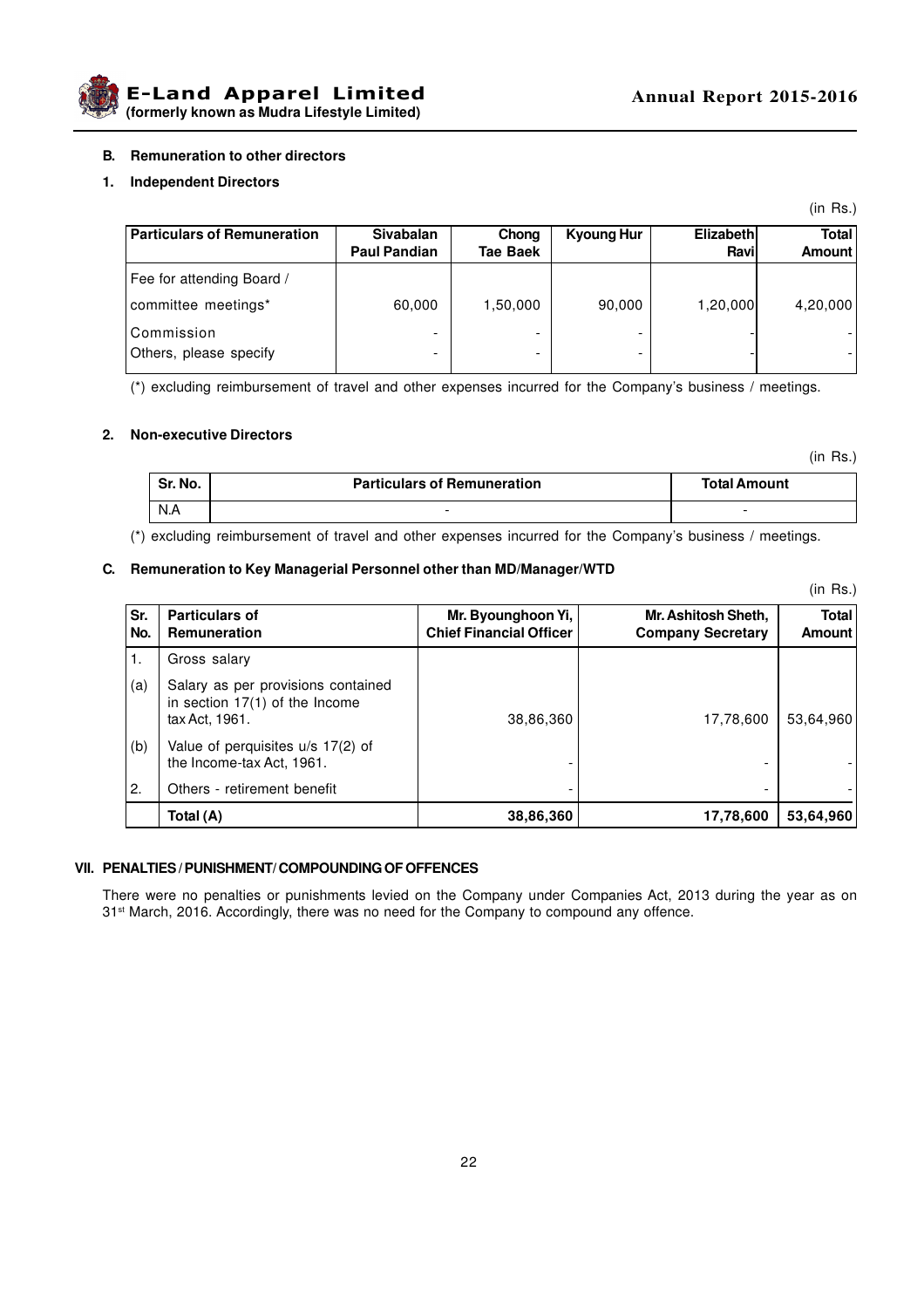

# **"ANNEXURE B" TO THE DIRECTORS REPORT**

# **FORM NO. AOC -2**

(Pursuant to clause (h) of sub-section (3) of section 134 of the Act and Rule 8(2) of the Companies (Accounts) Rules, 2014.

Form for Disclosure of particulars of contracts/arrangements entered into by the company with related parties referred to in sub section (1) of section 188 of the Companies Act, 2013 including certain arms length transaction under third proviso thereto.

#### **1. Details of contracts or arrangements or transactions not at Arm's length basis:**

| Sr.   Name(s) of the<br>No related party<br>l and nature of<br>relationship | Nature of<br>contracts /<br>arrangements /<br>transactions | <b>Duration</b><br>of the<br>contracts /<br>Arrangements /<br>transactions | <b>Salient terms</b><br>of the<br>contracts or<br>larrangements or<br>Transactions<br>including<br>the value,<br>if any | <b>Justification</b><br>for entering<br>into such<br>contracts /<br>$ arrangements \rangle$<br>transactions | Date(s) of<br>approval<br>by the<br>Board | Amount | Date on<br>paid as which special<br>advancesresolution was<br>passed in<br>General<br>meeting |
|-----------------------------------------------------------------------------|------------------------------------------------------------|----------------------------------------------------------------------------|-------------------------------------------------------------------------------------------------------------------------|-------------------------------------------------------------------------------------------------------------|-------------------------------------------|--------|-----------------------------------------------------------------------------------------------|
|                                                                             |                                                            |                                                                            |                                                                                                                         |                                                                                                             |                                           |        |                                                                                               |

#### **2. Details of contracts or arrangements or transactions at Arm's length basis:**

| Name of the Related<br>parties and Relation           | Nature of<br>Contract                                              | <b>Terms</b><br>of Contract                                             | Monetary<br>Value          | <b>Actual amount</b><br>of the<br>transaction | Date of<br>approval by<br>the Board | Amount paid<br>as advances.<br>if any |
|-------------------------------------------------------|--------------------------------------------------------------------|-------------------------------------------------------------------------|----------------------------|-----------------------------------------------|-------------------------------------|---------------------------------------|
| E-Land Fashion India Pvt. Ltd.<br>(Fellow Subsidiary) | Purchase of goods<br>a.                                            | 01.10.2014 to<br>a.<br>30.09.2017                                       | Upto Rs. 30<br>crores p.a. | 9,97,27,072                                   | 14 <sup>th</sup> November.<br>2014  | <b>NIL</b>                            |
|                                                       | Corporate quarantee<br>b.<br>provided by E-Land<br>Apparel Limited | Tenure of loan<br>b.<br>(i.e. upto 30 <sup>th</sup><br>September, 2022) | Upto Rs. 400<br>Crores     | Corporate quarantee<br>to be executed         | 14 <sup>th</sup> November.<br>2014  | <b>NIL</b>                            |
|                                                       | Corporate guarantee<br>C.<br>received by E-Land<br>Apparel Limited | Tenure of loan<br>C.<br>(i.e. upto 30 <sup>th</sup><br>September, 2022) | Upto Rs. 60<br>Crores      | Corporate guarantee<br>to be executed         | 14 <sup>th</sup> November,<br>2014  | <b>NIL</b>                            |
| E-Land World Co. Ltd.<br>(Ultimate Holding)           | Sale of goods<br>a.                                                | 01.10.2014 to<br>30.09.2017                                             | Upto Rs. 70<br>crores p.a. | 47,04,73,253                                  | 14 <sup>th</sup> November,<br>2014  | <b>NIL</b>                            |
| E-Land Asia Holdings<br>Pte. Ltd. (Holding)           | Long Term Export Agreement                                         | 15.03.2016 to<br>14.03.2026                                             | Upto Rs. 300<br>crores     | to be executed                                | 15 <sup>th</sup> January,<br>2016   | <b>NIL</b>                            |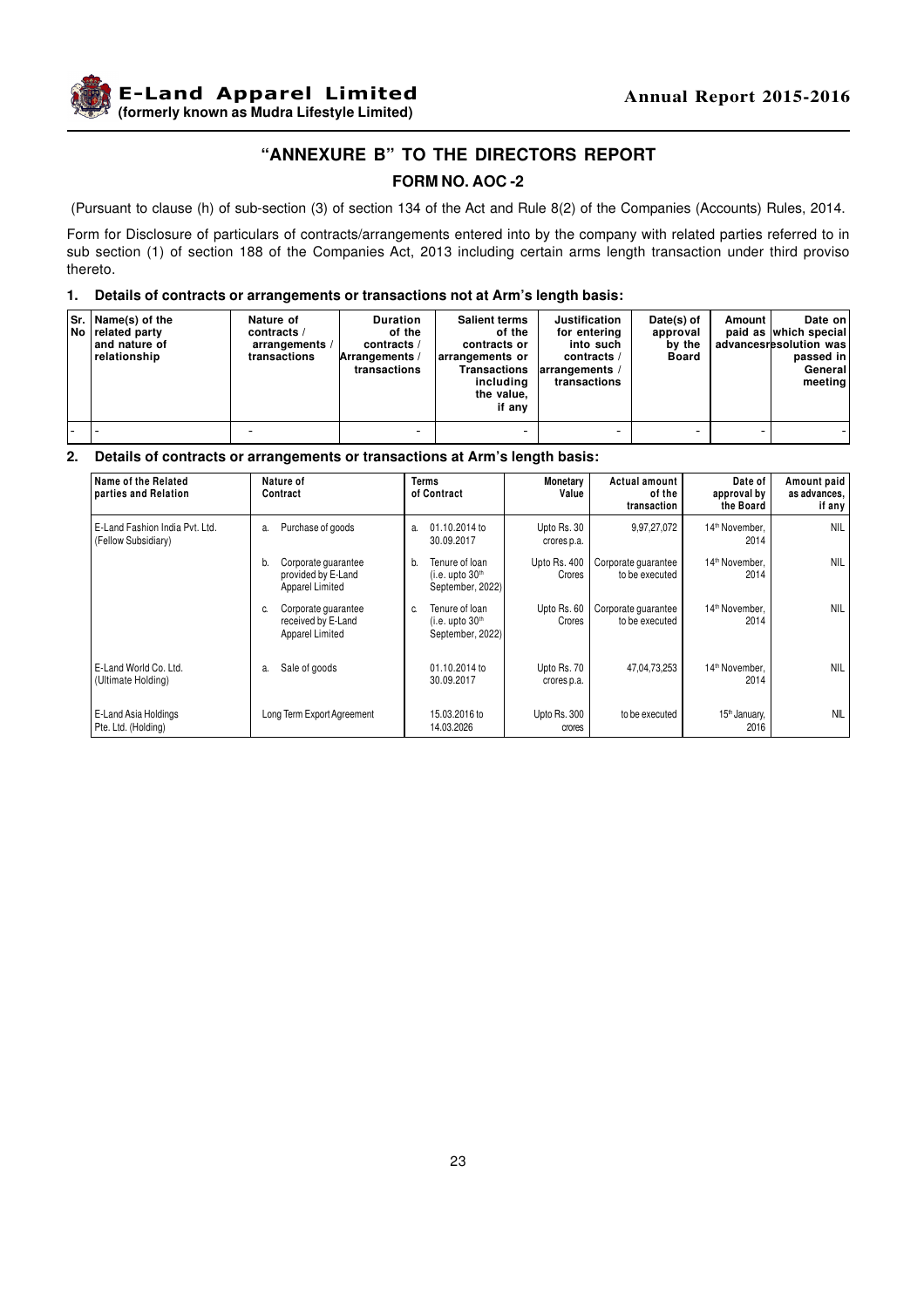

# **"ANNEXURE C" TO THE DIRECTORS REPORT**

Information as per Section 134(3)(m) of the Companies Act, 2013, read with the Companies (Accounts) Rules, 2014 and forming part of the Directors' Report for the year ended 31<sup>st</sup> March, 2016.

#### **1) Conservation of Energy:**

(a) Energy Conservation Measures taken by the Company:

The Company has taken various steps to reduce consumption of energy like separate meters are being installed for effectively monitoring the Section wise energy consumption.

- (b) Additional Investment and proposals, if any, being implemented for reduction of consumption of energy. Re-sizing of the motors is being done to run the motors at full load conditions.
- (c) Impact of measures (a) and (b) above for reduction of energy consumption and consequent impact on cost of production of goods. Energy conservation measures have led to reduction in the cost of production.
- (d) Total energy consumption per unit of production as per Form "A".
- (e) Natural ventilation equipment installed on the sheds to conserve energy.
- (f) Installed power factor control/capacitor banks to conserve energy.
- (g) Minimizing idle running of various type of equipment like air conditioners, submersible pumps, lights, generators, compressors and ceiling fans.
- (h) Hot water recovering and re-utilization to the process machines like bleaching, dyeing and washing process cycles.

# **FORM A**

Form for Disclosure of Particulars with respect to Conservation of Energy.

| А. | Power and fuel consumption              |                     |                      |
|----|-----------------------------------------|---------------------|----------------------|
|    |                                         |                     | Garment              |
|    |                                         | <b>Current Year</b> | <b>Previous Year</b> |
| 1. | Electricity                             |                     |                      |
|    | (a) Purchased                           |                     |                      |
|    | Unit (Lacs)                             | 20.72               | 16.86                |
|    | Total amount (Rs. Lacs)                 | 156.77              | 131.93               |
|    | Rate/unit                               | 7.56                | 6.83                 |
|    | Own generation<br>(b)                   |                     |                      |
|    | Through diesel generator<br>(i)         |                     |                      |
|    | Unit (LakhsLtrs)                        | 1.78                | 1.02                 |
|    | Total amount (Rs. Lakhs)                | 88.97               | 59.68                |
|    | Cost/unit                               | 49.98               | 58.57                |
|    | Through steam turbine/generator<br>(ii) | <b>NIL</b>          | <b>NIL</b>           |
|    | Units                                   |                     |                      |
|    | Total amount (Rs. Lakhs)                |                     |                      |
|    | Cost/units                              |                     |                      |
| 2. | Coal (specify quality and where used)   | <b>NIL</b>          | <b>NIL</b>           |
|    | Quantity (Tonnes)                       |                     |                      |
|    | Total amount (Rs. Lakhs)                |                     |                      |
|    | Average rate                            |                     |                      |
| 3. | <b>Furnace oil</b>                      | <b>NIL</b>          | <b>NIL</b>           |
|    | Quantity (K. Ltrs.)                     |                     |                      |
|    | Total amount                            |                     |                      |
|    | Average rate                            |                     |                      |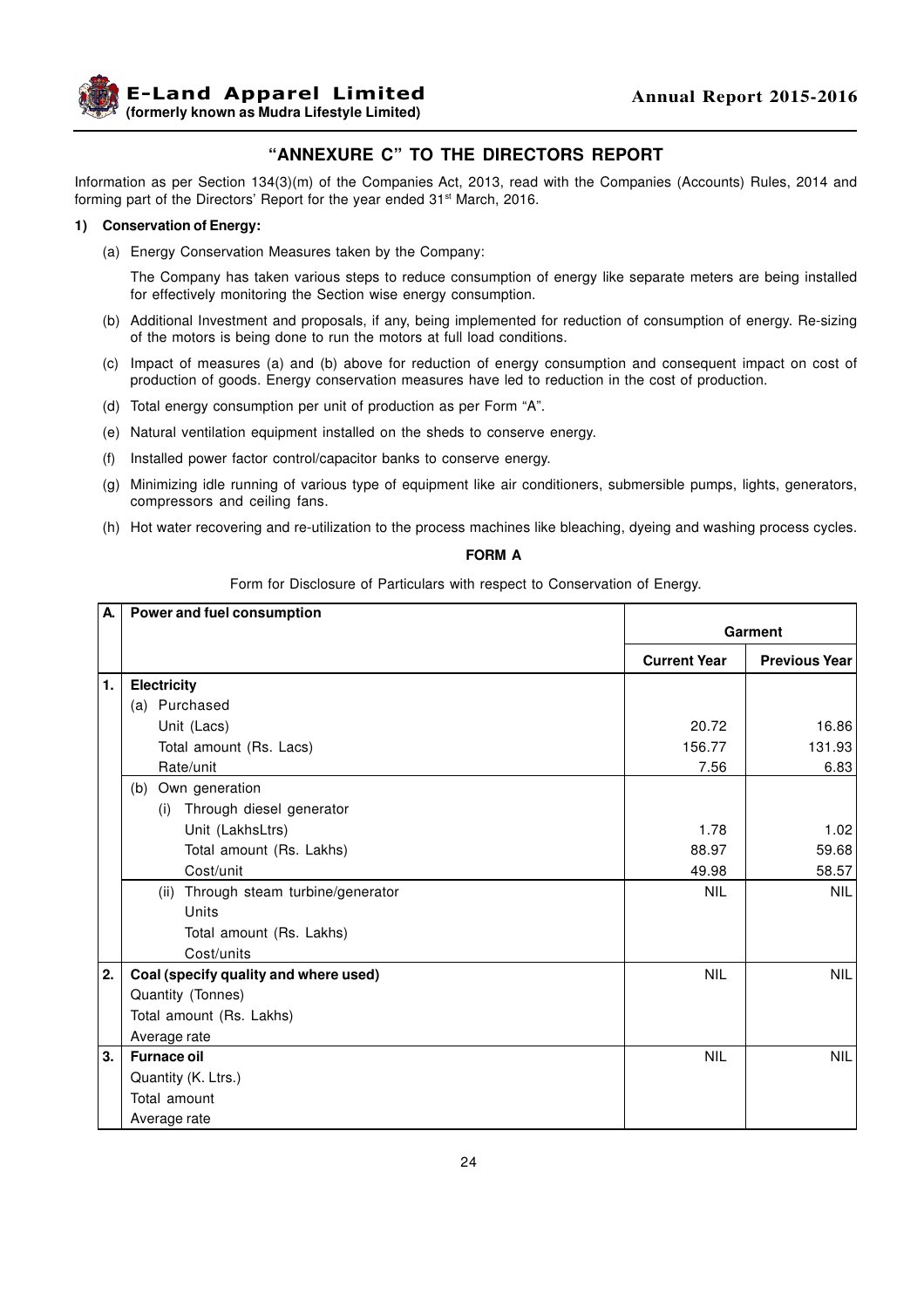



#### **B. Consumption per unit of production**

|                    | Garment                            |                                         |  |  |
|--------------------|------------------------------------|-----------------------------------------|--|--|
| Standards (if any) | <b>Current Year</b><br>$(2015-16)$ | <b>Previous Year</b><br>$(2014-15)$     |  |  |
| Products unit      |                                    | 58.85 Lakhs Pieces   48.05 Lakhs Pieces |  |  |
| Electricity (Rs.)  | 2.66 / Piece                       | 2.75 / Piece                            |  |  |
| Furnace oil        | NIL                                | NIL                                     |  |  |
| Coal               | <b>NIL</b>                         | NIL                                     |  |  |
| Others             | <b>NIL</b>                         | <b>NIL</b>                              |  |  |

#### **2) Technology Absorption:**

#### **I. Research and Development (R & D):**

#### **1. Specific areas in which R & D carried out by the Company:**

Product and quality improvement, development, new designs, cost control and energy conservation. Substitution of raw material with cheaper options has been undertaken. New process developments and devising new innovative products are essential to improve the bottom-line of the company. New Designs for yarn dyed fabrics and up gradation to finer shirting is targeted.

#### **2. Benefits derived as a result of the above R & D:**

Product quality has improved. Cost reduction methods have been devised. Further, up gradation of quality and innovation will improve the profit margins.

#### **3. Future plan of action:**

The Company continues to focus its efforts on innovations in textile development processes.

#### **4. Expenditure on R & D:**

It is not possible to segregate the expenses on R & D.

#### **II. Technology absorption, adoption and innovation:**

1. Efforts, in brief, made towards technology absorption, adaptation and innovation:

The Company has been developing in-house modifications/improvements in process technology in its various manufacturing sections which, when found suitable, are integrated into the regular manufacturing operation.

2. Benefits derived as a result of the above efforts, eg. Product improvement, cost reduction, product development, import substitution, etc:

High Product quality and increased business potential

- 3. In case of imported technology (imported during the last 5 years reckoned from the beginning of the financial year), following information may be furnished:
- a) Technology imported
- b) Year of import
- c) Has technology been fully absorbed?
- d) If not fully absorbed, areas where this has not taken place, reasons therefore and future plans of action

#### **3) Foreign Exchange Earnings & Outgo**

Total foreign exchange inflow during the year was Rs. 15,307.18 Lakhs (Previous period Rs. 10,725.54 Lakhs) as per audited financials of 2015-16 towards Garments.

Foreign Exchange outgo during the year towards Capital Goods was Rs. 327.25 Lakhs (Previous period Rs. 260.52 Lakhs), towards Raw material was Rs. 80.77 Lakhs (Previous period Rs. 227.33 Lakhs), towards Consumable and spares parts was Rs. 589.64 Lakhs (Previous period Rs. 458.02 Lakhs), and towards Consultancy Charges was Rs. Nil (Previous Year Rs. 36.15 Lakhs) and towards foreign travel was Rs. Nil (Previous Year Rs. 4.64 Lakhs).

Not Applicable as no Imported Technology put to use.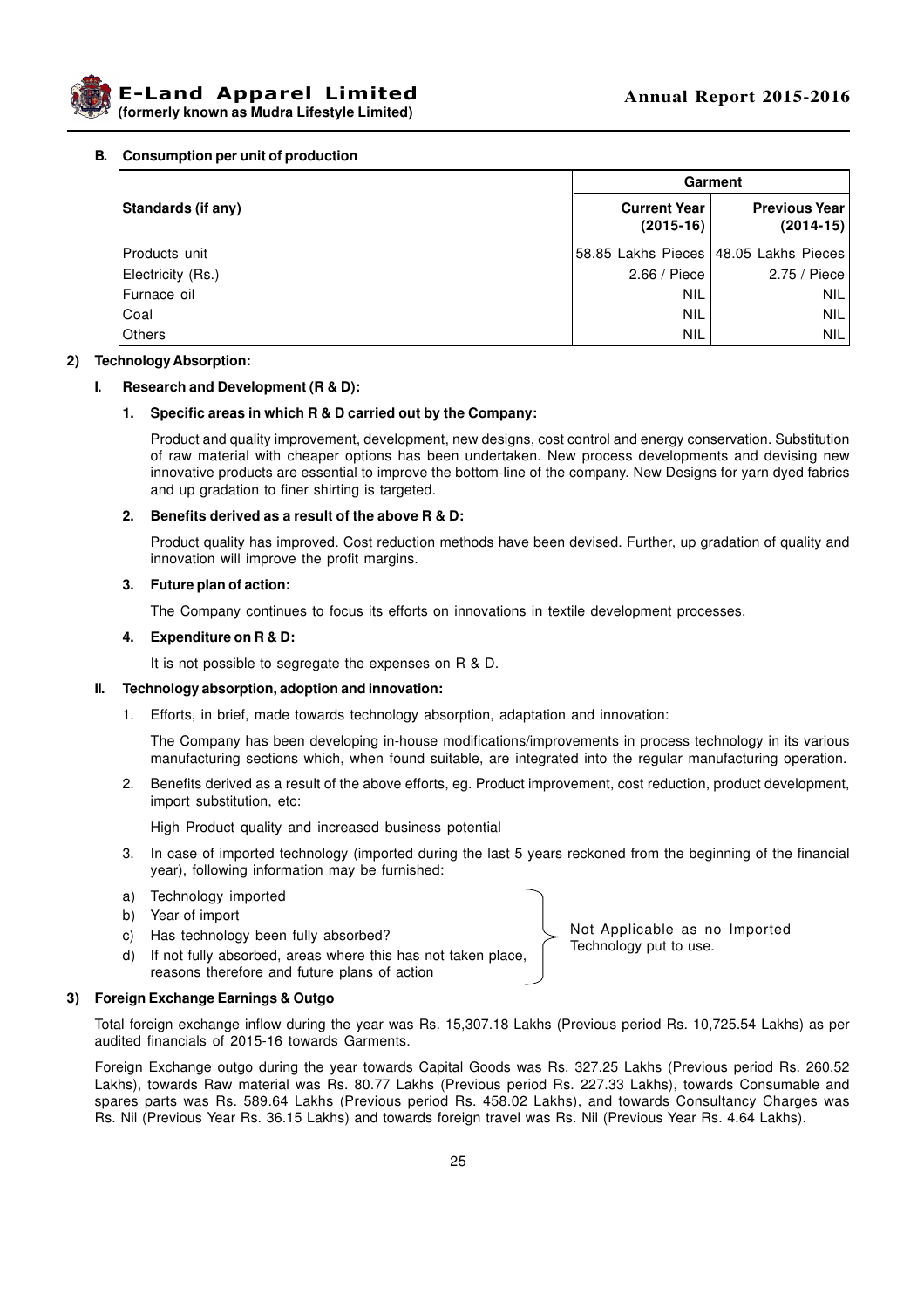# **"ANNEXURE D" TO THE DIRECTORS' REPORT**

# **SECRETARIALAUDIT REPORT**

#### **FOR THE FINANCIAL YEAR ENDED 31ST MARCH, 2016**

[Pursuant to section 204(1) of the Companies Act, 2013 and rule 9 of the Companies (Appointment and Remuneration Personnel) Rules, 2014]

# **To, The Members, E-Land Apparel Limited**

(Formerly known as Mudra Lifestyle Limited) Mumbai – 400 066.

I have conducted the secretarial audit of the compliance of applicable statutory provisions and the adherence to good corporate practices by E-Land Apparel Limited (hereinafter called the Company). Secretarial Audit was conducted in a manner that provided me a reasonable basis for evaluating the corporate conducts/statutory compliances and expressing my opinion thereon.

Based on my verification of the Company's books, papers, minute books, forms and returns filed and other records maintained by the Company and also the information provided by the Company, its officers, agents and authorized representatives during the conduct of secretarial audit, I hereby report that in my opinion, the Company has, during the audit period covering the financial year ended on 31st March, 2016 complied with the statutory provisions listed hereunder and also that the Company has proper Board-processes and compliance-mechanism in place to the extent, in the manner and subject to the reporting made hereinafter:

- 1. I have examined the books, papers, minute books, forms and returns filed and other records maintained by "the Company" for the financial year ended on  $31<sup>st</sup>$  March, 2016 according to the provisions of:
	- i. The Companies Act, 2013 (the Act) and the rules made thereunder;
	- ii. The Securities Contracts (Regulation) Act, 1956 ('SCRA') and the rules made thereunder;
	- iii. The Depositories Act, 1996 and the Regulations and Bye-laws framed thereunder;
	- iv. Foreign Exchange Management Act, 1999 and the rules and regulations made thereunder to the extent of Foreign Direct Investment, Overseas Direct Investment and External Commercial Borrowings;
	- v. The following Regulations and Guidelines prescribed under the Securities and Exchange Board of India Act, 1992 ('SEBI Act'):
		- a. The Securities and Exchange Board of India (Substantial Acquisition of Shares and Takeovers) Regulations, 2011;
		- b. The Securities and Exchange Board of India (Prohibition of Insider Trading) Regulations, 1992;
	- vi. Provisions of the following Regulations and Guidelines prescribed under the Securities and Exchange Board of India Act, 1992 (SEBI Act) were not applicable to the Company during the financial year:
		- a. The Securities and Exchange Board of India (Registrars to an Issue and Share Transfer Agents) Regulations, 1993 regarding the Companies Act and dealing with client;
		- b. The Securities and Exchange Board of India (Issue of Capital and Disclosure Requirements) Regulations, 2009;
		- c. The Securities and Exchange Board of India (Employee Stock Option Scheme and Employee Stock Purchase Scheme) Guidelines, 1999;
		- d. The Securities and Exchange Board of India (Delisting of Equity Shares) Regulations, 2009;
		- e. The Securities and Exchange Board of India (Issue and Listing of Debt Securities) Regulations, 2008; and
		- f. The Securities and Exchange Board of India (Buyback of Securities) Regulations, 1998;

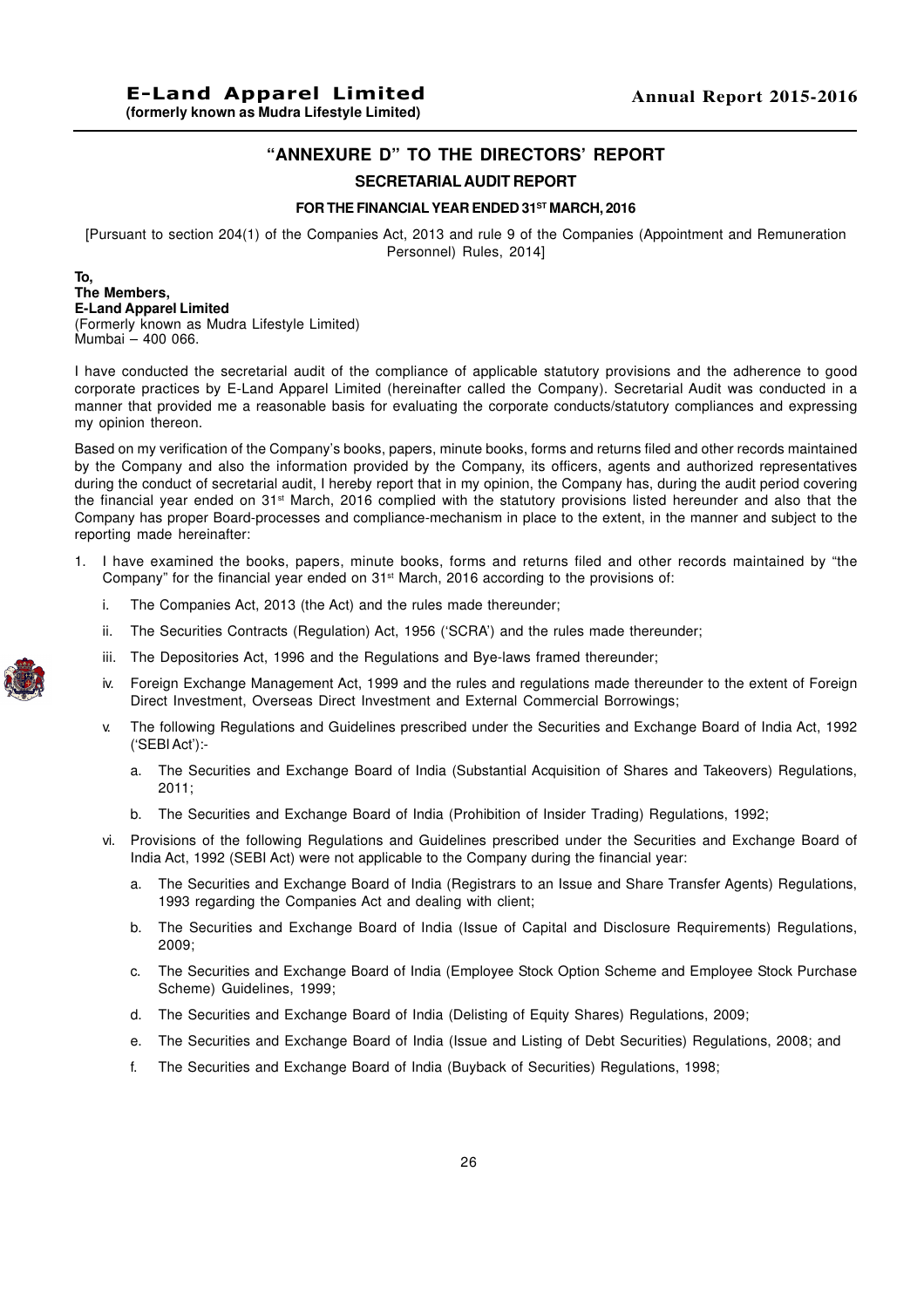

- 2. I have also examined compliance with the applicable clauses of the following:
	- (i) Secretarial Standards issued by the Institute of Company Secretaries of India.
	- (ii) The Listing Agreement entered into by the Company with Stock Exchanges upto  $30<sup>th</sup>$  November, 2015;
	- (iii) Securities and Exchange Board of India (Listing Obligations and Disclosure Requirements) Regulations, 2015 (with effect from 1st December, 2015).

During the period under review the Company has complied with all material provisions of the Act, Rules, Regulations, Guidelines, Standards, etc. mentioned above.

I further report that, having regard to the compliance system prevailing in the Company and on examination of the relevant documents and records in pursuance thereof, on test – check basis, the Company has complied with the laws applicable specifically to the Company is given in Annexure I:

#### **I further report that:**

The Board of Directors of the Company is duly constituted with proper balance of Executive Directors, Non-Executive Directors and Independent Directors. The changes in the composition of the Board of Directors that took place during the period under review were carried out in compliance with the provisions of the Act.

Adequate notice is given to all directors to schedule the Board Meetings, agenda and detailed notes on agenda were sent at least seven days in advance, and a system exists for seeking and obtaining further information and clarifications on the agenda items before the meeting and for meaningful participation at the meeting.

Majority decision is carried through while the dissenting members' views are captured and recorded as part of the minutes.

**I further report that** there are adequate systems and processes in the Company commensurate with the size and operations of the Company to monitor and ensure compliance with applicable laws, rules, regulations and guidelines.

> **For B. K. Pradhan & Associates** Company Secretaries

> > **Balkrishan Pradhan** Proprietor Membership No.: A20739 C. P. No.: 10179

Date: 12<sup>th</sup> August, 2016 Place: Mumbai

#### **ANNEXURE-I**

#### **List of applicable laws to the Company Under the Major Group and Head are as follows:-**

- A. Factories Act, 1948;
- B. Industries (Development & regulation ) Act, 1951;
- C. Labour Laws and other incidental laws related to labour and employees appointed by the Company either on its payroll or on contractual basis as related to wages, gratuity, provident fund, ESIC, compensation etc.;
- D. Acts prescribed under prevention and control of pollution;
- E. Acts prescribed under environmental protection;
- F. Acts as prescribed under Direct tax and Indirect Tax;
- G. Land Revenue laws of respective states;
- H. Labour welfare Act of respective States;
- I. Trade Marks Act, 1999;
- J. The Legal Metrology Act, 2009;
- K. Acts as prescribed under Shop and Establishment Act of various local authorities.
- L. All General Law related to Direct and indirect Taxation, Labour Law and other incidental Law of respective states.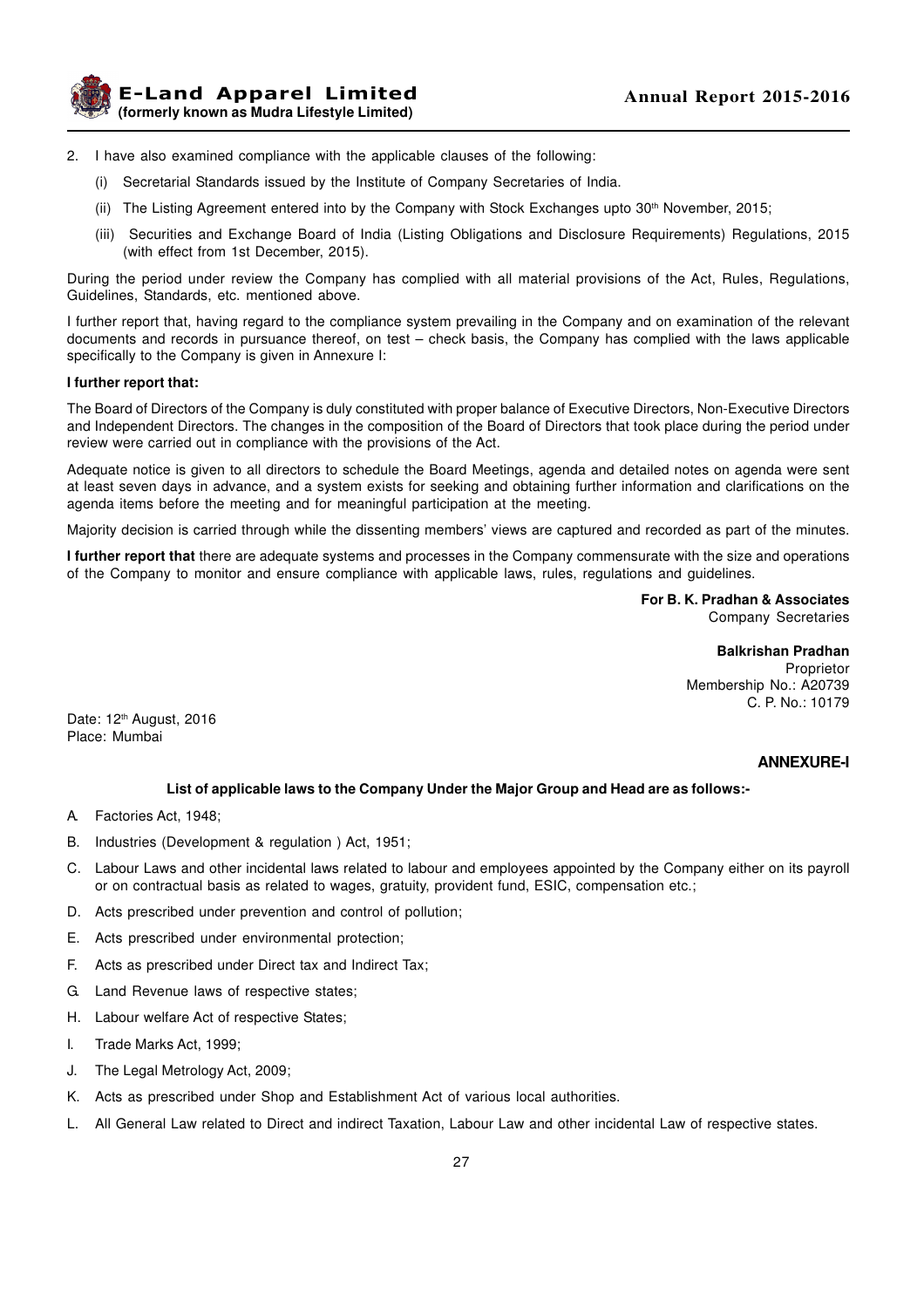

# **To, The Members, E-Land Apparel Limited**

(Formerly known as Mudra Lifestyle Limited)

Our report of even date is to be read along with this letter.

- 1. Maintenance of Secretarial record is the responsibility of the management of the Company. Our responsibility is to express an opinion on these secretarial records based on our audit.
- 2. We have followed the audit practices and process as were appropriate to obtain reasonable assurance about the correctness of the Secretarial records. The verification was done on test check basis to ensure that correct facts are reflected in Secretarial records. We believe that the process and practices, we followed provide a reasonable basis of our opinion.
- 3. We have not verified the correctness and appropriateness of financial records and Books of Accounts of the Company.
- 4. Wherever required, we have obtained the Management representation about the Compliance of laws, rules and regulations and happening of events etc.
- 5. The Compliance of the provisions of Corporate and other applicable laws, rules, regulations, standards is the responsibility of management. Our examination was limited to the verification of procedure on test check basis.
- 6. The Secretarial Audit report is neither an assurance as to the future viability of the Company nor of the efficacy or effectiveness with which the management has conducted the affairs of the Company.

#### **For B. K. Pradhan and Associates**

**Balkrishan Pradhan** M. No.: 20739; C.P. No.: 10179

Date: 12<sup>th</sup> August, 2016 Place: Mumbai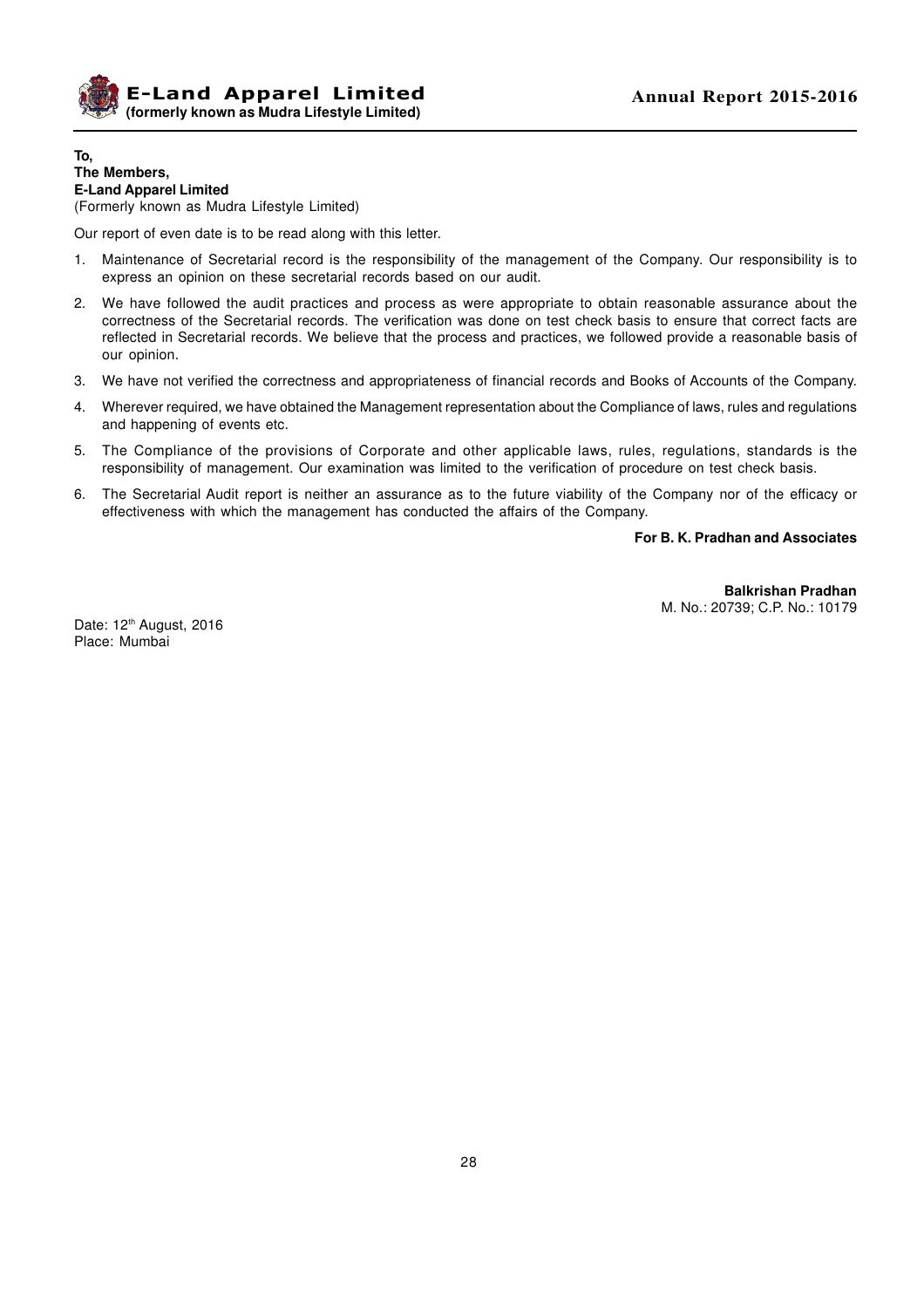

# **"ANNEXURE E" TO THE DIRECTORS' REPORT**

The ratio of the remuneration of each director to the median employee's remuneration and other details in terms of subsection 12 of Section 197 of the Companies Act, 2013 read with Rule 5(1) of the Companies (Appointment and Remuneration of Managerial Personnel) Rules, 2014

i. The ratio of the remuneration of each Director/ KMP to the median remuneration of the employees of the Company for the financial year 2015-16:

| <b>Name</b>          | <b>Designation</b>             | Percentage<br><b>Increase</b> | Ratio of remuneration to the median<br>remuneration of all the employees |
|----------------------|--------------------------------|-------------------------------|--------------------------------------------------------------------------|
| Mr. Yangweon Yoo     | <b>Managing Director</b>       | 5.05%                         | 40.31                                                                    |
| Mr. Jung Ho Hong     | Whole-time Director            | 0.33%                         | 39.37                                                                    |
| Mr. Kwang Hyuck Choi | Whole-time Director            | $-14.50\%$                    | 38.95                                                                    |
| Mr. Byounghoon Yi    | <b>Chief Financial Officer</b> | 2.13%                         | 33.33                                                                    |
| Mr. Ashitosh Sheth   | Company Secretary              | 14.42%                        | 12.68                                                                    |

Apart from the above Directors, the other directors are non-executive & independent and they do not receive any remuneration and hence the details are not furnished.

- ii. The median remuneration of employees of the Company during the financial year was Rs. 116,616/-
- iii. Percentage increase in the median remuneration of employees in the financial year 2015-16:-0.09%
- iv. The number of permanent employees on the rolls of company: 3991
- v. The explanation on the relationship between average increase in remuneration and company performance:

The increase in remuneration is linked to the performance of the company as a whole, the performance of the concerned division, performance of the employees and other factors like industry trends and economic environment.

vi. Comparison of the remuneration of each of the Key Managerial Personnel against the performance of the Company for the financial year 2015-16:

(Rs. in lakhs)

| Remuneration paid to Key Managerial<br><b>Personnel (to MD, WTD, CFO &amp; CS)</b> | <b>Total Turnover of the Company</b> | <b>Net Loss of the Company</b> |
|------------------------------------------------------------------------------------|--------------------------------------|--------------------------------|
| 192.00                                                                             | 23,454.56                            | (1867.12)                      |

vii. Variations in the market capitalisation of the company, price earnings ratio as at the closing date of the current financial year and previous financial year and percentage increase over decrease in the market quotations of the shares of the company in comparison to the rate at which the company came out with the last public offer in case of listed companies:

| Particulars           | 2014-15     | $2015 - 16$  |
|-----------------------|-------------|--------------|
| Market capitalization | 73.28 Crore | 179.96 Crore |
| IPE Ratio             | (1.88)      | (9.64)       |
| l Market Rate         | 15.27       | 37.50        |
| EPS                   | (8.13)      | (3.89)       |
| No of Shares          | 4,79,90,469 | 4,79,90,469  |

viii. Average percentile increase already made in the salaries of employees other than the managerial personnel in the last financial year and its comparison with the percentile increase in the managerial remuneration and justification thereof and point out if there are any exceptional circumstances for increase in the managerial remuneration:

The percentage increase in the salaries of employees other than the managerial personnel in the last financial year is 25.74%, as against an increase of -1.34% in the salary of the Managing Director (managerial personnel as defined under the Act).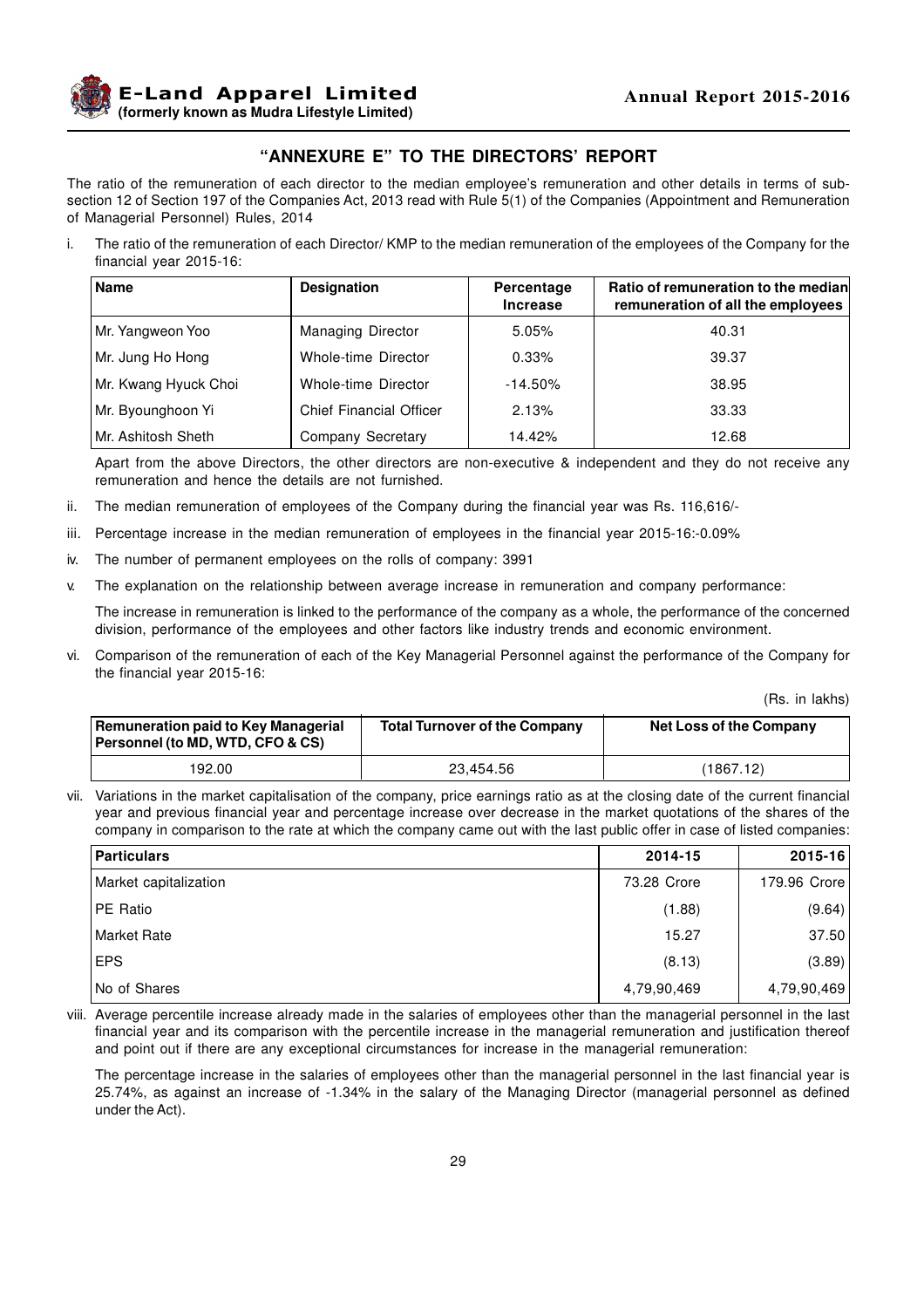

ix. The key parameters for any variable component of remuneration availed by the directors:

None

x. The ratio of the remuneration of the highest paid director to that of the employees who are not directors but receive remuneration in excess of the highest paid director during the year:

0.60: 1

xi. Affirmation that the remuneration is as per the remuneration policy of the company:

It is affirmed that the remuneration paid is as per the Remuneration Policy for Directors, Key Managerial Personnel and other employees, adopted by the Company.

xii. Details of the employees employed for full year or part of the year having remuneration of Rs. 1.02 Crores p.a. where employed for the full year:

None

**Details of the employees employed for the part of the year and having salary of not less than Rs. 5 lakhs per month:**

None

**Details of the employees employed for the full year or part of the year was receipt of remuneration in that year which in the aggregate or as the case may be at a rate which in the aggregate, is in excess of that drawn by the managing director or whole time director or manager and holds by himself or along with his spouse and dependent children, not less than 2% of the equity shares of the Company:**

None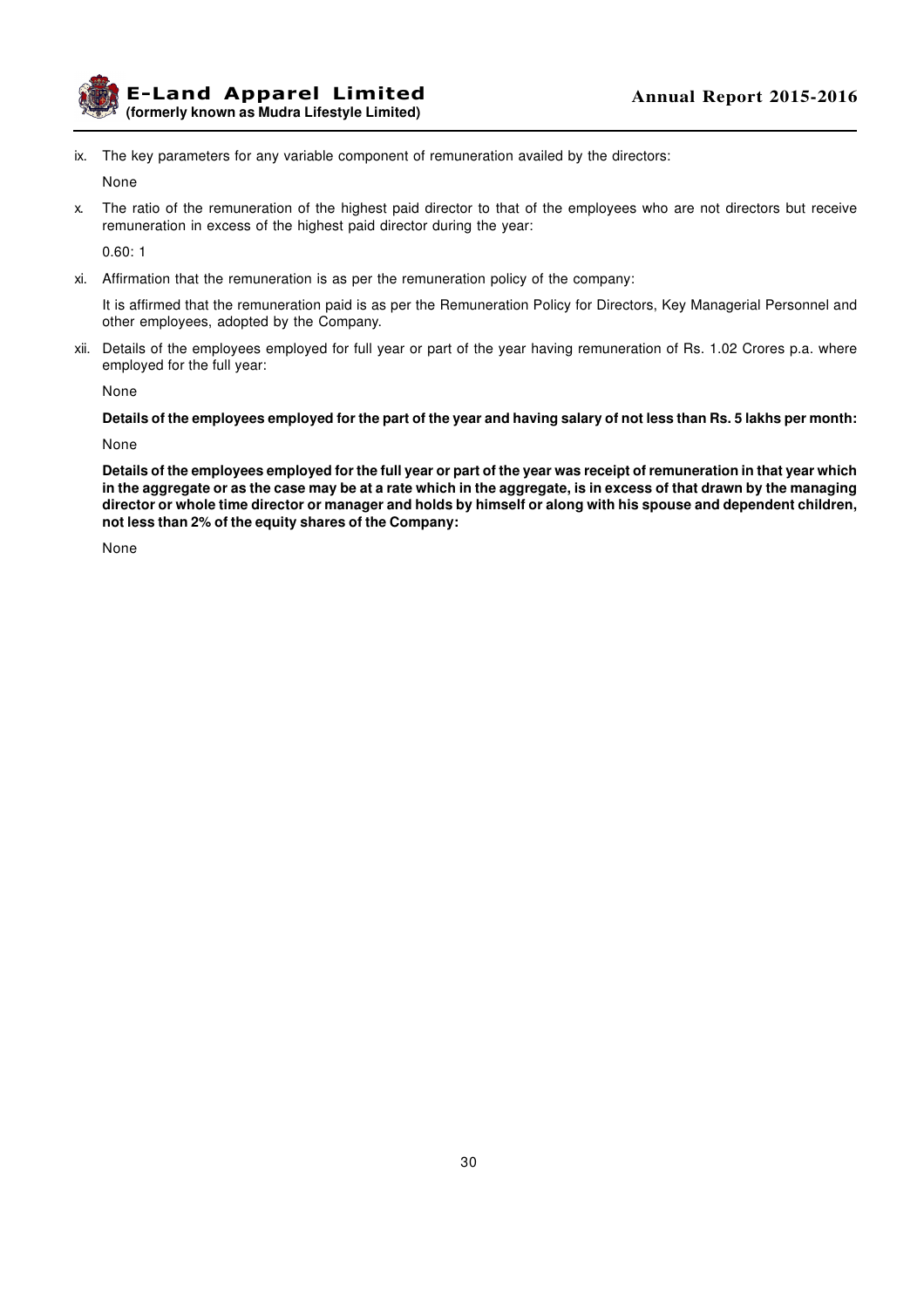

# **CORPORATE GOVERNANCE REPORT**

#### **1. PHILOSOPHY ON CORPORATE GOVERNANCE**

Corporate Governance essentially is the system by which Companies are directed and controlled by the management in the best interest of the stakeholders and others. In other words, it involves a set of relationships between a Company's management, its Board, its shareholders and other stakeholders. Corporate governance also provides the structure through which the objectives of the company are set, and the means of attaining those objectives and monitoring performance are determined. It is the way of life, rather than mere legal compulsion. It furthers investor's confidence and commitment to the Company.

Principle Characteristics of Corporate Governance are:-

- **Transparency**
- $\bullet$  Independence
- Accountability
- Responsibility
- **Fairness**
- Social Responsibility

The policies and guidelines of Corporate Governance have been implemented in all facets of your Company's operations to build up an environment of trust and confidence amongst the stakeholders of the Company.

E-Land believes in professional management of its business which ensures that decision making powers vested in executive management are used to meet stakeholders' aspiration and social expectations. It also ensures total transparency and complete accountability.

The Company believes that good Corporate Governance is a continuous process and strives to improve the Corporate Governance practices to meet shareholder's expectations.

The Company has a strong legacy of fair, transparent and ethical governance practices. The Company has adopted a Code of Conduct for its employees including the Managing Director and the Executive Directors, which was revised during the year to align with changing cultural and regulatory norms across the multiple jurisdictions in which the Company conducts its business. In addition, the Company has adopted a Code of Conduct for its non-executive directors which includes Code of Conduct for Independent Directors which suitably incorporates the duties of independent directors as laid down in the Companies Act, 2013 ("Act"). These codes are available on the Company's website. The Company's corporate governance philosophy has been further strengthened through the Code of Conduct for Prevention of Insider Trading ("Insider Trading Code").[H1]

Pursuant to Securities and Exchange Board of India (Listing Obligations and Disclosure Requirements) Regulations, 2015 ("SEBI Listing Regulations") the Company has executed fresh Listing Agreements with the Stock Exchanges.

The Company is in compliance with the requirements of the guidelines on Corporate Governance stipulated under the Revised Clause 49 of the Listing Agreement and regulation 17 to 27 read with Schedule V and clauses (b) to (i) of subregulation (2) of regulation 46 of SEBI Listing Regulations, as applicable, with regard to corporate governance.

#### **2. BOARD OF DIRECTORS**

#### **a) Composition of the Board**

Presently, the Company has7 (Seven) Directors.Among the 7 Directors, the Company has a Managing Director and 2 Executive Directors. The Board has 4 Non-Executive-Independent Directors. The composition of the Board is in conformity with Regulation 17 of the SEBI Listing Regulations read with Section 149 of the Act.

None of the Directors on the Board hold directorships in more than ten public companies. Further none of them is a member of more than ten committees or chairman of more than five committees across all the public companies in which he is a Director. Necessary disclosures regarding Committee positions in other public companies as on 31st March, 2016 have been made by the Directors. None of the Directors are related to each other.

All the Directors are appointed or re-appointed with the approval of the shareholders. The Independent Directors on the Board are highly experienced and competent persons from their respective fields. The Independent Directors take active part at the Board Meetings and Committee Meetings which add value in the decision making process of the Board of Directors. All Directors have intimated periodically about their Directorship and Membership in various Board and Committee positions of other Companies, which are within permissible limits of the Companies Act, 2013 and Corporate Governance Code.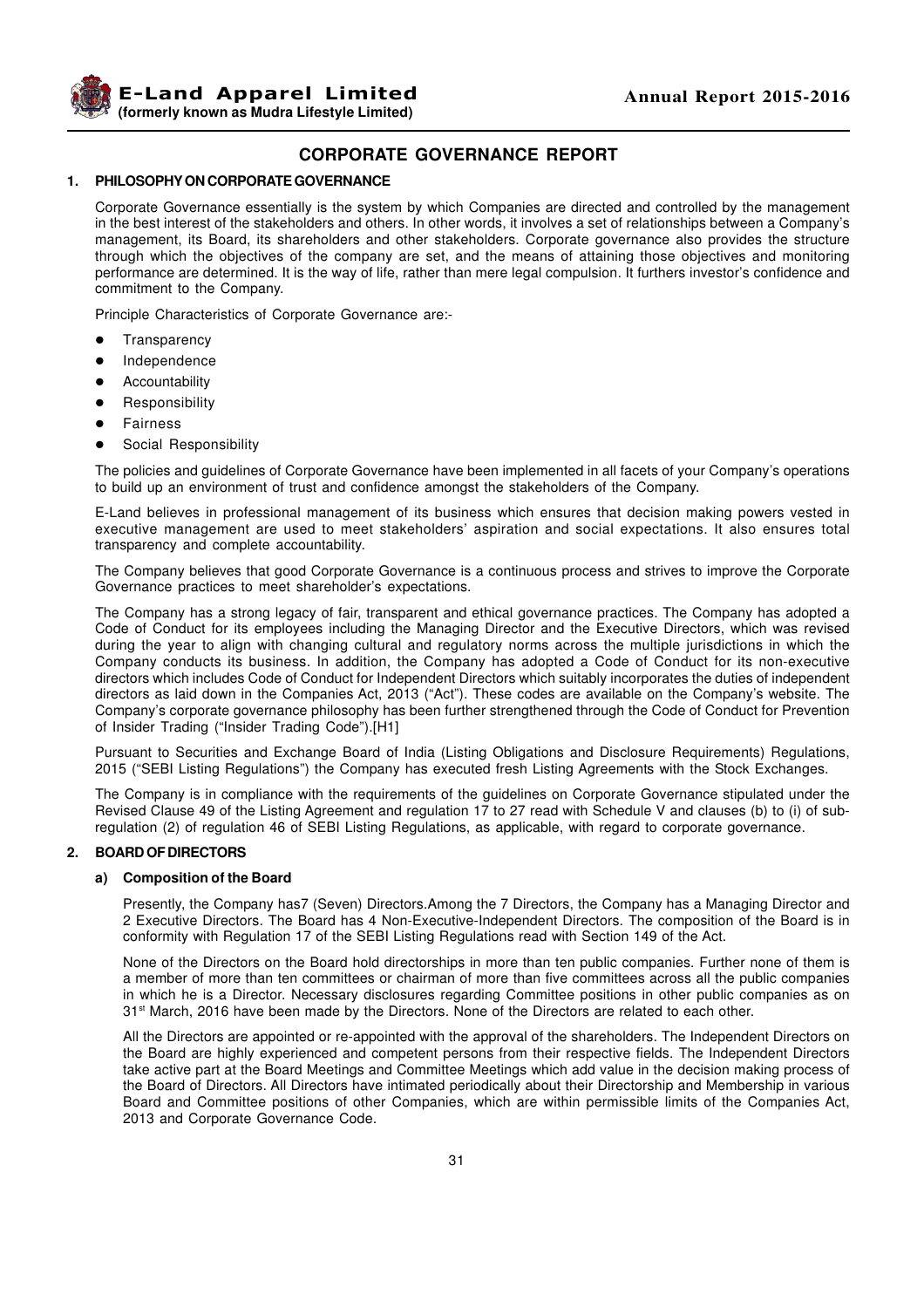

**Example 2015-2016 Annual Report 2015-2016 (formerly known as Mudra Lifestyle Limited)**

#### **b) Directors' attendance record and Directorship held**

The table below gives details of Directors attendance, Directorships held in other Public Company and subsidiary of Public Company and the position of Membership/Chairmanship of Audit Committee and Shareholders'/Investors' Grievance Committee in such other Public Company and subsidiary of Public Company.

| Sr.<br>INo. | <b>Directors</b>                                  | <b>Designation</b>         | No. of Directorship (s) /Committee(s)<br>positions held in other public Company<br>and subsidiary of Public Company as on<br>31 <sup>st</sup> March, 2015 |                     |                                         | No. of Board Meetings<br>attended out of 5<br><b>Meetings held</b> |                 |
|-------------|---------------------------------------------------|----------------------------|-----------------------------------------------------------------------------------------------------------------------------------------------------------|---------------------|-----------------------------------------|--------------------------------------------------------------------|-----------------|
|             |                                                   |                            | <b>Directorship</b>                                                                                                                                       | Committee<br>Member | <b>Committee</b><br><b>Chairmanship</b> | <b>Board</b>                                                       | <b>Last AGM</b> |
| I1.         | Mr. Yangweon Yoo                                  | Managing Director          |                                                                                                                                                           |                     |                                         | 4                                                                  | Yes             |
| 12.         | Mr. Jung Ho Hong                                  | <b>Executive Director</b>  |                                                                                                                                                           |                     |                                         | 4                                                                  | Yes             |
| 13.         | Mr. KwangHyuck Choi                               | <b>IExecutive Director</b> |                                                                                                                                                           |                     |                                         |                                                                    | No              |
| 4.          | Mr. Sivabalan Paul Pandian   Independent Director |                            |                                                                                                                                                           |                     |                                         | 4                                                                  | <b>Yes</b>      |
| 5.          | Mr. Chong Tae Baek                                | Independent Director       |                                                                                                                                                           |                     |                                         | 5                                                                  | Yes             |
| 16.         | Mr. KyoungHur                                     | Independent Director       |                                                                                                                                                           |                     |                                         | 3                                                                  | Yes             |
| 17.         | Mrs. Elizabeth Ravi #                             | Independent Director       |                                                                                                                                                           |                     |                                         | 4                                                                  | Yes             |

# Mrs. Elizabeth Ravi appointed w.e.f. 19<sup>th</sup> June, 2015

Notes:-

- (i) A brief resume and profile of the Directors eligible for appointment and re-appointment at the ensuing Annual General Meeting is given in Annexure 1to the Notice annexed to this Annual Report.
- (ii) None of the Directors has any business / material pecuniary relationship or transactions with the Company.
- (iii) None of the Directors has received any loans, advances from the Company during the year.
- (iv) While considering the total number of Directorships, Directorships of the Private Companies, Section 8 Companies and Foreign Companies have not been included.

#### **c) Number of Board Meetings**

The Board of Directors met 5 (five) times during the F.Y. 2015-16 (i.e. 1<sup>st</sup> April, 2015 to 31<sup>st</sup> March, 2016) on 28<sup>th</sup> May, 2015, 12<sup>th</sup> August, 2015, 6<sup>th</sup> November, 2015, 15<sup>th</sup> January, 2016 and 10<sup>th</sup> February, 2016. The necessary quorum was present for all the meetings. The maximum gap between any two meetings was less than 120 Days.

For every Board Meeting, the agenda papers along with explanatory notes are circulated in advance to the Board Members.

#### **d) Board Procedure**

Dates of the board meetings are decided in advance. The board meetings are convened by giving appropriate notice after obtaining the approval of the Managing Director. The Board meets at least once a quarter to review the results and other items on the agenda, once a year for approval of annual budgets and strategy and also on the occasion of the annual shareholders' meeting. When necessary, additional meetings are held.

The agenda of the board meetings is drafted by the Company Secretary along with the explanatory notes and these are distributed in advance to the directors. Every Board member is free to suggest the inclusion of items on the agenda. All divisions/departments in the Company are encouraged to plan their functions well in advance, particularly with regard to matters requiring discussion/ approval/ decision in the board/ committee meetings.

All such matters are communicated to the Company Secretary in advance so that the same could be included in the agenda for the board meetings.

The agenda papers are prepared by the concerned officials of the respective department and are approved by the Managing Director. Agenda papers are circulated to the Board by the Company Secretary. Additional items on the agenda are permitted with the permission of the Chairman and with the consent of all the Directors present at the meeting.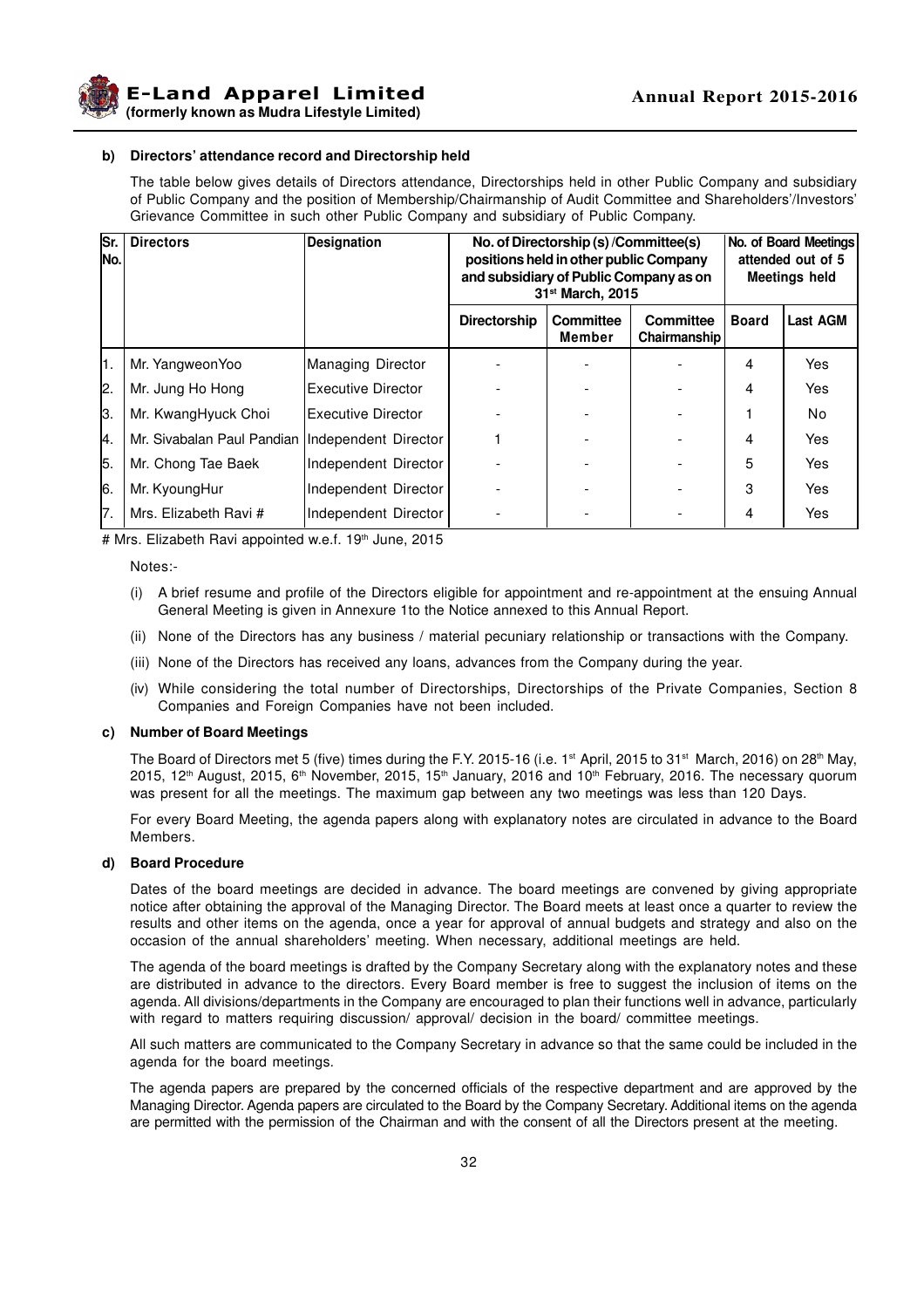**E-Land Apparel Limited (formerly known as Mudra Lifestyle Limited)**

The Board also passes resolutions by circulation on need basis. The Company has been providing the directors with an option to participate in the board meetings through electronic mode.

Minutes of the proceedings of the board meeting are prepared within one week of the meeting. Draft minutes are circulated to the Chairman for his comments. The minutes of all the Committees of the Board of Directors of the Company and the minutes of the meetings of the Board of Directors of the Company are placed before the Board.

The quarterly, half-yearly and the annual results of the Company are first placed before the Audit Committeeof the Company and thereafter the same are placed before the Board of Directors.

A Compliance Certificate, signed by the CFO and Managing Director in respect of various laws, rules and regulations applicable tothe Company is placed before the Board, every quarter.

e) Code of Conduct

The Board of your Company has adopted and laid down a Code of Conduct for all Board members and Senior Management of the Company. The Code of Conduct is available on the website of the Company www.elandapparel.com. All Board members and senior management personnel have affirmed compliance with the Code of Conduct. The Managing Director has also confirmed and certified the same.

#### **Information supplies to the Board**

The Board has complete access to any information within the Company. At Board Meetings employees who can provide additional insights into the items being discussed are invited:

- Quarterly results for the Company;
- l Minutes of meeting of the Board, Committees, resolutions passed by circulations;
- l Quarterly compliance certificates with the exception reports which includes non-compliance, if any, of any regulatory;
- Statutory nature or listing requirements and shareholders service;
- Disclosures received from the Directors;
- Related party transactions;
- Regular business updates;
- Report on action taken on the previous Board Meeting decisions.

### **Separate Meeting of Independent Directors**

A meeting of the Independent Directors of the Bank was held on 10<sup>th</sup> February, 2016 and the same was attended by Mr. Sivabalan Paul Pandian, Mr. Chong Tae Baek, Mr. Kyoung Hur and Mrs. Elizabeth Ravi.

#### **Performance Evaluation of Board, its Committees and Directors**

Pursuant to the applicable provisions of the Companies Act, 2013 and SEBI (Listing Obligations & Disclosure Requirements) Regulations 2015, the Board has carried out the annual performance evaluation of its own performance, the Directors individually as well as the evaluation of the working of its Board Committees. Performance evaluation was carried onthe parameters such as level of engagement and contribution, independence of judgement, safeguarding the interest of the Company and its minority shareholders etc.

#### **Familiarisationprogramme for Independent Directors**

The details of the familiarization programme of the Independent Directors are available on the website of the Company at

### http://www.elandapparel.com

#### **Letter of appointment to Independent Directors**

At the time of appointing a Director, a formal letter of appointment is given to the Director, which inter alia explains the role, function, duties and responsibilities expected of him/her as a Director of the Company. New Directors are encouraged to peruse earlier Annual Reports of the Company, earlier Minutes of the Board of Directors Meetings, Audit Committee Meetings with a view to get familiar with the Company's operations, organizational structure of the Company, the functioning of various divisions/departments, the Company's market share and the markets in which it operates, governance and internal control processes and other relevant information pertaining to the Company's business. The above initiatives help the Director to understand the Company, its business and the regulatory framework in which the Company operates and equips him/her to effectively fulfill his/her role as a Director of the Company. The details of familarisation program for Independent Directors are posted on the website of the Company www.elandapparel.com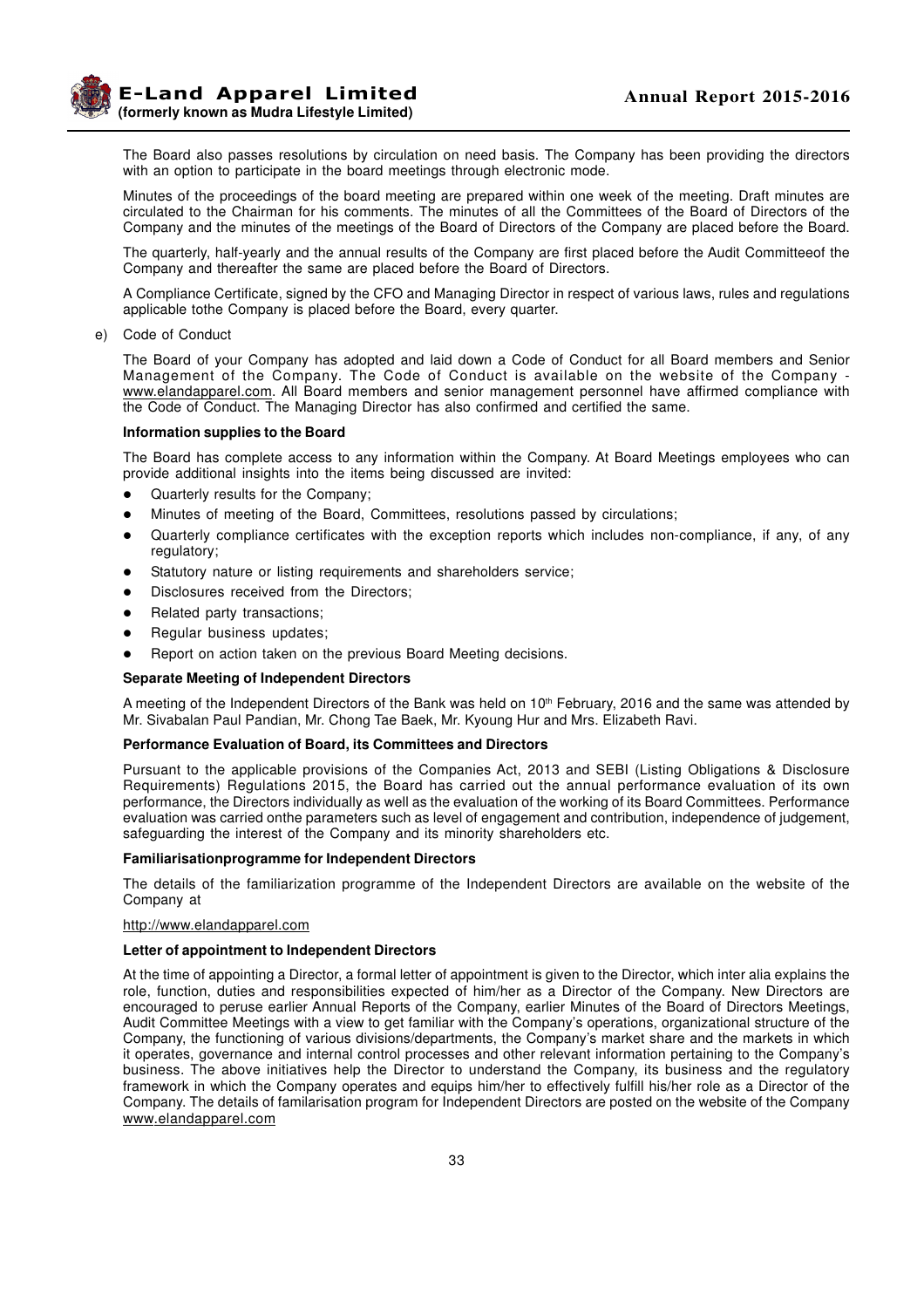

### **Remuneration Policy for Key Managerial Personnel and Employees**

The Board and the Nomination and Remuneration Committee regularly keep track of the current and emerging market trends in terms of compensation levels and practices within the relevant industries. This information is used to review the Company's remuneration policies from time to time.

The Nomination and Remuneration Committee ensure that:

- (a) the level and composition of remuneration is reasonable and sufficient to attract, retain and motivate directors of the quality required to run the company successfully;
- (b) relationship of remuneration to performance is clear and meets appropriateperformance benchmarks; and
- (c) remuneration to directors, key managerial personnel and senior management involves a balance between fixed and incentive pay reflecting short and long-term performance objectives appropriate to the working of the company and its goals.

The Remuneration policy is available on the website of the Company www.elandapparel.com

### **3. COMMITTEES OF THE BOARD**

Currently the Company is having 5 committees of the Board:

- A. Audit Committee
- B. Stakeholders Relationship Committee
- C. Nomination and Remuneration Committee
- D. Finance Committee
- E. Risk Management Committee

#### **A. AUDIT COMMITTEE**

**i) Composition**

The Company has an Independent Audit Committee presently comprising of Mr. Chong Tae Baek as Chairman, Mr. YangweonYoo, Mr. KyoungHurand Mrs. Elizabeth Ravi as Members of the Committee, all being learned and experts having adequate knowledge in the field of finance. The Chief Financial Officer, Internal Auditors and the Statutory Auditors are invitees to the meeting. The Company Secretary acts as the Secretary to theCommittee and attended all the meetings of the Audit Committee. Minutes of each Audit Committee are placed and discussed in the next meeting of the Board.The Chairman of the Audit Committeewas unableto attend thelast Annual General Meeting, hence on behalf of the Chairman the Chief Financial Officeranswered all the queries of the shareholders related to finance and accounts.

The committee met 5 (Five)times during the financial year 2015-16 on 28<sup>th</sup> May 2015, 12<sup>th</sup> August 2015, 6<sup>th</sup> November 2015, 15<sup>th</sup> January 2016 and 10<sup>th</sup> February 2016.Minutes of the Audit Committee were discussed and taken note by the Board of Directors. The details of attendance of the members in the meeting are given in the table.

The gap between two consecutive meetings did not exceed120 Days. The necessary quorum was present for all the meetings.

| Name of the Member  | <b>Status &amp; Category</b>  |      | <b>Audit Committee</b> |
|---------------------|-------------------------------|------|------------------------|
|                     |                               | Held | <b>Attended</b>        |
| Mr. Chong Tae Baek  | Chairman(IndependentDirector) | 5    | 5                      |
| Mr. Yangweon Yoo    | Member (Executive Director)   | 5    | 4                      |
| Mr. KyoungHur       | Member (Independent Director) | 5    | 3                      |
| Mrs. Elizabeth Ravi | Member (Independent Director) | 5    | 4                      |

# Mrs. Elizabeth Ravi appointed w.e.f. 19<sup>th</sup> June, 2015

### **ii) Roles and Responsibilities of Audit Committee**

The role of the audit committee includes the following:

> Oversight of the Company's financial reporting process and the disclosure of its financial information to ensure that the financial statement is correct, sufficient and credible.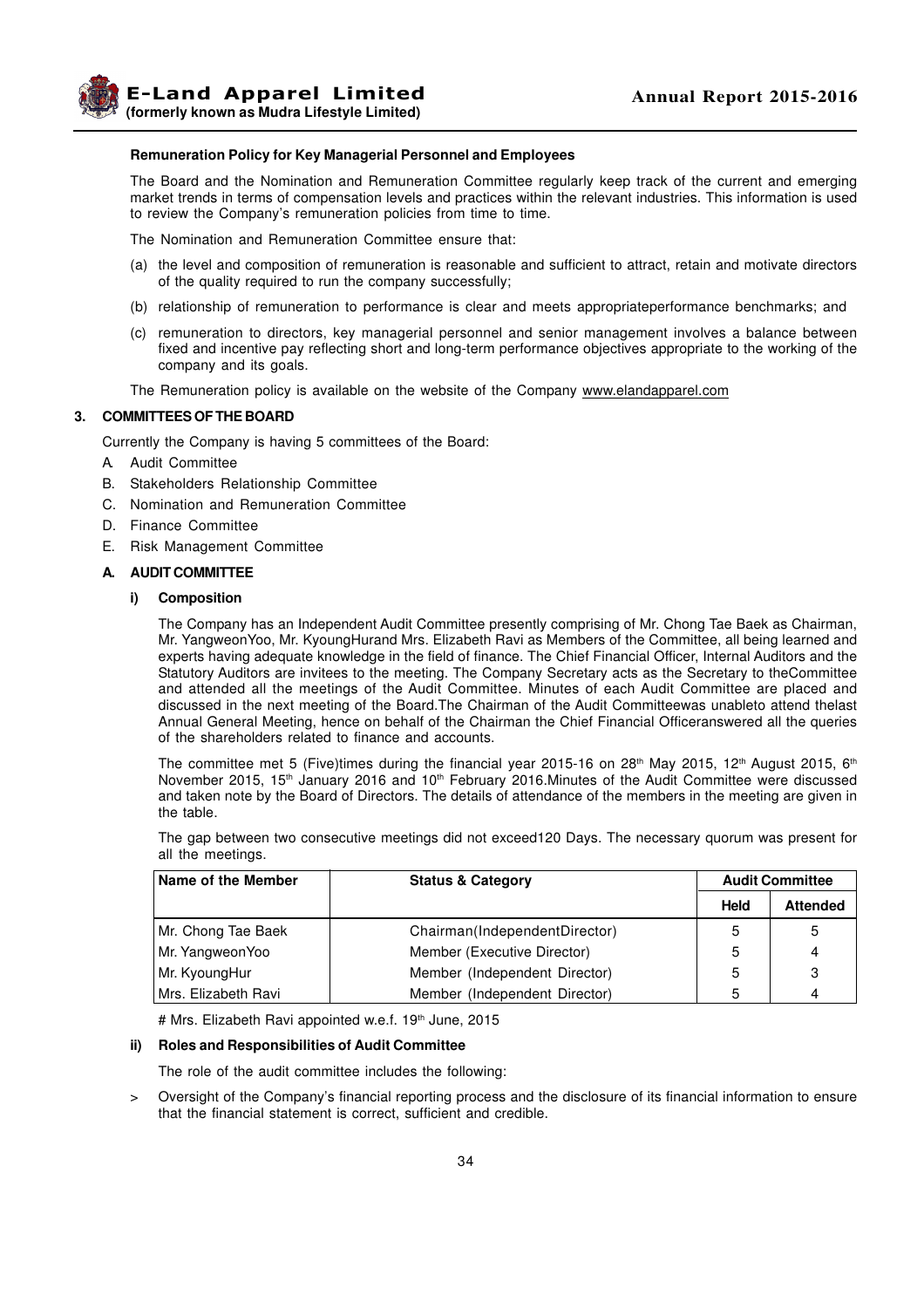**E-Land Apparel Limited (formerly known as Mudra Lifestyle Limited)**

- > Recommending to the Board the appointment, remuneration and terms of appointment of auditors of the company.
- > Approval of payment to statutory auditors for any other services rendered by the statutory auditors.
- Reviewing, with the management, the annual financial statements and auditor's report thereonbefore submission to the Board for approval, with particular reference to:
	- I. Matters required to be included in the Directors' Responsibility Statement to be included in the Board's report in terms of Clause (C) of sub-section 3of Section 134 of the Companies Act, 2013.
	- II. Changes, if any, in accounting policies and practices and reasons for the same.
	- III. Major accounting entries involving estimates based on the exercise of judgment by management.
	- IV. Significant adjustments made in the financial statements arising out of audit findings.
	- V. Compliance with listing and other legal requirements relating to financial statements.
	- VI. Disclosure of any related party transactions.
	- VII. Qualifications in the draft audit report.
- > Reviewing, with the management, the quarterly financial statements before submission to the Board for approval.
- > Reviewing, with the management, the statement of uses / application of funds raised through an issue (public issue, rights issue, preferential issue, etc.), the statement of funds utilized for purposes other than those stated in the offer document/prospectus/notice and the report submitted by the monitoring agency monitoring the utilization of proceeds of a public or rights issue, and making appropriate recommendations to the Board to take up steps in this matter.
- > Review and monitor the auditor's independence and performance and effectiveness of audit process.
- > Reviewing, with the management, performance of statutory and internal auditors, and adequacy of the internal control systems.
- > Approval or any subsequent modification of transaction of the company with related parties.
- > Scrutiny of inter-corporate loans and investments.
- > Valuation of undertaking or assets of the company, whenever it is necessary.
- > Evaluation of internal financial controls and risk management systems.
- > Reviewing the adequacy of internal audit function, including the structure of the internal audit department, staffing and seniority of the official heading the department, reporting structure coverage and frequency of internal audit.
- > Discussion with internal auditors any significant findings and follow up there on.
- Reviewing the findings of any internal investigations by the internal auditors into matters where there is suspected fraud or irregularity or a failure of internal control systems of a material nature and reporting the matter to the Board.
- > Discussion with statutory auditors before the audit commences, about the nature and scope of audit as well as post-audit discussion to ascertain any area of concern.
- > To look into the reasons for substantial defaults in the payment to the depositors, debenture holders, shareholders (in case of non-payment of declared dividends) and creditors.
- > To review the functioning of the Whistle Blower mechanism.
- > Approval of appointment of CFO (i.e., the whole-time Finance Director or any other person heading the finance function or discharging that function) after assessing the qualifications, experience & background, etc. of the candidate.
- > Carrying out any other function as is mentioned in the terms of reference of the Audit Committee.

The Audit Committee also reviews the following information:

- 1. Management discussion and analysis of financial condition and results of operations;
- 2. Statement of significant related party transactions (as defined by the Audit Committee),submitted by management;
- 3. Management letters / letters of internal control weaknesses issued by the statutory auditors;
- 4. Internal audit reports relating to internal control weaknesses; and
- 5. The appointment, removal and terms of remuneration of the Chief Internal Auditor shall be subject to review by the Audit Committee.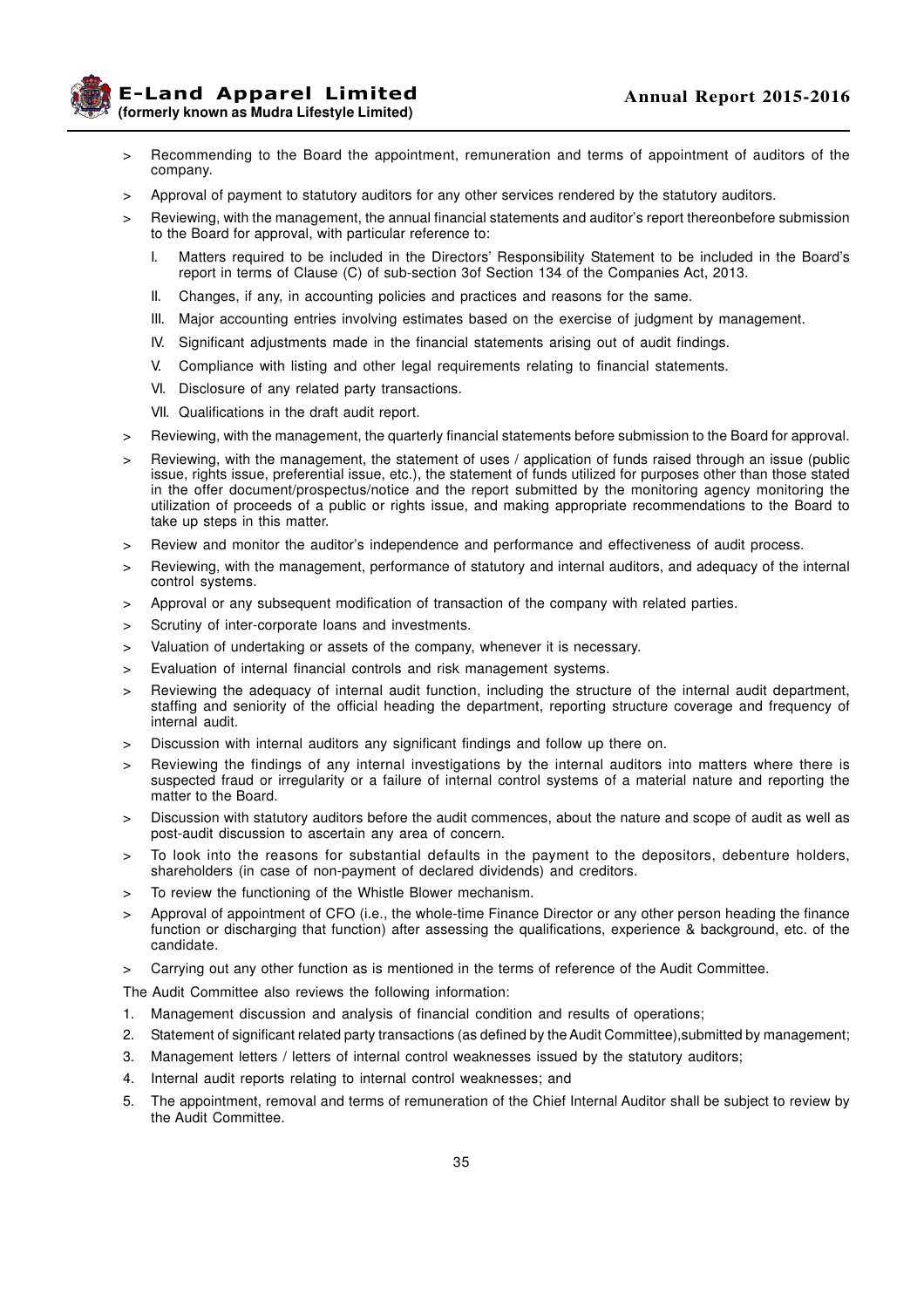**Example 2015-2016 Annual Report 2015-2016 (formerly known as Mudra Lifestyle Limited)**

### **B. STAKEHOLDERS RELATIONSHIP COMMITTEE**

The Stakeholders Relationship Committee consistsof Mr. Chong Tae Baek as Chairmanand Mr. YangweonYoo as members of the Committee. There was one meeting held on 30<sup>th</sup> September, 2015 during the Financial Year 2015-2016.Mr. AshitoshSheth, Company Secretary is the Compliance Officer to resolve the investor grievances and can be contacted atE-Land Apparel Limited, Office No. 404, 4<sup>th</sup> Floor, Western Edge-I, Western Express Highway, Magathane, Borivali (East),Mumbai – 400066, Tel: +91-22-40972600 Fax: +91-22-40972601 or e-mail: investor@elandapparel.com

The Committee specially redresses the grievances of the Shareholders. The terms of reference of shareholders grievances committee inter-alia considers the following matters:-

- A. To consider and approve requests for transfers, transmissions, Dematerialization/Rematerialisation and issue of fresh share certificates on replacement/ subdivision/ consolidation, issue of duplicate share certificate on loss whether by theft, misplacement or otherwise.
- B. To review the status of Dematerialization of Company's shares and matters incidental thereto.
- C. To review and monitor the approval to the transfers and transmission made by any Director under executive authority delegated to him from time to time.
- D. To monitor the matters of litigation related to shareholders and take decisions relating thereto.
- E. To consider, review and monitor the matters related to the shareholders grievances.
- F. To consider and finalize the report on Corporate Governance to be annexed with the Annual Report of the Company.
- G. To deal with any other matters related and/or incidental to the shareholders.

The Committee has authorized its Registrar and Transfer Agent(RTA) to redress any complaints received from members of the Company. To expedite the matter of Share Transfer, RTA has been authorized to approve the Share Transfer Requests received for and on behalf of the Company. The committee periodicallyreviews the report sent by RTA in this regard.

#### **Details of number of complaints received and redressed during the year are given below:**

| <b>Opening Balance Received during the</b><br>financial year 2015-16 | <b>Received during</b> | Redressed during the   Closing balance<br>financial year 2015-16   financial year 2015-16 |            |
|----------------------------------------------------------------------|------------------------|-------------------------------------------------------------------------------------------|------------|
| -NIL                                                                 |                        |                                                                                           | <b>NIL</b> |

One Meeting of the Stakeholders Relationship Committee was held during the financial year 2015-16 i.e on 30th September, 2015.

| <b>Name of the Member</b> | <b>Status &amp; Category</b>    | <b>Stakeholders RelationshipCommittee</b> |                 |
|---------------------------|---------------------------------|-------------------------------------------|-----------------|
|                           |                                 | Held                                      | <b>Attended</b> |
| Mr. Chong Tae Baek        | Chairman (Independent Director) |                                           |                 |
| Mr. YangweonYoo           | Member (Executive Director)     |                                           |                 |

### **C. NOMINATION AND REMUNERATION COMMITTEE**

### **i) Composition**

The Nomination and Remuneration Committee consists of Independent Directors, namely Mr. Kyoung Hur as Chairman, Mr. Chong Tae Baek and Mr. S. P. Pandian as Members of the committee.

The minutes of the Remuneration Committee meetings are reviewed and noted by the Board from time to time. One Meeting of the Nomination and Remuneration Committee was held during the financial year 2015-16 i.e

| on 10 <sup>th</sup> February, 2016. |                                                          |      |                                              |  |  |  |  |
|-------------------------------------|----------------------------------------------------------|------|----------------------------------------------|--|--|--|--|
| <b>Name of the Member</b>           | <b>Status &amp; Category</b>                             |      | <b>Nomination and Remuneration Committee</b> |  |  |  |  |
|                                     |                                                          | Held | <b>Attended</b>                              |  |  |  |  |
| Mr. KyoungHur                       | Chairman (Independent Director)                          |      |                                              |  |  |  |  |
| Mr. Chong Tae Baek                  | Member (Independent Director)                            |      | Nil                                          |  |  |  |  |
|                                     | Mr. Sivabalan Paul Pandian Member (Independent Director) |      |                                              |  |  |  |  |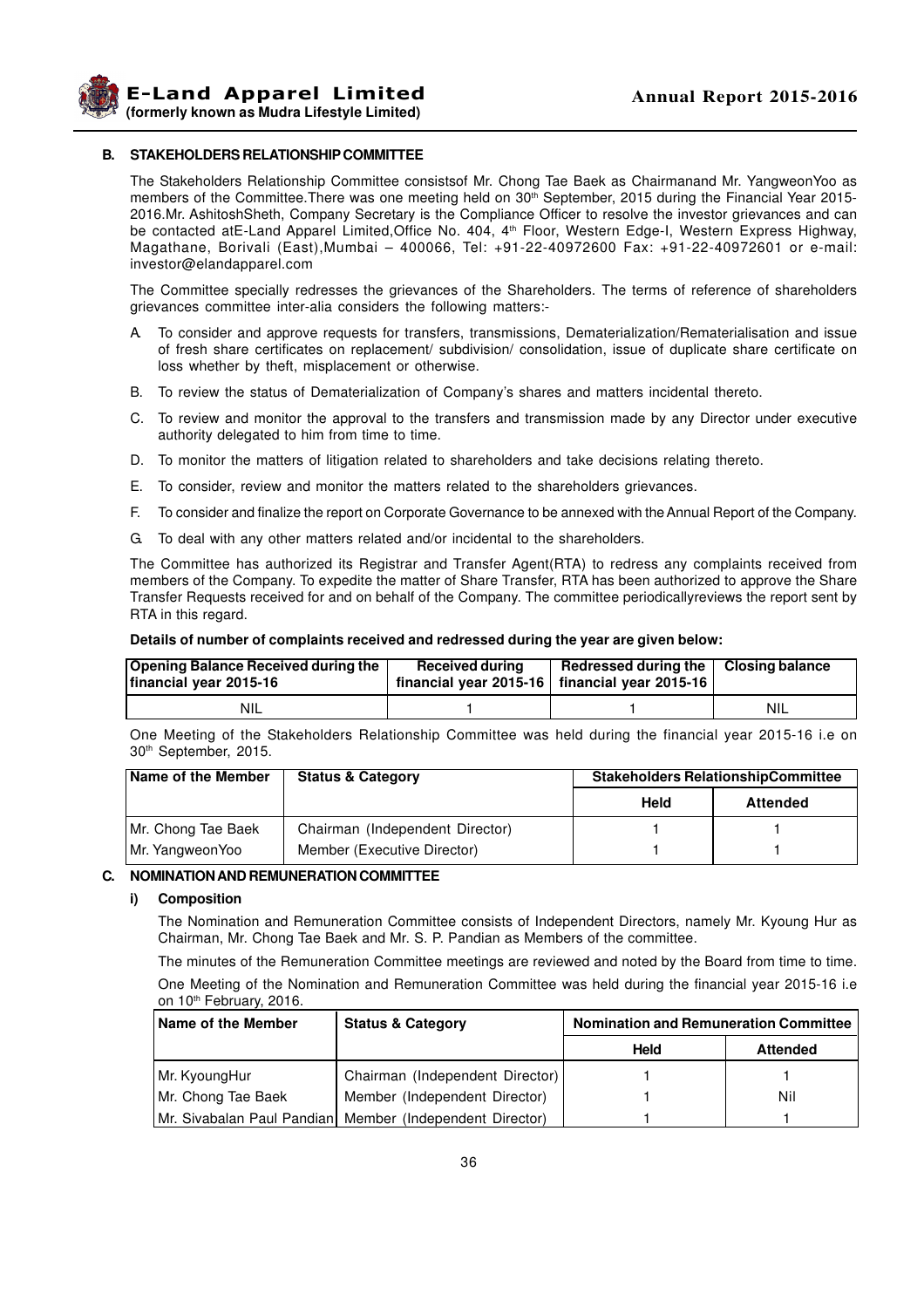

### **ii) Remuneration Policy of the Company**

### **Executive Director (Managing & Whole Time Director)**

The Remuneration Policy of the Company for managerial personnel is primarily based on the performance of the Company and track record, potential and performance of individual managerial personnel. The Remuneration Committee recommends to the Board the compensation package of the Executive Directors of the Company.The approval of the ceiling limit of remuneration to be paid to the Executive Directors exceeds the limits prescribed in Schedule V of the Companies Act, 2013, for which the Company has made application in Form MR-2 to the Central Government for their approval.

Since the appointment of the Executive Directors is by virtue of their employment with the Company, their service contract, notice period and severance fees, if any, is governed by the remuneration policy of the Company.

The Company does not have any Employee Stock Option Scheme.

The details of remuneration paid to Executive Directors during the financial year 2014-15are as under

| <b>Name of Director</b> | <b>Designation</b>        | <b>Salary Paid</b><br>(Rs) | No. of shares held as<br>on 31 <sup>st</sup> March, 2016 | <b>Relationship with</b><br>other Director |
|-------------------------|---------------------------|----------------------------|----------------------------------------------------------|--------------------------------------------|
| Mr. YangweonYoo         | Managing Director         | 47,00,854                  | Nil                                                      | None                                       |
| Mr. Jung Ho Hong        | <b>Executive Director</b> | 45,91,734                  | Nil                                                      | None                                       |
| Mr. KwangHyuck Choi     | Executive Director        | 45,41,988                  | Nil                                                      | None                                       |

the financial year 2014-15 are as under

Non-Executive Directors

Criteria for selection of Non Executive Directors

- a. The Non Executive Directors shall be of high integrity with relevant expertise and experiencein the fields of manufacturing, marketing, finance, taxation, law, governance and general management.
- b. In case of appointment of Independent Directors, the Committee shall satisfy itself with regard to theindependent nature of the Directors vis-à-vis the Company so as to enable the Board to discharge itsfunction and duties effectively.
- c. The Committee shall ensure that the candidate identified for appointment as a Director is notdisqualified for appointment under Section 164 of the Companies Act, 2013.
- d. The Committee shall consider the following attributes / criteria, whilst recommending to the Board the candidature for appointment as Director.
	- i. Qualification, expertise and experience of the Directors in their respective fields;
	- ii. Personal, Professional or business standing;
	- iii. Diversity of the Board.
- e. In case of re-appointment of Non Executive Directors, the Board shall take into consideration the performance evaluation of the Director and his engagement level.

The Non-Executive Directors are paid sitting fees for attending the meetings of the Board of Directors and Committees within the ceilings prescribed by the Central Government.

The Company has not paid any remuneration to Non-Executive Directors except the sitting fees for attending the meetings of the Board of Directors and its Committees thereof held during the financial year 2015-16.

Non-executive Directors do not hold any shares of the Company and there are nopecuniary relationships or transactions of them, vis-à-vis the Company, except as mentioned above. The Company has not granted any stock option to any of its Directors. During FY 2016, the Company did not advance any loan to any of its **Directors** 

The quantum of sitting fees payable to Independent Directors of the Company is in terms of provisions of the Act.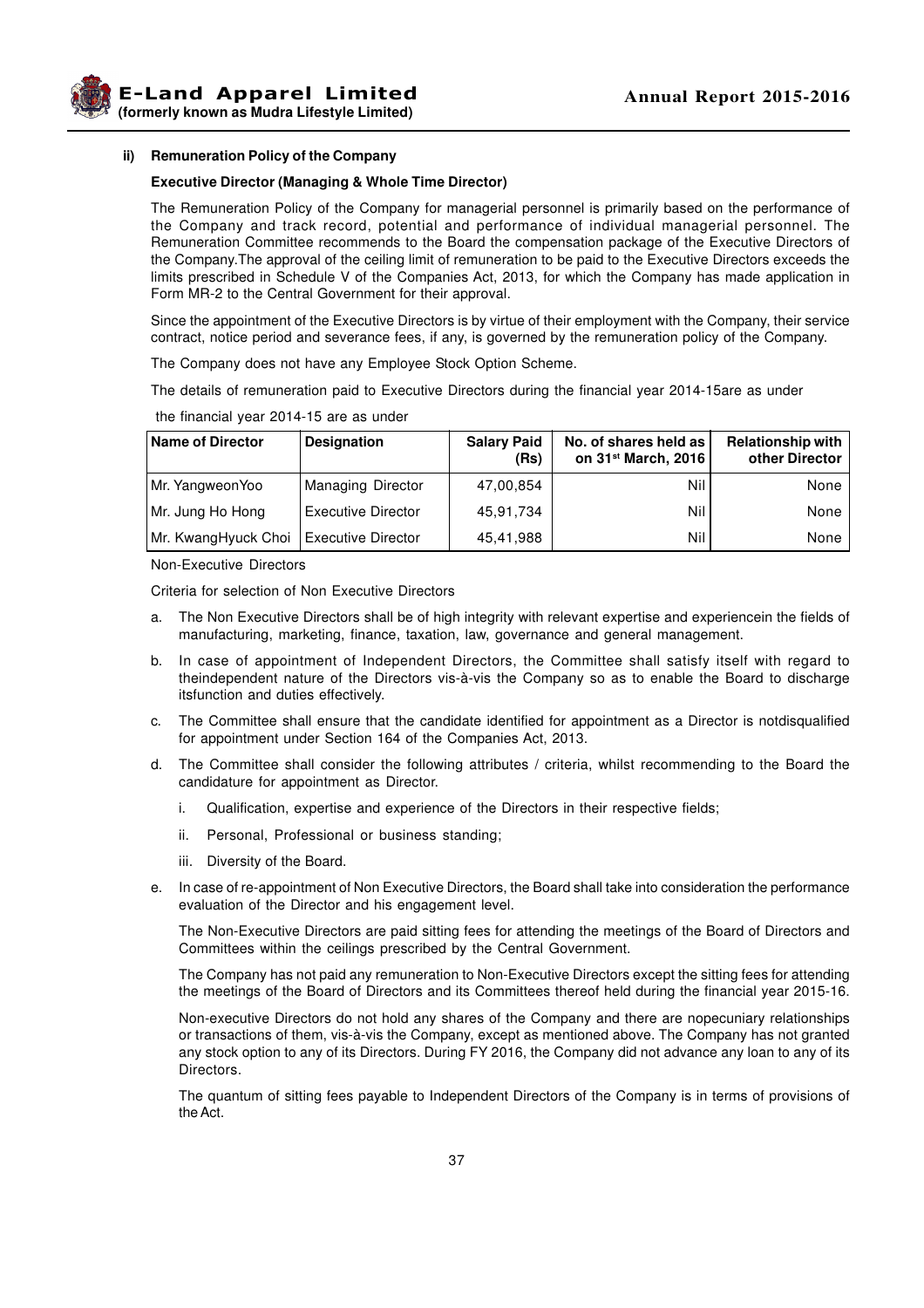

The details of the sitting fees paid to the Independent Directors of the Company during the financial year 2015-16 are as under:

| <b>Name of Director</b><br><b>Designation</b> |                      | <b>Total Sitting Fees paid (Rs)</b> |
|-----------------------------------------------|----------------------|-------------------------------------|
| Mr. Sivabalan Paul Pandian                    | Independent Director | 60,000                              |
| Mr. Chong Tae Baek                            | Independent Director | 1,50,000                            |
| Mr. KyoungHur                                 | Independent Director | 90,000                              |
| Mrs. Elizabeth Ravi #                         | Independent Director | 1,20,000                            |

# Mrs. Elizabeth Ravi appointed w.e.f. 19<sup>th</sup> June, 2015

The terms of reference of the Nomination and Remuneration Committee are as under:

- 1. Formulation of the criteria for determining qualifications, positive attributes and independence of a director and recommend to the Board a policy, relating to the remuneration of the directors, key managerial personnel and other employees;
- 2. Formulation of criteria for evaluation of Independent Directors and the Board;
- 3. Devising a policy on Board diversity;
- 4. Identifying persons who are qualified to become directors and who may be appointed in senior management in accordance with the criteria laid down, and recommend to the Board their appointment and removal.

### **D. FINANCE COMMITTEE**

The Finance Committee consisted of Mr. YangweonYoo, Chairman, Mr. Jung Ho Hong as Member of the Committee.No meeting was held of the Committee during the Financial Year 2015-2016.

Following powers, duties and responsibilities have been delegated to the Finance Committee:

- 1. Borrowings from banks / financial institutions upto an aggregate limit of Rs. 500 Crores subject to the total borrowing not to exceed the maximum cap pursuant to Section 180 (1)(c) of the Companies Act, 2013.
- 2. Granting Loans to companies / firms / individual, whether subsidiaries / associates or otherwise, upto a limit of Rs. 10.00 Crores per Company or firm and Rs 1.00 Crore per individual, for the purpose of business, subject however that the aggregate of loans granted and outstanding to all such companies / firms / individuals, subsidiaries or associates at anytime shall not exceed the applicable ceiling prescribed under Section 370 or other applicable provisions of the Companies Act, 1956.
- 3. Opening / closing of bank accounts, opening letters of credit issue / renew / cancel bank guarantees and other banking matters.
- 4. Approval of authorized signatories and delegation of powers to sign cheques, etc. for operating the bank accounts of the Company.
- 5. Miscellaneous financial matters.

#### **E. RISK MANAGEMENT COMMITTEE**

As per the requirement of the revised Clause 49 (VI) of the Listing Agreement applicable w.e.f 1<sup>st</sup> October, 2014, the Company is required to constitute Risk Management Committee.The Company has constituted Risk Management Committee consisting of Mr. YangweonYoo as Chairman, Mr. Jung Ho Hong and Mr. KwangHyuck Choi as members of the committee.

Role and Responsibilities of the Committee includes the following:

- Framing of Risk Management Plan and Policy and monitoring and implementation of Risk Management Plan and Policy. To keep the identified risk at zero level or minimum level.
- Procedure for Risk Minimization and periodically reviewing and evaluating the Risk Management Policy.
- Continually obtaining reasonable assurance from management that all known and emerging riskshave been identified and mitigated or managed.
- Performing such other functions as may be necessary or appropriate for the performance of its aforesaid function.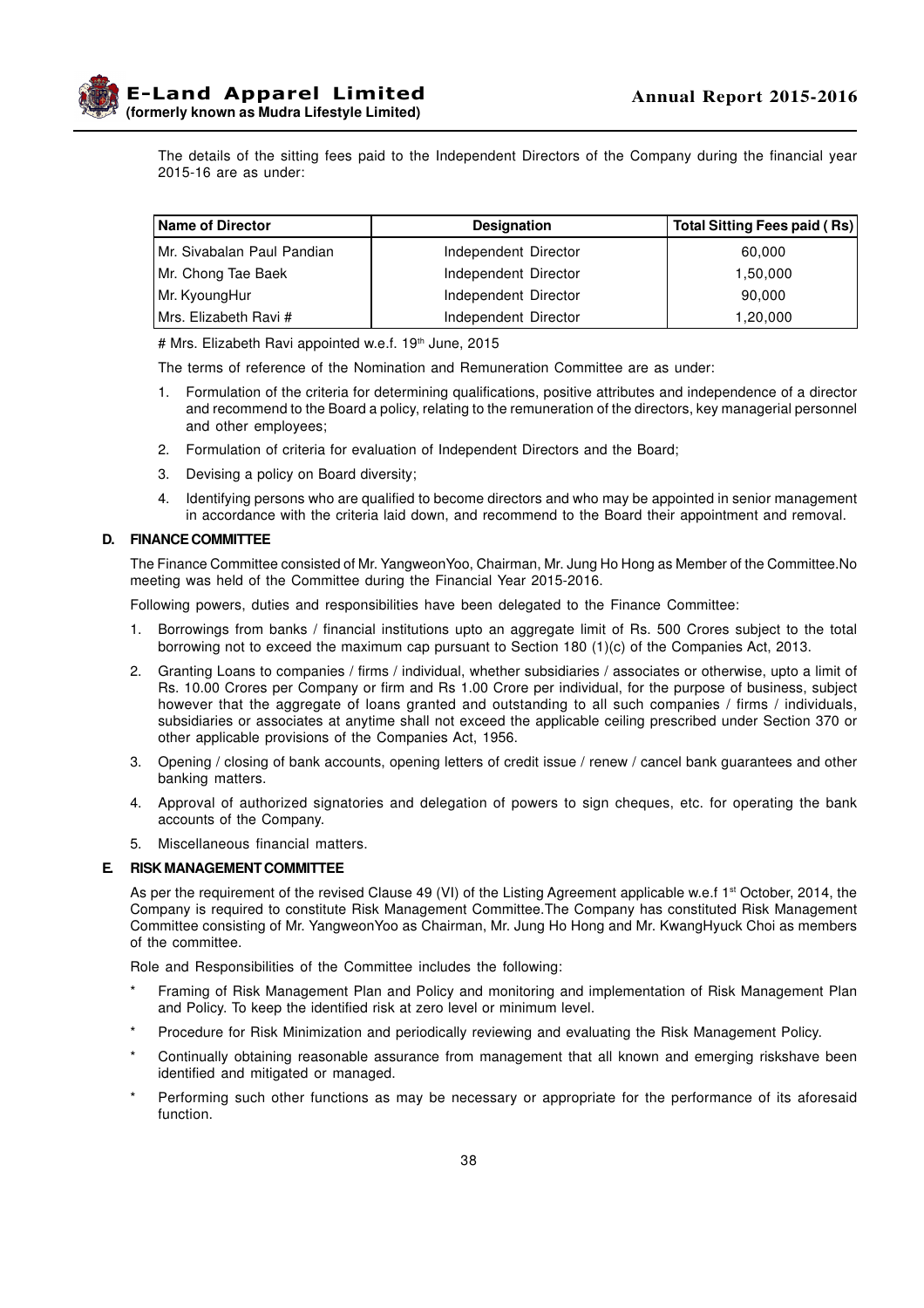

#### **Risk Management Policy**

The Company is committed to managing risk in a manner appropriate to achieve its strategic objectives.As required under Clause 49 of Listing Agreement, the Company has formulated a Risk Management Policy. The Policy is available on the website of the Companywww.elandapparel.com

### **4. GENERAL BODY MEETINGS**

The location, date and time of Annual General Meetings held during the last 3 years are given as under:

| <b>Financial Year</b> | Date | <b>Venue</b>                                                                                                                         | <b>Time</b> | No. of Special<br><b>Resolution</b><br>passed                                                                                                                                                                                                                   |
|-----------------------|------|--------------------------------------------------------------------------------------------------------------------------------------|-------------|-----------------------------------------------------------------------------------------------------------------------------------------------------------------------------------------------------------------------------------------------------------------|
| 2012-13               |      | 30.09.2013   Hotel Savoy Suites, Saki Vihar Complex, Saki Naka,<br>Andheri (E), Mumbai- 400072                                       | 10.00 A.M   | None                                                                                                                                                                                                                                                            |
| 2013-14               |      | 30.09.2014   Bay Leaf Banquet Hall, Shop No 67, 68, 69,<br>Saraf Choudhary Nagar, Thakur Complex,<br>Kandivali East. Mumbai- 400101. | 10.00 A.M   | Special Resolution for increase in<br>borrowing limit of company under<br>section $180(1)(c)$ of companies<br>Act.2013.<br>Special Resolution for creation of<br>charge\mortgage on Assets of the<br>Company under section 180(1)(a)<br>of Companies act, 2013. |
| 2014-15               |      | 30.09.2015   Bay Leaf Banquet Hall, Shop No 67, 68, 69,<br>SarafChoudhary Nagar, Thakur Complex,<br>Kandivali East, Mumbai- 400101.  | 10.00 A.M   | None                                                                                                                                                                                                                                                            |

### **Extra Ordinary General Meetings:**

In addition to Annual General Meeting, the Company holds General Meetings of the members of the Company as and when situation arises. During the year under review, the Company had not conducted any Extra Ordinary General Meeting.

#### **Postal Ballot**

During the financial year ended 31<sup>st</sup> March, 2016, the company sought approval of its shareholders for passing SpecialResolutions through process of Postal Ballot in accordance with the provisions of Section 110of the Companies Act, 2013read with Rule 22 of the Companies (Management and Administration) Rules,2014. The Board of Directors of the Company had appointed Mr. Manish L. Ghia, of Manish Ghia & Associates, Practicing Company Secretary, a Scrutinizer to conduct the voting (including e-voting process),through Postal Ballotin a fair and transparent manner. The Company provided Electronic Voting (e-voting) facility to its Members as an alternative mode to cast their votes electronically, instead of replying in physical Postal Ballot Form through post. The Postal Ballot forms received were kept in boxes sealed by the Scrutinizers. The result of the Postal Ballot was announced at the Registered Office of the Companyand was also displayed on the Website of the Company www.elandapparel.com.

### **Postal Ballot Procedure**

In compliance with Sections 108, 110 and other applicable provisions of the Act, read with related Rules, the Company provides electronic voting facility to all its Members, to enable them to cast their votes electronically. The Company dispatches the postal ballot notices and forms along with postage pre-paid business reply envelopes to its Members whose names appear in the Register of Members/the List of beneficiaries as on a cut-off date. The Postal Ballot Notice is sent to members in electronic form to the email addresses registered with their depository participants (in case of electronics hareholding)/the Company's Registrar and Transfer Agents (in case of physical shareholding). The Company also publishes a notice in the newspaper declaring the details of completion of dispatch and other requirements as mandated under the Act and the applicable Rules. The Company engages the services of Bigshare Private Limited for the purpose of providing e-voting facility to all its Members. The Members have the option to vote either by physical ballot or by e-voting.Voting rights are reckoned on the paid-up value of shares registered in names of Members as on the cutoff date. Members desiring to exercise their votes by physical postal ballot forms are requested to return the forms duly completed and signed, to the Scrutinizer on or before the end of the voting period. Members desiring to exercise their votes by electronic mode are requested to vote before close of business hours on the last day of e-voting.The Scrutinizer submits his/her report to the Chairman, after the completion of scrutiny and the consolidated results of thevoting by postal ballot are then announced by the Chairman or Director authorised by the Board. The results are also displayed on the website of the Company, www.elandapparel.com besides being communicated to the Stock Exchanges and the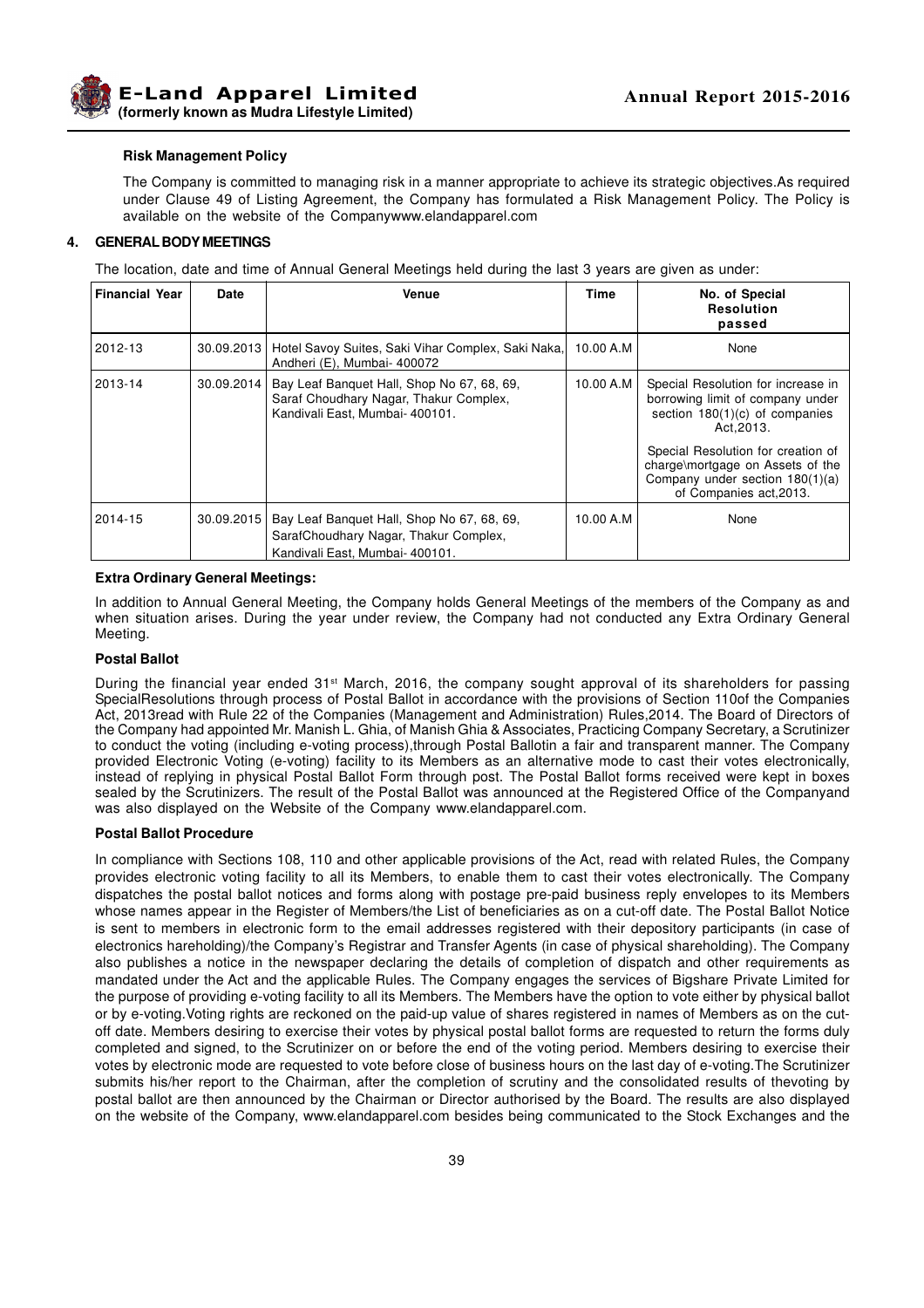

Registrar and Transfer Agent.

### **Voting Pattern**

| <b>Particulars</b>                                                                                                                                                                                                                                         | Type of<br><b>Resolution</b> | <b>Total valid</b><br><b>Votes</b> | cast in favour | Total valid Votes Total valid Votes<br>cast against | % of Votes in<br>favour of<br>aggregate<br>votes polled | % of Votes<br>against of<br>aggregate<br>votes polled |
|------------------------------------------------------------------------------------------------------------------------------------------------------------------------------------------------------------------------------------------------------------|------------------------------|------------------------------------|----------------|-----------------------------------------------------|---------------------------------------------------------|-------------------------------------------------------|
| <b>Material Related Party</b><br>Transaction with E-land<br>Asia Holdings Pte. Ltd.<br>pursuant to Section 188 of<br>the Companies Act, 2013<br>and Regulation 23of the SEBI<br>(Listing Obligations and<br>Disclosure Requirements)<br>Regulations, 2015. | Ordinary<br>Resolution       | 6,17,522                           | 6,17,522       | 0                                                   | 100                                                     | 0                                                     |

### **5. Policy on Related Party Transactions**

The Company has formulated a Policy on Related Party Transactions. During the financial year, the transactions entered into with Related Parties defined under the Companies Act, 2013 and Clause 49 of the Listing Agreement were done on arm's length basis and in the ordinary course of business as per the Related Party Transaction Policy (RPT) of the Company. The policy is available on the website of the Companyat the following link:

http://www.elandapparel.com/Policy%20on%20Related%20Party%20Transactions%20-%20E-Land.pdf

### **6. Secretarial Audit**

The Board of Directors had appointed B.K. Pradhan & Associates, Practicing Company Secretary as the Secretarial Auditor of the Company. A Secretarial Audit for the FY 2015-16 was carried out by Mr. Balkrishan Pradhan of B.K. Pradhan & Associates, Practicing Company Secretary. The report of said Secretarial Audit forms part of this annual report.

### **7. DISCLOSURE**

### **a) Materially Significant Related Party Transactions**

Disclosures on materially significant related party transactions i.e. transactions of the Company of material nature, within its Promoters, the Directors or the Management, their subsidiaries or relatives etc. that may have potential conflict with the interests of Company at large. Further details of related party transactions are presented in Note No. 32 of the Accounts.

### **b) Status of regulatory compliances**

The Company has complied with the requirements of the Stock Exchanges/SEBI/and other Statutory Authorities related to capital markets during the last three years, except minimum public shareholding and appointment of Woman Director. Woman Director was appointed w.e.f 19<sup>th</sup> June, 2015 hence there was a delay in appointment of Woman Director and penalty of Rs. 50,000 has been paid for the same to National Stock Exchange of India Ltd.(NSE). Minimum public shareholding was achieved on 26<sup>th</sup> September, 2014 through offer for sale mechanism and as per SEBI adjudication order, the Company has paid the penalty of Rs. 5,00,000to SEBI.

### **c) Whistle Blower Policy**

Pursuant to Section 177 (9) of Companies Act, 2013 read with Rule 7 of the Companies (Meeting of Board & its Powers) Rules, 2014 and Clause 49 of the Listing Agreement, the Board of Directors at its meeting held on 14<sup>th</sup> November, 2014, adopted the Whistle Blower Policy and Vigil Mechanism for directors and employees to report concerns of unethical behaviour, actual or suspected, fraud or violation of the Company's code of conduct or ethics policy.No personnel has been denied access to the audit committee. The Whistle Blower Policy is also available on the website of the Company www.elandapparel.com

### **d) Prohibition of Insider Trading Code**

Pursuant to the requirements of SEBI (Prohibition of Insider Trading) Regulations, 1992 as amended by SEBI (Prohibition of Insider Trading) Regulations, 2015, which is effective from May 15, 2015, the Company has adopted a code of conduct for prohibition of insider trading. The Code is applicable to all Directors and such designated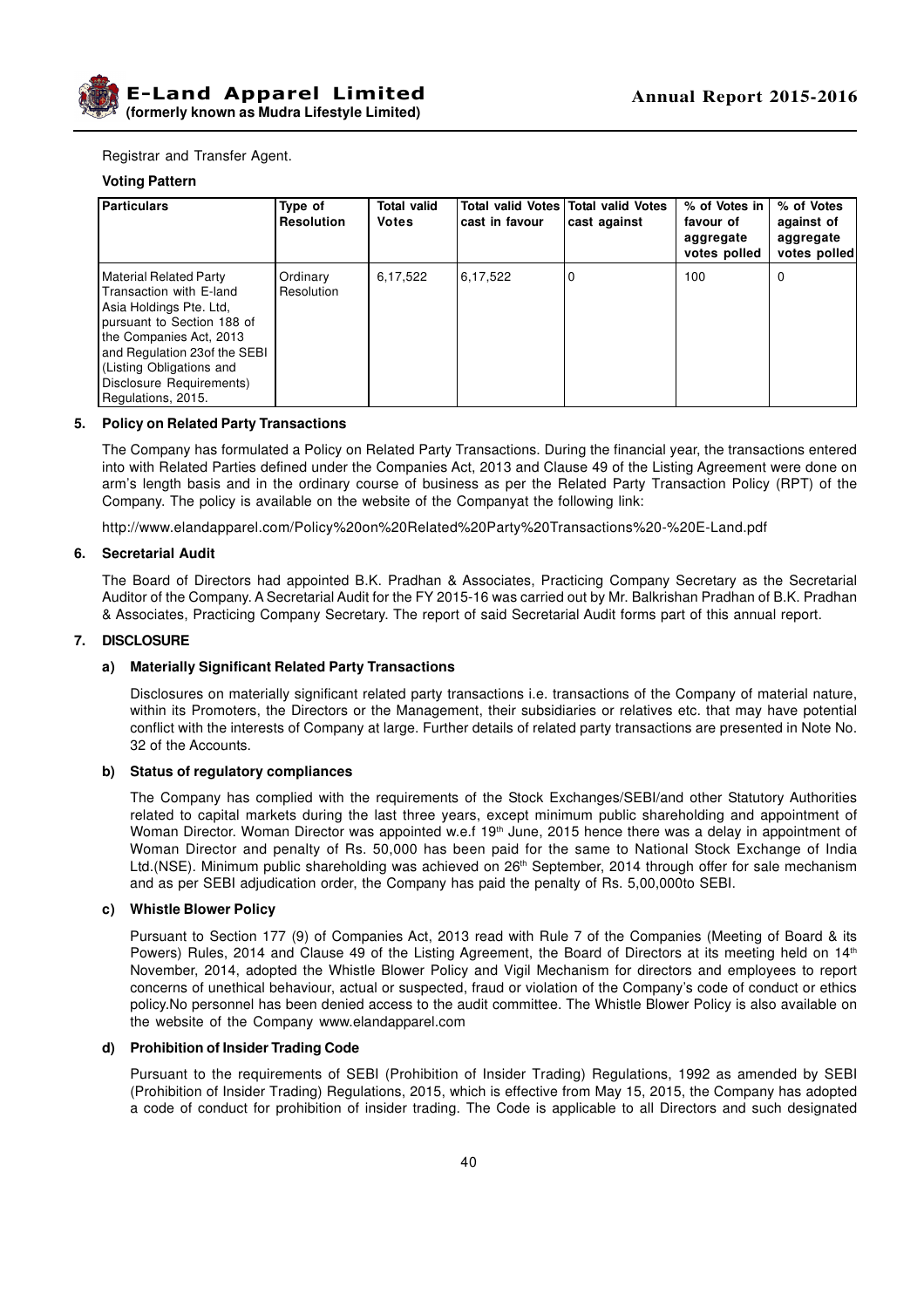

employees who are expected to have access to unpublished price sensitive information relating to the Company. As per the Code, the trading window is closed during the time of declaration of results and material events, etc. Disclosure of shareholding is taken from all the Directors and Designated Employees and other connected persons of the Company.

### **e) Management Discussion and Analysis Report**

A Management Discussion and Analysis Report forms part of the AnnualReport.

### **f) CEO/CFO certification**

The certificate in terms of the Listing Agreement with Stock Exchanges for the financial year ended 31<sup>st</sup> March, 2016 was placed before the Board of Directors of the Company in their meeting held on 12<sup>th</sup> August, 2016and is annexed to this Report.

The Company has complied with the mandatory requirements of the Clause 49 of the Listing Agreement and SEBI (Listing Obligations & Disclosure Requirements) Regulations, 2015

### **DISCRETIONARY REQUIREMENTS UNDER REGULATION 27 OF LISTING REGULATIONS**

The Company complies with following non-mandatory requirements of Clause 49 of the Listing Agreement.

### **a) Finance Committee**

Although it is not mandatory, the Board of Directors of the Company has constituted aFinance Committee, the details of which have been provided under Section "Finance Committee".

### **b) Audit Qualification**

No observations or qualifications were made in the Auditor's Report for the financial year 2014-15.

### **c) Reporting of Internal Auditor**

The Internal Auditor reports directly to the Audit Committee.

They attend various workshops and seminars to keep themselves abreast with the changing business environment.

### **8. MEANS OF COMMUNICATION:**

The quarterly, half-yearly and annual results were published in daily Newspapers which included Free Press Journal & the Regional Language Newspapers (Marathi) in Navshakti till 30<sup>th</sup> September, 2015. Post 30<sup>th</sup> September, 2015, the results were published in daily Newspapers which included Financial Express & the Regional Language Newspapers (Marathi) in Sakal. The same were sent to Stock Exchanges and were also displayed on the website of the Company www.elandapparel.com

The Company's website www.elandapparel.com contains a separate dedicated section 'Investor' where all the information required by the shareholder is available. Annual Report of the Company, Notices of Postal Ballot, Outcome of Board Meeting etc. are regularly updated on the website. The Company's presentations to institutional investors and analysts, if made would be put up on the website of the Company.

### **9. GENERAL SHAREHOLDER INFORMATION**

**(a)** As indicated in the Notice to our Members, the Annual General Meeting of the Company will be held on Friday, 30th September, 2016, at 10.00 am at Bay Leaf Banquet Hall, Shop No 67,68,69, Saraf Choudhary Nagar, Thakur Complex, Opposite Sarodev Hospital, Kandivali East, Mumbai-400 101

### **(b) Financial Year:**

The current financial year of the company was from  $1<sup>st</sup>$  April, 2015 to 31<sup>st</sup> March, 2016.

#### **(c) Dividend payment date:**

Not Applicable

### **(d) Listing on Stock Exchanges:**

The Company has duly paid the listing fees to Bombay Stock Exchange and National Stock Exchange & Custodial Fees to Central Depository Services (India) Limited and National Securities Depository Limited for the Financial Year 2016-17.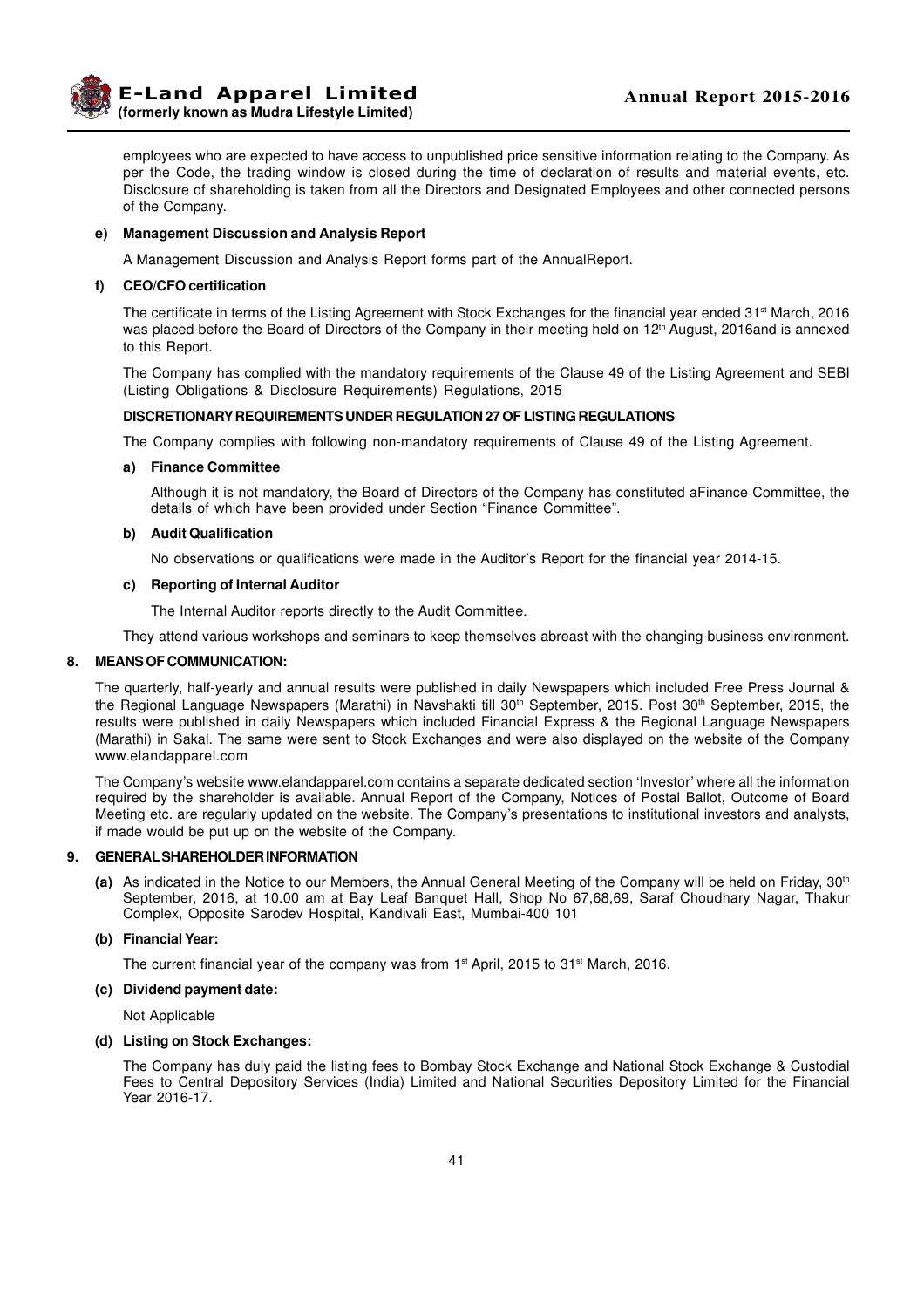**(formerly known as Mudra Lifestyle Limited)**

### **(e) Date of Book Closure:**

Saturday, 24<sup>th</sup> September, 2016 to Sunday, 25<sup>th</sup> September, 2016(Both daysinclusive)

### **(f) Financial Calendar (2015-16) (tentative):**

| <b>First Quarterly Results</b> | Before 14 <sup>th</sup> August, 2016   |
|--------------------------------|----------------------------------------|
| Second Quarterly Results       | Before 14th November, 2016             |
| Third Quarterly Results        | Before 14 <sup>th</sup> February, 2017 |
| Financial Year ending          | Before 30th May, 2017                  |

### **(g) Stock Code of Company:**

| Name of Stock Exchange                         | Code         |
|------------------------------------------------|--------------|
| <b>BSE Ltd (BSE)</b>                           | 532820       |
| National Stock Exchange of India Limited (NSE) | FI AND       |
| ISIN No.                                       | INE311H01018 |

### **(h) Stock Market price data for the year 2015-16:**

| <b>Month</b>     | <b>BSE</b> |         |                  |           | <b>NSE</b> |
|------------------|------------|---------|------------------|-----------|------------|
|                  | High (Rs)  | Low(Rs) | Sensex (Closing) | High (Rs) | Low(Rs)    |
| April 2015       | 35.10      | 15.00   | 27,011.31        | 35.05     | 14.30      |
| May 2015         | 36.10      | 24.35   | 27,828.44        | 36.25     | 24.50      |
| <b>June 2015</b> | 30.30      | 22.20   | 27,780.83        | 30.40     | 22.30      |
| <b>July 2015</b> | 34.95      | 23.70   | 28,114.56        | 35.00     | 23.75      |
| Aug 2015         | 31.35      | 23.05   | 26,283.09        | 31.80     | 23.15      |
| Sept 2015        | 27.05      | 21.00   | 26,154.83        | 27.25     | 21.00      |
| <b>Oct 2015</b>  | 29.50      | 23.50   | 26,656.83        | 29.95     | 23.00      |
| Nov 2015         | 48.40      | 21.90   | 26,145.67        | 48.30     | 21.80      |
| Dec 2015         | 61.50      | 37.45   | 26,117.54        | 61.35     | 37.55      |
| IJan 2016        | 62.85      | 38.00   | 24,870.69        | 62.80     | 38.00      |
| Feb 2016         | 44.50      | 23.45   | 23,002.00        | 44.70     | 23.50      |
| Mar 2016         | 38.30      | 24.00   | 25,341.86        | 38.40     | 23.65      |

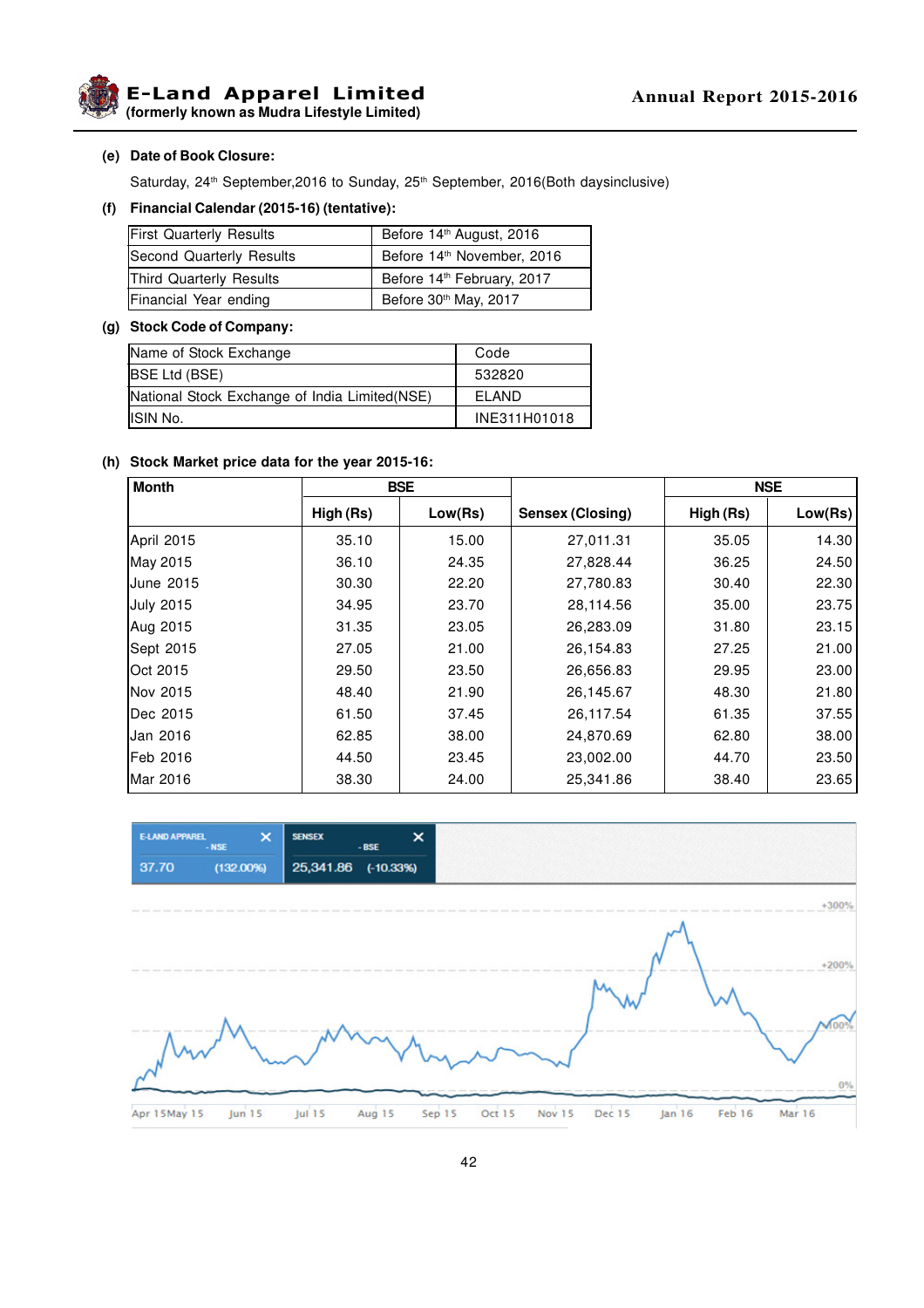

**E-Land Apparel Limited (formerly known as Mudra Lifestyle Limited)**

| Range (In Rs.)       | <b>Total Holders</b> | % of Total Holders | <b>Total Holding in Rupees</b> | % of Total Capital |
|----------------------|----------------------|--------------------|--------------------------------|--------------------|
| $-5000$              | 13274                | 82.8124            | 20966110                       | 4.3688             |
| 15001 - 10000        | 1348                 | 8.4098             | 11437640                       | 2.3833             |
| 10001 - 20000        | 641                  | 3.9990             | 10243470                       | 2.1345             |
| l20001 – 30000       | 242                  | 1.5098             | 6253270                        | 1.3030             |
| l30001 – 40000       | 103                  | 0.6426             | 3770570                        | 0.7857             |
| 40001 - 50000        | 123                  | 0.7674             | 5954350                        | 1.2407             |
| 150001 - 100000      | 149                  | 0.9296             | 11058020                       | 2.3042             |
| - 99999999<br>100001 | 149                  | 0.9296             | 410221260                      | 85.4797            |
| <b>Total</b>         | 16029                | 100.00             | 479904690                      | 100.00             |

### **(i) Distribution of Shareholding as on 31st March, 2016:**

### **(j) Pattern of Shareholding as on 31st March, 2016:**

| Category                       | <b>No. of Shareholders</b> | <b>No. of Shares</b> | % of Shareholding |
|--------------------------------|----------------------------|----------------------|-------------------|
| <b>IPromoter</b>               |                            | 31598094             | 65.84             |
| Mutual Funds                   | $\Omega$                   | 0                    | 0.00              |
| Financial Institution/ Banks   | $\overline{2}$             | 596476               | 1.24              |
| Venture Capital Funds          |                            | 122102               | 0.25              |
| Foreign Institutional Investor | $\Omega$                   | 0                    | 0.00              |
| Corporate Bodies               | 308                        | 2929458              | 6.10              |
| <b>Residential Individual</b>  | 15502                      | 11852807             | 24.70             |
| Others (Clearing Members)      | 68                         | 575871               | 1.20              |
| <b>NRI</b>                     | 147                        | 315661               | 0.66              |
| Trust                          | 0                          | 0                    | 0.00              |
| <b>Total</b>                   | 16029                      | 47990469             | 100.00            |

### **(k) Share Transfer System:**

The Company's shares are traded in Stock Exchange compulsorily in demat mode. Shares in physical mode which are lodged for transfer are processed and returned to the shareholders within 15-20 days from the date of receipt.

### **(l) Dematerialization of Shares and Liquidity:**

The equity shares of the Company are in compulsory dematerialized segment and are available in the Depository system of both NSDL and CDSL. The entire shareholdings of the Promoters of the Company are in demat form. Almost the entire shareholding is held in dematerialized form. Details of No. of shares held in dematerialized and physical mode as on 31<sup>st</sup> March, 2016:

| <b>Particulars</b>                         | <b>No. of Shares</b> | <b>Percentage of Total issued Capital</b> |
|--------------------------------------------|----------------------|-------------------------------------------|
| <b>Held in Dematerialized form in CDSL</b> | 8365559              | 17.43%                                    |
| <b>Held in Dematerialized form in NSDL</b> | 39544269             | 82.40%                                    |
| Physical                                   | 80641                | 0.17%                                     |
| Total                                      | 4,79,90,469          | 100.00%                                   |

Trading in Equity Shares of the Company is permitted only in dematerialized form as per notification issued by Securities and Exchange Board of India.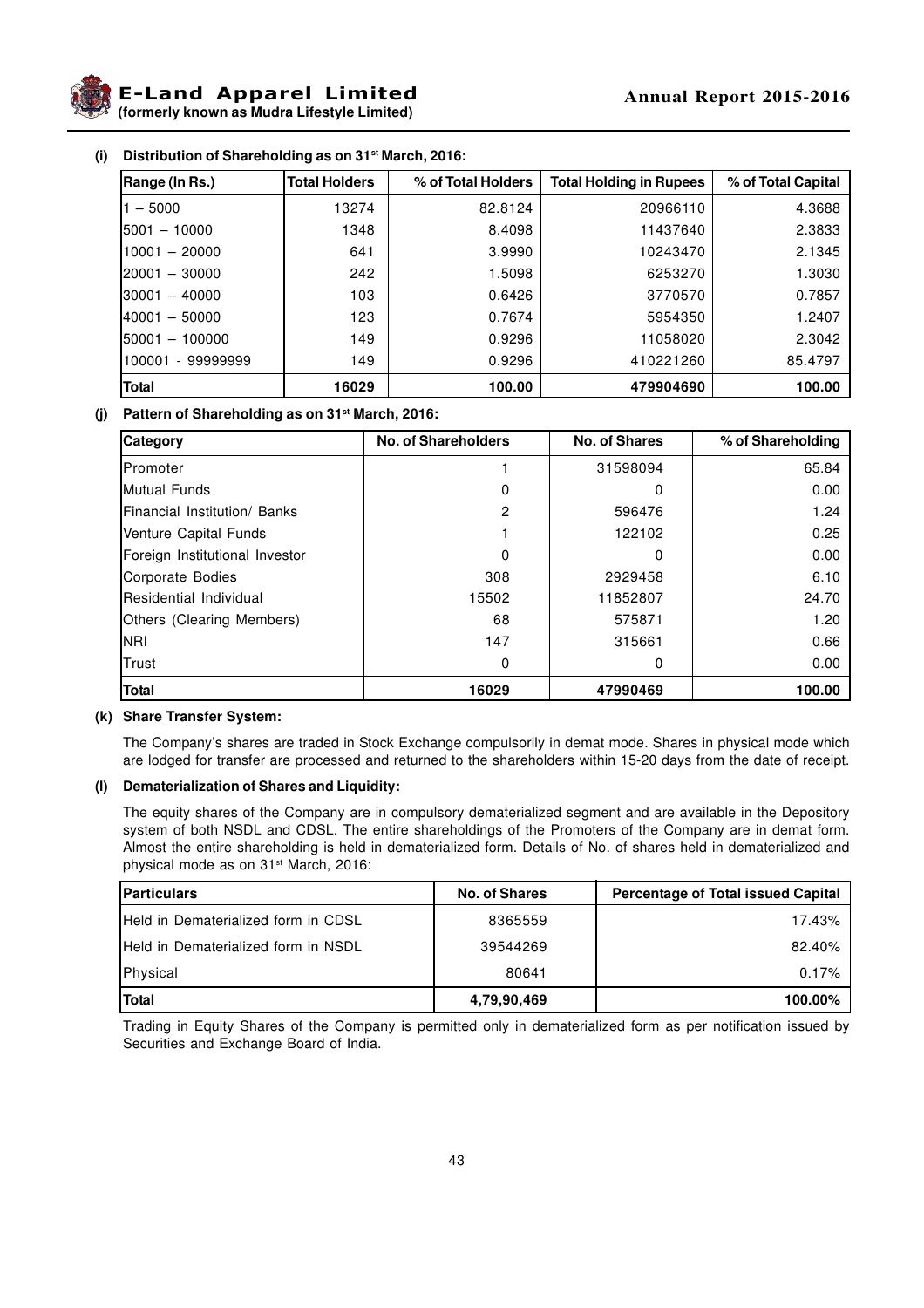**Example 2015-2016 Annual Report 2015-2016 (formerly known as Mudra Lifestyle Limited)**

### **(m) Registrar & Share Transfer Agent:**

The detail of Registrar & Transfer Agent appointed by the Company is as under:

Bigshare Services Pvt. Ltd. E-2 & 3, Ansa Industrial Estate, Saki-Vihar Road, Sakinaka, Andheri(E), Mumbai - 400072. Tel:91-22-2847 0652 | 40430200| 2847 0653 Fax: 91-22-2847 5207 E-mail: investor@bigshareonline.com E-mail address of the Company for redressal of investors' complaints: investor@elandapparel.com

#### **(n) Address for Correspondence:-**

E-LAND APPAREL LIMITED Office No. 404, 4<sup>th</sup> Floor, Western Edge-I, Western Express Highway, Magathane, Borivali (East),Mumbai-400066. Tel: +91-22-40972600 Fax: +91-22-40972601

### **(o) Plant Locations:**

Unit No-1 1, Old Mangammanapalya Road, Bommnahalli, Bangalore-560068.

- Unit No-2&3 40,Basapura Road, Electronic City Post, Begur Hobli, Bangalore-5600100.
- Unit no-4 16/2B, Sri Vinayaka Indl, Estate, Singasandra, Near Dakshin Honda Showroom, Hosur Road, Bangalore-560068.
- Unit No-5 1857 Hanumantha Nagar,B M road,Channapatna, Ramanagar- 562160/571501.
- Unit No-6 No.-9,m. Yarandlahalli sub l/o Bommsandra,indl.area, Bommsandra, anekal, banglore

### **(p) Unclaimed Dividend:**

The balance amount lying in Unpaid Dividend Account for the financial year 2008-2009 is due for transfer to the IEPF administered by the Central Government during the month of December, 2016 as per the requirements under Section 205A of the Companies Act, 1956. The shareholders whose dividend remained unclaimed for the aforesaid financial year and subsequent financial years are requested to claim it immediately from the Company.

### **(q) Details of Unclaimed Shares:**

The Company came out with Initial Public Offering (IPO) in 2007. The Equity shares issued pursuant to the said IPO which remained unclaimed are lying in the escrow account with Bigshare Services Private Limited. The Company has sent 5 reminders to the shareholders asking for intimating the correct demat account details. As per Clause 5A (1) of the Listing Agreement the Company reports the following details in respect of unclaimed shares:

| <b>Particulars</b>                                                                                 | No. of I<br><b>Shareholders</b> | <b>No. of Shares</b> |
|----------------------------------------------------------------------------------------------------|---------------------------------|----------------------|
| Aggregate No. of shareholders & Shares pending as on 01.04.2015                                    |                                 | 530                  |
| No. of shareholders who approached for transfer of shares from suspense<br>account during the year |                                 |                      |
| No. of shareholders & Share transferred from suspense account during the year                      |                                 |                      |
| No. of shareholders & Shares outstanding at the end of the yeari.e31.03.2016.                      |                                 | 530                  |

The voting rights on the shares outstanding in the suspense account as on 31st March, 2015 shall remain frozen till the rightful owner of such shares claims the shares.

Other Information: Shareholders who have not yet encashed their dividend warrant for the earlier years may approach the Company / Registrar and Transfer Agents for revalidation/ issues of duplicate dividend warrant quoting the Ledger Folio Nos. / DP and Client Id.

(r) Outstanding Global Depository Receipts or Warrants or any Convertible Instrument, conversiondates and likely impact on Equity:

The Company has not issued any GDRs / ADRs or Warrants or any Convertible Instruments during the financial year.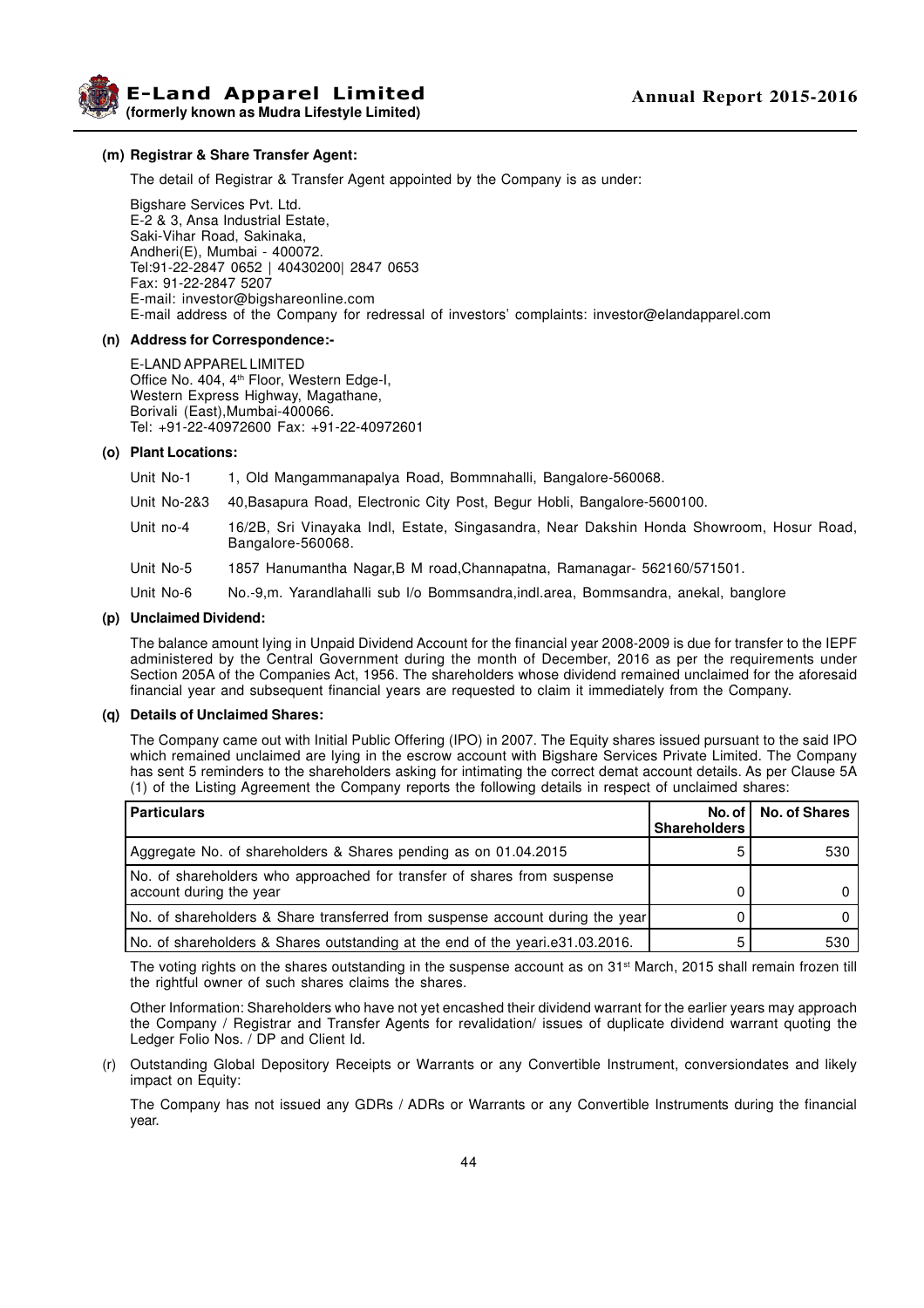

### **DECLARATION UNDER CLAUSE 49**

#### **CEO and CFO Certification**

As required by sub Clause IX of Clause 49 of the Listing Agreement with the Stock Exchange, we have certified to the Board that for the financial year ended 31<sup>st</sup> March, 2016the Company has complied with the requirements of the said sub-clause.

#### **INSIDER TRADING**

Pursuant to the requirements of SEBI (Prohibition of Insider Trading) Regulation, 1992 as amended by SEBI (Prohibition of Insider Trading) Regulations, 2015, the Company has adopted the code of conduct for prohibition of insider trading. The code is applicable to all Director and such designated employees who are expected to have access to unpublished price sensitive information relating to the Company.

### **COMPLIANCE ON CLAUSE 49 OF THE LISTING AGREEMENT**

 In so far as compliance with the requirements of Clause 49 of the Listing Agreement with the stock exchanges for the financial year ended 31st March, 2016, the Company has complied with the mandatory norms and disclosures that have to be made in Corporate Governance Report.

Place: Mumbai ManagingDirector Dated: 12/08/2016

**YangweonYoo**

To,

The Shareholders of E-LandApparel Limited

### **Sub: Compliance with Code of Conduct**

**COMPLIANCE WITH CODE OF CONDUCT:**

I hereby confirm that the Company has obtained from all the Members of Board and Senior Management Personnel, affirmation that they have complied with the Code of Conduct as adopted by the Board of Directors in respect of financial year ended 31st March, 2016.

#### **YangweonYoo**

Managing Director DIN: 03629831

### **AUDITORS' CERTIFICATE ON COMPLIANCE OF CORPORATE GOVERANANCE**

The Members, E-LandApparel Limited Office No. 404, 4th Floor, Western Edge-I, Western Express Highway, Magathane, Borivali (East), Mumbai-400066

We have examined the compliance of conditions of Corporate Governance by E-LandApparelLimited, for the year ended March 31, 2016 as stipulated in Clause 49 of the Listing Agreement of the said Company with Stock Exchange(s).

The compliance of conditions of Corporate Governance is the responsibility of the Management. Our examination was limited to procedure and implementation thereof, adopted by the Company for ensuring the compliance of the conditions of Corporate Governance. It is neither an audit nor an expression of opinion on the financial statement of the Company.

In our opinion and to the best of our information and according to the explanation given to us, we certify that the Company is compliant with the requirements of Corporate Governance as stipulated in the above mentioned Listing Agreement.

The above compliance however is not an assurance of efficiency or effectiveness with which the Management has conducted the affairs of the Company.

> **For B.K Pradhan& Associates,** Practicing Company Secretary

Sd/- Place: Mumbai **Balkrishan Pradhan**

Date:12/08/2016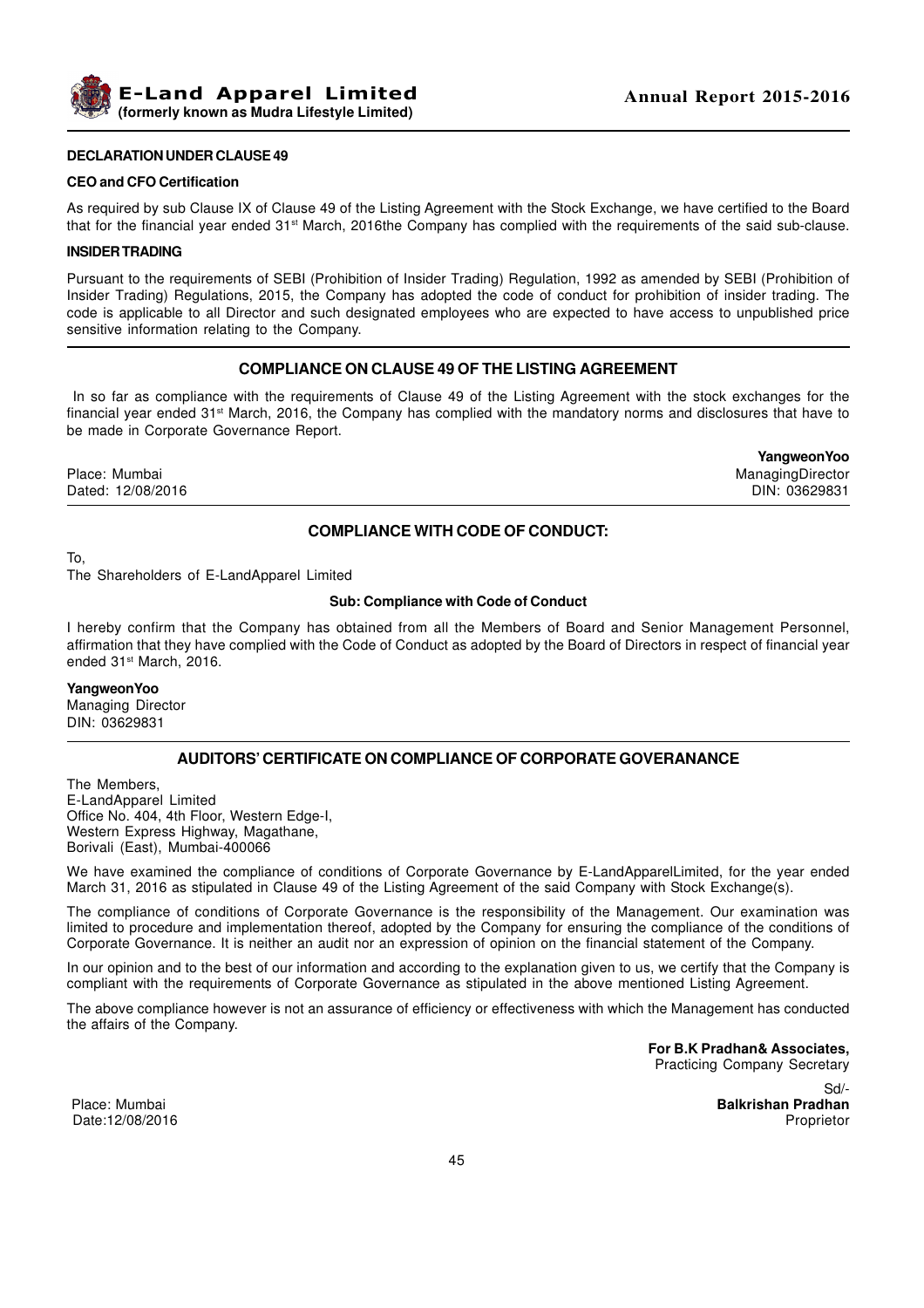# **INDEPENDENT AUDITOR'S REPORT**

### **To the Members of E-land Apparel Limited**

#### **Report on the Financial Statements**

We have audited the accompanying financial statements of **E-land Apparel Limited** ("the Company"), which comprise the Balance Sheet as at March 31, 2016, the Statement of Profit and Loss and Cash Flow Statement for the year then ended, and a summary of significant accounting policies and other explanatory information.

### **Management's Responsibility for the Financial Statements**

The Company's Board of Directors is responsible for the matters stated in Section 134(5) of the Companies Act, 2013 ("the Act") with respect to the preparation of these financial statements that give a true and fair view of the financial position,financial performance and cash flows of the Company in accordance with accounting principles generally accepted in India, including the Accounting Standards specified under section 133 of the Act, read with Rule 7 of the Companies (Accounts) Rules, 2014. This responsibility also includes maintenance of adequate accounting records in accordance with the provisions of the Act for safe guarding of the assets of the Company and for preventing and detecting frauds and other irregularities; selection and application of appropriate accounting policies; making judgments and estimates that are reasonable and prudent; and the design, implementation and maintenance of adequate internal financial control that were operating effectively for ensuring the accuracy and completeness of the accounting records, relevant to the preparation and presentation ofthe financial statements that give a true and fair view and are free from material misstatement, whether due to fraud or error.

### **Auditor's Responsibility**

Our responsibility is to express an opinion on these financial statements based on our audit. We have taken into account the provisions of the Act, the accounting and auditing standards and matters which are required to be included in the audit report under the provisions of the Act and the Rules made there under. We conducted our audit inaccordance with the Standards on Auditing, issued by the Institute of Chartered Accountants of India, as specified under Section 143(10) of the Act. Those Standards require that we comply with ethical requirements and plan and perform the audit to obtain reasonable assurance about whether the financial statements are free from material misstatement.

An audit involves performing procedures to obtain audit evidence about the amounts and disclosures in the financial statements.The procedures selected depend on the auditor's judgment,including the assessment of the risks of material misstatement of the financial statements, whether due to fraud or error. In making those risk assessments, the auditor considers internal financial controlrelevant to the Company's preparation of thefinancial statements that give a true and fair view in order to design audit procedures that areappropriate in the circumstances. An audit also includes evaluating the appropriateness of accounting policies used and the reasonableness of the accounting estimates made by the Company's Directors, as well as evaluating the overall presentation of thefinancial statements. We believe that the audit evidence we haveobtained is sufficient and appropriate to provide a basis for ouraudit opinion on the financial statements.

### **Opinion**

In our opinion and to the best of our information and according tothe explanations given to us, the financial statements give the information required by the Act in the manner so required and give a true and fair view in conformity with the accounting principles generally accepted in Indiaof the state of affairs of the Company as at March 31, 2016, its loss, and its cash flows for the year ended on that date.

### **Emphasis of Matters**

- a. We draw attention to Note 40 of the financial statements. The Company has incurred losses during the current period and the accumulated losses of the Company at the close of the period exceed its paid up capital and reserves and surplus. These conditions as set forth in Note 40, indicate the existence of a material uncertainty that may cast significant doubt about the Company's ability to continue as a going concern.
- b. We draw attention to Note 30 (ii) of the financial statements, in respect of contingency related to 'compensation payable in lieu of bank sacrifice pursuant to the right of recompense', the outcome of which is materially uncertain and cannot be determined currently.
- c. We draw attention to Note 10 of the financial statements in respect of company's land in Bengaluru wherein the Company has made an application for extension of time period to comply with the conditions mentioned in the lease cum sale agreement. The extended time period to comply with the conditions expired during the current year. Pending disposal of the Company's application for further extension of time, no adjustment has been made in the financial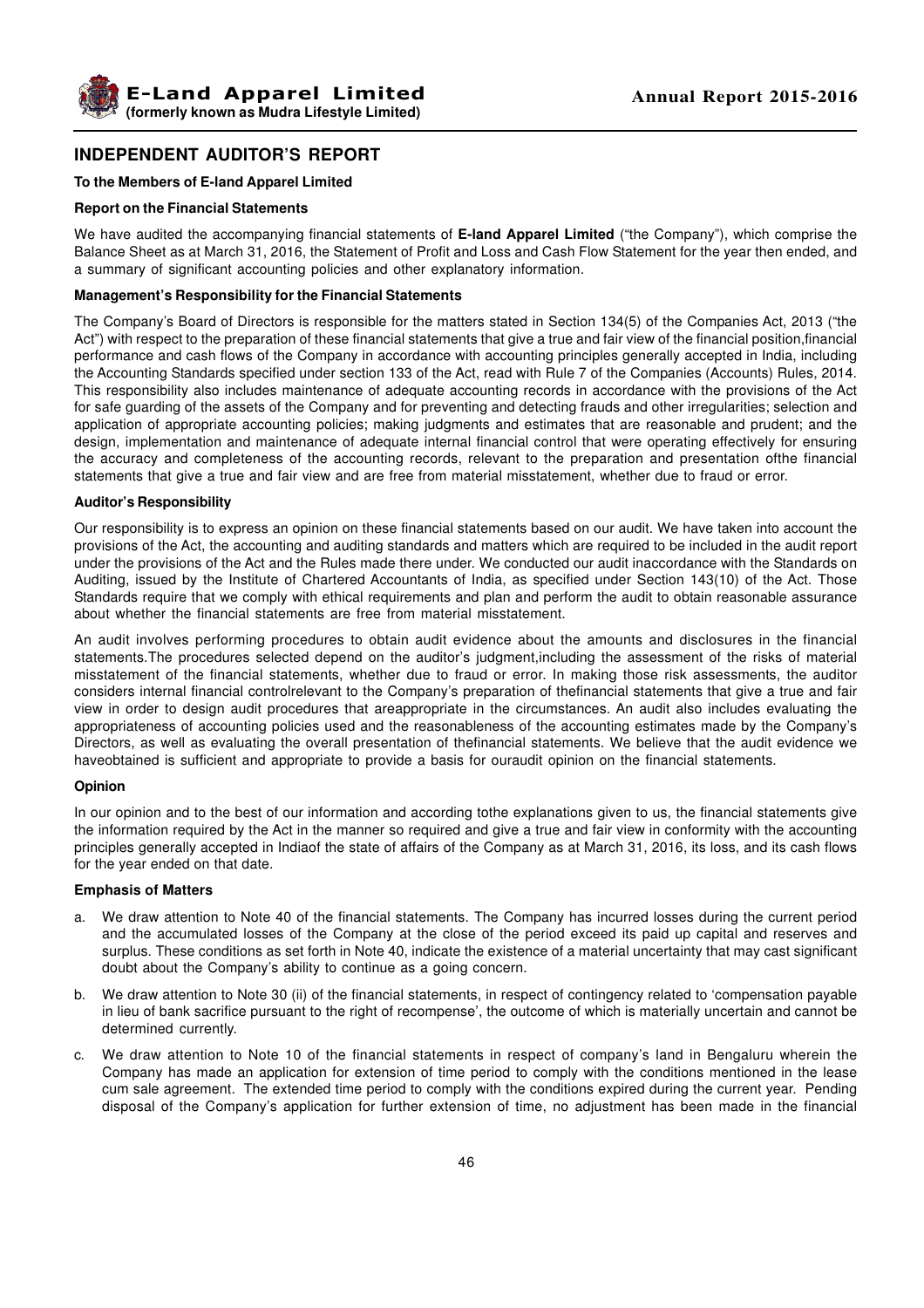**E-Land Apparel Limited (formerly known as Mudra Lifestyle Limited)**

#### statements.

- d. We draw attention to Note 41 of the financial statements where pending disposal of the company's compounding application by the Reserve Bank of India, no adjustment has been made in the financial statements.
- e. We draw attention to Note 39 of the financial statements regarding managerial remuneration paid by the Company for the year ended March 31, 2015 in excess of the limits prescribed under the Companies Act, 2013. As informed to us, the Company has received approval from Central Government for excess remuneration paid to two directors and is in the process of filing revised application with the Central Government for one of its directors.

Our audit opinion is not qualified in respect of these matters.

### **Report on Other Legal and Regulatory Requirements**

- 1. As required by the Companies (Auditor's report) Order, 2016 ("the Order") issued by the Central Government of India in terms of sub-section (11) of section 143 of the Act, we give in the Annexure 1 a statement on the matters specified in paragraphs 3 and 4 of the Order.
- 2. As required by section 143 (3) of the Act, we report that:
	- (a) We have sought and obtained all the information and explanations which to the best of our knowledge and belief were necessary for the purpose of our audit;
	- (b) In our opinion proper books of account as required bylaw have been kept by the Company so far as it appearsfrom our examination of those books;
	- (c) The Balance Sheet, Statement of Profit and Loss, and Cash Flow Statement dealt with by this Report are inagreement with the books of account;
	- (d) The matter described in para (a) in Emphasis of Matters paragraph above, in our opinion, may have an adverse effect on the functioning of the company;
	- (e) In our opinion, the aforesaid financial statements comply with the Accounting Standards specified under section 133 of the Act, read with Rule 7 of the Companies (Accounts) Rules, 2014;
	- (f) On the basis of written representations received from the directors as on March 31, 2016, and taken on record by the Board of Directors, none of the directors is disqualified as on March 31, 2016, from being appointed as a director in terms of section 164 (2) of the Act;
	- (g) With respect to the adequacy of the internal financial controls over financial reporting of the Company and the operating effectiveness of such controls, refer to our separate Report in "Annexure 2" to this report;
	- (h) With respect to the other matters to be included in the Auditor's Report in accordance with Rule 11 of the Companies (Audit and Auditors) Rules, 2014, in our opinion and to the best of our information and according to the explanations given to us:
		- i. The Company has disclosed the impact of pending litigations on its financial position in its financial statements – Refer Note 30 to the financial statements;
		- ii. The Company did not have any long-term contracts including derivative contracts for which there were any material foreseeable losses;
		- iii. There has been no delay in transferring amounts, required to be transferred, to the Investor Education and Protection Fund by the Company.

**For S R B C & CO LLP**

Chartered Accountants ICAI Firm Registration Number: 324982E/E300003

> per **Vikram Mehta** Partner Membership Number: 105938

Place of Signature: Mumbai Date: May 30, 2016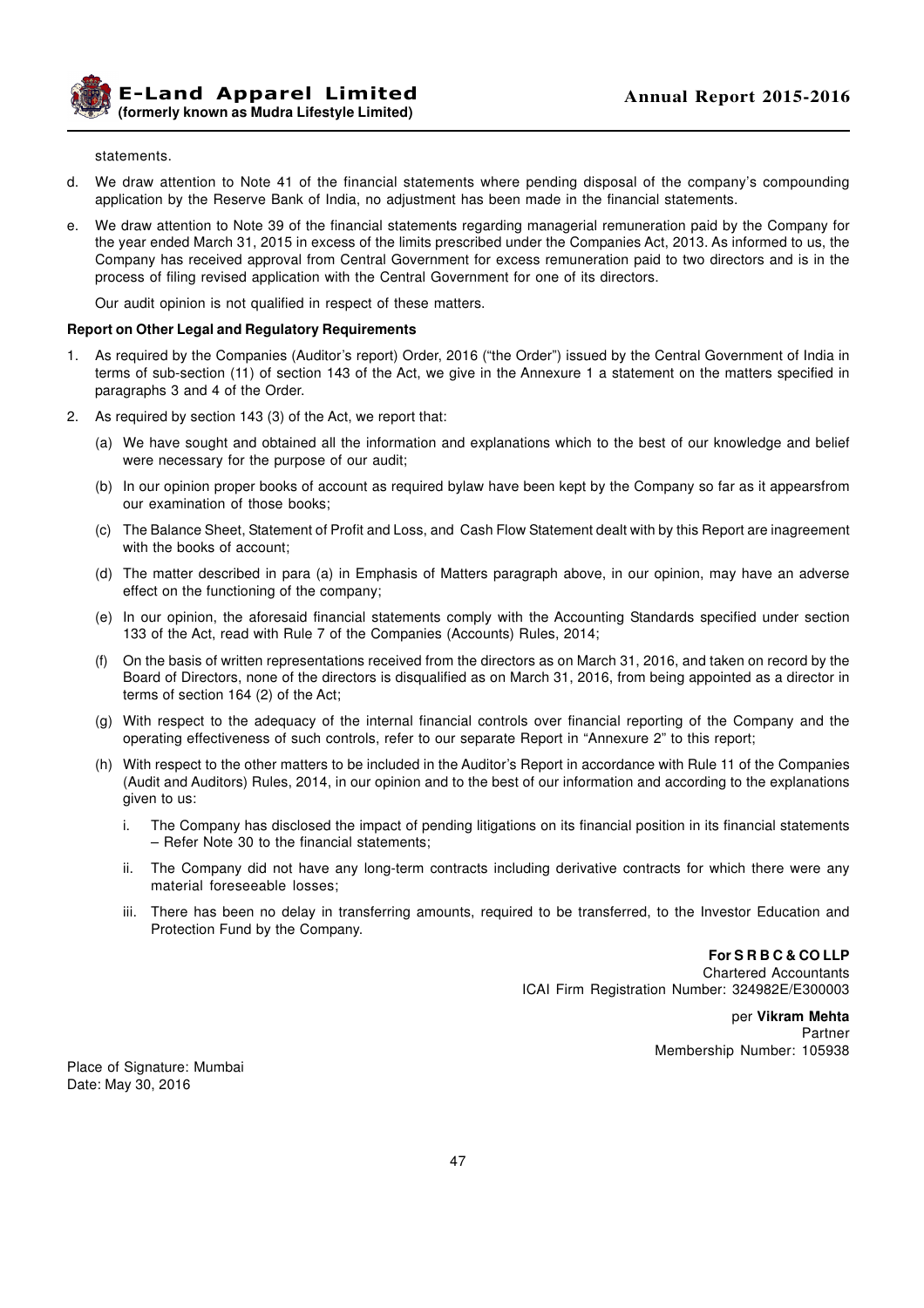**Example 2015-2016 Annual Report 2015-2016 (formerly known as Mudra Lifestyle Limited)**

### **Annexure 1 referred to in paragraph 1 under the heading 'Report on Other Legal and Regulatory Requirements' of our report of even date**

- (i) (a) The Company has maintained proper records showing full particulars, including quantitative details and situation of fixed assets.
	- (b) The Company has performed physical verification of all the assets located at the manufacturing facility at Bangalore in the current year, except for plant & machineries which were verified in the previous year. No material discrepancies were noticed on such verification.

The Company has a regular programme of verification which, in our opinion, is reasonable having regard to the size of the Company and the nature of its assets.

- (c) According to the information and explanations given by the management, the title deeds of immovable properties included in fixed assets are held in the name of the company.
- (ii) The management has conducted physical verification of inventory at reasonable intervals during the year.Discrepancies noted on physical verification of inventories were not material, and have been properly dealt with in the books of account.
- (iii) According to the information and explanations given to us, the Company has not granted any loans, secured or unsecured to companies, firms, Limited Liability Partnerships or other parties covered in the register maintained under section 189 of the Companies Act, 2013. Accordingly, the provisions of clause 3(iii)(a), (b) and (c) of the Order are not applicable to the Company and hence not commented upon.
- (iv) In our opinion and according to the information and explanations given to us, provisions of section 185 and 186 of the Companies Act 2013 in respect of loans to directors including entities in which they are interested and in respect of loans and advances given, investments made and, guarantees, and securities given have been complied with by the company.
- (v) The Company has not accepted any deposits from the public.
- (vi) To the best of our knowledge and as explained, the Central Government has not specified the maintenance of cost records under Section 148(1) of the Companies Act, 2013, for the products/services of the Company.
- (vii) (a) Undisputed statutory dues including provident fund, employees' state insurance, income-tax, sales-tax, service tax, duty of custom, duty of excise, value added tax, cess and other material statutory dues have not been regularly deposited with the appropriate authorities and there have been serious delays in large number of cases.
	- (b) According to the information and explanations given to us, undisputed dues in respect of provident fund, employees' state insurance, income-tax, service tax, sales-tax, duty of custom, duty of excise, value added tax, cess and other material statutory dues which were outstanding, at the year end, for a period of more than six months from the date they became payable, are as follows:

| Name of the Statute               | <b>Nature of the Dues</b> | Amount (Rs. Lakhs) | <b>Date of Payment</b> |
|-----------------------------------|---------------------------|--------------------|------------------------|
| Navi Mumbai Municipal Corporation | <b>Municipal Taxes</b>    | 100.23             | Not Paid vet           |

(c) According to the records of the Company, the dues outstanding of income-tax and sales-tax on account of any dispute, are as follows:

| Name of the statute Nature of dues |                    |         | Amount   Period to which<br>$(Rs. Lakhs)$ the amount relates | <b>Forum where</b><br>dispute is pending                       |
|------------------------------------|--------------------|---------|--------------------------------------------------------------|----------------------------------------------------------------|
| Sales Tax                          | Works Contract Tax | 250.22  | 2004-05 to 2011-12                                           | Commissioner of Sales Tax, Maharashtra                         |
| Income Tax Act, 1961               | Income Tax         | 69.46 L |                                                              | Assessment Year 2009-10 Commissioner of Income Tax (Appeals)   |
| Income Tax Act, 1961               | I Income Tax       | 70.86 I |                                                              | Assessment Year 2010-11   Commissioner of Income Tax (Appeals) |

- (viii) In our opinion and according to the information and explanations given by the management, the Company has not defaulted in repayment of dues to a financial institution, bank or debenture holders or Government.
- (ix) According to the information and explanations given by the management, the Company has not raised any money by way of initial public offer / further public offer / debt instruments and term loans hence, reporting under clause (ix) is not applicable to the Company and hence not commented upon.
- (x) We report that there are certain allegations relating to disposal of assets and statutory non compliances which are currently under investigation by the management of the company and hence we are unable to comment on the same.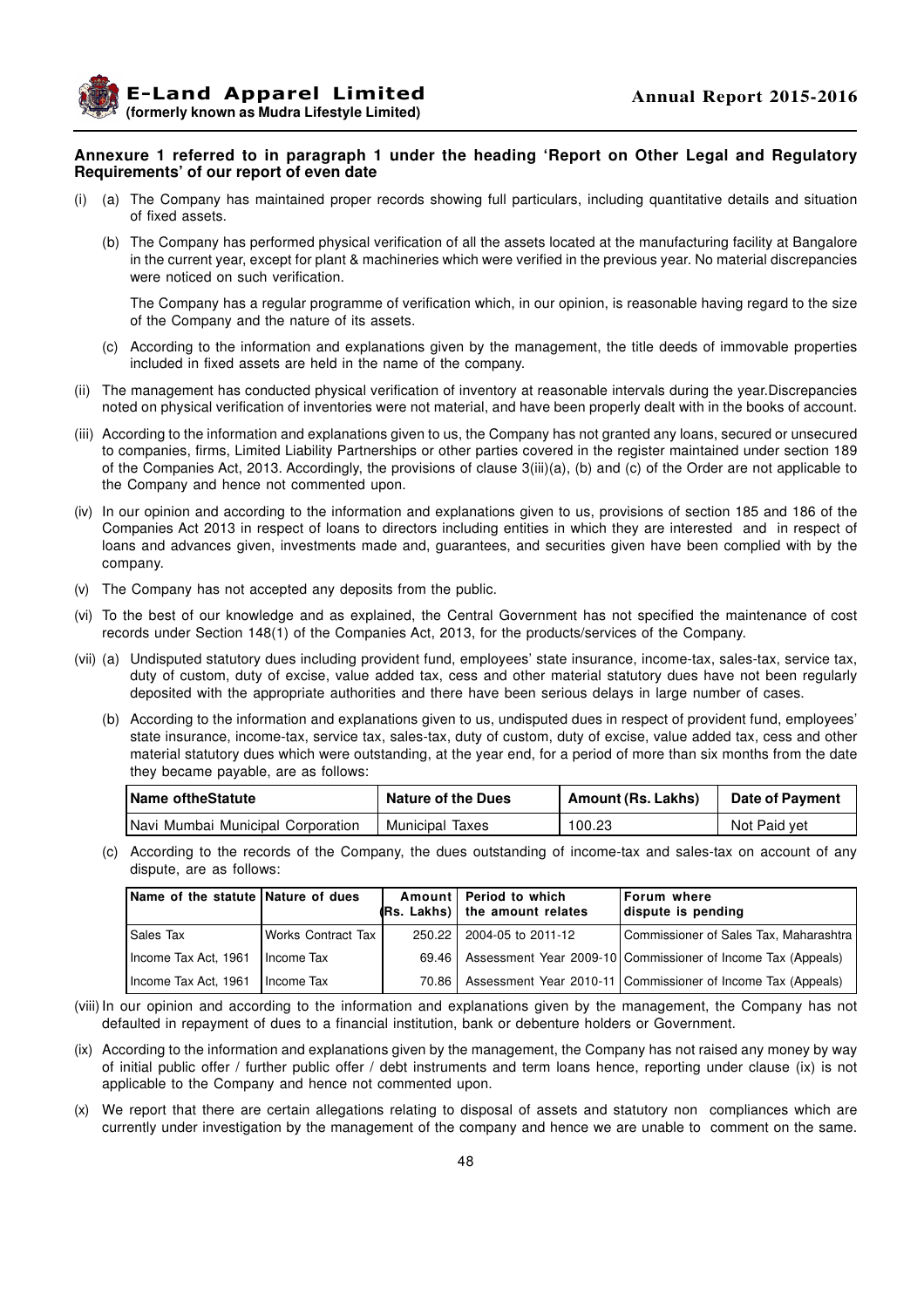**E-Land Apparel Limited (formerly known as Mudra Lifestyle Limited)**

- (xi) According to the information and explanations given by the management, the managerial remuneration has been paid/ provided in accordance with the requisite approvals mandated by the provisions of section 197 read with Schedule V to the Companies Act, 2013.
- (xii) In our opinion, the Company is not a Nidhi company. Therefore, the provisions of clause 3(xii) of the order are not applicable to the Company and hence not commented upon.
- (xiii) According to the information and explanations given by the management, transactions with the related parties are in compliance with section 177 and 188 of Companies Act, 2013 where applicable and the details have been disclosed in the notes to the financial statements, as required by the applicable accounting standards.
- (xiv) According to the information and explanations given to us and on an overall examination of the balance sheet, the company has not made any preferential allotment or private placement of shares or fully or partly convertible debentures during the year under review and hence, reporting requirements under clause 3(xiv) are not applicable to the company and, not commented upon.
- (xv) According to the information and explanations given by the management, the Company has not entered into any noncash transactions with directors or persons connected with him as referred to in section 192 of Companies Act, 2013.
- (xvi) According to the information and explanations given to us, the provisions of section 45-IA of the Reserve Bank of India Act, 1934 are not applicable to the Company.

**For S R B C & CO LLP** Chartered Accountants ICAI Firm Registration Number: 324982E/E300003

> per **Vikram Mehta** Partner Membership Number: 105938

Place of Signature: Mumbai Date: May 30, 2016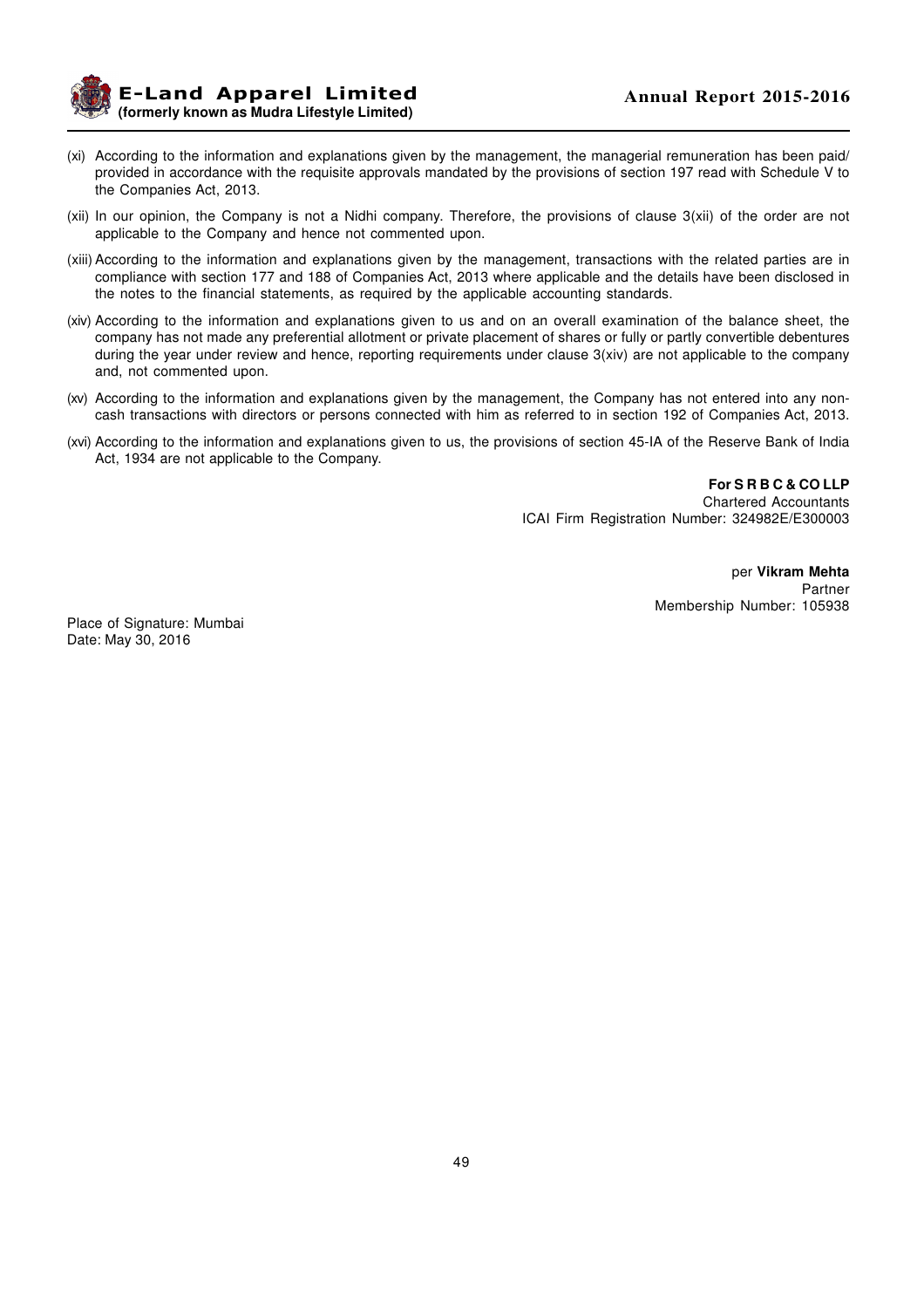### **Annexure 2 referred to in paragraph 2(f) under the heading 'Report on Other Legal and Regulatory Requirements' of our report of even date**

### **Report on the Internal Financial Controls under Clause (i) of Sub-section 3 of Section 143 of the Companies Act, 2013 ("the Act")**

We have audited the internal financial controls over financial reporting of E-land Apparel Limited ("the Company") as of March 31, 2016 in conjunction with our audit of the financial statements of the Company for the year ended on that date.

### **Management's Responsibility for Internal Financial Controls**

The Company's Management is responsible for establishing and maintaining internal financial controls based on the internal control over financial reporting criteria established by the Company considering the essential components of internal control stated in the Guidance Note on Audit of Internal Financial Controls over Financial Reporting issued by the Institute of Chartered Accountants of India. These responsibilities include the design, implementation and maintenance of adequate internal financial controls that were operating effectively for ensuring the orderly and efficient conduct of its business, including adherence to the Company's policies, the safeguarding of its assets, the prevention and detection of frauds and errors, the accuracy and completeness of the accounting records, and the timely preparation of reliable financial information, as required under the Companies Act, 2013.

### **Auditor's Responsibility**

Our responsibility is to express an opinion on the Company's internal financial controls over financial reporting based on our audit. We conducted our audit in accordance with the Guidance Note on Audit of Internal Financial Controls Over Financial Reporting (the "Guidance Note") and the Standards on Auditing as specified under section 143(10) of the Companies Act, 2013, to the extent applicable to an audit of internal financial controls, both applicable to an audit of Internal Financial Controls and, both issued by the Institute of Chartered Accountants of India. Those Standards and the Guidance Note require that we comply with ethical requirements and plan and perform the audit to obtain reasonable assurance about whether adequate internal financial controls over financial reporting was established and maintained and if such controls operated effectively in all material respects.

Our audit involves performing procedures to obtain audit evidence about the adequacy of the internal financial controls system over financial reporting and their operating effectiveness. Our audit of internal financial controls over financial reporting included obtaining an understanding of internal financial controls over financial reporting, assessing the risk that a material weakness exists, and testing and evaluating the design and operating effectiveness of internal control based on the assessed risk. The procedures selected depend on the auditor's judgement, including the assessment of the risks of material misstatement of the financial statements, whether due to fraud or error.

We believe that the audit evidence we have obtained is sufficient and appropriate to provide a basis for our audit opinion on the internal financial controls system over financial reporting.

#### **Meaning of Internal Financial Controls Over Financial Reporting**

A company's internal financial control over financial reporting is a process designed to provide reasonable assurance regarding the reliability of financial reporting and the preparation of financial statements for external purposes in accordance with generally accepted accounting principles. A company's internal financial control over financial reporting includes those policies and procedures that (1) pertain to the maintenance of records that, in reasonable detail, accurately and fairly reflect the transactions and dispositions of the assets of the company; (2) provide reasonable assurance that transactions are recorded as necessary to permit preparation of financial statements in accordance with generally accepted accounting principles, and that receipts and expenditures of the company are being made only in accordance with authorisations of management and directors of the company; and (3) provide reasonable assurance regarding prevention or timely detection of unauthorised acquisition, use, or disposition of the company's assets that could have a material effect on the financial statements.

#### **Inherent Limitations of Internal Financial Controls Over Financial Reporting**

Because of the inherent limitations of internal financial controls over financial reporting, including the possibility of collusion or improper management override of controls, material misstatements due to error or fraud may occur and not be detected. Also, projections of any evaluation of the internal financial controls over financial reporting to future periods are subject to the risk that the internal financial control over financial reporting may become inadequate because of changes in conditions, or that the degree of compliance with the policies or procedures may deteriorate.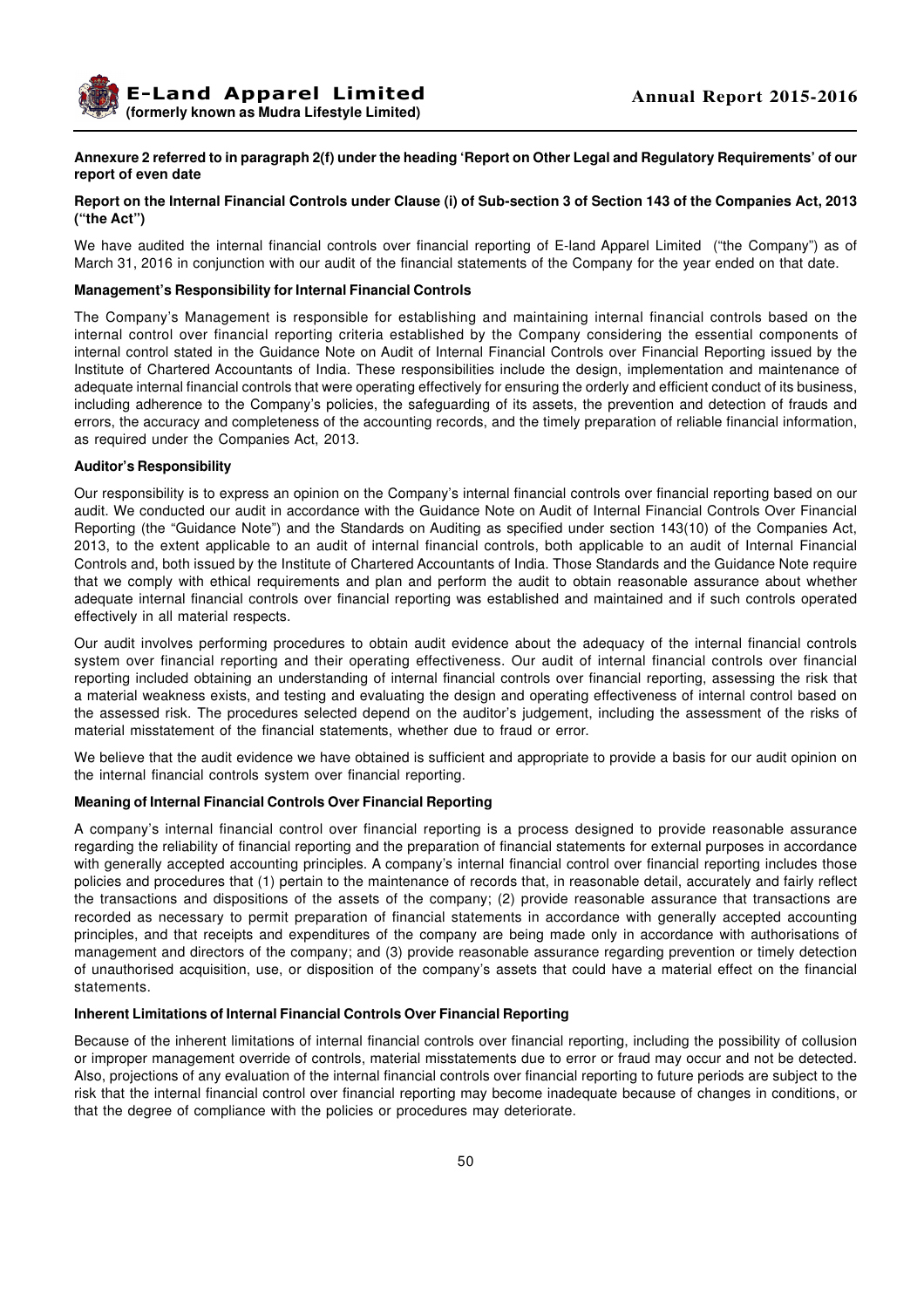

### **Qualified Opinion**

According to the information and explanations given to us and based on our audit, the following material weaknesses have been identified as at March 31, 2016:

- (a) The Company did not have appropriate internal control system over inviting and analysing quotations for purchases of raw materials and fixed assets which could potentially result in purchases at higher than market price.
- (b) The Company did not have appropriate internal control system over identification and selection of counterparty and inviting and analysing tenders/bids for sale of company's assets which could potentially result in company's assets being sold at a lower than market price and could potentially create opportunities for fraud on the company.

A 'material weakness' is a deficiency, or a combination of deficiencies, in internal financial control over financial reporting, such that there is a reasonable possibility that a material misstatement of the company's annual or interim financial statements will not be prevented or detected on a timely basis.

In our opinion, except for the possible effects of the material weaknesses described above on the achievement of the objectives of the control criteria, the Company has maintained, in all material respects, adequate internal financial controls over financial reporting and such internal financial controls over financial reporting were operating effectively as of March 31, 2016, based on the internal control over financial reporting criteria established by the Company considering the essential components of internal control stated in the Guidance Note on Audit of Internal Financial Controls Over Financial Reporting issued by the Institute of Chartered Accountants of India.

### **Explanatory paragraph**

We also have audited, in accordance with the Standards on Auditing issued by the Institute of Chartered Accountants of India,as specified under Section 143(10) of the Act, the financial statements of E-land Apparel Limited Company, which comprise the Balance Sheet as at March 31, 2016, and the related Statement of Profit and Loss and Cash Flow Statement for the year then ended, and a summary of significant accounting policies and other explanatory information. The material weaknesses identified as above was considered in determining the nature, timing and extent of audit tests applied in our audit of the March 2016 financial statements of the company and this report does not affect our report dated May 30, 2016 on which expressed an unqualified opinion on the financial statements.

> **For S R B C & CO LLP** Chartered Accountants ICAI Firm Registration Number: 324982E/E300003

> > per **Vikram Mehta** Partner Membership Number: 105938

Place of Signature: Mumbai Date: May 30, 2016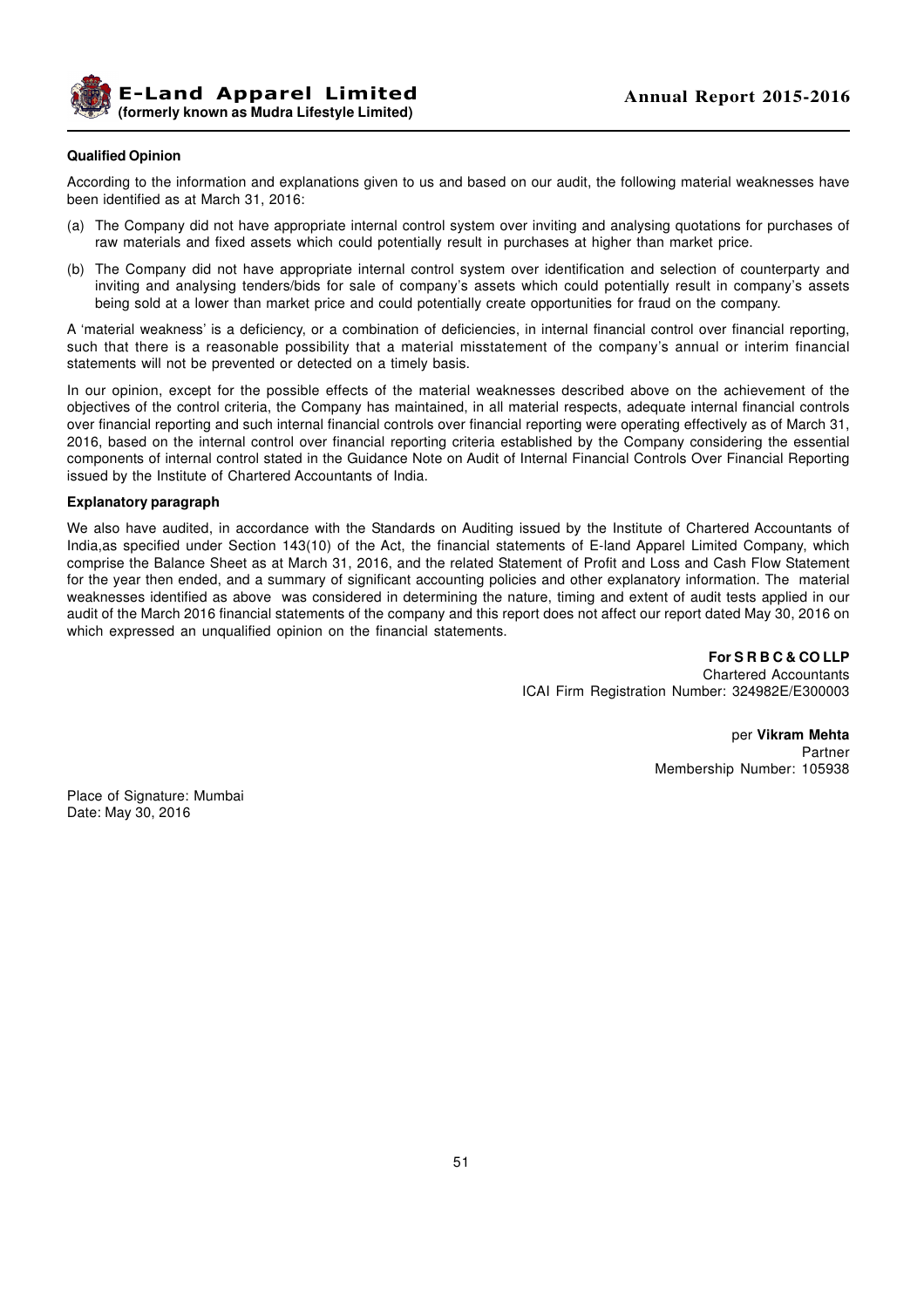

# **Balance sheet as at 31 March 2016**

| (₹ in Lakhs)                                                                                                                          |                |              |                    |  |
|---------------------------------------------------------------------------------------------------------------------------------------|----------------|--------------|--------------------|--|
| <b>Particulars</b>                                                                                                                    | <b>Notes</b>   | 31.03.2016   | 31.03.2015         |  |
| <b>Equity and liabilities</b>                                                                                                         |                |              |                    |  |
| Shareholder's fund                                                                                                                    |                |              |                    |  |
| Share capital                                                                                                                         | 3              | 4,799.05     | 4,799.05           |  |
| Reserves and surplus                                                                                                                  | 4              | (23, 379.88) | (21, 214.21)       |  |
| <b>Non-current liabilities</b>                                                                                                        |                |              |                    |  |
| Long-term borrowings                                                                                                                  | 5              | 29,360.68    | 29,542.78          |  |
| Other long-term liabilities                                                                                                           | 6              | 44.38        | 44.38              |  |
| Long-term provisions                                                                                                                  | $\overline{7}$ | 211.16       | 210.73             |  |
| <b>Current liabilities</b>                                                                                                            |                |              |                    |  |
| Short-term borrowings                                                                                                                 | 8              | 3,384.88     | 3,520.40           |  |
| Trade payables                                                                                                                        | 9              |              |                    |  |
| Total outstanding dues of micro enterprises and small enterprises<br>Total outstanding dues of creditors other than micro enterprises |                |              |                    |  |
| and small enterprises                                                                                                                 |                | 2,448.49     | 2,007.21           |  |
| Other current liabilities                                                                                                             | 9              | 2,043.60     | 3,276.97           |  |
| Short term provisions                                                                                                                 | $\overline{7}$ | 228.23       | 122.39             |  |
| <b>TOTAL</b>                                                                                                                          |                | 19,140.59    | 22,309.70          |  |
| <b>Assets</b>                                                                                                                         |                |              |                    |  |
| <b>Non-current assets</b>                                                                                                             |                |              |                    |  |
| <b>Fixed Assets</b>                                                                                                                   |                |              |                    |  |
| Tangible assets                                                                                                                       | 10             | 5,854.51     | 4,661.30           |  |
| Intangible assets                                                                                                                     | 11             |              |                    |  |
| Capital work in progress                                                                                                              |                |              | 50.08              |  |
| Non-current investments                                                                                                               | 12             | 1.00         | 1.00               |  |
| Deferred tax assets (net)                                                                                                             | 13             |              |                    |  |
| Loans and advances                                                                                                                    | 14             | 683.76       | 945.35             |  |
| Other non current assets                                                                                                              | 15             | 3.49         | 33.61              |  |
| <b>Current assets</b>                                                                                                                 |                |              |                    |  |
| Current investments                                                                                                                   | 16             | 8.19         | 8.26               |  |
| Inventories                                                                                                                           | 17             | 4,460.12     | 4,370.15           |  |
| Trade receivables                                                                                                                     | 18             | 4,456.49     | 4,438.63           |  |
| Cash and bank balances                                                                                                                | 19             | 856.78       | 2,625.43           |  |
| Loans and advances                                                                                                                    | 14<br>20       | 657.93       | 829.34<br>4,346.55 |  |
| Other current assets                                                                                                                  |                | 2,158.32     |                    |  |
| <b>TOTAL</b>                                                                                                                          |                | 19,140.59    | 22,309.70          |  |
| Summary of significant accounting policies                                                                                            | 2.1            |              |                    |  |

The accompanying notes are an integral part of the financial statements.

As per our report of even date For and on behalf of the board of directors of E-Land Apparel Limited **For S R B C & CO LLP** Chartered Accountants

Firm registration number: 324982E/E300003

Partner Managing Director Managing Director Membership no.: 105938

Place: Mumbai Place: Mumbai Date: May 30, 2016 **Date: May 30, 2016** 

**per Vikram Mehta Yangweon Yoo Yangweon Yoo Yi Byoung Hoon Ying Wangweon Yoo Ying Wanading Director Ying Chief** Financial Officer

**Jung Ho Hong**<br> **Ashitosh Sheth**<br> **Director**<br> **Company Secre** Company Secretary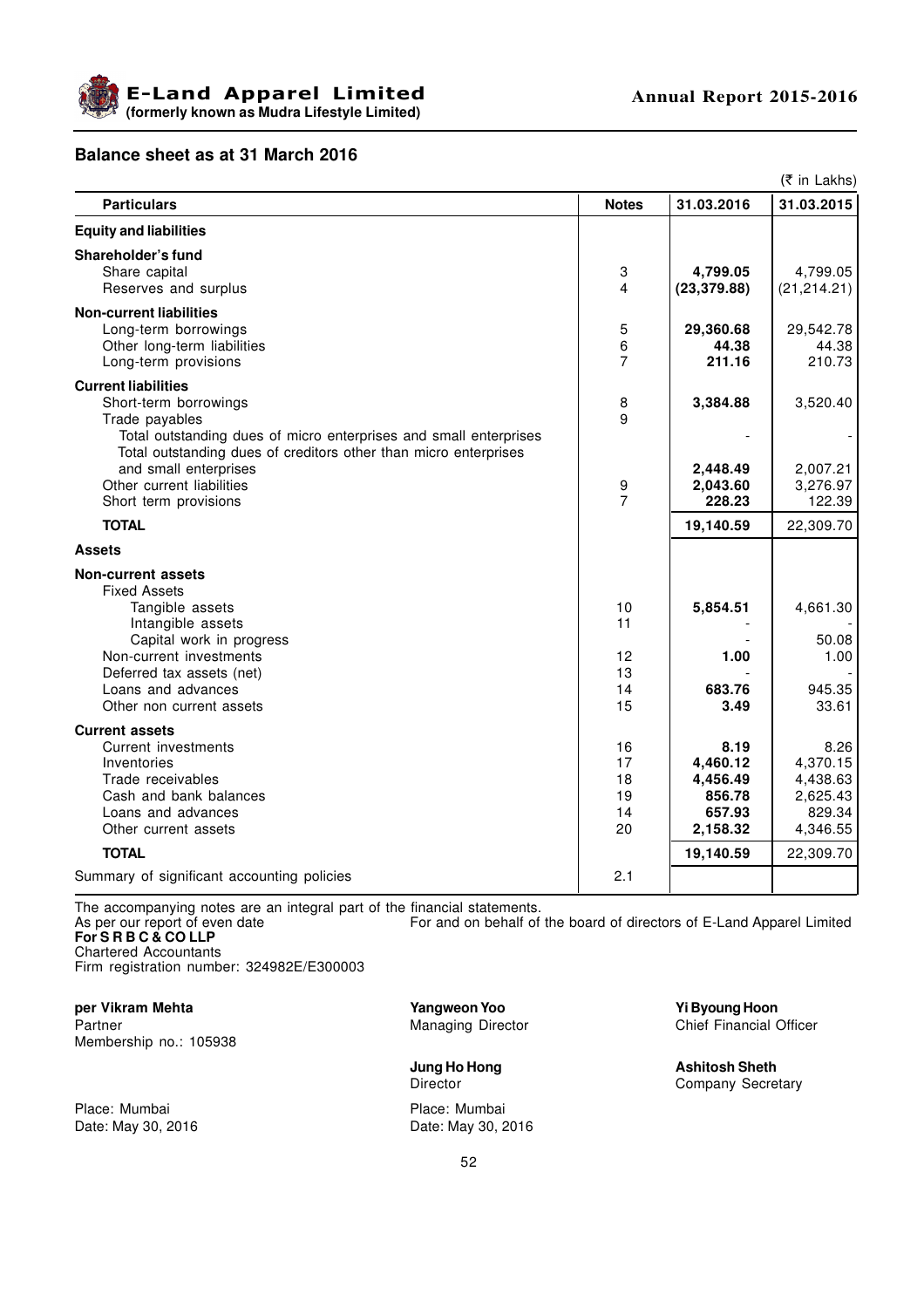

# **Statement of profit and loss for the period ended March 2016**

|                                                                         |              |             | (₹ in Lakhs) |
|-------------------------------------------------------------------------|--------------|-------------|--------------|
| <b>Particulars</b>                                                      | <b>Notes</b> | 2015-16     | 2014-15      |
| <b>Income</b>                                                           |              |             |              |
| Revenue from operations (gross)                                         | 21           | 23,491.35   | 17,503.16    |
| Less: excise duty                                                       |              | 36.79       |              |
| Revenue from operations (net)                                           |              | 23,454.56   | 17,503.16    |
| Other income                                                            | 22           | 412.36      | 431.28       |
| Total revenue (I)                                                       |              | 23,866.92   | 17,934.44    |
| <b>Expenses</b>                                                         |              |             |              |
| Cost of raw material and components consumed                            | 23           | 14,476.27   | 11,089.41    |
| (Increase)/ decrease in inventories of finished goods, work-in-progress | 24           | (855.85)    | (931.24)     |
| Employee benefits expenses                                              | 25           | 6,580.04    | 5,481.65     |
| Depreciation and amortization expenses                                  | 10           | 258.65      | 265.47       |
| Finance cost                                                            | 26           | 359.00      | 393.32       |
| Other expenses                                                          | 27           | 4,425.56    | 3,481.72     |
| Loss before prior period items, exceptional items and tax               |              | (1, 376.75) | (1,845.89)   |
| Prior period items                                                      | 28           | 490.37      | 909.87       |
| Exceptional items                                                       |              |             |              |
| Transfer from revaluation reserve on sale of assets held for sale       |              |             | (1,430.19)   |
| Loss before tax                                                         |              | (1,867.12)  | (1,325.57)   |
| Tax expenses                                                            |              |             |              |
| Current tax                                                             |              |             |              |
| Deferred tax                                                            |              |             |              |
| Tax expenses of earlier years (Refer Note 45)                           |              |             | 2,576.77     |
| Total tax expense                                                       |              |             | 2,576.77     |
| Loss after tax                                                          |              | (1,867.12)  | (3,902.34)   |
| <b>Earnings per share</b>                                               | 31           |             |              |
| <b>Basic (Rs)</b>                                                       |              | (3.89)      | (8.13)       |
| Diluted (Rs)                                                            |              | (3.89)      | (8.13)       |
| Nominal value per share (Rs.)                                           |              | 10          | 10           |
| Summary of significant accounting policies                              | 2.1          |             |              |

The accompanying notes are an integral part of the financial statements.<br>As per our report of even date For and on behalf of For and on behalf of the board of directors of E-Land Apparel Limited

**For S R B C & CO LLP**

Chartered Accountants

Firm registration number: 324982E/E300003

**per Vikram Mehta Yangweon Yoo Yi Byoung Hoon** Partner **Managing Director** Chief Financial Officer Membership no.: 105938

Place: Mumbai **Place: Mumbai** Date: May 30, 2016 **Date: May 30, 2016** 

**Jung Ho Hong**<br> **Ashitosh Sheth**<br> **Director**<br> **Company Secre** 

Company Secretary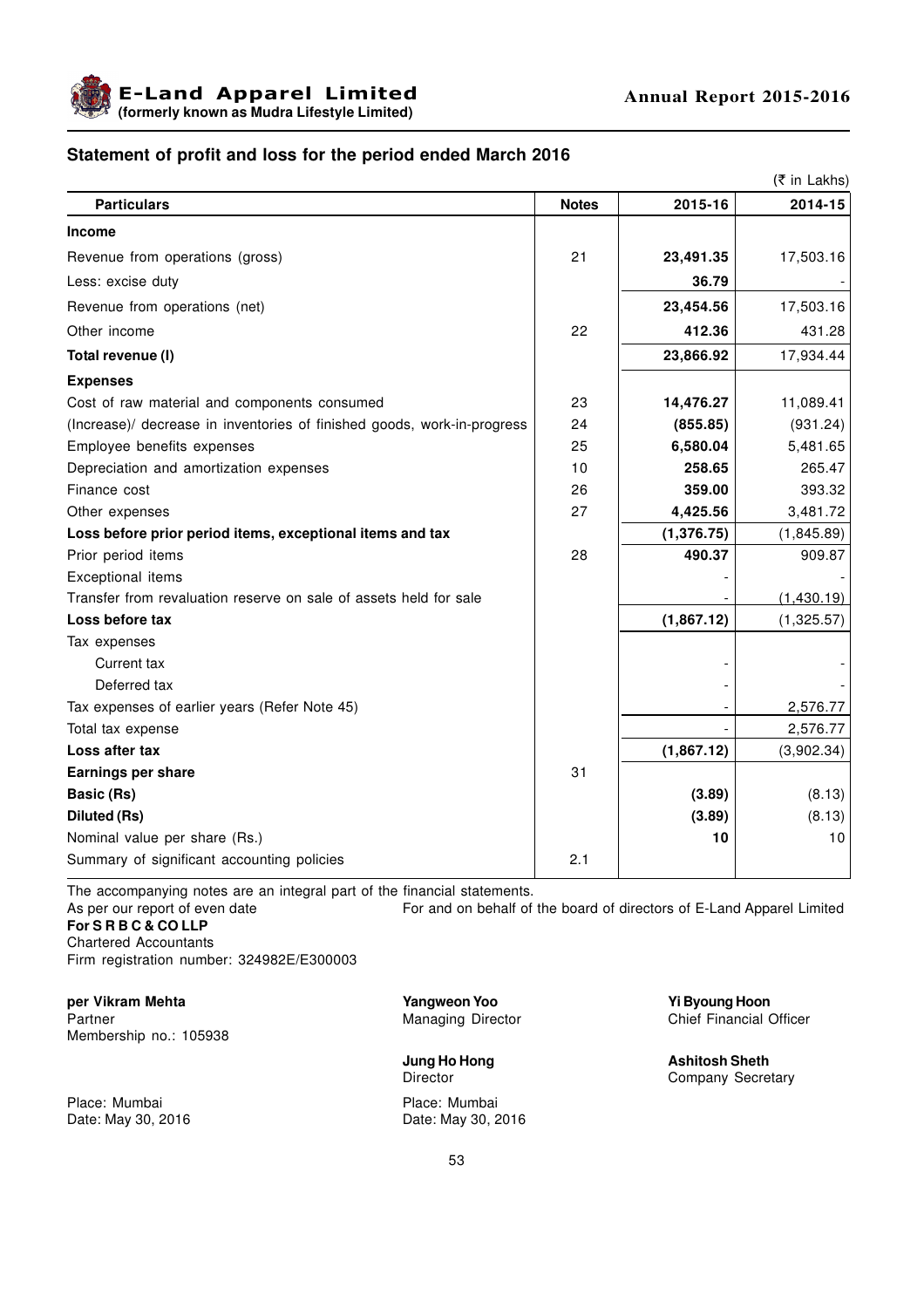

# **Cash flow statement for the year ended 31 March 2016**

|    | www.come.com                                                                                                                                                                                                                                                                                                                                                |               |                                                                                   | (₹ in Lakhs)                                                                       |
|----|-------------------------------------------------------------------------------------------------------------------------------------------------------------------------------------------------------------------------------------------------------------------------------------------------------------------------------------------------------------|---------------|-----------------------------------------------------------------------------------|------------------------------------------------------------------------------------|
|    | <b>Particulars</b>                                                                                                                                                                                                                                                                                                                                          |               | 2015-16                                                                           | 2014-15                                                                            |
| A) | Cash flows from operating activities<br>Loss before tax<br>Adjustment to reconcile profit before tax to net cash flows:                                                                                                                                                                                                                                     |               | (1,867.12)                                                                        | (1,325.57)                                                                         |
|    | Depreciation & amortization<br>Transfer from revaluation reserve on sale of assets held for sale                                                                                                                                                                                                                                                            |               | 344.66                                                                            | 265.47<br>(1,430.19)                                                               |
|    | (Profit)/Loss on sale of fixed assets<br>Interest income<br>Dividend income                                                                                                                                                                                                                                                                                 |               | 11.51<br>(62.71)<br>(0.15)<br>13.72                                               | (221.97)<br>(201.71)                                                               |
|    | Sundry balances written off<br>Interest / finance charges<br>Sundry balances written back<br>Provision for doubtful receivables and advances                                                                                                                                                                                                                |               | 359.00<br>(52.44)<br>306.50                                                       | 393.32<br>(63.13)<br>1,279.10                                                      |
|    | Provision/(Reversal of provision) for diminution in value of investments<br>Unrealized foreign exchange loss / (gain)                                                                                                                                                                                                                                       |               | 0.06<br>(24.04)                                                                   | (20.81)                                                                            |
|    | Operating profits before working capital changes                                                                                                                                                                                                                                                                                                            |               | (971.01)                                                                          | (1,325.50)                                                                         |
|    | Movements in working capital:                                                                                                                                                                                                                                                                                                                               |               |                                                                                   |                                                                                    |
|    | Decrease / (Increase) in Inventories<br>Decrease / (Increase) in Trade receivable<br>Decrease / (Increase) in Other current assets<br>Decrease / (Increase) in Loans and advances<br>(Decrease) / Increase in Trade Payables<br>(Decrease) / Increase in Other liabilities<br>(Decrease) / Increase in Provisions<br>Direct taxes paid/ (Reversal of taxes) |               | (89.97)<br>(257.19)<br>188.09<br>296.22<br>494.24<br>(50.76)<br>106.27<br>(32.53) | (1,879.53)<br>(617.44)<br>207.27<br>130.55<br>235.73<br>626.02<br>132.07<br>304.49 |
|    | Net cash flow used in operating activities                                                                                                                                                                                                                                                                                                                  | (Total A)     | (316.64)                                                                          | (2, 186.35)                                                                        |
| B) | Cash flows from investing activities<br>Purchases of fixed assets including capital work-in-progress and capital advances(net)<br>Sale of fixed assets<br>Proceeds from Slump Sale receivables<br>Interest income<br>Investments/ (redemption) in bank deposits (having original maturity of more than three months)<br>Dividend received                   |               | (603.43)<br>165.92<br>720.00<br>62.71<br>577.25<br>0.15                           | (1,403.68)<br>2.660.34<br>3.213.31<br>201.71<br>(415.50)                           |
|    | Net cash flow used in investing activities                                                                                                                                                                                                                                                                                                                  | (Total B)     | 922.60                                                                            | 4,256.18                                                                           |
| C) | Cash flows from financing activities<br>Proceeds from loans<br>Repayment/transfer of loan<br>Interest /finance charges paid                                                                                                                                                                                                                                 |               | (1,468.24)<br>(359.00)                                                            | 19.23<br>(774.63)<br>(393.32)                                                      |
|    | Net cash flow used in financing activities                                                                                                                                                                                                                                                                                                                  | (Total C)     | (1,827.24)                                                                        | (1, 148.72)                                                                        |
|    | Net increase / (decrease) in cash and cash equivalents                                                                                                                                                                                                                                                                                                      | (Total A+B+C) | (1,221.28)                                                                        | 921.11                                                                             |
|    | Cash and cash equivalents at the beginning of the year                                                                                                                                                                                                                                                                                                      |               | 1,495.82                                                                          | 574.73                                                                             |
|    | Cash and cash equivalents at the end of the year                                                                                                                                                                                                                                                                                                            |               | 274.54                                                                            | 1,495.82                                                                           |
|    | Components of cash and cash equivalents                                                                                                                                                                                                                                                                                                                     |               |                                                                                   |                                                                                    |
|    | Cash on hand                                                                                                                                                                                                                                                                                                                                                |               | 215.06                                                                            | 5.18                                                                               |
|    | With banks- on current account<br>- on deposit account<br>- unpaid dividend accounts*                                                                                                                                                                                                                                                                       |               | 51.00<br>4.08<br>4.40                                                             | 1,096.57<br>388.11<br>5.96                                                         |
|    |                                                                                                                                                                                                                                                                                                                                                             |               | 274.54                                                                            | 1.495.82                                                                           |

\* Not available for use by the Company for any other purpose Summary of significant accounting policies in the Community of Summary of Summary of Summary of Summary 1. Note:

1. Figures for the previous year have been regrouped where necessary to conform to current year's classification. 2. All figures in brackets are outflows.

**For S R B C & CO LLP** Chartered Accountants Firm registration number: 324982E/E300003

**Per Vikram Mehta Per Vikram Mehta Partner Yoon Partner Yoon Partner Yoon Byoung Hoon Managing Director** Membership no.: 105938

Place: Mumbai **Place: Mumbai Place: Mumbai Place: Mumbai** Place: May 30, intervention Place: May 30, intervention<br>Place: May 30, 2016

For and on behalf of the board of directors of E-Land Apparel Limited

**Jung Ho Hong Ashitosh Sheth**

Date: May 30, 2016 Date: May 30, 2016

Yi Byoung Hoon<br>Chief Financial Officer

Company Secretary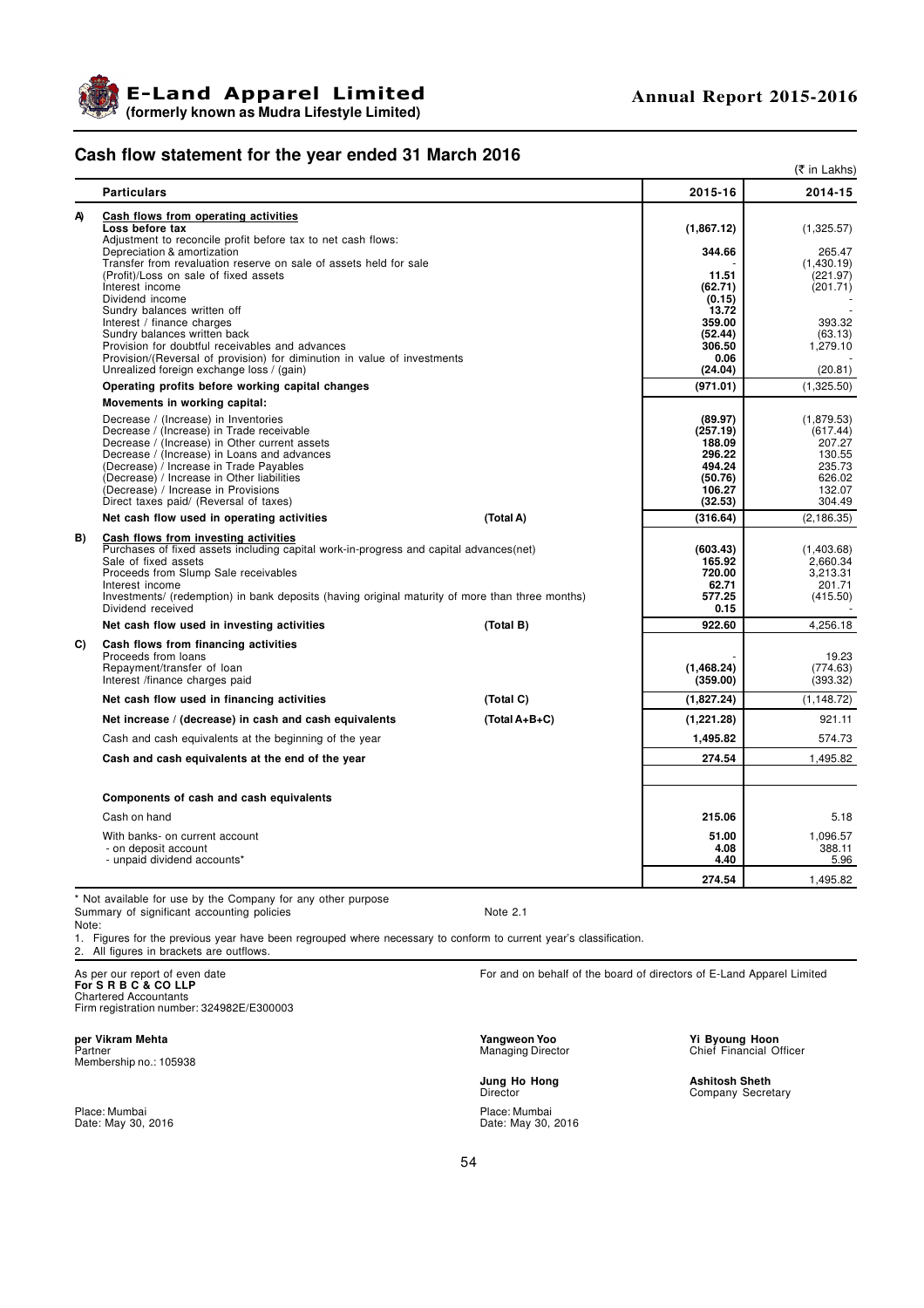

### **Notes to financial statements for the year ended 31st March, 2016.**

#### **1. Corporate Information**

The E-land Apparel Limited ("the Company") is a listed public limited company incorporated in 1997. Its shares are listed on two stock exchanges in India. The company caters to both domestic and international markets. The Company is primarily engaged in the business of manufacturing of garment.

### **2. Basis of preparation**

The financial statements of the company have been prepared in accordance with the generally accepted accounting principles in India (Indian GAAP). The company has prepared these financial statements to comply in all material respects with the accounting standards notified under section 133 of the Companies Act 2013, read together with paragraph 7 of the Companies (Accounts) Rules, 2014. The financial statements have been prepared on an accrual basis and under the historical cost convention, except for land, building and plant & machinery acquired before September 30th, 2011 which are carried at revalued amounts.

The accounting policies adopted in the preparation of financial statements are consistent with those of previous year, except for the change in accounting policy explained below.

### **2.1 Summary of significant accounting policies**

### **Change in Accounting Policy:**

### **Component Accounting:**

The company has adopted component accounting as required under Schedule II to the Companies Act, 2013 from 1 April 2015. The company was previously not identifying components of fixed asset separately for depreciation purposes; rather, a single useful life/ depreciation rate was used to depreciate each item of fixed asset.

Due to application of Schedule II to the Companies Act, 2013, the company has changed the manner of depreciation for its fixed asset. Now, the company identifies and determines cost of each component/ part of the asset separately, if the component/ part has a cost which is significant to the total cost of the asset having useful life that is materially different from that of the remaining asset. These components are depreciated over their useful lives; the remaining asset is depreciated over the life of the principal asset. The company has used transitional provisions of Schedule II to adjust the impact of component accounting arising on its first application. If a component has zero remaining useful life on the date of component accounting becoming effective, i.e., 1 April 2015, its carrying amount, after retaining any residual value, is charged to the statement of profit and loss. The carrying amount of other components, i.e., components whose remaining useful life is not nil on 1 April 2015, is depreciated over their remaining useful lives.

The company has also changed its policy on recognition of cost of major inspection/ overhaul. Earlier company used to charge such cost directly to statement of profit and loss. On application of component accounting, the major inspection/ overhaul is identified as a separate component of the asset at the time of purchase of new asset and subsequently. The cost of such major inspection/ overhaul is depreciated separately over the period till next major inspection/ overhaul. Upon next major inspection/ overhaul, the costs of new major inspection/ overhaul are added to the asset's cost and any amount remaining from the previous inspection/ overhaul is derecognized.

However, considering the nature of operations of the company as well as the nature of assets, the company based on its internal technical assessment, has determined that there are no assets, the component/part of which have a materially different useful life with a cost which is significant to the total cost of the asset. Accordingly, this change in accounting policy does not have any impact on the financial statements.

On the date of component accounting becoming applicable, i.e., 1 April 2015, there was no component having zero remaining useful life. Hence, no amount has been directly adjusted against retained earnings.

#### **A) Use of Estimates:**

The preparation of financial statements in conformity with Indian GAAP requires the management to make judgments, estimates and assumptions that affect the reported amounts of revenues, expenses, assets and liabilities and the disclosure of contingent liabilities, at the end of the reporting period. Although these estimates are based on the management's best knowledge of current events and actions, uncertainty about these assumptions and estimates could result in the outcomes requiring a material adjustment to the carrying amounts of assets or liabilities in future periods.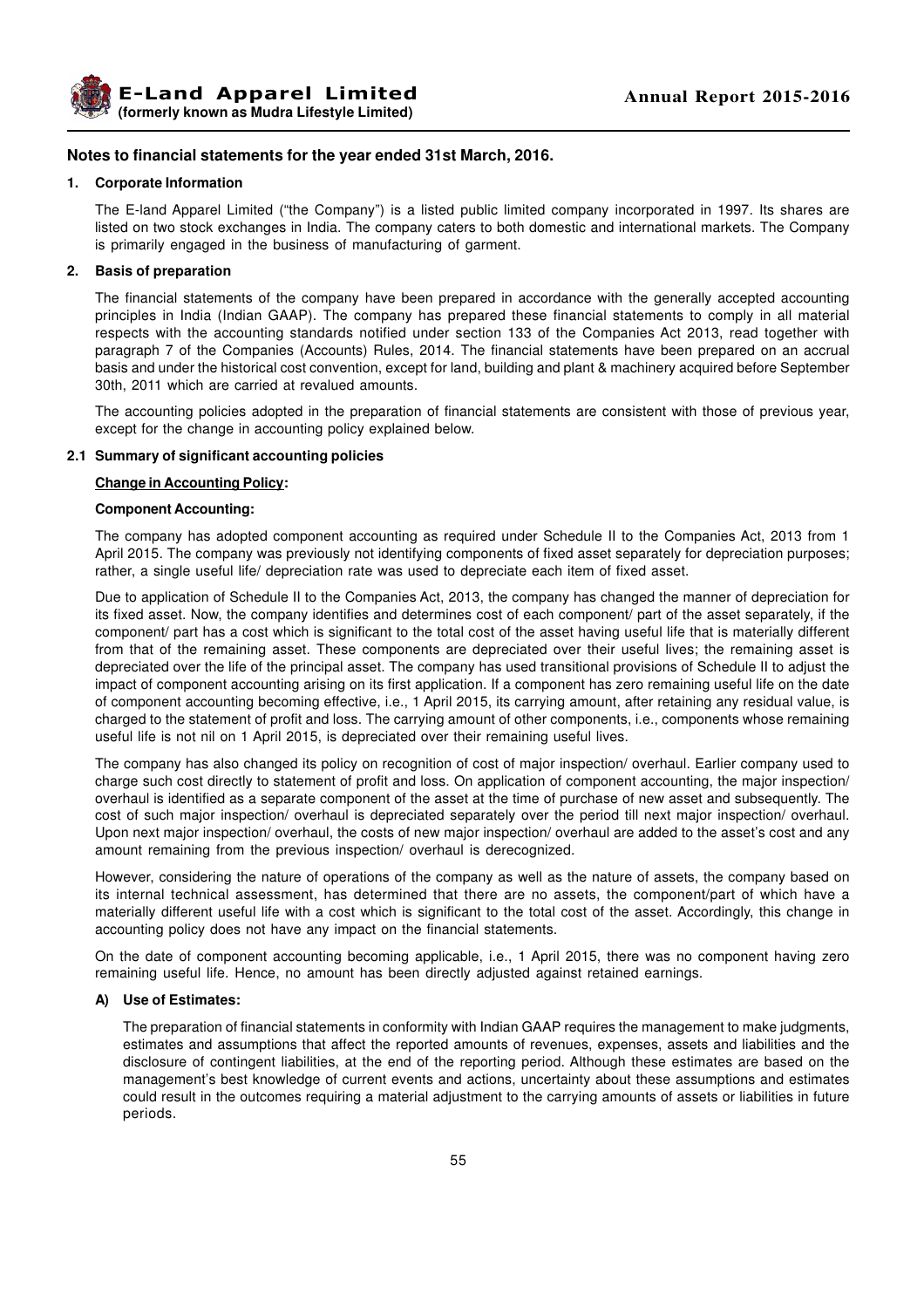

#### **B) Inventories:**

Raw materials, components, stores and spares are valued at lower of cost and net realizable value. However, materials and other items held for use in the production of inventories are not written down below cost if the finished products in which they will be incorporated are expected to be sold at or above cost. Cost of raw materials, components and stores and spares is determined on a First in First Out (FIFO) basis.

Work-in-progress and finished goods are valued at lower of cost and net realizable value. Cost includes direct materials and labour and a proportion of manufacturing overheads based on normal operating capacity. Cost of finished goods includes excise duty. Cost is determined on a FIFO basis.

Net realizable value is the estimated selling price in the ordinary course of business, less estimated costs of completion and estimated costs necessary to make the sale.

### **C) Revenue Recognition:**

Revenue is recognized to the extent that it is probable that the economic benefits will flow to the Company and the revenue can be reliably measured. The following specific criteria must also be met before revenue is recognised;

### **Sale of Goods**

Revenue from sale of goods is recognized when all the significant risks and rewards of ownership of the goods have been passed to the buyer, usually on delivery of the goods. Excise duty deducted from revenue (gross) is the amount that is included in the revenue (gross) and not the entire amount of liability arising during the year.

#### **Export Incentives**

Export Incentives are recognized on accrual basis in the statement of Profit and Loss as a part of Other operating revenue. These are recognized when there is reasonable assurance that the company will comply with the conditions attached and that the incentives will be received.

### **Dividend**

Dividend is accounted on accrual basis when the right to receive the dividend is established.

#### **Interest Income**

Interest income is recognized on a time proportion basis taking into account the amount outstanding and the applicable interest rate.

#### **D) Fixed Assets:**

#### **Tangible Assets:**

Fixed assets, except land, Buildings and Plant & Machinery acquired before 30th September, 2011, are stated at cost, net of accumulated depreciation and accumulated impairment losses, if any. The cost comprises purchase price, borrowing costs if capitalization criteria are met and directly attributable cost of bringing the asset to its working condition for the intended use. Any trade discounts and rebates are deducted in arriving at the purchase price.

On 30th September, 2011, the company revalued all its land, Buildings and Plant & Machinery existing as on that date. These land, Buildings and Plant & Machinery are measured at fair value on the revaluation date less accumulated depreciation and impairment losses, if any, recognized after the date of the revaluation. In case of revaluation of fixed assets, any revaluation surplus is credited to the revaluation reserve, except to the extent that it reverses a revaluation decrease of the same asset previously recognized in the statement of profit and loss, in which case the increase is recognized in the statement of profit and loss. A revaluation deficit is recognized in the statement of profit and loss, except to the extent that it offsets an existing surplus on the same asset recognized in the asset revaluation reserve.

Subsequent expenditure related to an item of fixed asset is added to its book value only if it increases the future benefits from the existing asset beyond its previously assessed standard of performance. All other expenses on existing fixed assets, including day-to-day repair and maintenance expenditure and cost of replacing parts, are charged to the statement of profit and loss for the period during which such expenses are incurred.

Gains or losses arising from derecognition of fixed assets are measured as the difference between the net disposal proceeds and the carrying amount of the asset and are recognized in the statement of profit and loss when the asset is derecognized.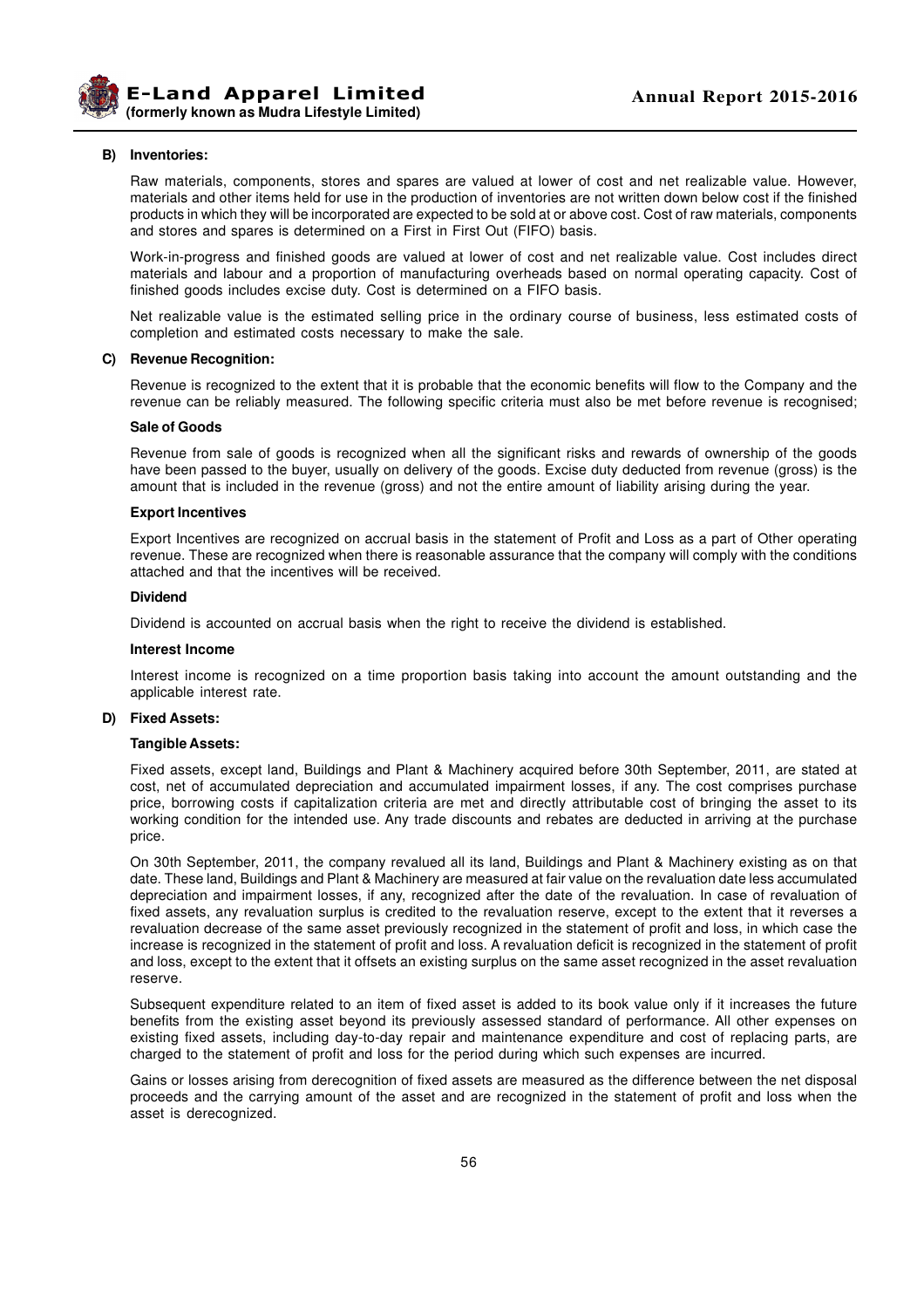**E-Land Apparel Limited (formerly known as Mudra Lifestyle Limited)**

The company identifies and determines cost of asset significant to the total cost of the asset having useful life that is materially different from that of the remaining life.

### **Intangible assets**

Intangible assets acquired separately are measured on initial recognition at cost. The cost of intangible assets acquired in an amalgamation in the nature of purchase is their fair value as at the date of amalgamation. Following initial recognition, intangible assets are carried at cost less accumulated amortization and accumulated impairment losses, if any. Internally generated intangible assets, excluding capitalized development costs, are not capitalized and expenditure is reflected in the statement of profit and loss in the year in which the expenditure is incurred.

Intangible assets are amortized on a straight line basis over the estimated useful economic life. The company uses a rebuttable presumption that the useful life of an intangible asset will not exceed ten years from the date when the asset is available for use. If the persuasive evidence exists to the affect that useful life of an intangible asset exceeds ten years, the company amortizes the intangible asset over the best estimate of its useful life. Such intangible assets and intangible assets not yet available for use are tested for impairment annually, either individually or at the cash-generating unit level. All other intangible assets are assessed for impairment whenever there is an indication that the intangible asset may be impaired.

The amortization period and the amortization method are reviewed at least at each financial year end. If the expected useful life of the asset is significantly different from previous estimates, the amortization period is changed accordingly. If there has been a significant change in the expected pattern of economic benefits from the asset, the amortization method is changed to reflect the changed pattern. Such changes are accounted for in accordance with AS 5 Net Profit or Loss for the Period, Prior Period Items and Changes in Accounting Policies.

Gains or losses arising from derecognition of an intangible asset are measured as the difference between the net disposal proceeds and the carrying amount of the asset and are recognized in the statement of profit and loss when the asset is derecognized.

Goodwill is amortized over a period of 10 years on straight line method.

### **E) Depreciation and Amortization:**

Depreciation on fixed assets is calculated on a straight-line basis using the rates arrived at based on the useful lives estimated by the management. The company has used the following rates to provide depreciation on its fixed assets.

| <b>Tangible Fixed Assets</b> | Useful lives estimated by the management (years) |
|------------------------------|--------------------------------------------------|
| Factory buildings            | 30                                               |
| Plant and equipment          | 20                                               |
| Furniture and fixtures       | 10                                               |
| Office equipment             | 5                                                |
| Vehicles                     | 8                                                |
| Electric Installation        | 10                                               |
| Computer                     | 3                                                |

Leasehold land is amortized on a straight line basis over the period of lease, unless stated otherwise.

The management has estimated, supported by internal assessment by technicians, the useful lives of plant and equipment is estimated as 20 years. These lives are higher than those indicated in schedule II.

The amortization/depreciation period and the amortization/depreciation method are reviewed at least at each financial year end. If the expected useful life of the asset is significantly different from previous estimates, the amortization/ depreciation period is changed accordingly. If there has been a significant change in the expected pattern of economic benefits from the asset, the amortization/depreciation method is changed to reflect the changed pattern.

### **F) Impairment of Assets:**

The company assesses at each reporting date whether there is an indication that an asset may be impaired. If any indication exists, or when annual impairment testing for an asset is required, the company estimates the asset's recoverable amount. An asset's recoverable amount is the higher of an asset's or cash-generating unit's (CGU) net selling price and its value in use. The recoverable amount is determined for an individual asset, unless the asset does not generate cash inflows that are largely independent of those from other assets or groups of assets. Where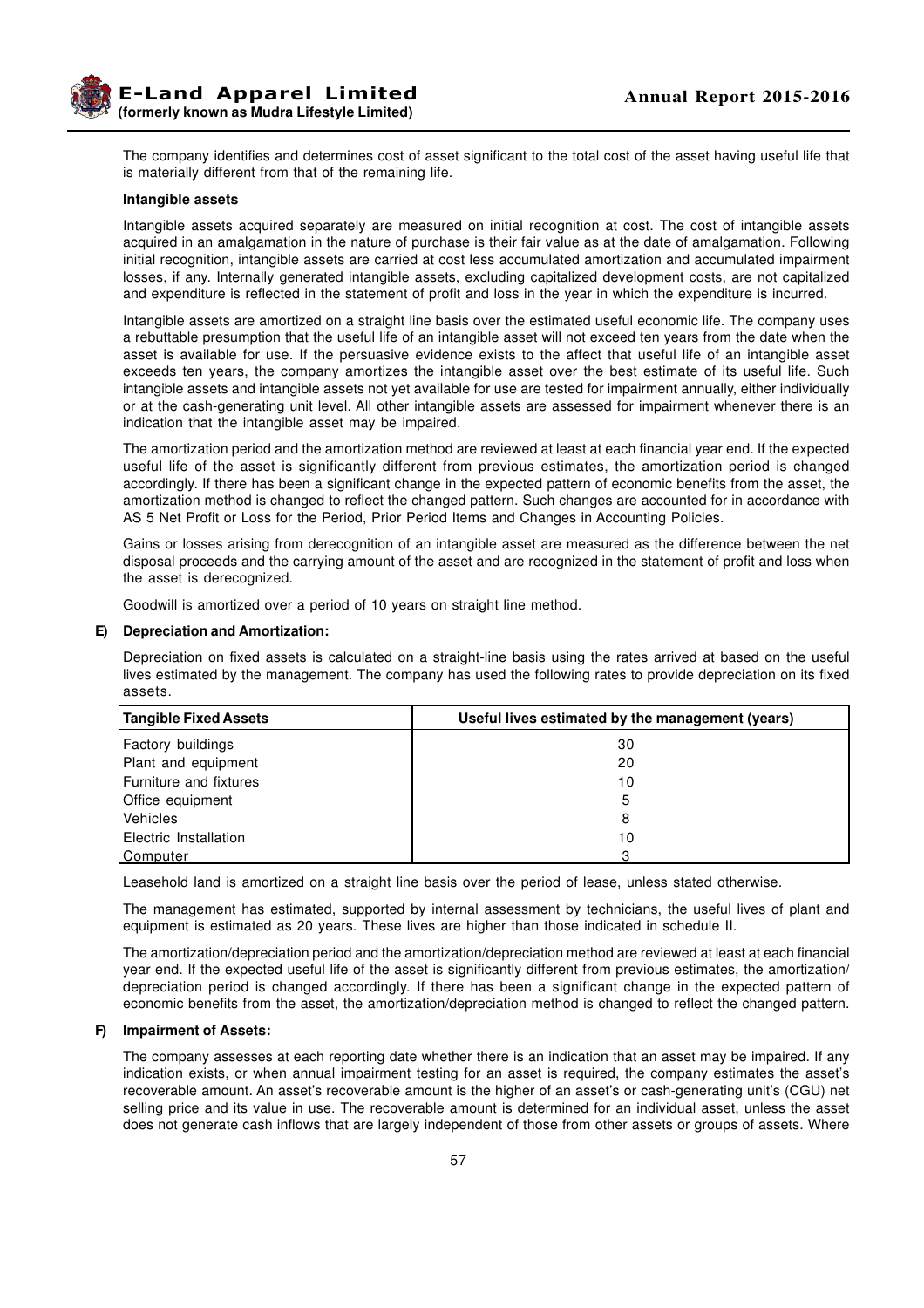**Example 2015-2016 Annual Report 2015-2016 (formerly known as Mudra Lifestyle Limited)**

the carrying amount of an asset or CGU exceeds its recoverable amount, the asset is considered impaired and is written down to its recoverable amount. In assessing value in use, the estimated future cash flows are discounted to their present value using a pre-tax discount rate that reflects current market assessments of the time value of money and the risks specific to the asset. In determining net selling price, recent market transactions are taken into account, if available. If no such transactions can be identified, an appropriate valuation model is used.

The company bases its impairment calculation on detailed budgets and forecast calculations which are prepared separately for each of the company's cash-generating units to which the individual assets are allocated. These budgets and forecast calculations are generally covering a period of five years. For longer periods, a long term growth rate is calculated and applied to project future cash flows after the fifth year.

Impairment losses of continuing operations, including impairment on inventories, are recognized in the statement of profit and loss.

After impairment, depreciation is provided on the revised carrying amount of the asset over its remaining useful life.

An assessment is made at each reporting date as to whether there is any indication that previously recognized impairment losses may no longer exist or may have decreased. If such indication exists, the company estimates the asset's or cash-generating unit's recoverable amount. A previously recognized impairment loss is reversed only if there has been a change in the assumptions used to determine the asset's recoverable amount since the last impairment loss was recognized. The reversal is limited so that the carrying amount of the asset does not exceed its recoverable amount, nor exceed the carrying amount that would have been determined, net of depreciation, had no impairment loss been recognized for the asset in prior years. Such reversal is recognized in the statement of profit and loss.

### **G) Foreign Currency Transactions:**

- i. All transactions in foreign currency are recorded at the rates of exchange prevailing on the dates when the relevant transactions take place.
- ii. Monetary items in the form of Loans, Current Assets and Current Liabilities in foreign currency, outstanding at the close of the year, are converted in Indian Currency at the appropriate rates of exchange prevailing on the date of the Balance Sheet. Resultant gain or loss is accounted during the year.
- iii. Any income or expense on account of exchange difference either on settlement of monetary item or on translation is recognized in the Statement of Profit and Loss.

#### **H) Retirement and other employee benefits:**

- i. Retirement benefit in the form of provident fund is a defined contribution scheme. The company has no obligation, other than the contribution payable to the respective fund. The company recognizes contribution payable to the provident fund scheme as expenditure, when an employee renders the related service.
- ii. Gratuity benefit is defined benefit obligation and is provided for on the basis of an actuarial valuation on projected unit credit method made at the end of each financial year.
- iii. Accumulated leave, which is expected to be utilized within the next 12 months, is treated as short-term employee benefit. The Company measures the expected cost of such absences as the additional amount that it expects to pay as a result of the unused entitlement that has accumulated at the reporting date.
- iv. The Company treats accumulated leave expected to be carried forward beyond twelve months, as long term employee benefit for measurement purposes. Such long-term compensated absences are provided for based on the actuarial valuation using the projected unit credit method at the year end. The Company presents the leave as a current liability in the balance sheet to the extent it does not have an unconditional legal and contractual right to defer its settlement for 12 months after the reporting date.
- v. Actuarial gains/losses are immediately taken to the statement of profit and loss and are not deferred.

### **I) Investments:**

#### **a) Recognition and Measurement :**

Investments, which are readily realizable and intended to be held for not more than one year from the date on which such investments are made, are classified as current investments. All other investments are classified as long-term investments.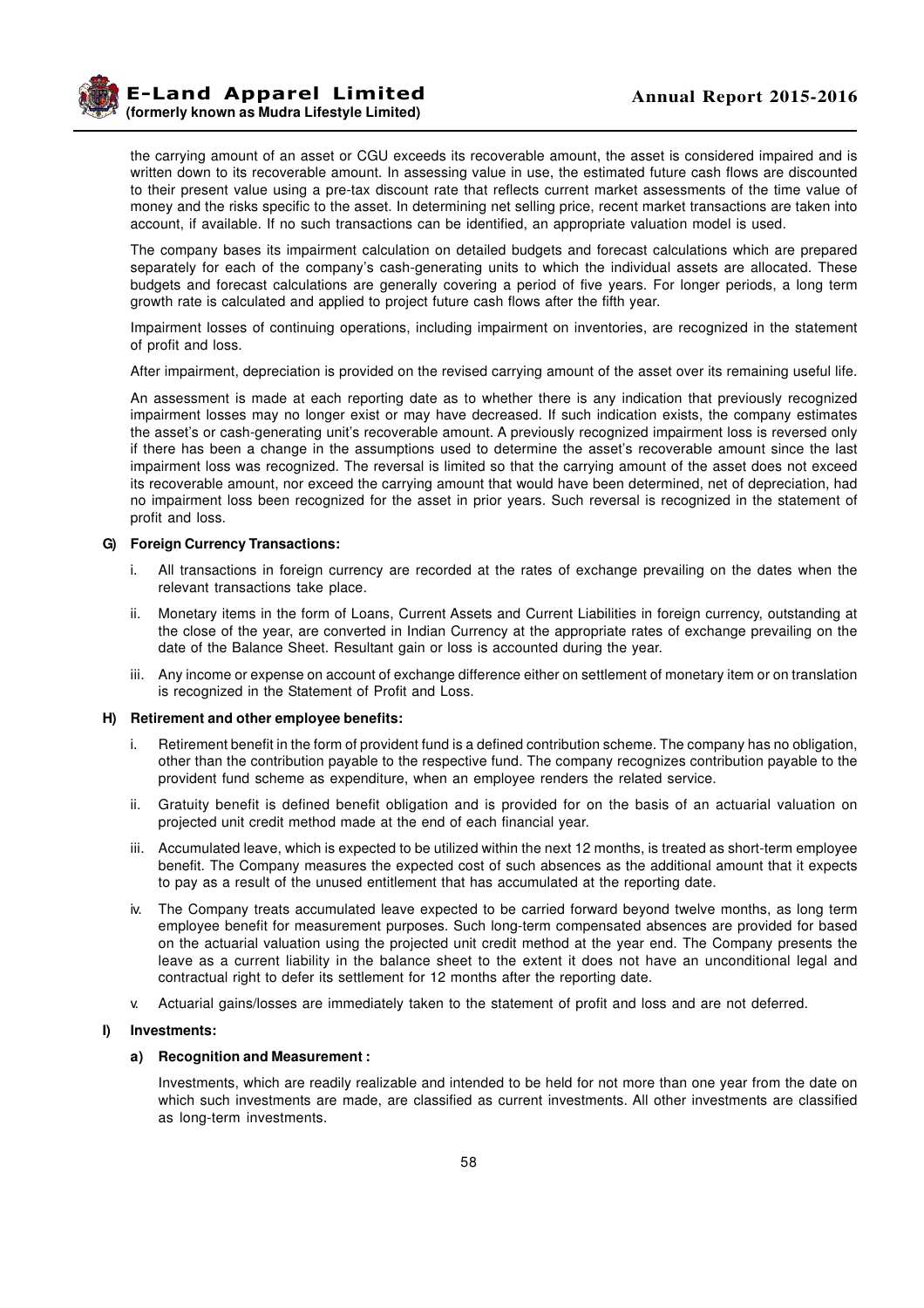Current investments are carried in the financial statements at lower of cost and fair value determined on an individual investment basis. Long-term investments are carried at cost. However, provision for diminution in value is made to recognize a decline other than temporary in the value of the investments.

On disposal of an investment, the difference between its carrying amount and net disposal proceeds is charged or credited to the statement of profit and loss.

### **b) Presentation & Disclosure:**

Investments, which are readily realisable and intended to be held for not more than one year from balance sheet date, are classified as current investments. All other investments are classified as non-current investments.

### **J) Borrowing Cost:**

Borrowing costs that are attributable to the acquisition or construction of the qualifying assets are capitalized as part of the cost of such assets. A qualifying asset is one that necessarily takes substantial period of time to get ready for the intended use. All other borrowing costs are charged to statement of profit and loss.

### **K) Lease:**

#### **Where the company is lessee:**

Leases in which a significant portion of the risks and rewards of ownership are retained by the lessor are classified as operating leases. Payments made under operating leases are charged to the Statement of Profit and Loss on a straight-line basis over the period of the lease or other systematic basis more representative of the time pattern of the user's benefits.

#### **Where the company is lessor:**

Lease income on operating leases are recognised in the Statement of Profit and Loss on a straight line basis over the lease term which is representative of the time pattern in which benefit derived from the use of the leased asset is diminished. Initial direct costs are recognised as an expense in the Statement of Profit and Loss in the period in which they are incurred.

### **L) Earnings Per Share:**

The Company discloses basic and diluted Earnings Per Share (EPS) in accordance with Accounting Standard 20 "Earnings Per Share". Basic EPS is calculated by dividing the net profit or loss for the period attributable to equity shareholders by the weighted average number of equity shares outstanding during the period. The weighted average number of equity shares outstanding during the period and for all periods presented is adjusted for events, such as bonus shares, other than the conversion of potential equity shares, which have changed the number of equity shares outstanding, without a corresponding change in resources. For the purpose of calculating diluted EPS, the net profit or loss for the period attributable to equity shareholders and the weighted average number of shares outstanding during the period is adjusted for the effects of all dilutive potential equity shares, except where the results are anti-dilutive.

### **M) Income Taxes:**

- i) Tax expense comprises both current and deferred tax. Current tax is the amount of tax payable on the assessable income for the year determined in accordance with the provisions of the Income Tax Act, 1961.
- ii) Deferred tax is recognized on timing differences; being the differences between the taxable income and accounting income that originate in one period and are capable of reversal in one or more subsequent periods. Deferred tax assets on unabsorbed tax losses and tax depreciation are recognized only when there is virtual certainty of their realisation and on other items when there is reasonable certainty that sufficient future taxable income will be available against which such deferred tax assets can be realised. The tax effect is calculated on the accumulated timing differences at the year-end based on the tax rate and laws enacted or substantially enacted on the balance sheet date.
- iii) At each balance sheet date the Company re-assesses unrecognized deferred tax assets. It recognizes unrecognized deferred tax assets to the extent that it has become reasonably certain or virtually certain, as the case may be that sufficient future taxable income will be available against which such deferred tax assets can be realized.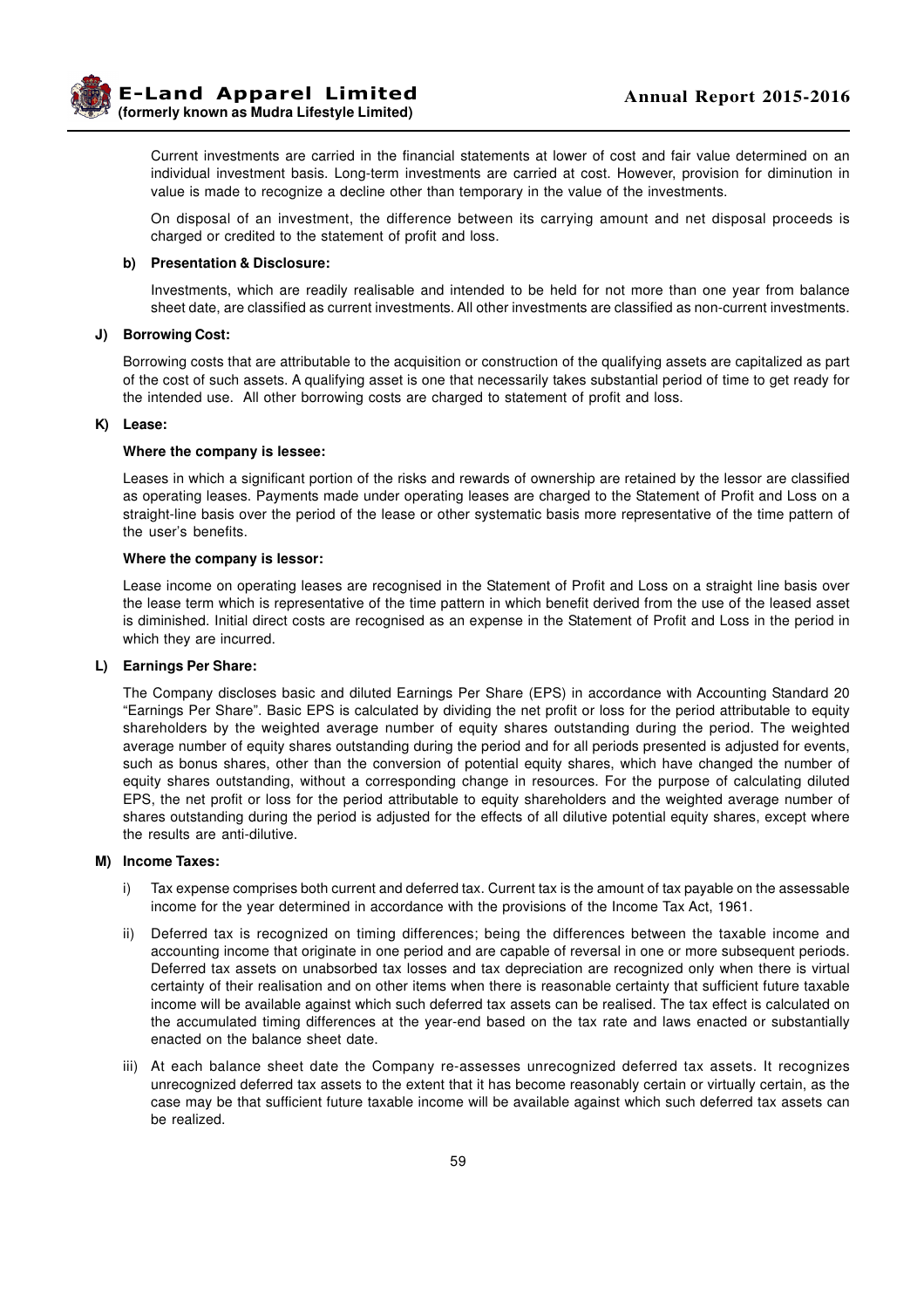- iv) The carrying amount of deferred tax assets are reviewed at each balance sheet date. The Company writesdown the carrying amount of a deferred tax asset to the extent that it is no longer reasonably certain or virtually certain, as the case may be that sufficient future taxable income will be available against which deferred tax asset can be realised. Any such write-down is reversed to the extent that it becomes reasonably certain or virtually certain, as the case may be, that sufficient future taxable income will be available.
- v) Deferred tax assets and deferred tax liabilities are offset, if a legally enforceable right exists to set-off current tax assets against current tax liabilities and the deferred tax assets and deferred taxes relate to the same taxable entity and the same taxation authority.
- vi) Minimum alternate tax (MAT) paid in a year is charged to the statement of profit and loss as current tax. The company recognizes MAT credit available as an asset only to the extent that there is convincing evidence that the company will pay normal income tax during the specified period, i.e., the period for which MAT credit is allowed to be carried forward. In the year in which the company recognizes MAT credit as an asset in accordance with the Guidance Note on Accounting for Credit Available in respect of Minimum Alternative Tax under the Income-tax Act, 1961, the said asset is created by way of credit to the statement of profit and loss and shown as "MAT Credit Entitlement." The company reviews the "MAT credit entitlement" asset at each reporting date and writes down the asset to the extent the company does not have convincing evidence that it will pay normal tax during the specified period.

### **N) Provisions**

A provision is recognised when the company has a present obligation as a result of past event; it is probable that an outflow of resources will be required to settle the obligation, in respect of which a reliable estimate can be made. Provisions are not discounted to its present value and are determined based on best estimate required to settle the obligation at the reporting date. These are reviewed at each reporting date and adjusted to reflect the current best estimates.

### **O) Contingent liabilities**

A contingent liability is a possible obligation that arises from past events whose existence will be confirmed by the occurrence or non-occurrence of one or more uncertain future events beyond the control of the company or a present obligation that is not recognized because it is not probable that an outflow of resources will be required to settle the obligation. A contingent liability also arises in extremely rare cases where there is a liability that cannot be recognized because it cannot be measured reliably. The Company does not recognize a contingent liability but discloses its existence in the financial statements.

### **P) Segment Reporting**

The Company's operations comprise of only one business segment "Manufacture & Sale of Garments" as its primary segment. The analysis of geographical segments is based on the areas in which the Company operates. The accounting policies adopted for segment reporting are in conformity with the accounting policies of the Company.

### **Q) Cash and Cash equivalents**

Cash and cash equivalents for the purpose of cash flow statement comprise cash at bank and in hand and shortterm investments with an original maturity of three months or less.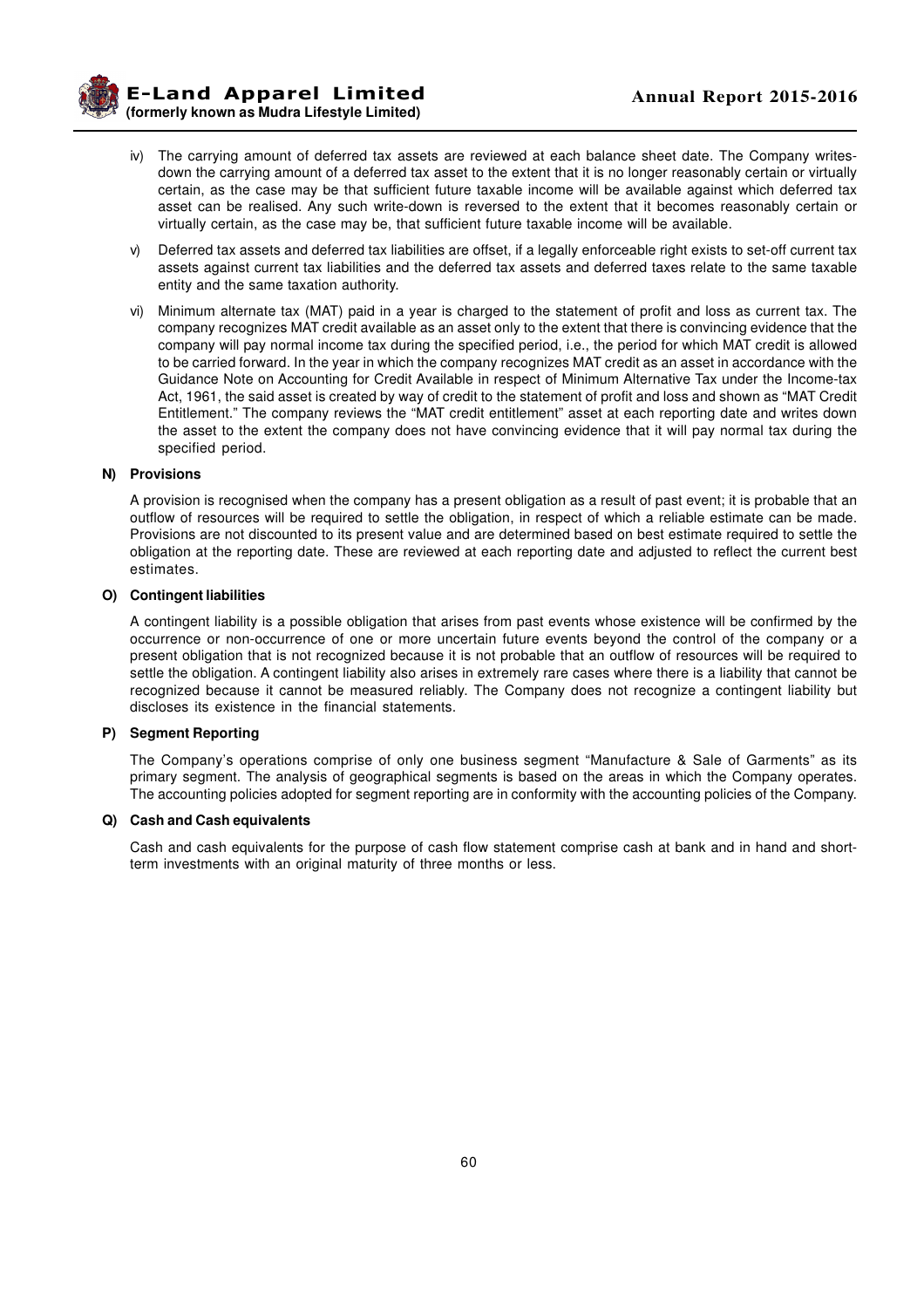

# **Notes to financial statements for the year ended 31 March 2016**

**3 Share Capital**

(₹ in Lakhs)

| <b>Particulars</b>                                                                 |          | 31 March, 2016 31 March, 2015 |
|------------------------------------------------------------------------------------|----------|-------------------------------|
| <b>Authorized Share Capital</b>                                                    |          |                               |
| 6,00,10,000 (31 March 2015: 6,00,10,000) Equity Shares of ₹10 each                 | 6,001.00 | 6,001.00                      |
| <b>Issued, Subscribed &amp; Paid up</b>                                            |          |                               |
| 4,79,90,469 (31 March 2015: 4,79,90,469) Equity Shares of ₹10/- each fully paid up | 4,799.05 | 4,799.05                      |
| Total                                                                              | 4,799.05 | 4,799.05                      |
|                                                                                    |          |                               |

### **(i) Details of shareholders holding more than 5% shares in the company:-**

| <b>Name of Shareholders</b>                    | 31 March, 2016 |            |              | 31 March, 2015 |
|------------------------------------------------|----------------|------------|--------------|----------------|
|                                                | No. of Share   | % of Total | No. of Share | $%$ of Total   |
| E-Land Asia Holdings Pte Ltd (Holding Company) | 3,15,98,094    | 65.84      | 3,15,98,094  | 65.84          |

As per records of the company, including its register of shareholders/ members and other declarations received from shareholders regarding beneficial interest, the above shareholding represents both legal and beneficial ownerships of shares.

### **(ii) Reconciliation of the shares outstanding at the beginning and at the end of the reporting period**

| <b>Particulars</b>                   | 31 March, 2016<br>31 March, 2015 |           |              |           |
|--------------------------------------|----------------------------------|-----------|--------------|-----------|
|                                      | No. of Share                     | ₹ in Lacs | No. of Share | ₹ in Lacs |
| At the beginning of the period       | 47,990,469                       | 4,799.05  | 47,990,469   | 4,799.05  |
| Shares allotted during the year      |                                  |           |              |           |
| Outstanding at the end of the period | 47,990,469                       | 4,799.05  | 47,990,469   | 4,799.05  |

### **(iii) Shares held by holding/ ultimate holding company and/ or their subsidiaries/ associates :**

| <b>Particulars</b>                                                         | 31 March, 2016   31 March, 2015 |          |
|----------------------------------------------------------------------------|---------------------------------|----------|
| E-Land Asia Holdings Pte Ltd (Holding Company)                             | 3.159.81                        | 3.159.81 |
| 31,598,094 (31 March 2015:31,598,094) equity shares of ₹10 each fully paid |                                 |          |

### **(iv) Terms/rights attached to Equity Shares :-**

The company has only one class of share capital namely Equity Shares having par value of  $\bar{\tau}$  10 per share. Each holder of Equity Shares is entitled to one vote per share. The company declares and pays dividends in Indian rupees. In the event of liquidation of the company, the holders of Equity Shares will be entitled to receive remaining assets of the company, after distribution of all preferential amounts. The distribution will be in proportion to the number of Equity Shares held by the shareholders.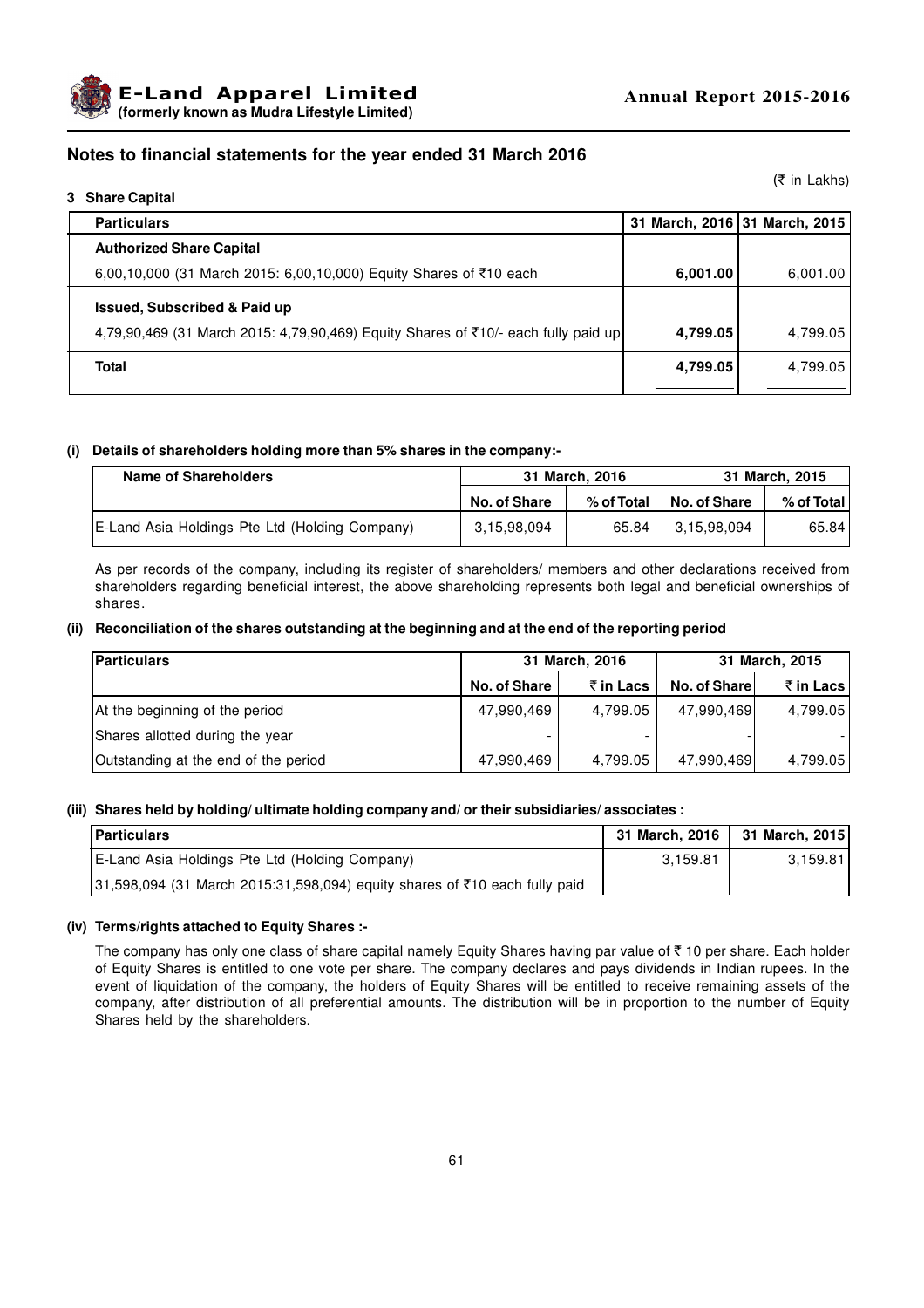



(₹ in Lakhs)

### **4 Reserves And Surplus**

|              | <b>Particulars</b>                                                                                                        |             | 31 March, 2016 | 31 March, 2015 |
|--------------|---------------------------------------------------------------------------------------------------------------------------|-------------|----------------|----------------|
| a)           | Capital Reserves                                                                                                          |             | 823.57         | 823.57         |
| b)           | Securities Premium Account<br>Balance as per Financial Statement                                                          |             | 14,245.60      | 14,245.60      |
| lc).         | <b>Revaluation Reserve</b>                                                                                                |             |                |                |
|              | Balance at beginning of the year                                                                                          | 3,876.01    |                |                |
|              | Add: Revaluation Reserve on reversal of sale of Daman property<br>transferred back to Revaluation Reserve (Refer Note 43) | 251.50      |                |                |
|              | Less: Adjustments related to mark down of multiple properties<br>grouped under assets held for sale.                      | (298.55)    | 3,828.96       | 3,876.01       |
| d)           | <b>General Reserve</b>                                                                                                    |             | 591.82         | 591.82         |
| $\mathsf{e}$ | Surplus/ (deficit) in the statement of profit and loss                                                                    |             |                |                |
|              | Balance at beginning of the year                                                                                          | (40,751.21) |                |                |
|              | Loss for the year                                                                                                         | (1,867.12)  |                |                |
|              | Revaluation Reserve on reversal of sale of Daman property<br>transferred back to Revaluation Reserve (Refer Note 43)      | (251.50)    | (42,869.83)    | (40, 751.21)   |
|              | Total                                                                                                                     |             | (23, 379.88)   | (21, 214.21)   |

### **5 Long Term Borrowings**

| <b>Particulars</b>                                                                                                                                        |                       | 31 March, 2016 31 March, 2015 |
|-----------------------------------------------------------------------------------------------------------------------------------------------------------|-----------------------|-------------------------------|
| <b>Secured Borrowings</b><br>Vehicle Loan<br>Less: Current maturity of long term borrowings                                                               |                       | 0.80<br>(0.80)                |
| <b>Unsecured Borrowings</b><br>Loans and advances from related parties<br>From Holding company (Refer Note 41)<br>(1)<br>From other related party<br>(ii) | 1,150.63<br>28,210.05 | 29,542.78                     |
| <b>Total</b>                                                                                                                                              | 29,360.68             | 29,542.78                     |
| <b>Total</b>                                                                                                                                              | 29,360.68             | 29,542.78                     |

**i. Loan and advance from holding company is interest free and repayable within 20 years as per below schedule :-**

| Date of Repayment | ₹in Lacs |
|-------------------|----------|
| December 31, 2020 | 115.06   |
| December 31, 2025 | 230.13   |
| July 8, 2033      | 805.44   |
| Total             | 1150.63  |

#### **ii Loans and Advances from other related parties is interest free and is repayable as per below schedule :-**

- 10% of the loan amount not before December 31, 2022

- 20% of the loan amount not before December 31, 2023

- Balance 70% of the loan amount not before December 31, 2024

**iii** In respect of the term loan and working capital loan related to D1 unit at Tarapur, which Company had transferred to E-Land Fashion India Pvt Limited ('EFIPL') as on 29<sup>th</sup> March, 2014 under the slump sale agreement, the lenders of EFIPL will continue to have a charge on all movable, current and other assets of the Company pursuant to the revised Master Restructuring Agreement (MRA) executed by the Company. Company is in the process of executing the cross collateral documents for the same.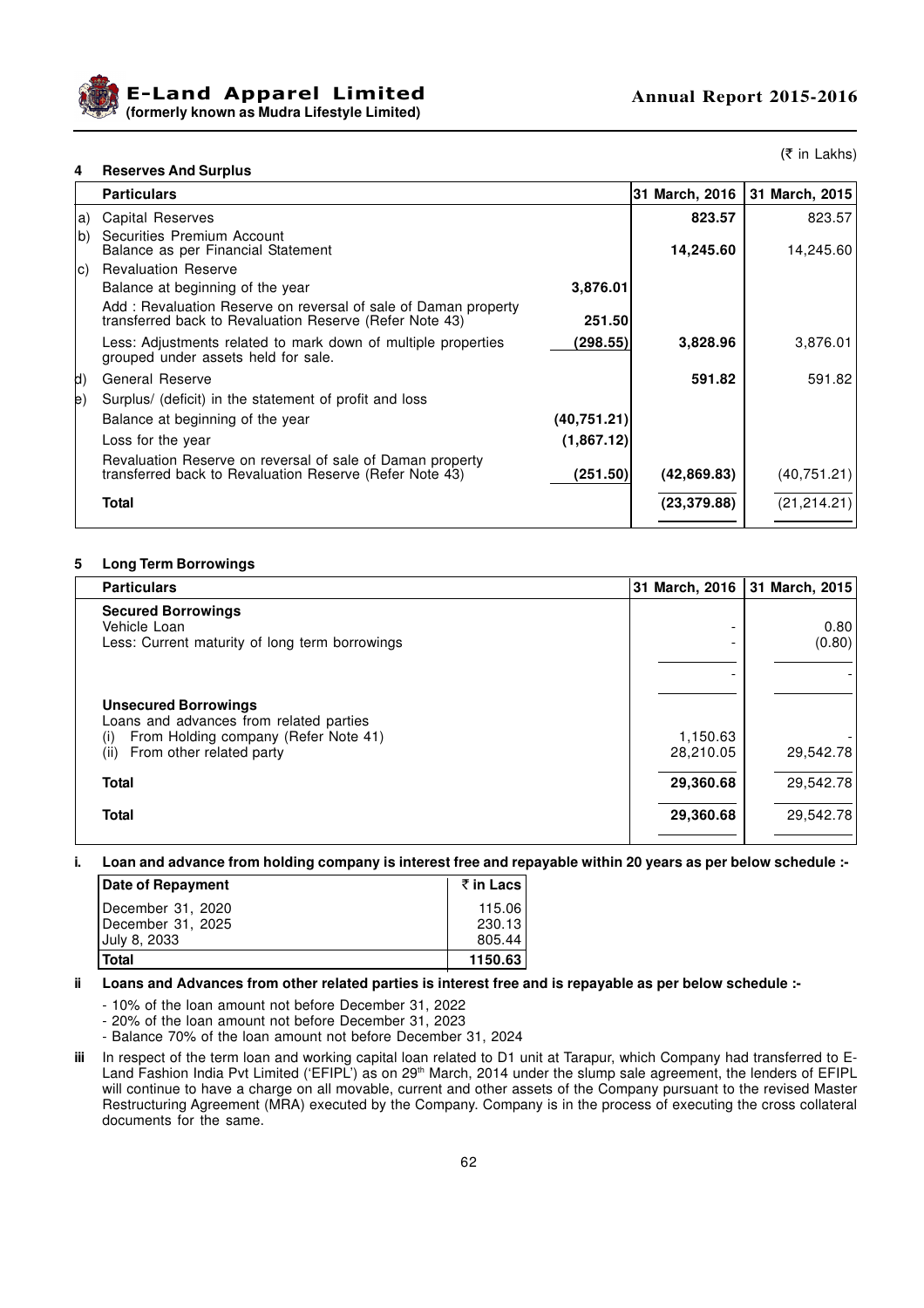

## **E-Land Apparel Limited (formerly known as Mudra Lifestyle Limited)**

| 6 | <b>Other Long Term Liabilities</b>                                              |                |                                 |  |  |  |  |
|---|---------------------------------------------------------------------------------|----------------|---------------------------------|--|--|--|--|
|   | <b>Particulars</b>                                                              |                | 31 March, 2016   31 March, 2015 |  |  |  |  |
|   | <b>Rent Deposits</b><br>Liability on account of straightlining of lease rentals | 14.00<br>30.38 | 14.00<br>30.38                  |  |  |  |  |
|   | <b>Total</b>                                                                    | 44.38          | 44.38                           |  |  |  |  |

# **7 Provisions**

|                                         | Long-term |        | <b>Short-term</b>                         |                |  |
|-----------------------------------------|-----------|--------|-------------------------------------------|----------------|--|
| <b>Particulars</b>                      | l31       |        | March, 2016 31 March, 2015 31 March, 2016 | 31 March, 2015 |  |
| <b>Provision for employees benefits</b> |           |        |                                           |                |  |
| Provision for gratuity (Refer Note 33)  | 211.16    | 210.73 | 11.20                                     | 1.30           |  |
| Provision for leave benefits            |           |        | 217.03                                    | 120.74         |  |
|                                         |           |        |                                           |                |  |
|                                         | 211.16    | 210.73 | 228.23                                    | 122.04         |  |
| <b>Other provisions</b>                 |           |        |                                           |                |  |
| Provision for Wealth Tax                |           |        |                                           | 0.35           |  |
|                                         |           |        |                                           | 0.35           |  |
|                                         |           |        |                                           |                |  |
| <b>Total</b>                            | 211.16    | 210.73 | 228.23                                    | 122.39         |  |
|                                         |           |        |                                           |                |  |

### **8 Short Term Borrowings**

| <b>Particulars</b>              |          | 31 March, 2016 31 March, 2015 |
|---------------------------------|----------|-------------------------------|
| Cash credit from bank (Secured) | 3.384.88 | 3.520.40                      |
| <b>Total</b>                    | 3.384.88 | 3.520.40                      |

Cash credit from banks is secured against all Fixed Assets and current assets & Corporate Guarantee of E-land Fashion India Pvt Ltd. The cash credit is repayable on demand and carries interest @ 10.75% p.a.

### **9 Trade Payables and Other Current Liabilities**

| <b>Particulars</b>                                                                                                                                                                                                                                                                                                                                                 | 31 March, 2016                                                 | 31 March, 2015                                                                      |
|--------------------------------------------------------------------------------------------------------------------------------------------------------------------------------------------------------------------------------------------------------------------------------------------------------------------------------------------------------------------|----------------------------------------------------------------|-------------------------------------------------------------------------------------|
| <b>Trade Payables</b>                                                                                                                                                                                                                                                                                                                                              |                                                                |                                                                                     |
| Dues to MSMED enterprises (Refer Note 37)<br>a)<br>b)<br>Other Trade Payables<br>Accrual for Expenses<br>C)                                                                                                                                                                                                                                                        | 1,982.40<br>466.09                                             | 1,778.92<br>228.29                                                                  |
|                                                                                                                                                                                                                                                                                                                                                                    | 2,448.49                                                       | 2,007.21                                                                            |
| <b>Other liabilities</b>                                                                                                                                                                                                                                                                                                                                           |                                                                |                                                                                     |
| Current Maturities of Long Term borrowings (Refer Note 5)<br>a)<br>$\mathsf{b}$<br>Advance received from Customers<br>Capital Creditors<br>ಂ<br>೧೮೯೯ ರ <u>್</u> ಧ<br>Advances towards assets held for sale<br><b>Statutory Dues Payable</b><br>Employee benefits payable<br>Unclaimed Dividend*<br><b>Book Overdraft with Banks</b><br>$\vert i \rangle$<br>Others | 14.27<br>30.49<br>377.10<br>585.94<br>756.21<br>4.08<br>275.50 | 0.80<br>168.73<br>62.58<br>250.45<br>684.65<br>612.58<br>5.97<br>340.58<br>1,150.63 |
|                                                                                                                                                                                                                                                                                                                                                                    | 2,043.60                                                       | 3,276.97                                                                            |
| <b>Total</b>                                                                                                                                                                                                                                                                                                                                                       | 4,492.09                                                       | 5,284.18                                                                            |
|                                                                                                                                                                                                                                                                                                                                                                    |                                                                |                                                                                     |

\*There are no amounts payable/due to be credited to Investor Education & Protection Fund as at March 31, 2016.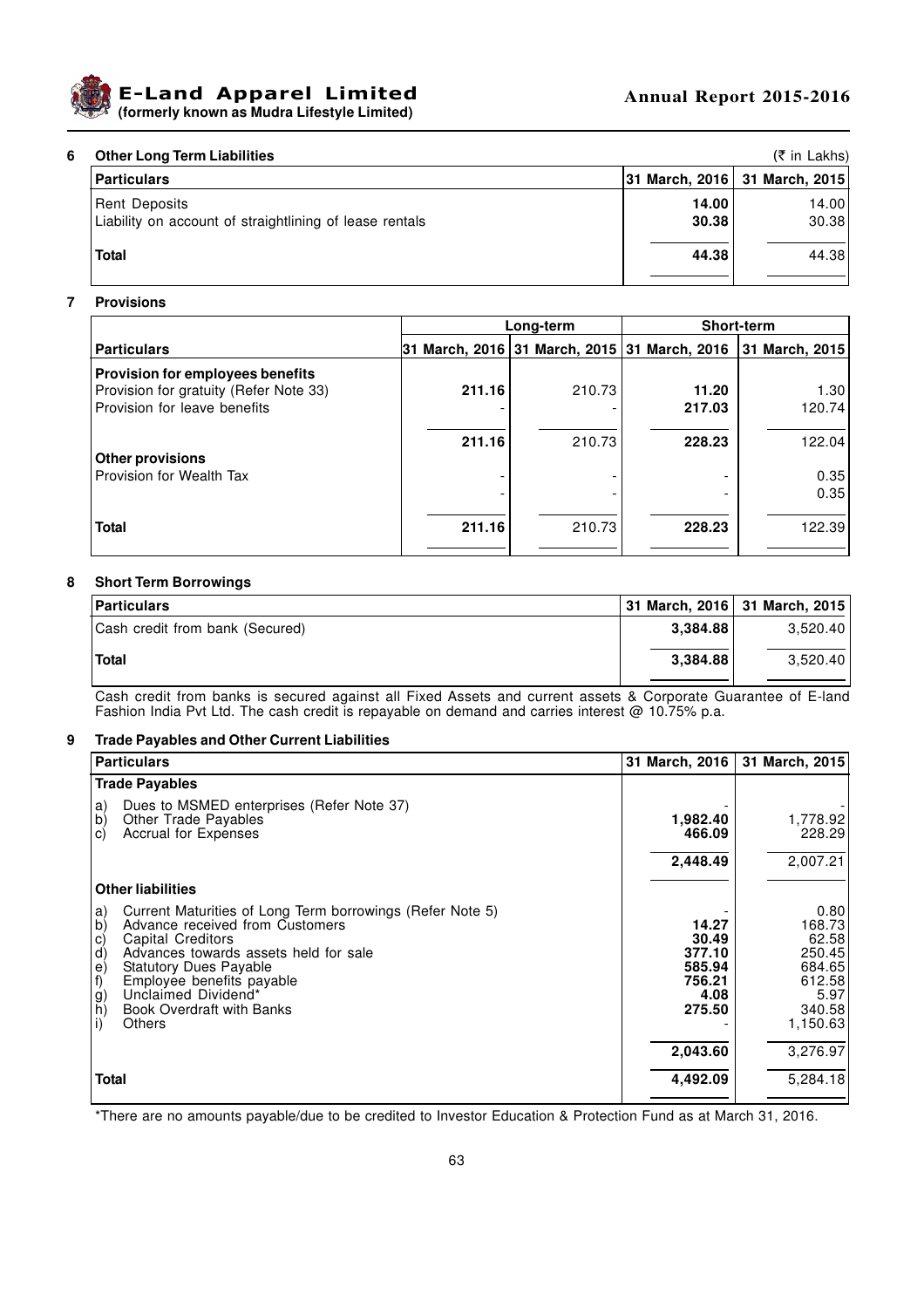## **Notes to financial statements for the year ended 31 March 2016**

|  |  | <b>10 Tangible Assets</b> |
|--|--|---------------------------|
|  |  |                           |

| (₹ in Lakhs)<br>0 Tangible Assets   |                   |                  |                        |                                     |                     |                 |                           |          |              |
|-------------------------------------|-------------------|------------------|------------------------|-------------------------------------|---------------------|-----------------|---------------------------|----------|--------------|
|                                     | Leasehold<br>Land | <b>Buildings</b> | Plant and<br>equipment | <b>Furniture</b><br>and<br>fixtures | Office<br>equipment | <b>Vehicles</b> | Electric<br>Installations | Computer | <b>Total</b> |
|                                     |                   |                  |                        |                                     |                     |                 |                           |          |              |
| <b>Gross Block</b>                  |                   |                  |                        |                                     |                     |                 |                           |          |              |
| Cost or valuation                   |                   |                  |                        |                                     |                     |                 |                           |          |              |
| At 1 April 2014                     | 3,285.00          | 325.94           | 1,831.48               | 222.30                              | 122.21              | 189.17          | 313.44                    | 151.39   | 6,440.93     |
| Additions                           |                   | 501.77           | 439.86                 | 56.00                               | 14.21               | 7.30            |                           | 41.23    | 1,060.37     |
| <b>Disposals</b>                    | (808.50)          | (252.43)         | (127.22)               | (100.60)                            | (47.04)             | (3.81)          | (160.56)                  | (2.87)   | (1,503.03)   |
| At 31 March 2015                    | 2,476.50          | 575.28           | 2,144.12               | 177.70                              | 89.38               | 192.66          | 152.88                    | 189.75   | 5,998.27     |
| <b>Additions</b>                    |                   | 313.57           | 381.65                 | 45.73                               | 39.01               | 5.55            | 123.38                    | 23.15    | 932.04       |
| Disposals                           |                   |                  |                        |                                     |                     |                 |                           |          |              |
| Other adjustments                   | 576.00            |                  | (14.61)                | (1.74)                              | 13.06               |                 |                           |          | 572.71       |
| At 31 March 2016                    | 3,052.50          | 888.85           | 2,511.16               | 221.69                              | 141.45              | 198.21          | 276.26                    | 212.90   | 7,503.02     |
| Depreciation                        |                   |                  |                        |                                     |                     |                 |                           |          |              |
| At 1 April 2014                     |                   | 60.43            | 785.64                 | 70.93                               | 56.35               | 102.55          | 243.83                    | 107.50   | 1,427.23     |
| Charge for the year                 | 38.41             | 7.84             | 81.48                  | 29.14                               | 14.49               | 22.49           | 12.33                     | 36.95    | 243.13       |
| Disposals                           | (38.41)           | (62.98)          | (26.11)                | (40.69)                             | (13.40)             | (1.45)          | (150.35)                  |          | (333.39)     |
| At 31 March 2015                    | $\blacksquare$    | 5.29             | 841.01                 | 59.38                               | 57.44               | 123.59          | 105.81                    | 144.45   | 1,336.97     |
| Charge for the year (Refer Note 28) | 88.00             | 34.21            | 99.29                  | 20.66                               | 20.90               | 23.20           | 25.77                     | 32.63    | 344.66       |
| <b>Disposals</b>                    |                   |                  |                        |                                     |                     |                 |                           |          |              |
| Other adjustments                   | (47.30)           | 15.42            | (4.55)                 | (0.11)                              | 3.42                |                 |                           |          | (33.12)      |
| At 31 March 2016                    | 40.70             | 54.92            | 935.75                 | 79.93                               | 81.76               | 146.79          | 131.58                    | 177.08   | 1,648.51     |
| <b>Net Block</b>                    |                   |                  |                        |                                     |                     |                 |                           |          |              |
| At 31 March 2015                    | 2,476.50          | 569.99           | 1,303.11               | 118.32                              | 31.94               | 69.07           | 47.07                     | 45.30    | 4,661.30     |
| At 31 March 2016                    | 3,011.80          | 833.93           | 1,575.42               | 141.76                              | 59.69               | 51.42           | 144.68                    | 35.83    | 5,854.51     |

i)The company has transferred the assets held for sale in other current assets

) The Company had entered into lease cum sale agreement with Karnataka Industrial and Development Board ('KIADB') in October 2008 for lease cum sale of an industrial land in Bengaluru. The extended time period to comply ii)with the conditions of the agreement expired during the year. The Company has made an application for extension of the time period to comply with the conditions. The carrying value of the land is Rs. 1,532.73 Lakhs as at M 31, 2016 in the financial statements. Pending disposal of the Company's application for further extension of time, no adjustment has been made in the financial statements.

Gross Block value includes Rs. 2541.69 Lakhs (31<sup>st</sup> March 2015: Rs. 1964.52 Lakhs) on account of revaluation of land, building and plant & machinery conducted in 2011, based on report issued by an independent external val iii)

iv)In the previous year, Company had entered into Agreement for sale of its Land & Building located at N-12 and accordingly the same was classified as Held for sale. Subsequently in the current year, Company has revised the agreement that Building and Land area of 9,000 Square metres (out of Total 20,000 Square metres) will be retained by the Company. Accordingly Land and Building is added to Fixed Assets to reflect the current status.

# **11 Intangible Assets**

|                         | Goodwill |
|-------------------------|----------|
| Gross block             |          |
| At 1 April 2014         | 223.32   |
| <b>Addition</b>         |          |
| Disposal                |          |
| At 31 March 2015        | 223.32   |
| Addition                |          |
| Disposal                |          |
| <b>At 31 March 2016</b> | 223.32   |
| Amortization            |          |
| At 1 April 2014         | 200.98   |
| Charge for the year     | 22.34    |
| At 31 March 2015        | 223.32   |
| Charge for the year     |          |
| <b>At 31 March 2016</b> | 223.32   |
| Net block               |          |
| At 31 March 2015        |          |
| At 31 March 2016        |          |

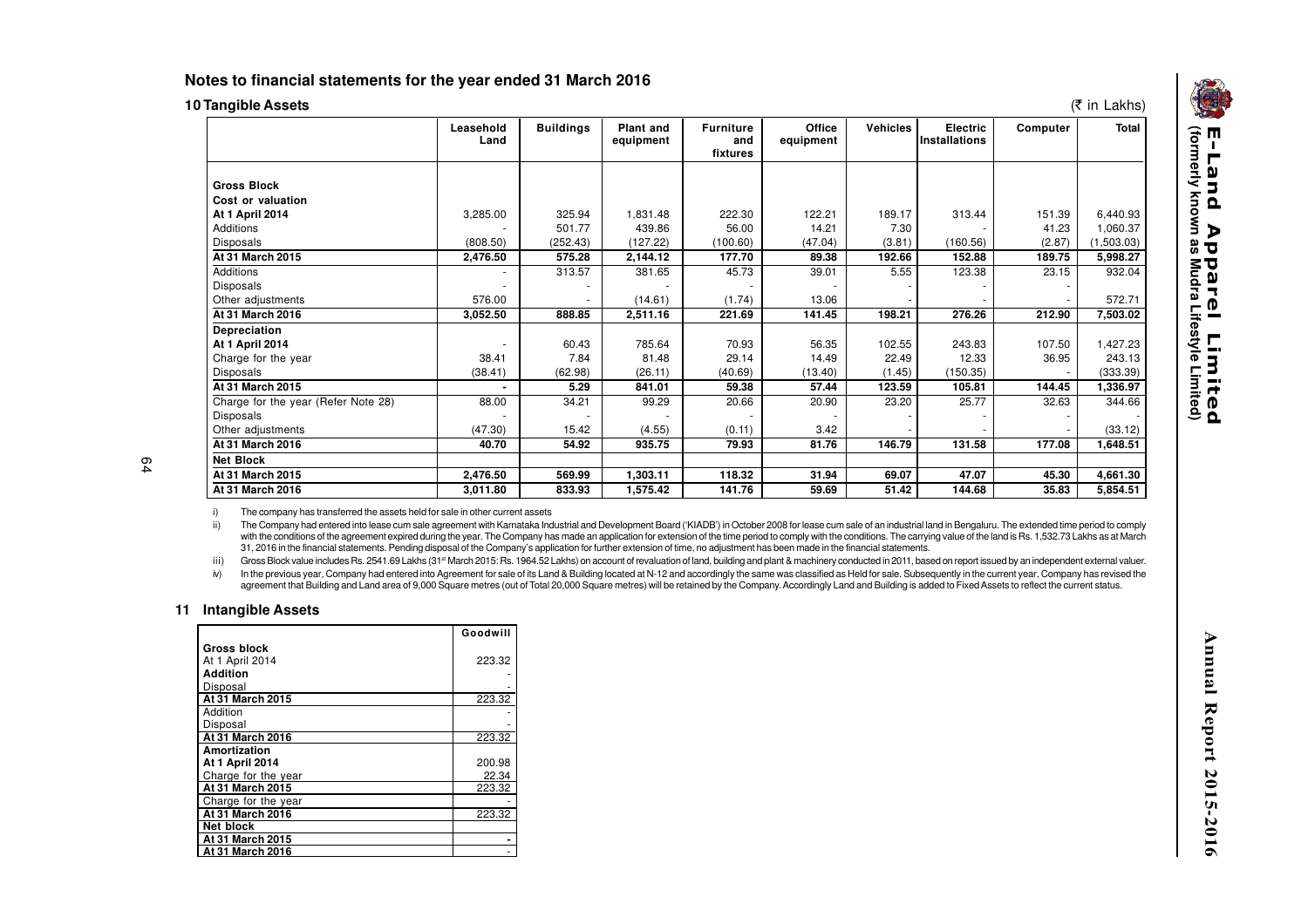

# **12 Non-Current Investments**

(₹ in Lakhs)

| <b>Particulars</b>                                                                                                                                                       |      | 31 March, 2016   31 March, 2015 |
|--------------------------------------------------------------------------------------------------------------------------------------------------------------------------|------|---------------------------------|
| Unquoted, Non Trade equity instruments (valued at cost)<br>10,000 (31 March 2015: 10,000) Fully paid up Shares of<br>The Bharat Co-op. Bank (Mumbai) Ltd. Of Rs.10 each. | 1.00 | 1.00 <sub>l</sub>               |
| <b>Total</b>                                                                                                                                                             | 1.00 | ا ١.٥٥                          |

# **13 Deferred Tax Assets (Net)**

| <b>Particulars</b>                                                                                                            |         |                           | 31 March, 2016 31 March, 2015 |
|-------------------------------------------------------------------------------------------------------------------------------|---------|---------------------------|-------------------------------|
| Deferred Tax Liability<br>Fixed assets: Impact of difference between tax depreciation and                                     |         |                           |                               |
| depreciation charged for the financial reporting                                                                              |         | 522.11                    | 547.01                        |
| <b>Gross Deferred Tax Liability</b>                                                                                           | (A)     | 522.11                    | 547.01                        |
| Deferred Tax Assets<br>Provision for Doubtful debts and receivables<br>Provision for Gratuity and Leave Encashment<br>lOthers |         | 68.45<br>135.77<br>317.89 | 376.47<br>102.83<br>67.71     |
| <b>Gross Deferred Tax Assets</b>                                                                                              | (B)     | 522.11                    | 547.01                        |
|                                                                                                                               | (A - B) | -                         |                               |

# **14 Loans and Advances**

|                                                                    | <b>Non-current</b> |                                                             | <b>Current</b> |          |
|--------------------------------------------------------------------|--------------------|-------------------------------------------------------------|----------------|----------|
| <b>Particulars</b>                                                 |                    | 31 March, 2016 31 March, 2015 31 March, 2016 31 March, 2015 |                |          |
| <b>Capital Advances</b>                                            |                    |                                                             |                |          |
| Unsecured, considered good                                         | 16.78              | 142.43                                                      |                |          |
| <b>Security deposit</b>                                            |                    |                                                             |                |          |
| Unsecured, considered good<br><b>Export Incentive Receivable</b>   | 328.61             | 286.27                                                      | 61.54          | 37.86    |
| Unsecured, considered good                                         |                    |                                                             | 454.43         | 587.53   |
| Unsecured, considered doubtful                                     |                    |                                                             | 379.73         | 379.73   |
|                                                                    |                    |                                                             | 834.16         | 967.26   |
| Provision for doubtful receivable                                  |                    |                                                             | (379.73)       | (379.73) |
|                                                                    |                    |                                                             | 454.43         | 587.53   |
| Advances recoverable in cash or kind<br>Unsecured, considered good |                    |                                                             | 118.90         | 163.99   |
| Unsecured, considered doubtful                                     |                    |                                                             | 180.94         | 137.28   |
|                                                                    |                    |                                                             | 299.84         | 301.27   |
| Provision for doubtful receivable                                  |                    |                                                             | (180.94)       | (137.28) |
|                                                                    |                    |                                                             | 118.90         | 163.99   |
| Other loans and advances                                           |                    |                                                             |                |          |
| Unsecured, considered good<br>Deposits-others<br>a)                | 92.66              | 94.15                                                       | 5.35           |          |
| b)<br>TDS receivable                                               | 162.08             | 129.55                                                      |                |          |
| lc)<br>Prepaid expenses                                            |                    |                                                             | 5.66           | 10.65    |
| d)<br>Other receivables                                            |                    |                                                             | 7.75           | 25.88    |
| Loan to employee<br>Unsecured, considered good                     |                    |                                                             | 4.30           | 3.43     |
| Unsecured, considered doubtful                                     |                    |                                                             | 20.87          | 20.87    |
|                                                                    |                    |                                                             | 25.17          | 24.28    |
| Provision for doubtful advances                                    |                    |                                                             | (20.87)        | (20.87)  |
|                                                                    |                    |                                                             | 4.30           | 3.43     |
| <b>VAT Receivable</b>                                              |                    |                                                             |                |          |
| Unsecured, considered good<br>Unsecured, considered doubtful       | 83.63<br>46.62     | 292.95<br>149.19                                            |                |          |
|                                                                    | 130.25             | 442.14                                                      |                |          |
| Provision for doubtful receivable                                  | (46.62)            | (149.19)                                                    |                |          |
|                                                                    | 83.63              | 292.95                                                      |                |          |
| <b>Total</b>                                                       | 683.76             | 945.35                                                      | 657.93         | 829.34   |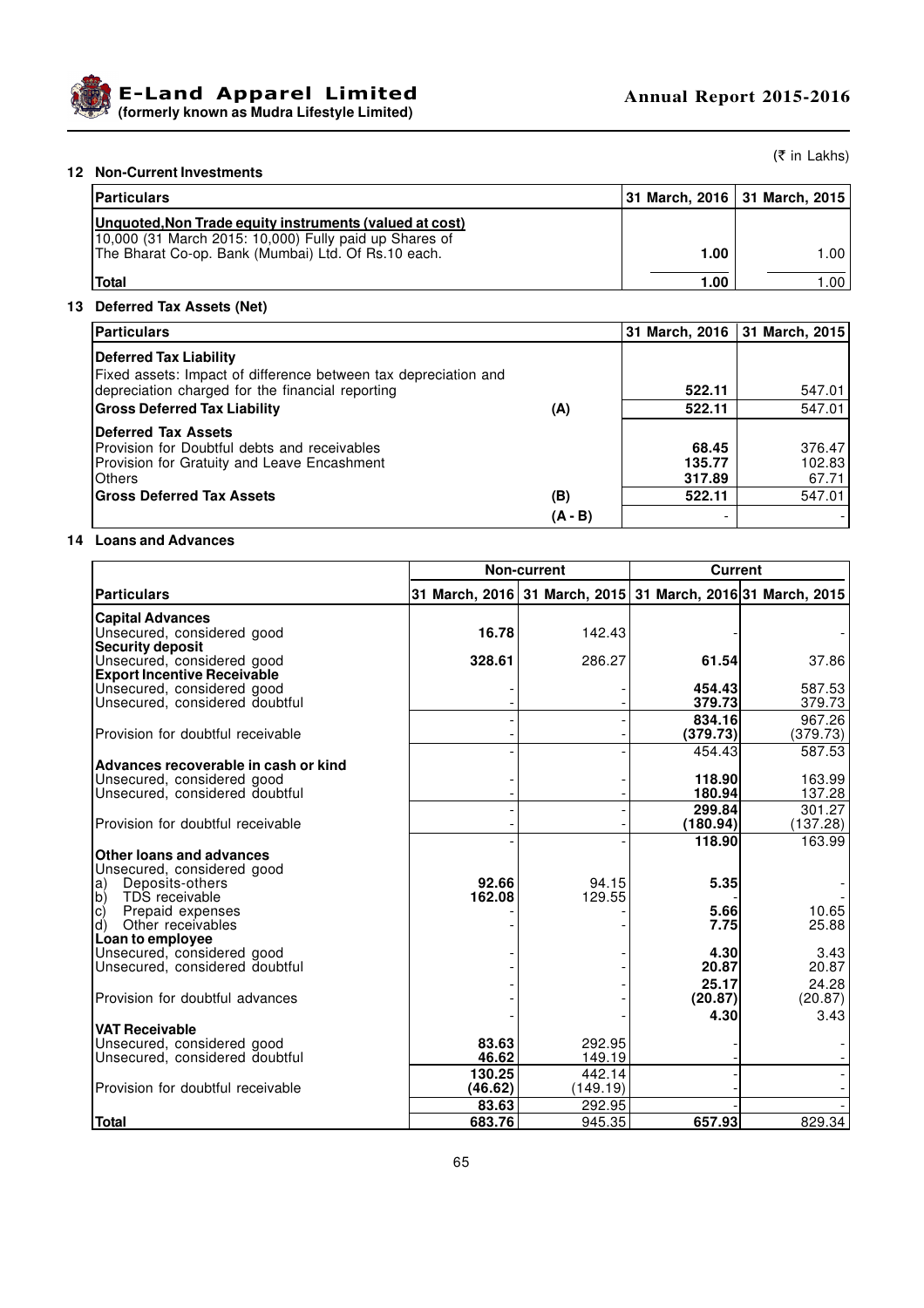

(₹ in Lakhs)

## **15 Other Non Current Assets**

| <b>Particulars</b>                                                                  |      | 31 March, 2016 31 March, 2015 |
|-------------------------------------------------------------------------------------|------|-------------------------------|
| Fixed Deposits with banks having original maturity of more than 12 months (Note 19) | 3.49 | 33.61                         |
|                                                                                     | 3.49 | 33.61                         |

### **16 Current Investments**

|              | <b>Particulars</b>                                                                                               | 31 March, 2016   | 31 March, 2015   |
|--------------|------------------------------------------------------------------------------------------------------------------|------------------|------------------|
|              | Quoted (valued at lower of cost and fair value)                                                                  |                  |                  |
|              | Equity Instruments                                                                                               |                  |                  |
| la)          | <b>Strides Shasun Ltd.*</b><br>3.125 (31 March 2015:10.000) Share of Face Value of Rs. 10 each fully paid up     | 5.89             | 5.89             |
| <sub>b</sub> | Mahanagar Telephone Nigam Ltd.<br>13,000 (31 March 2015:13,000) Share of Face Value of Rs. 10 each fully paid up | 17.25            | 17.25            |
|              | <b>Total</b><br>Less: Provision for diminution in value of Investment                                            | 23.14<br>(14.95) | 23.14<br>(14.88) |
|              | <b>Total</b>                                                                                                     | 8.19             | 8.26             |
|              | Market value of quoted investments<br>Mahanagar Telephone Nigam Ltd.<br>(1)<br>Strides Shasun Ltd.<br>(ii)       | 2.30<br>34.02    | 2.37<br>37.11    |

\* Post scheme of Amalgamation between Shasun Pharmaceuticals Limited and Strides Arcolab Limited, revised number of shares has been allotted as per scheme.

### **17 Inventories (valued at lower of cost and net realizable value)**

| <b>Particulars</b>                                         |          | 31 March, 2016   31 March, 2015 |
|------------------------------------------------------------|----------|---------------------------------|
| Raw Materials [includes Goods-in-transit of ₹ 157.28 Lakhs |          |                                 |
| l(31 March, 2015: ₹ 464.69 Lakhs)]                         | 1.039.66 | 1.749.54                        |
| Work-in-progress                                           | 492.49   | 416.21                          |
| Finished Goods                                             | 2,575.99 | 1,908.21                        |
| <b>Consumables</b>                                         | 351.98   | 296.19                          |
| Total                                                      | 4,460.12 | 4.370.15                        |
|                                                            |          |                                 |

# **Details of Inventory**

| Particulars                                     | 31 March, 2016   | 31 March, 2015   |
|-------------------------------------------------|------------------|------------------|
| <b>Raw Materials</b><br>Fabric                  | 1,039.66         | 1,749.54         |
| <b>Work-in-Progress</b>                         | 1,039.66         | 1,749.54         |
| <b>Fabric Cutting</b><br><b>Fabric Batching</b> | 255.07<br>237.42 | 243.24<br>172.97 |
| <b>Finished Goods</b>                           | 492.49           | 416.21           |
| lGarments                                       | 2,575.99         | 1,908.21         |
| <b>Consumables</b>                              | 2,575.99         | 1,908.21         |
| Interlining<br><b>Trims</b>                     | 134.32<br>217.66 | 118.48<br>177.71 |
|                                                 | 351.98           | 296.19           |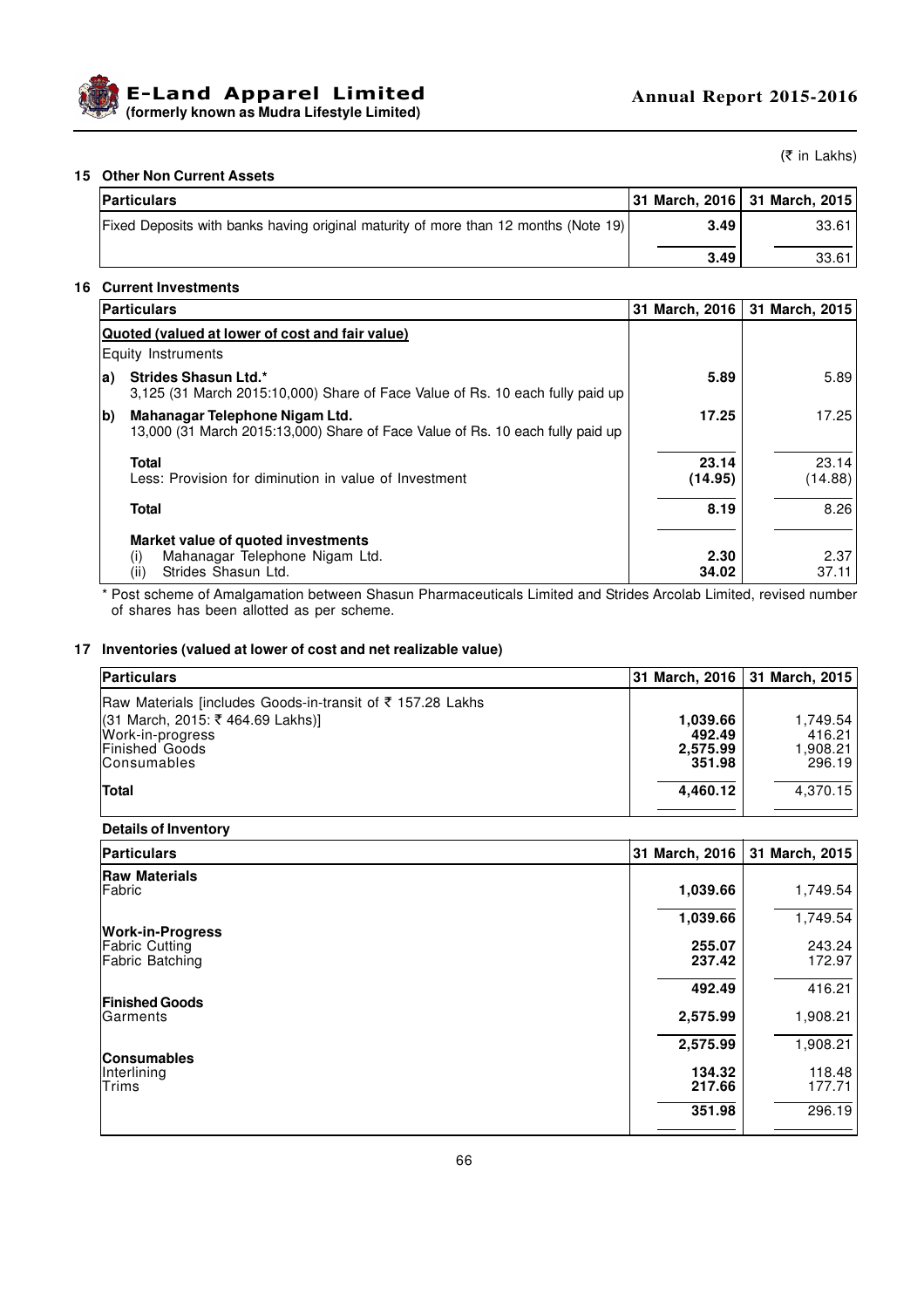



(₹ in Lakhs)

# **18 Trade Receivables**

| Particulars                                                                             | 31 March, 2016       | 31 March, 2015       |
|-----------------------------------------------------------------------------------------|----------------------|----------------------|
| Outstanding for a period exceeding six months from the<br>date they are due for payment |                      |                      |
| Unsecured, Considered Good<br>lDoubtful                                                 | 425.47<br>794.14     | 537.15<br>531.29     |
| Provision for doubtful receivables                                                      | 1,219.61<br>(794.14) | 1,068.44<br>(531.29) |
| <b>Other receivables</b>                                                                | 425.47               | 537.15               |
| Unsecured, Considered Good                                                              | 4,031.02             | 3,901.48             |
| Total                                                                                   | 4,456.49             | 4,438.63             |

### **19 Cash and Bank Balances**

|                                                              | <b>Non-Current</b> |                          | <b>Current</b>    |                   |
|--------------------------------------------------------------|--------------------|--------------------------|-------------------|-------------------|
| <b>Particulars</b>                                           | 31 March,<br>2016  | 31 March,<br>2015        | 31 March,<br>2016 | 31 March,<br>2015 |
| <b>Cash and Cash Equivalents</b>                             |                    |                          |                   |                   |
| Balances with banks:                                         |                    |                          |                   |                   |
| - On current accounts                                        |                    | $\overline{\phantom{a}}$ | 215.06            | 1,096.57          |
| - Deposits with original maturity of less than three months  |                    |                          | 51.00             | 388.11            |
| - On unpaid dividend account                                 |                    |                          | 4.08              | 5.96              |
| Cash on hand                                                 |                    | $\overline{\phantom{a}}$ | 4.40              | 5.18              |
|                                                              |                    | ۰.                       | 274.54            | 1,495.82          |
| Other bank balances                                          |                    |                          |                   |                   |
| - Deposits with original maturity for more than 12 months    | 3.49               | 33.61                    |                   |                   |
| - Deposits with original maturity for more than 3 months but |                    |                          |                   |                   |
| less than 12 months                                          |                    |                          | 582.24            | 1,129.61          |
|                                                              | 3.49               | 33.61                    | 582.24            | 1,129.61          |
| Amount disclosed under non current assets (Refer Note 15)    | (3.49)             | (33.61)                  |                   |                   |
| <b>Total</b>                                                 |                    |                          | 856.78            | 2,625.43          |

## **20 Other Current Assets**

| Particulars                |          | 31 March, 2016   31 March, 2015 |
|----------------------------|----------|---------------------------------|
| Fixed Assets held for sale | 1,407.32 | 2,448.57                        |
| Debtors for Fixed Asset    | 2.76     | 441.81                          |
| Slump sale receivable      | 736.17   | 1,456.17                        |
| Debtors for rent           | 12.07    |                                 |
| <b>Total</b>               | 2,158.32 | 4,346.55                        |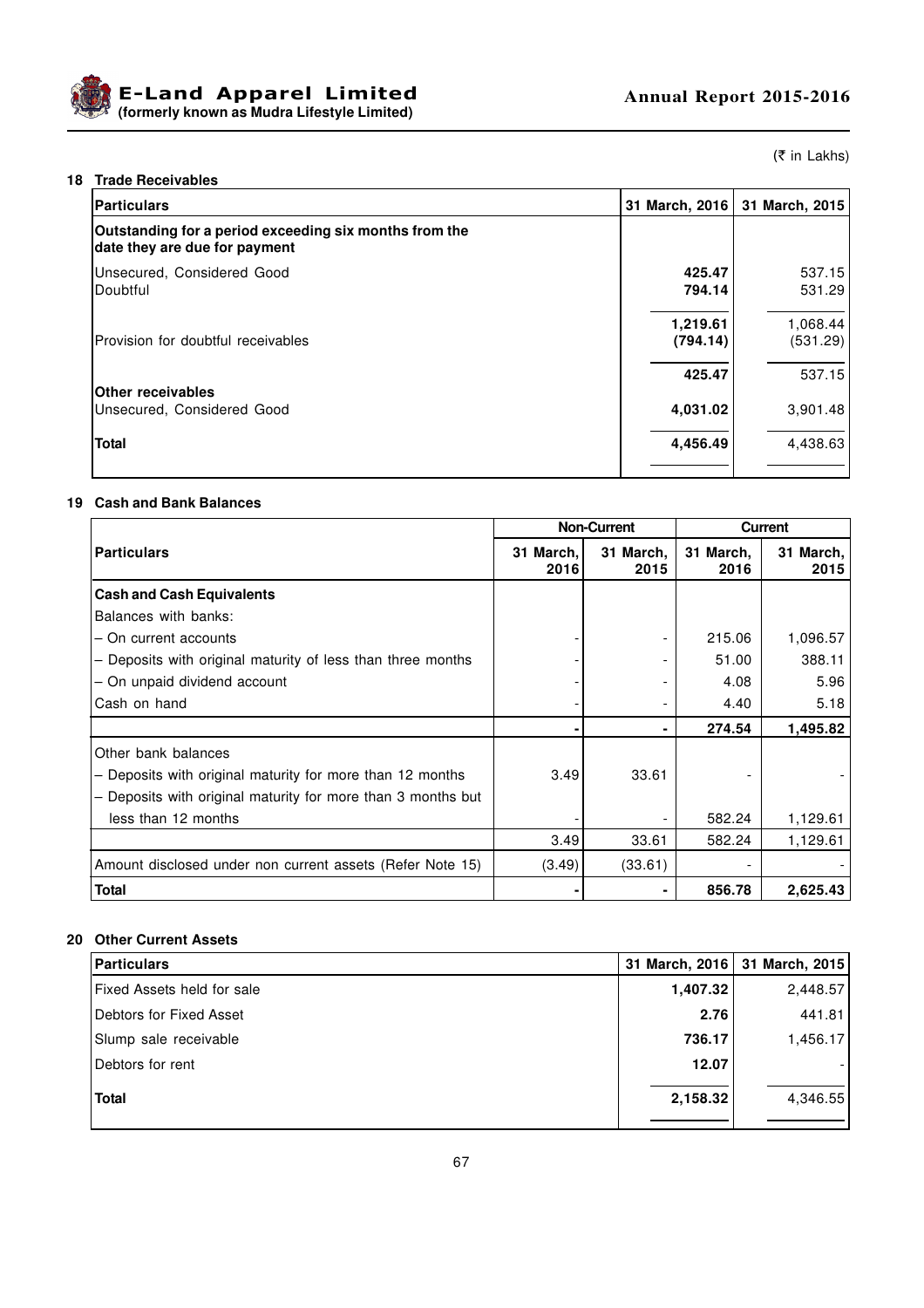



# **Notes to financial statements for the year ended 31 March 2016**

### **21 Revenue from Operations**

(₹ in Lakhs)

| 2015-16                       | 2014-15                       |
|-------------------------------|-------------------------------|
|                               |                               |
| 21,787.45<br>158.42<br>143.44 | 16,213.40<br>172.00<br>172.58 |
|                               |                               |
| 23.86<br>1,192.07<br>186.11   | 31.70<br>817.00<br>96.48      |
| 23,491.35<br>36.79            | 17,503.16                     |
| 23,454.56                     | 17,503.16                     |
|                               |                               |

# Excise duty on sales amounting to ₹ 36.79 Lakhs (31 March 2015: Nil) has been reduced from sales in the statement of profit & loss and excise duty on increase/decrease in stock amounting to ₹ 17.33 Lakhs (31 March 2015: Nil) has been considered as (income)/expense in Note 27 of financial statements.

### **Details of products sold**

| Particulars                                   | $2015 - 16$ | 2014-15   |
|-----------------------------------------------|-------------|-----------|
| <b>Finished goods sold</b><br><b>Garments</b> | 21,787.45   | 16,213.40 |
|                                               | 21,787.45   | 16,213.40 |

### **Details of services rendered**

| <b>Particulars</b> | $2015 - 16$ | $2014 - 15$ |
|--------------------|-------------|-------------|
| Job work income    | 143.44      | 172.58      |
|                    | 143.44      | 172.58      |

### **22 Other Income**

| <b>Particulars</b>                    | 2015-16 | 2014-15 |
|---------------------------------------|---------|---------|
| Interest on Bank Deposits             | 52.66   | 152.19  |
| Interest on Others                    | 10.05   | 49.52   |
| Dividend Income on current investment | 0.15    |         |
| Sundry Balances Written Back          | 52.44   | 63.13   |
| Exchange Difference (net)             | 272.52  | 111.80  |
| Other non-operating income            | 24.54   | 54.64   |
| <b>Total</b>                          | 412.36  | 431.28  |
|                                       |         |         |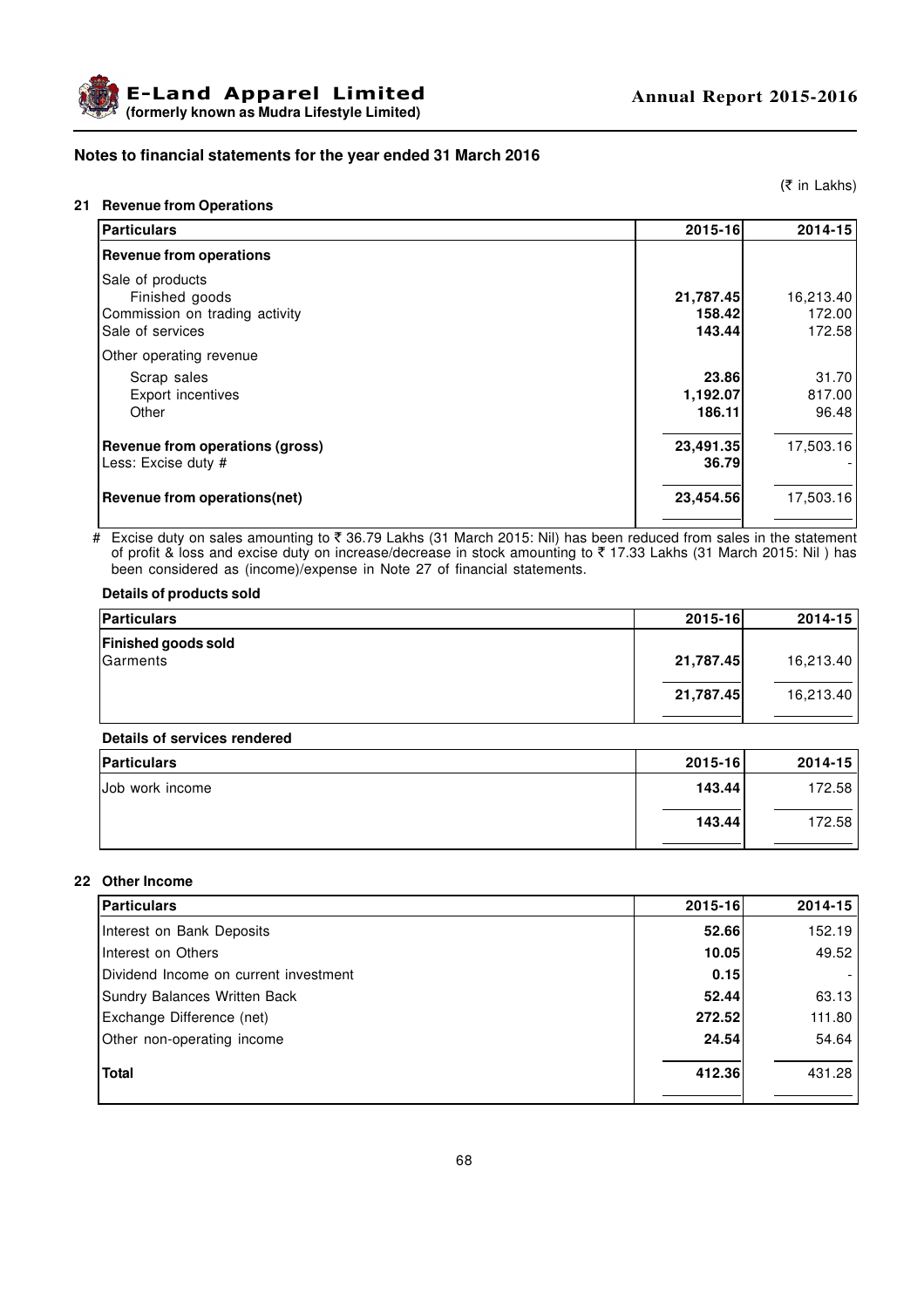

(₹ in Lakhs)

## **23 Cost of raw materials and components consumed**

| <b>Particulars</b>                     | 2015-16    | 2014-15    |
|----------------------------------------|------------|------------|
| Inventory at the beginning of the year | 1,749.54   | 894.86     |
| IAdd: Purchases                        | 10,855.75  | 9,761.10   |
| lAdd: Direct Cost                      | 84.16      | 52.80      |
| Add: Consumables                       | 2,826.48   | 2,130.19   |
| Less: inventory at the end of the year | (1,039.66) | (1,749.54) |
| <b>Total</b>                           | 14,476.27  | 11,089.41  |

#### **Details of raw material and components consumed**

| Particulars        | $2015 - 16$ | 2014-15   |
|--------------------|-------------|-----------|
|                    |             |           |
| Fabric             | 11,649.78   | 8,959.22  |
| <b>Consumables</b> | 2,826.48    | 2,130.19  |
|                    |             |           |
|                    | 14,476.27   | 11,089.41 |

#### **24 (Increase)/ decrease in Inventories of finished goods and work in progress**

| <b>Particulars</b>                       | 2015-16  | 2014-15  |
|------------------------------------------|----------|----------|
| Inventories at the end of the year       |          |          |
| <b>Finished Goods</b>                    | 2,575.99 | 1,908.21 |
| <b>Work-in-Progress</b>                  | 492.49   | 416.21   |
| (A)                                      | 3,068.48 | 2,324.42 |
| Inventories at the beginning of the year |          |          |
| <b>Finished Goods</b>                    | 1,908.21 | 1,182.67 |
| <b>Work-in-Progress</b>                  | 416.21   | 210.51   |
| Less: Adjustment as per Note 28          | (111.79) |          |
| (B)                                      | 2,212.63 | 1,393.18 |
| Total (B-A)                              | (855.85) | (931.24) |
|                                          |          |          |

## **25 Employee benefits expenses**

| Particulars                               | 2015-16  | $2014 - 15$ |
|-------------------------------------------|----------|-------------|
| Salaries, Wages and Bonus                 | 5,859.97 | 4,770.68    |
| Contribution to Provident and Other Funds | 605.15   | 502.44      |
| Gratuity expenses (Refer Note 33)         | 36.04    | 144.30      |
| <b>Staff Welfare expenses</b>             | 78.88    | 64.23       |
| <b>Total</b>                              | 6,580.04 | 5,481.65    |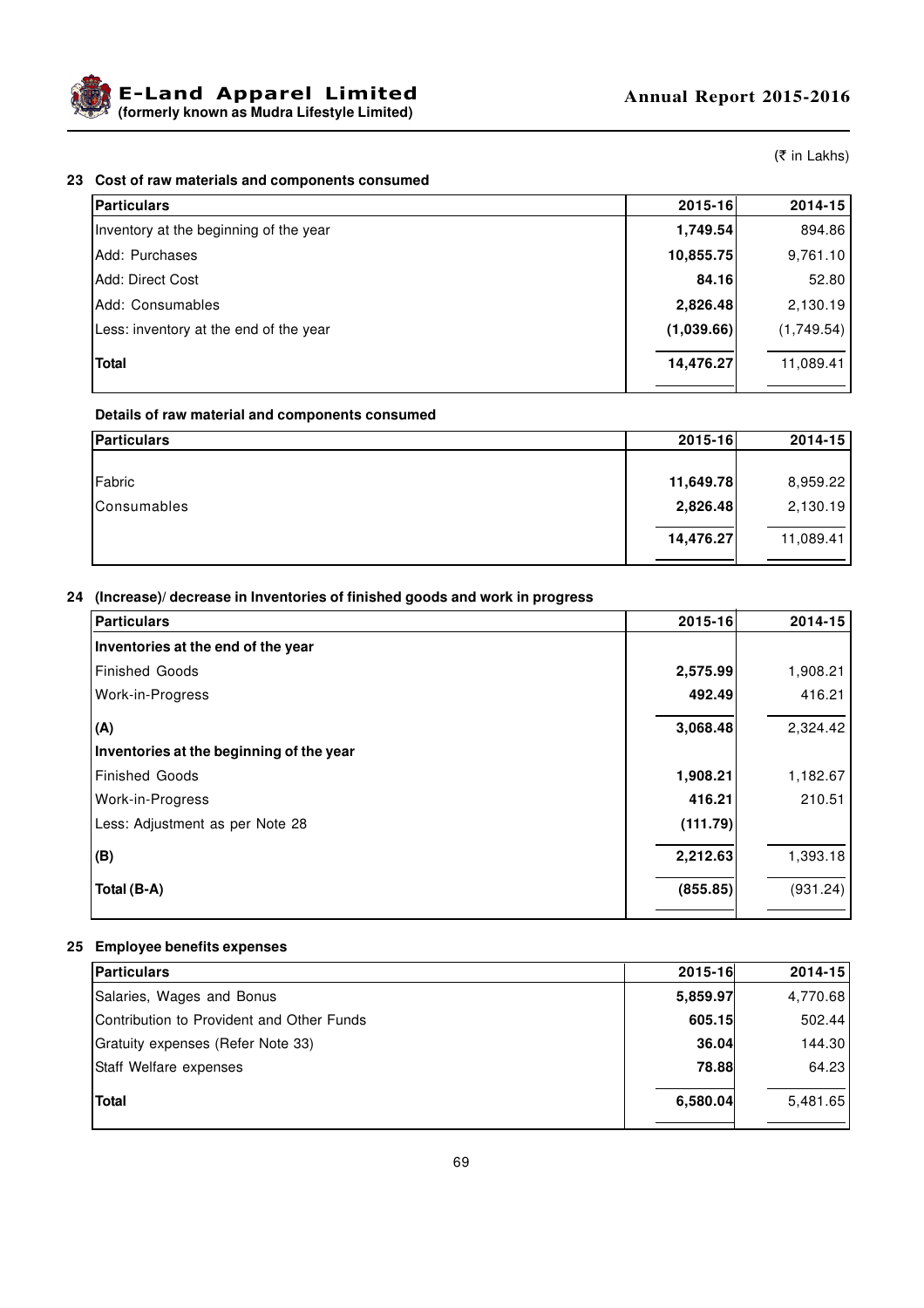

(₹ in Lakhs)

#### **26 Finance Cost**

| <b>Particulars</b>     | 2015-16 | $2014 - 15$ |
|------------------------|---------|-------------|
| Interest on borrowings | 359.00  | 393.32      |
| 'Total                 | 359.00  | 393.32      |

# **27 Other Expenses**

| <b>Particulars</b>                              | 2015-16  | 2014-15  |
|-------------------------------------------------|----------|----------|
| <b>Factory Expenses</b>                         | 48.68    | 32.83    |
| Power, Fuel & Water                             | 278.52   | 217.71   |
| Job work charges                                | 1,085.32 | 778.18   |
| <b>Repair and Maintenance:-</b>                 |          |          |
| <b>Building</b>                                 | 31.80    | 20.54    |
| Plant and Machinery                             | 23.42    | 14.45    |
| Others                                          | 48.13    | 36.86    |
| Remuneration to auditors (Refer Note.29)        | 24.26    | 14.75    |
| Freight & Forwarding charges                    | 630.04   | 309.34   |
| Insurance                                       | 21.20    | 23.24    |
| Rent                                            | 535.20   | 510.31   |
| Rates and Taxes                                 | 99.78    | 47.62    |
| <b>Director Sitting Fees</b>                    | 4.20     | 3.70     |
| Sundry Balance Written Off                      | 13.72    |          |
| Excise Duty on increase/(decrease) in inventory | 17.33    |          |
| Provision for doubtful debts and advances       | 221.51   | 54.97    |
| Advance License Duty                            |          | 39.66    |
| Loss on sale of Fixed Assets disposed off (Net) | 11.51    | 110.12   |
| Interest on TDS                                 | 24.38    | 20.67    |
| Provision for Export Incentives                 |          | 195.74   |
| Travelling & Conveyance                         | 393.53   | 360.15   |
| Legal & Professional Charges                    | 277.82   | 224.04   |
| Miscellaneous Expenses                          | 635.21   | 466.87   |
| Total                                           | 4,425.56 | 3,481.72 |

# **28 Prior Period Items**

| <b>Particulars</b>                                                                                                                                                                                                                                                                                                                                                                                                                     | $2015 - 16$                        | 2014-15                                |
|----------------------------------------------------------------------------------------------------------------------------------------------------------------------------------------------------------------------------------------------------------------------------------------------------------------------------------------------------------------------------------------------------------------------------------------|------------------------------------|----------------------------------------|
| Property Tax, differential premium and other dues on properties<br>a)<br>Provision for doubtful advances and receivables<br>$\vert$ b)<br>Reversal of impairment loss on assets held for sale<br>$\mathbf{C}$<br>Interest Expense<br>d)<br>Amortisation of lease hold land<br>$\epsilon$<br>Provision for shortages/liquidated damages etc.<br>Net realisable value adjustment on inventory<br>$\binom{g}{h}$<br><b>Other Expenses</b> | 207.57<br>86.01<br>85.00<br>111.79 | 1,028.43<br>(221.97)<br>30.36<br>73.05 |
| Total                                                                                                                                                                                                                                                                                                                                                                                                                                  | 490.37                             | 909.87                                 |

# **29 Remuneration to auditors (Excluding service tax)**

| <b>Particulars</b>                    | $2015 - 16$ | 2014-15 |
|---------------------------------------|-------------|---------|
| As auditor (exclusive of Service tax) |             |         |
| Statutory audit fees                  | 13.00       | 7.00    |
| Limited review fees                   | 9.00        | 6.00    |
| Tax audit fees                        | 1.00        | 1.00    |
| Reimbursement of expenses             | 1.26        | 0.75    |
|                                       | 24.26       | 14.75   |
|                                       |             |         |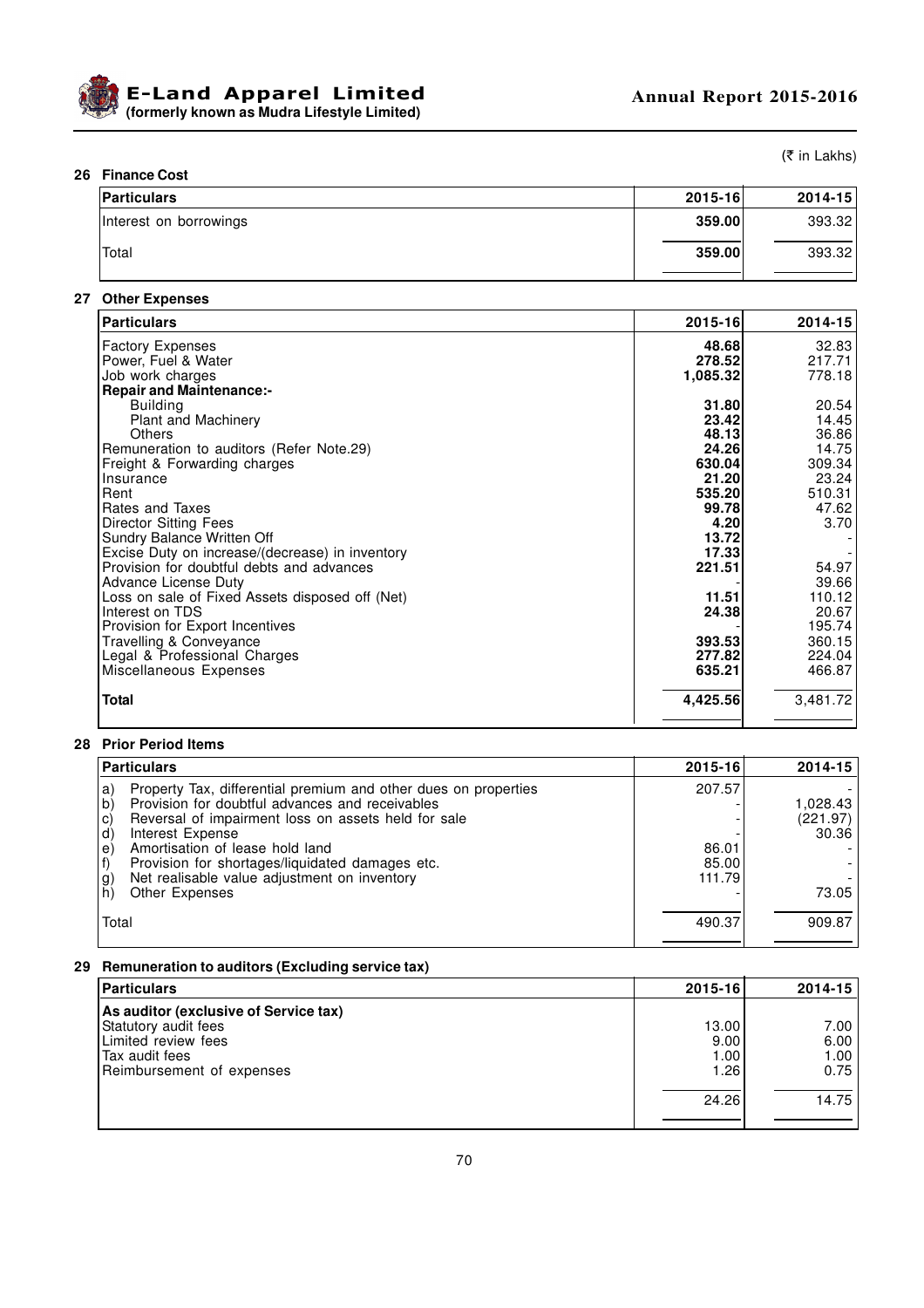

#### **30 Contingent Liabilities and Capital Commitment**

|                                                                                                                |                               | $(5 \in \text{Ln}$ Lakhs) |
|----------------------------------------------------------------------------------------------------------------|-------------------------------|---------------------------|
| <b>Particulars</b>                                                                                             | 31 March, 2016 31 March, 2015 |                           |
| <b>Work Contract Tax</b>                                                                                       | 250.22                        | 250.22                    |
| Claims against the company not acknowledged as debts                                                           | 109.82                        | 42.86                     |
| Income-tax matters under appeal (Note i)                                                                       | 140.36                        | 140.36                    |
| Duty payable under Export Promotion Capital Goods (EPCG) Scheme if the<br>export obligations are not fulfilled | 2,521.12                      | 3,553.00                  |
| Capital Commitment remaining to be executed (net of advances)                                                  | 53.04                         | 60.97                     |
| Interest recompense on working capital loan under CDR scheme (Note ii)                                         | 229.02                        | 229.02                    |
| (Bank Guarantee (Note iii)                                                                                     | 40,000.00                     | 40,000.00                 |
| <b>Total</b>                                                                                                   | 43,303.58                     | 44,276.43                 |

i Income Tax demand includes Demand Notice from Income Tax Authorities under section 156 of Income Tax Act for the A.Y 2009-10 ₹ 69.47 Lakhs and for A.Y. 2010-11 ₹ 70.89 Lakhs.

- ii The Master Restructuring Agreement (MRA) executed by the Company and the Corporate Debt Restructuring ('CDR') lenders as well as the provisions of the Master Circular on Corporate Debt Restructuring issued by the Reserve Bank of India, give a right to the CDR Lenders to get a recompense of their waivers and sacrifices made as part of the CDR Proposal. The recompense payable by the borrowers is contingent on various factors and conditions under the CDR Master Circular, the outcome of which currently, is materially uncertain and hence the proportionate amount payable as recompense has been treated as a contingent liability and not provided for.
- iii In respect of the term loan and working capital loan related to D1 unit at Tarapur, which Company had transferred to E-Land Fashion India Pvt Limited ('EFIPL') as on 29<sup>th</sup> March, 2014 under the slump sale agreement, the lenders of EFIPL will continue to have a charge on all movable, current and other assets of the Company pursuant to the revised Master Restructuring Agreement (MRA) executed by the Company. Company is in the process of executing the cross collateral documents for the same.
- In respect of Company's leasehold land at Bommasandra and Doddaballapura, Company had entered into a lease cum sale agreement with the Karnataka Industrial Areas Development Board (KIADB) wherein Company has to develop the land, construct building and set up a manufacturing unit of readymade garments and will provide employment opportunities as per the terms mentioned in the agreement. Company is in the process of complying with the aforesaid conditions.

#### **31 Earning Per Share (EPS)**

| <b>Particulars</b>                                     | 31 March, 2016 31 March, 2015 |            |
|--------------------------------------------------------|-------------------------------|------------|
| INet Loss after tax                                    | (1.867.12)                    | (3,902.34) |
| Weighted average number of Equity Shares for Basic EPS | 47.990.469                    | 47.990.469 |
| Nominal Value of Equity Shares (Rs.)                   | 10.00                         | 10.00      |
| Basic Earnings per Equity Share (Rs.)                  | (3.89)                        | (8.13)     |
| Diluted Earnings per Equity Share (Rs.)                | (3.89)                        | (8.13)     |

#### **32 Related Parties Disclosure:**

#### **Name of Related Parties and Description of relationship:**

| A) | <b>Key Management Personnel</b>                                                                         | Relationship                                                                                                                                        |
|----|---------------------------------------------------------------------------------------------------------|-----------------------------------------------------------------------------------------------------------------------------------------------------|
|    | Mr. Yangweon Yoo<br>Mr. Jung Ho Hong<br>Mr. Kwang Hyuck Choi<br>Mr. Yi Byoung Hoon<br>Mr. Ashitosh Seth | <b>Managing Director</b><br><b>Whole Time Director</b><br>Whole Time Director<br>Chief Financial Officer (w.e.f. 30 May, 2014)<br>Company Secretary |
| B) | Ultimate Holding Company#<br>(E Land World Co. Ltd.)                                                    |                                                                                                                                                     |
| C) | <b>Holding Company#</b><br>(E Land Asia Holdings Pte Ltd)                                               |                                                                                                                                                     |
| D) | <b>Fellow Subsidiary Companies*</b>                                                                     |                                                                                                                                                     |
|    | E Land Accessaries Trading (Shanghai) Co. Ltd.                                                          |                                                                                                                                                     |
|    | E Land Fashion China Holdings Ltd.                                                                      |                                                                                                                                                     |
|    | Thanh Cong Textile Garment Investment Trading Joint Stock Company                                       |                                                                                                                                                     |
|    | E Land Vietnam Co. Ltd.                                                                                 |                                                                                                                                                     |
|    | E Land Fashion India Private Ltd.                                                                       |                                                                                                                                                     |
|    | JEWOO Manufacturing Co. Ltd.<br>Wish Hongkong Ltd                                                       |                                                                                                                                                     |
|    |                                                                                                         |                                                                                                                                                     |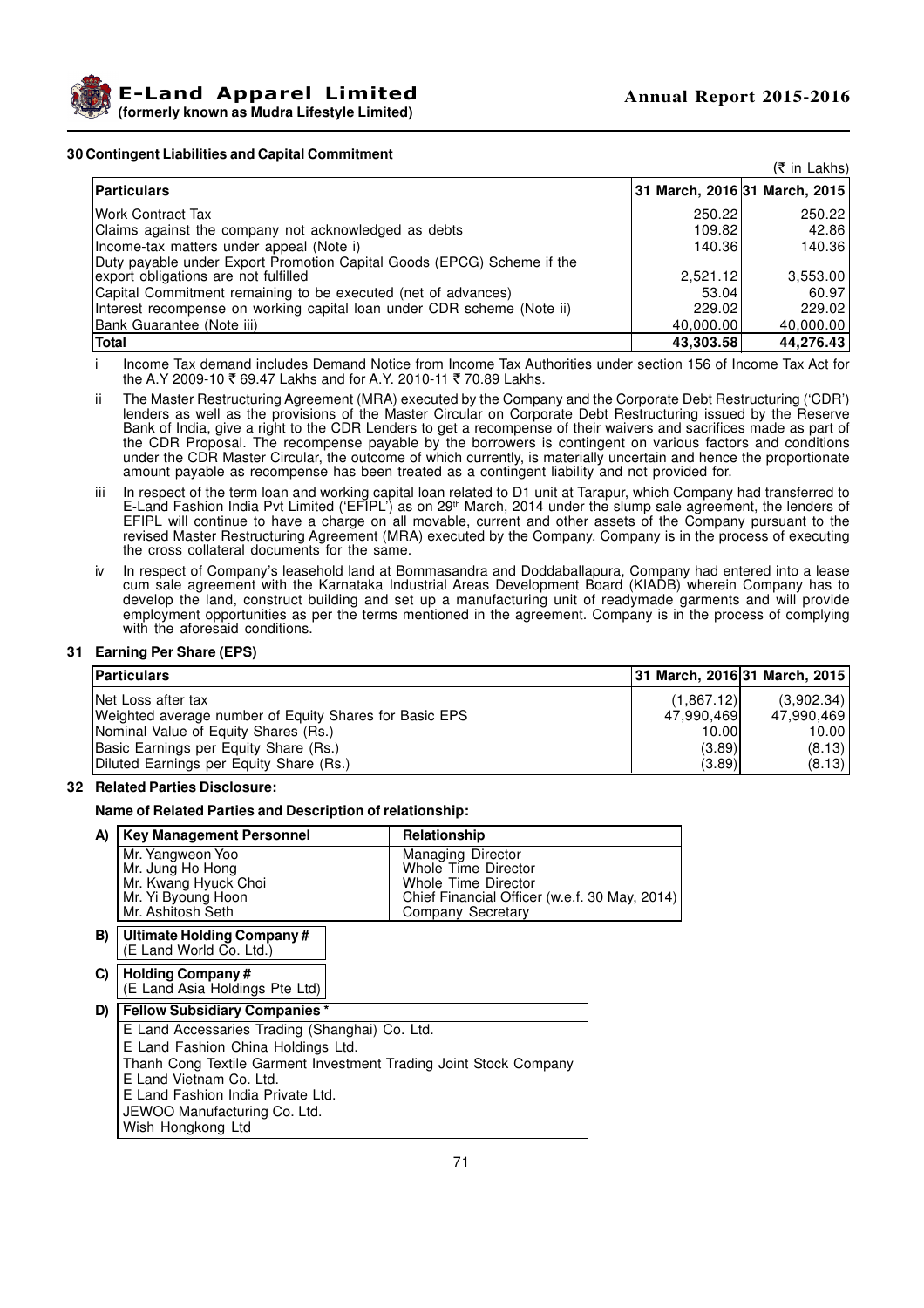

**E-Land Apparel Limited Annual Report 2015-2016**

**(formerly known as Mudra Lifestyle Limited)**

| E) | <b>Entities Under Common Control*</b>            |
|----|--------------------------------------------------|
|    | E Land Fashion (Shanghai) Co. Ltd                |
|    | Bright Light Garment Mfg Co. Ltd                 |
|    | E Land International Fashion Co. Ltd.            |
|    | E Land Retail Ltd                                |
|    | E.Land International Fashion (Shanghai) Co., Ltd |
|    | E-Land Fashion Hong Kong Limited                 |
|    | Elphis Lanka Ltd.                                |
|    | Wish Fashion (Shanghai) Co.Ltd                   |
|    | Eland Japan Inc                                  |
|    | <b>WHOAU Holdings Inc.</b>                       |
|    | Wish Trading (Shanghai) Co. Ltd.                 |
|    | Wish Trading Co. Ltd                             |

#### # **Related parties where control exists**

## \* **Related Parties with whom transactions have taken place during the year** ( $\bar{\tau}$  in Lakhs)

|    | <b>Nature of Transaction</b>                                 | In Relation<br>to "A" Above       | In Relation<br>to "B" Above           | In Relation<br>to "C" Above to "D" Above | In Relation               | In Relation<br>to "E" Above |
|----|--------------------------------------------------------------|-----------------------------------|---------------------------------------|------------------------------------------|---------------------------|-----------------------------|
| 1) | Transactions :-                                              |                                   |                                       |                                          |                           |                             |
|    | Remuneration to Key<br>Managerial Person*                    | 192.00<br>(249.43)                | $(-)$                                 | $(-)$                                    | $(-)$                     | $(\cdot)$                   |
|    | Loan Repaid                                                  | $(-)$                             | $(\textnormal{-})$                    | $(\cdot)$                                | 1.332.73<br>(774.63)      | $(\cdot)$                   |
|    | Purchase of Goods                                            | $(-)$                             | 31.63<br>(27.49)                      | $(-)$                                    | 997.27<br>(1,896.67)      | 84.74<br>(16.55)            |
|    | Sale of Goods *                                              | $(\cdot)$                         | 4,914.41<br>(5,050.91)                | $\left( \text{-} \right)$                | 7.57<br>(13.39)           | 2,868.63<br>(2,348.78)      |
|    | Commission on trading activity<br>(Net of Purchases)         |                                   |                                       |                                          |                           |                             |
|    | (Gross Sales ₹1602.76 Lakhs<br>(₹ 1729.57 Lakhs))            | $(-)$                             | 84.77<br>(155.01)                     | $(\cdot)$                                | $(-)$                     | 73.65<br>(40.33)            |
|    | Slump Sale of Fabric Unit                                    | $(\cdot)$                         | $(\cdot)$                             | $\left( \text{-} \right)$                | $\left( \text{-} \right)$ | $(\cdot)$                   |
|    | Reimbursement Of Expenses                                    | $(\cdot)$                         | $(\cdot)$                             | $(-)$                                    | (183.43)                  | $(\cdot)$                   |
| 2) | Outstanding as at period end :-                              |                                   |                                       |                                          |                           |                             |
|    | Trade Receivable                                             | $\overline{\phantom{a}}$<br>$(-)$ | 815.47<br>(771.51)                    | $\overline{\phantom{a}}$<br>$(-)$        | 1.52<br>(12.38)           | 771.83<br>(723.95)          |
|    | Receivable for slump sale<br>(Other current assets)          | $(-)$                             | $\overline{\phantom{a}}$<br>$(\cdot)$ | $(-)$                                    | 736.17<br>(1, 456.17)     | $(\cdot)$                   |
|    | Trade Payable                                                | $(\cdot)$                         | 32.88<br>(12.93)                      | $\left( \text{-} \right)$                | $(\cdot)$                 | 1.21<br>(1.91)              |
|    | Advance Given (Other Current Assets)                         | $(-)$                             | $(-)$                                 | $(-)$                                    | $(\cdot)$                 | 0.80<br>$(-)$               |
|    | Advance Received<br>(Other current liabilities)              | $(\cdot)$                         | $(-)$                                 | $(-)$                                    | $(-)$                     | (151.59)                    |
|    | Director Remuneration Payable<br>(Other current liabilities) | 8.17<br>(25.27)                   | $(\cdot)$                             | $(\cdot)$                                | $(-)$                     | $(\cdot)$                   |
|    | Due to Holding Company<br>(Other current liabilities)        | $(-)$                             | $(\cdot)$                             | 1,150.63<br>(1, 150.63)                  | $(\cdot)$                 | $(\cdot)$                   |
|    | Loan payable<br>(Long Term Borrowings)                       | $(\textnormal{-})$                | $(\cdot)$                             | $(-)$                                    | 28,210.05<br>(29, 542.78) | $\left( \text{-} \right)$   |

\* This includes Gross Trading Sales of ₹ 1602.76 Lakhs (₹ 1729.57 Lakhs) which has been disclosed as Commission on trading activity<br>in the Revenue from Operations net off purchases of ₹ 1517.99 Lakhs (₹ 1574.56 Lakhs). Figures in bracket pertains to Previous Year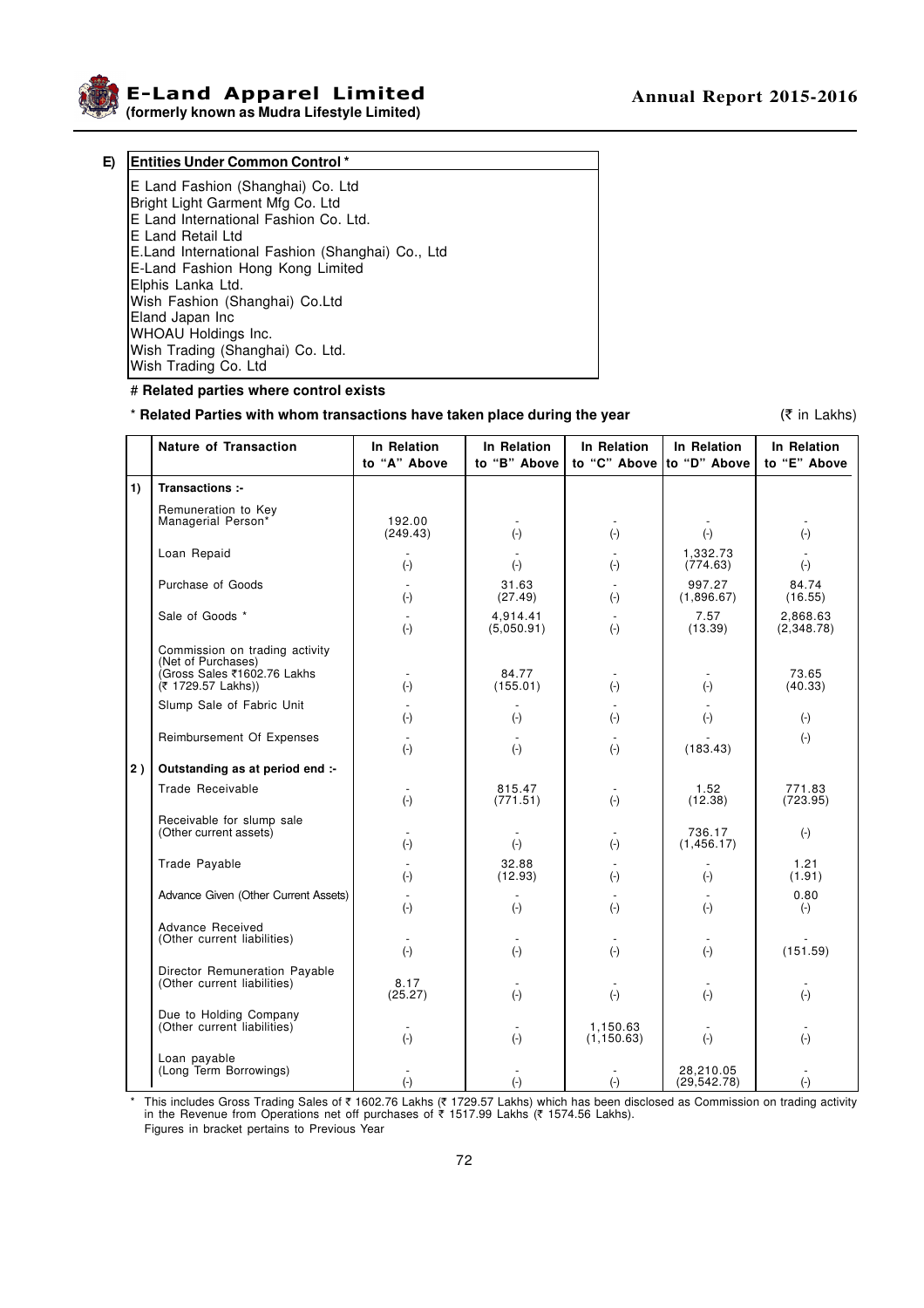

# **F)** Statement of Material Transactions and Balances (₹ in Lakhs)

|    | <b>Nature of Transaction</b>                                                                                                                                                                                                      | 31 March, 2016                       | 31 March, 2015                                    | <b>Trade receivables</b> | Trade payables              |
|----|-----------------------------------------------------------------------------------------------------------------------------------------------------------------------------------------------------------------------------------|--------------------------------------|---------------------------------------------------|--------------------------|-----------------------------|
| 1) | <b>Key Management Personnel</b>                                                                                                                                                                                                   |                                      |                                                   |                          |                             |
|    | Mr. Kwang Hyuck Choi<br>Director remuneration                                                                                                                                                                                     | 45.42                                | 53.12                                             | $(\cdot)$                | 1.96<br>(9.61)              |
|    | Mr. Jung Ho Hong<br>Director remuneration                                                                                                                                                                                         | 45.92                                | 45.77                                             | $(\cdot)$                | 2.73<br>(3.27)              |
|    | Mr. Yangweon Yoo<br>Director remuneration                                                                                                                                                                                         | 47.01                                | 44.75                                             | $(\cdot)$                | 3.48<br>(12.39)             |
|    | Mr. Yi Byoung Hoon<br>Chief Financial Officer                                                                                                                                                                                     | 38.86                                | 38.05                                             | $(\cdot)$                | 2.87<br>(2.84)              |
|    | Mr. Ashitosh Seth<br>Company Secretary                                                                                                                                                                                            | 14.79                                | 12.92                                             | $(\cdot)$                | 1.03<br>(1.01)              |
| 2) | <b>Ultimate Holding Company</b>                                                                                                                                                                                                   |                                      |                                                   |                          |                             |
|    | E Land World Co. Ltd.<br>Purchase of Goods                                                                                                                                                                                        | 31.63                                | 27.49                                             | $(\cdot)$                | 32.88<br>$(\text{-})$       |
|    | Sale of Goods *                                                                                                                                                                                                                   | 4,914.41                             | 5,050.91                                          | 815.47                   |                             |
|    |                                                                                                                                                                                                                                   |                                      |                                                   | (784.44)                 | $(\cdot)$                   |
|    | * This includes Gross Trading Sales of ₹ 956.29<br>Lacs (₹ 1555.97 Lakhs) which has been disclosed<br>as Commission on trading activity in the Revenue<br>from Operations net off purchases of ₹871.52 Lakhs<br>(₹ 1400.96 Lakhs) |                                      |                                                   |                          |                             |
| 3) | <b>Holding Company</b>                                                                                                                                                                                                            |                                      |                                                   |                          |                             |
|    | E-Land Asia Holding Pte Ltd<br>Loans and Advances (Payable)                                                                                                                                                                       | 1,150.63                             | 1,150.63                                          | $(\cdot)$                | $(\cdot)$                   |
| 4) | <b>Fellow Subsidiary Company</b>                                                                                                                                                                                                  |                                      |                                                   |                          |                             |
|    | E.Land Vietnam Corp Ltd.,<br>Sale of Goods                                                                                                                                                                                        |                                      | 1.61                                              | (1.61)                   | $(\cdot)$                   |
|    | Jewoo Manufacturing Co. Ltd<br>Sale of Goods                                                                                                                                                                                      |                                      | 1.18                                              | (1.69)                   | $(\cdot)$                   |
|    | E Land Fashion India Private Ltd.<br>Purchase of Goods<br>Sale of Goods<br>Reimbursement Of Expenses<br>Loan Repaid<br>Slump Sales Receivable                                                                                     | 997.27<br>7.57<br>1,332.73<br>736.17 | 1,896.67<br>10.60<br>183.43<br>774.63<br>1,456.17 | 1.52<br>(9.06)           | $(\cdot)$<br>$\blacksquare$ |
| 5) | <b>Entities Under Common Control</b>                                                                                                                                                                                              |                                      |                                                   |                          |                             |
|    | E Land Fashion (Shanghai) Co. Ltd<br>Sale of Goods *                                                                                                                                                                              | 639.10                               | 325.09                                            | 181.56<br>(140.01)       | $(-)$                       |
|    | * This includes Gross Trading Sales of ₹66.91<br>Lakhs (₹15.76 Lakhs) which has been disclosed as<br>Commission on trading activity in the Revenue<br>from Operations net off purchases of ₹ 60.96 Lakhs<br>(₹ 13.28 Lakhs)       |                                      |                                                   |                          |                             |
|    | Eland Retail Ltd<br>Sale of Goods *                                                                                                                                                                                               | 582.45                               | 1,135.17                                          | 198.89<br>$(-)$          | (151.59)                    |
|    | * This includes Gross Trading Sales of ₹ 372.79<br>Lakhs (₹ 93.02 Lakhs) which has been disclosed as<br>Commission on trading activity in the Revenue<br>from Operations net off purchases of ₹ 321.43 Lakhs<br>(₹ 84.36 Lakhs)   |                                      |                                                   |                          |                             |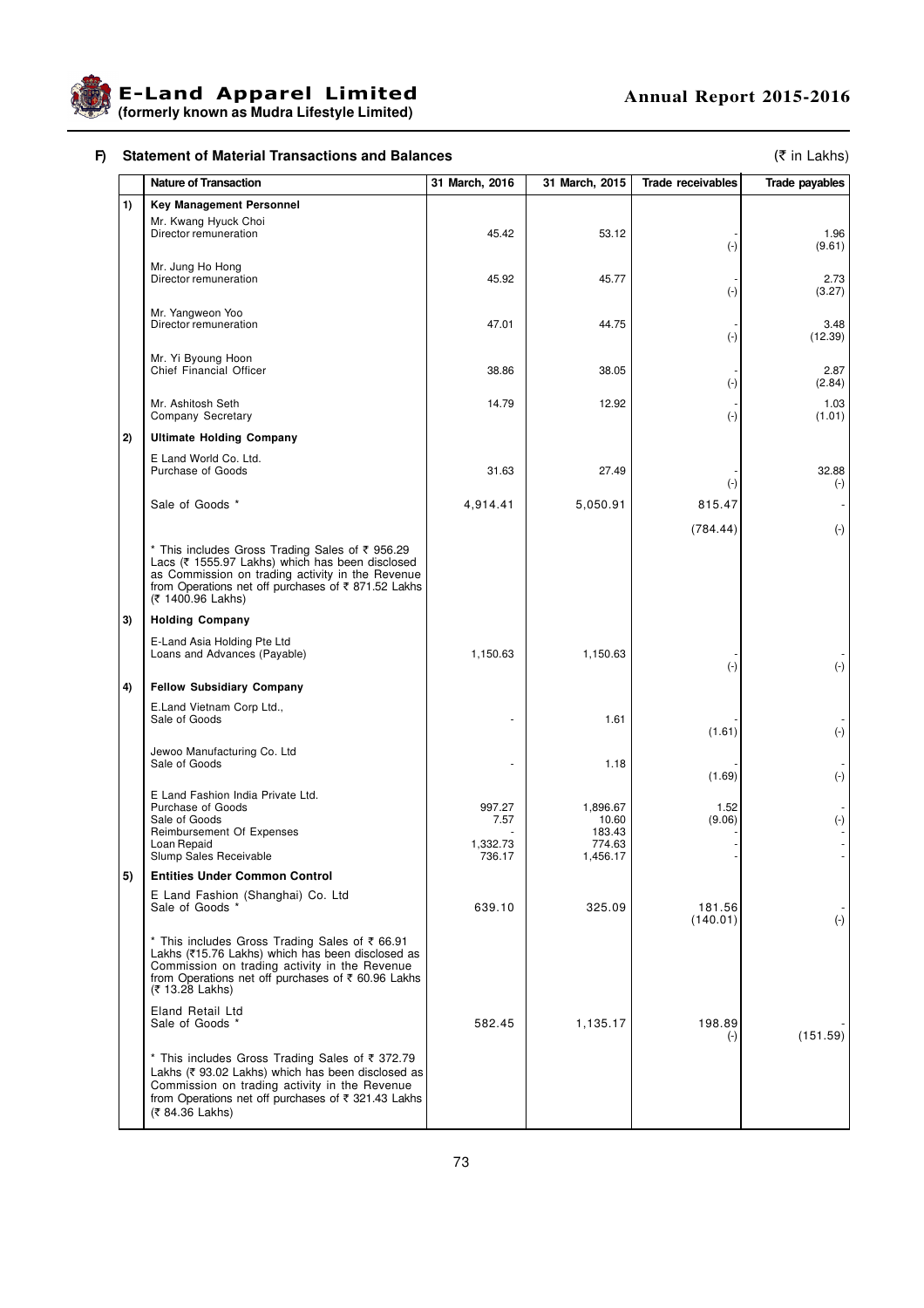

**E-Land Apparel Limited Annual Report 2015-2016 (formerly known as Mudra Lifestyle Limited)**

| E.Land International Fashion (Shanghai) Co., Ltd<br>Purchase of Goods<br>Sale of Goods *                                                                                                                                      | 74.52<br>1,269.93 | 620.03 | 217.83<br>(323.18) | 1.21<br>$(-)$            |
|-------------------------------------------------------------------------------------------------------------------------------------------------------------------------------------------------------------------------------|-------------------|--------|--------------------|--------------------------|
| * This includes Gross Trading Sales of ₹135.63<br>Lakhs (₹ 32.72 Lakhs) which has been disclosed as<br>Commission on trading activity in the Revenue<br>from Operations net off purchases of ₹124.96<br>Lakhs (₹ 30.14 Lakhs) |                   |        |                    |                          |
| Elphis Lanka (Pvt) Ltd                                                                                                                                                                                                        |                   |        |                    |                          |
| Sale of Goods                                                                                                                                                                                                                 |                   | 7.30   | $(\cdot)$          | $(-)$                    |
| Wish Fashion (Shanghai) Co. Ltd.<br>Sales of Goods                                                                                                                                                                            | 27.23             |        | 10.91<br>$(\cdot)$ | $(\cdot)$                |
| Wish Trading (Shanghai) Co. Ltd.<br>Purchase of Goods                                                                                                                                                                         | 10.22             | 16.55  | 0.80<br>(1.91)     | $\overline{\phantom{a}}$ |
| E-land Japan INC<br>Sale of Goods                                                                                                                                                                                             |                   | 2.75   |                    |                          |
| E-Land Fashion Hong Kong Limited<br>Sale of Goods *                                                                                                                                                                           | 325.93            | 249.01 | 57.43<br>(127.54)  | $(\cdot)$                |
| * This includes Gross Trading Sales of ₹ 65.36<br>Lakhs (₹ 22.66 Lakhs) which has been disclosed as<br>Commission on trading activity in the Revenue<br>from Operations net off purchases of ₹60.07<br>Lakhs (₹ 20.4 Lakhs)   |                   |        |                    |                          |
| WHOAU Holdings Inc<br>Sale of Goods *                                                                                                                                                                                         | 23.98             | 9.43   | 105.22<br>(123.44) | $(\cdot)$                |
| * This includes Gross Trading Sales of ₹ 5.77<br>Lakhs (₹ 9.43 Lakhs) which has been disclosed as<br>Commission on trading activity in the Revenue<br>from Operations net off purchases of ₹ 5.38 Lakhs<br>(₹ 8.44 Lakhs)     |                   |        |                    |                          |

Figures in bracket pertains to Previous Year

The remuneration to the key managerial personnel does not include the provisions made for gratuity and leave benefits, as they are determined on an actuarial basis for the company as a whole.

In respect of the term loan and working capital loan related to D1 unit at Tarapur, which Company had transferred to E-Land Fashion India Pvt Limited ('EFIPL') as on 29th March, 2014 under the slump sale agreement, the lenders of EFIPL will continue to have a charge on all movable, current and other assets of the Company pursuant to the revised Master Restructuring Agreement (MRA) executed by the Company. Company is in the process of executing the cross collateral documents for the same.

#### **33 Employee Benefits**

#### **i) Contribution to Defined Contribution Plans, recognized as expense for the year is as under :**

|                                                      |                               | $(5 \in \mathsf{In}$ Lakhs) |
|------------------------------------------------------|-------------------------------|-----------------------------|
| <b>Particulars</b>                                   | 31 March, 2016 31 March, 2015 |                             |
| Employer's Contribution to Provident Fund            | 441.42                        | 362.52                      |
| Employer's Contribution to ESIC Fund and other funds | 163.73                        | 139.92                      |
| <b>Total</b>                                         | 605.15                        | 502.44                      |

#### **ii) Defined Benefit Plan**

The Company has defined benefit gratuity plan. Every employee who has completed five years or more of service gets a gratuity on departure at 15 days salary (last drawn salary) for each completed year of service. The scheme is unfunded.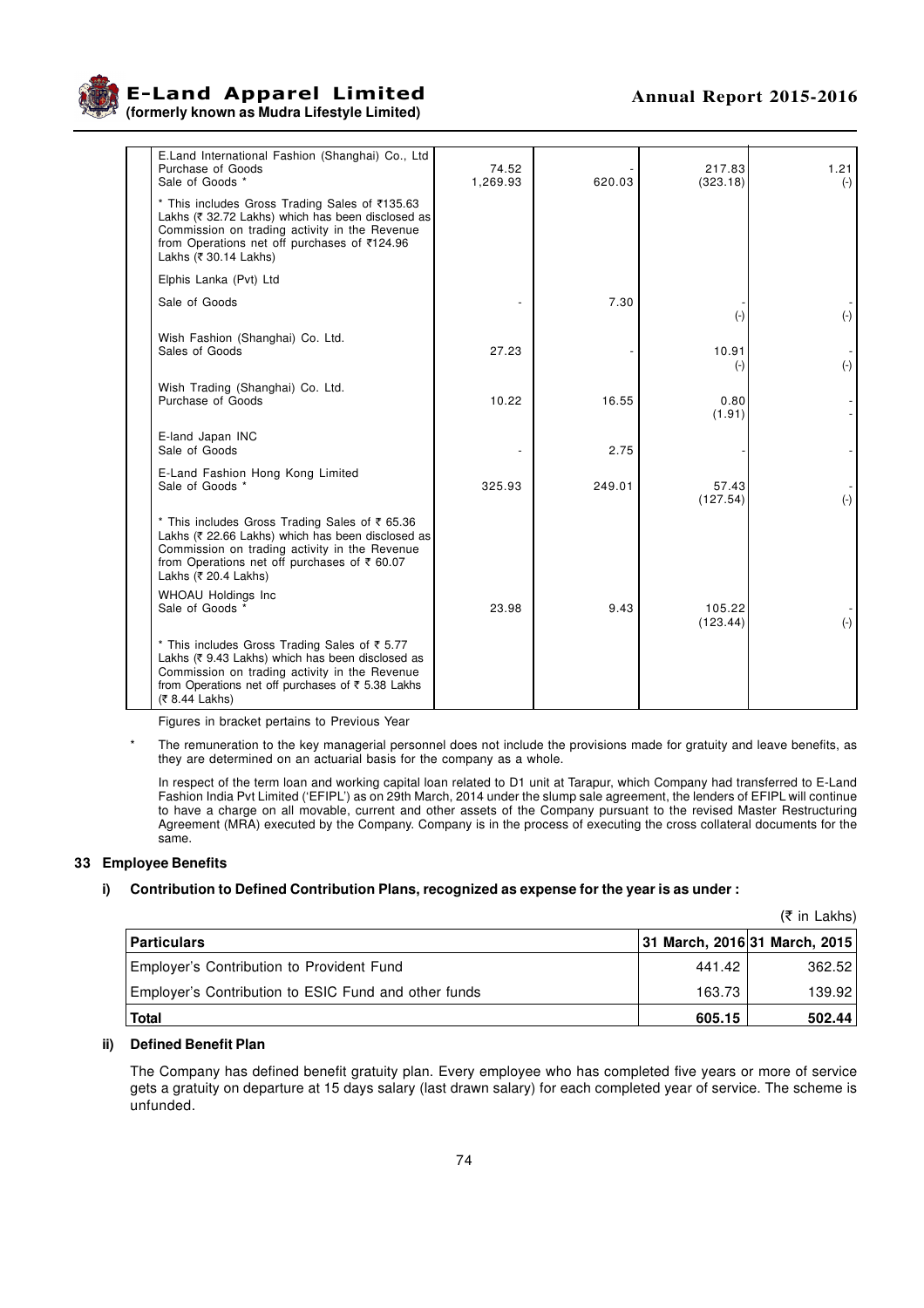

The following table summarizes the components of net benefit expense recognized in the statement of profit and loss and amounts recognized in the balance sheet.

| <b>Particulars</b>                                                                   | 31 March, 2016                                      | 31 March, 2015                                        |
|--------------------------------------------------------------------------------------|-----------------------------------------------------|-------------------------------------------------------|
| The principal assumptions used in the actuarial valuation of Gratuity are as follows |                                                     |                                                       |
| Discount Rate                                                                        | 7.60%                                               | 7.80%                                                 |
| <b>Expected Return Plan Assets</b>                                                   | N.A                                                 | N.A                                                   |
| Mortality                                                                            | Indian Assured<br>Lives Mortality<br>(2006-08) Ult. | Indian Assured<br>Lives Mortality<br>$(2006-08)$ Ult. |
| Future Salary Increase                                                               | 10%                                                 | 8%                                                    |
| Attrition                                                                            | 20% at all ages                                     | 5% at younger<br>ages reducing to<br>1% at older ages |
| <b>Retirement Age</b>                                                                | 58 Years                                            | 58 Years                                              |
| Actuarial assumption may vary in light of economic conditions                        |                                                     |                                                       |
| Changes in the present value of the defined benefit obligation                       |                                                     |                                                       |
| Opening defined benefit obligation                                                   | 212.03                                              | 90.14                                                 |
| <b>Current Service Cost</b>                                                          | 140.42                                              | 58.39                                                 |
| <b>Interest Cost</b>                                                                 | 16.49                                               | 10.59                                                 |
| Actuarial losses/(gains)                                                             | (120.87)                                            | 75.32                                                 |
| Benefits paid                                                                        | (25.71)                                             | (22.41)                                               |
| Closing defined benefit obligation recognised in the Balance Sheet                   | 222.36                                              | 212.03                                                |
| The amounts recognized in the Statement of Profit and Loss are as follows:           |                                                     |                                                       |
| <b>Current Service Cost</b>                                                          | 140.42                                              | 58.39                                                 |
| Interest on obligation                                                               | 16.49                                               | 10.59                                                 |
| Net actuarial losses/(gains) recognized in the year                                  | (120.87)                                            | 75.32                                                 |
| Total included in employee benefit expense                                           | 36.04                                               | 144.30                                                |

The estimates of future salary increases, considered in actuarial valuation, take account of inflation, seniority, promotion and other relevant factors, such as supply and demand in the employment market.

Amount for the Current and Previous periods as per AS 15 are as follows:

(₹ in Lakhs)

| <b>Particulars</b>                                     | Gratuity |        |       |         |        |  |
|--------------------------------------------------------|----------|--------|-------|---------|--------|--|
|                                                        | 2016     | 2015   | 2014  | 2013    | 2012   |  |
| Liability at the end of the year                       | 222.36   | 212.03 | 90.14 | 123.83  | 104.41 |  |
| Fair value of plan assets at the end of the year       |          |        |       |         |        |  |
| Amount recognised in Balance sheet                     | 222.36   | 212.03 | 90.14 | 123.83  | 104.41 |  |
| Experience Adjustments on Plan Liabilities (gain)/loss | (58.60)  | (9.19) | 20.92 | (14.52) | 75.38  |  |
| Experience Adjustments on Plan Assets (loss)/gain      |          |        |       |         |        |  |

#### **34 Other Information** (₹ in Lakhs)

|                   | <b>Particulars</b>                              |           | 31 March, 2016 31 March, 2015 |
|-------------------|-------------------------------------------------|-----------|-------------------------------|
| $\vert i \rangle$ | <b>CIF Value of Imports</b>                     |           |                               |
|                   | -Capital Goods                                  | 327.25    | 260.52                        |
|                   | -Consumable and spare parts                     | 589.64    | 458.02                        |
|                   | -Raw Material                                   | 80.77     | 227.33                        |
| ii)               | Expenditure in foreign currency (accrual basis) |           |                               |
|                   | - Travelling                                    |           | 4.64                          |
|                   | - Consultancy                                   |           | 36.15                         |
|                   | - Commission                                    |           |                               |
| iii)              | Earning in foreign currency (accrual basis)     |           |                               |
|                   | FOB Value of Exports                            | 15,307.18 | 10,692.14                     |
|                   | Commission on trading activity                  | 158.42    | 172.00                        |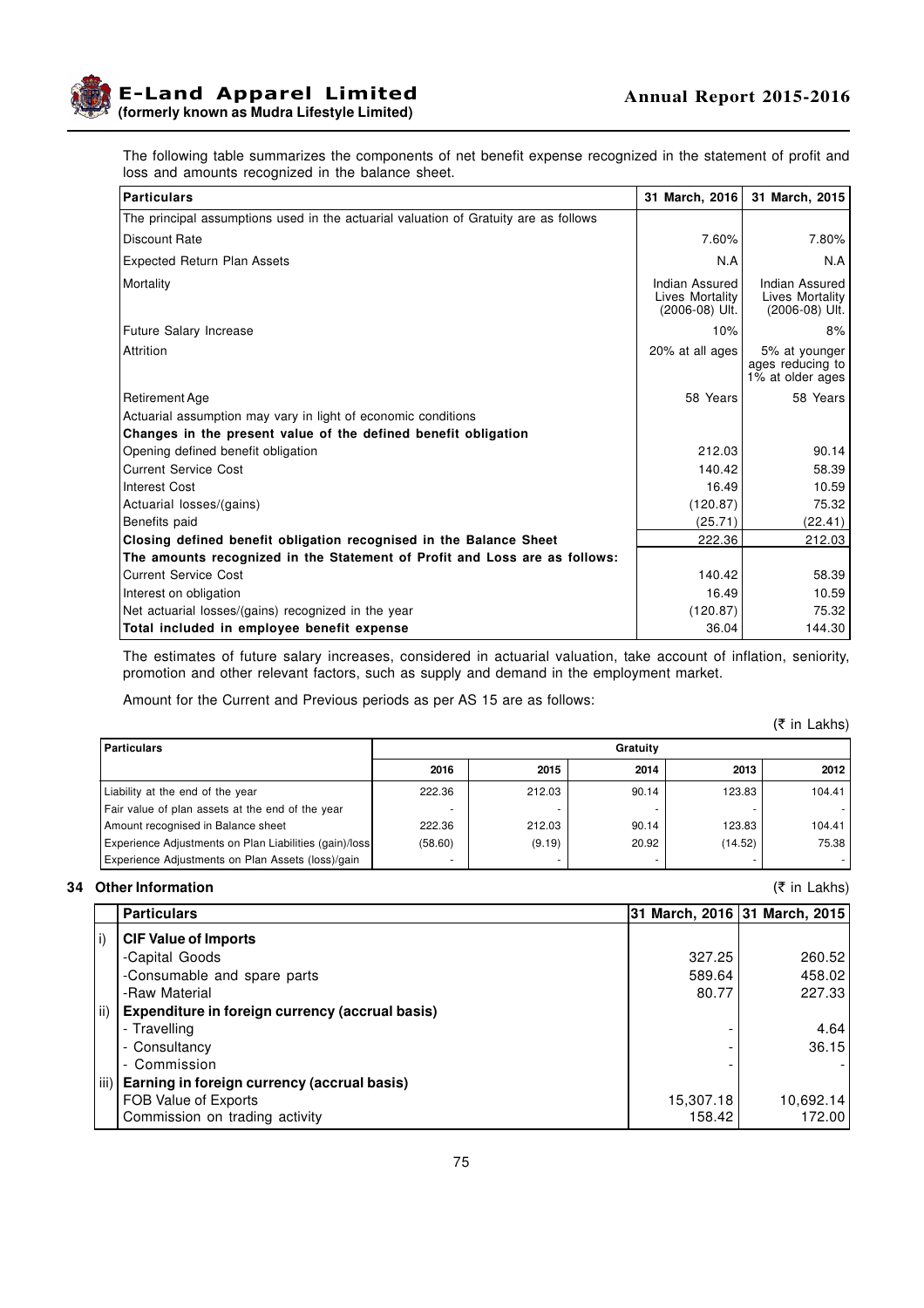

|  | iv) Value of Imported and Indigenous Raw Materials, Stores and Spare Parts Consumed |  |
|--|-------------------------------------------------------------------------------------|--|
|  |                                                                                     |  |

|                               |              | 2015-16 |              | 2014-15 |
|-------------------------------|--------------|---------|--------------|---------|
|                               | <b>Value</b> | %       | <b>Value</b> | %       |
| <b>Raw Materials</b>          |              |         |              |         |
| -Imported                     | 86.68        | 0.74%   | 208.65       | 2.33%   |
| -Indigenous                   | 11,563.10    | 99.26%  | 8,750.57     | 97.67%  |
|                               | 11,649.78    |         | 8,959.22     |         |
| <b>Consumables and Spares</b> |              |         |              |         |
| -Imported                     | 589.64       | 20.86%  | 458.02       | 21.50%  |
| -Indigenous                   | 2,236.84     | 79.14%  | 1,672.17     | 78.50%  |
|                               | 2,826.48     |         | 2,130.19     |         |
| <b>Total</b>                  | 14,476.27    |         | 11,089.41    |         |

## **35 Segment Reporting:-**

The Company is engaged in the manufacture of garments, which is the primary business segment, based on the nature of products manufactured and sold. The geographical segments considered for disclosure are domestic and exports (outside India). Revenue from sale of products and receivables are disclosed by location of customers while the other geographical information is based on location of assets. The entire business assets of company are situated in India.

(` in Lakhs)

| <b>Particulars</b>                                                                  |           | 31 March, 2016 31 March, 2015 |
|-------------------------------------------------------------------------------------|-----------|-------------------------------|
| Net sales to external domestic customers                                            | 6,480.28  | 5,521.26                      |
| Net sales to external export customers                                              | 15,307.18 | 10,692.14                     |
| <b>Total sales</b>                                                                  | 21,787.45 | 16,213.40                     |
| <b>Particulars</b>                                                                  |           | 31 March, 2016 31 March, 2015 |
| Total receivable outstanding in respect of domestic segment as at end of the period | 2,264.92  | 2,072.19                      |
| Total receivable outstanding in respect of export segment as at end of the period   | 2,191.57  | 2,366.44                      |
| Total receivable outstanding as at the end of the period                            | 4,456.49  | 4,438.63                      |

#### **36 Operating Lease**

The Company has entered into operating lease arrangements for premises. Lease rental expenses for the year ended 31 March, 2016 was Rs 535.20 Lakhs (31 March 2015 Rs 510.31 Lakhs). The future minimum lease rental obligation under non-cancellable operating leases in respect of these assets are:-

| Particulars                                      |        | 31 March, 2016 31 March, 2015 |
|--------------------------------------------------|--------|-------------------------------|
| I Within one year                                | 363.36 | 396.8                         |
| Later than one year and not later than five year | 574.13 | 1188.11                       |
| Later than five year                             |        | 387.96                        |

#### **37 Dues to Micro and Small Enterprises as per MSMED Act, 2006**

Information required to be disclosed under Micro, Small and Medium Enterprises Development Act, (MSMED) 2006 has been determined to the extent such parties have been identified on the basis of information available with the Company. This has been relied upon by the auditors. There are no delays in payment to micro, small and medium enterprises in current year as well as in the previous year.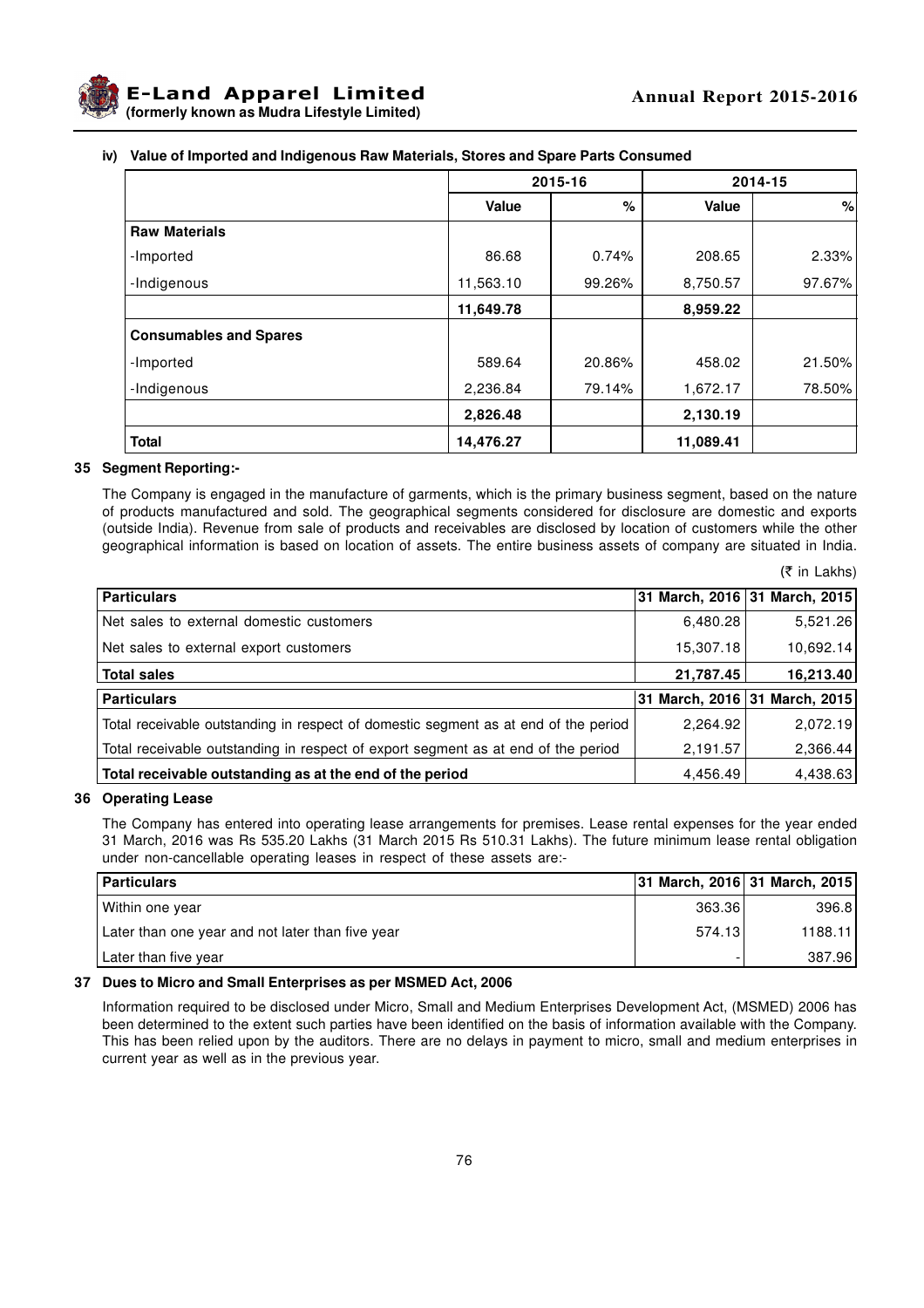**E-Land Apparel Limited (formerly known as Mudra Lifestyle Limited)**

#### **38 Unhedged foreign currency exposure**

Particulars of unhedged foreign currency exposure as at the reporting date is as given below :-

|                         |                            |             | 2015-16                              |            | 2014-15                       |
|-------------------------|----------------------------|-------------|--------------------------------------|------------|-------------------------------|
|                         | Foreign<br><b>Currency</b> | ∣₹ in Lakhs | Amount in<br><b>Foreign Currency</b> | ₹ in Lakhs | Amount in<br>Foreign Currency |
| Import trade payable    | US\$                       | 821.87      | 1,239,327                            | 364.64     | 582,410                       |
| Export trade receivable | US\$                       | 2.314.38    | 3,523,612                            | 2,197.97   | 3,510,480                     |
| Export trade receivable | <b>GBP</b>                 | 15.02       | 15,418                               | 134.79     | 145,788                       |
| Export trade receivable | <b>EURO</b>                | 1.06        | 1.429                                | -          |                               |

- **39** As required under Schedule V of the Companies Act, 2013, the Company had filed an application with the Central Government for approval of managerial remuneration paid to three Whole Time Directors for the year ended March 31, 2015. During the current year, the Company has received approval for managerial remuneration paid to two Whole Time Directors and is awaiting approval for one of the Whole Time Director, where the Company is in the process of filing a revised application with the Central Government. Pending receipt of such approval, the remuneration paid is held in trust by the said director.
- **40** The Company has incurred losses during the current period and the accumulated losses of the Company at the close of the period exceed its paid up capital and reserves. The Management is currently implementing a plan to increase turnover, improve profitability and financial position of the Company and has assessed that it will be able to meet its funding requirements at least for the next 12 months based on its cash flow projections. The Company is therefore being viewed as a going concern and the financial statements have been prepared under the going concern assumption.
- **41** During the year ended March 31, 2014, Company had entered into a tripartite agreement with E-Land Asia Holdings Pte Ltd, its holding Company and Mr. Murarilal Agarwal, Mr. Ravindra Agarwal and Mr. Vishwambharlal Bhoot (Old Promoters) whereby the loan outstanding towards the Old Promoters had been directly paid by the holding Company on behalf of the Company. The Company had made a revised application under the applicable provisions of the Foreign Exchange Management Act,1999 ("FEMA") and the rules and regulations there under for regularising the same. During the year, Company has received approval from the Reserve Bank of India ('RBI'), treating the liability as External Commercial Borrowing, subject to the applicable provisions for compounding under the FEMA and the rules and regulations there under. Company has made compounding application and is awaiting final order.
- **42** Transfer Pricing regulations for computing the Income and Expenditure from International Transactions and specified domestic transactions between 'Associated Enterprise' on arms length basis are applicable to the Company. These regulations, interalia, require the maintenance of documents and information, including furnishing a report from an accountant within the due date of filing the Return of Income with the Income Tax Authorities. For the year ended on March 31, 2016, the Company is in the process of undertaking a study to comply with the said transfer pricing regulations. Management is of the opinion that the transactions undertaken during the year with related parties are on arm's length basis & in compliance with the transfer pricing legislation prevailing as on date of financial statements.
- **43** In the previous year, Company had entered in to Agreement for Sale of assets for one of its units located in Daman, the conditions of which subsequently have not been complied with and hence terminated. Accordingly, the above sale is being reversed and classified as 'Asset held for sale' to reflect the current status.
- **44** Effective April 1, 2014 the Company had revised the useful life of certain fixed assets based on Schedule II to the Companies Act, 2013 for the purpose of providing depreciation on fixed assets. Accordingly the carrying amount of the assets as on April 1, 2014 had been depreciated over the remaining revised useful life of fixed assets. Consequently, an amount of Rs 33.18 Lakhs (net of refund Rs. Nil) representing the carrying amount of the assets revised useful life as Nil, had been charged to opening reserves as on April 1, 2014 pursuant to the Companies Act, 2013.
- **45** Tax expense of earlier year includes Rs 2,623.96 Lakhs of deferred tax recognised on unabsorbed depreciation which had been reversed in the previous year as there was no virtual certainty supported by convincing evidence that sufficient future taxable income will be available against which such deferred tax assets can be realised.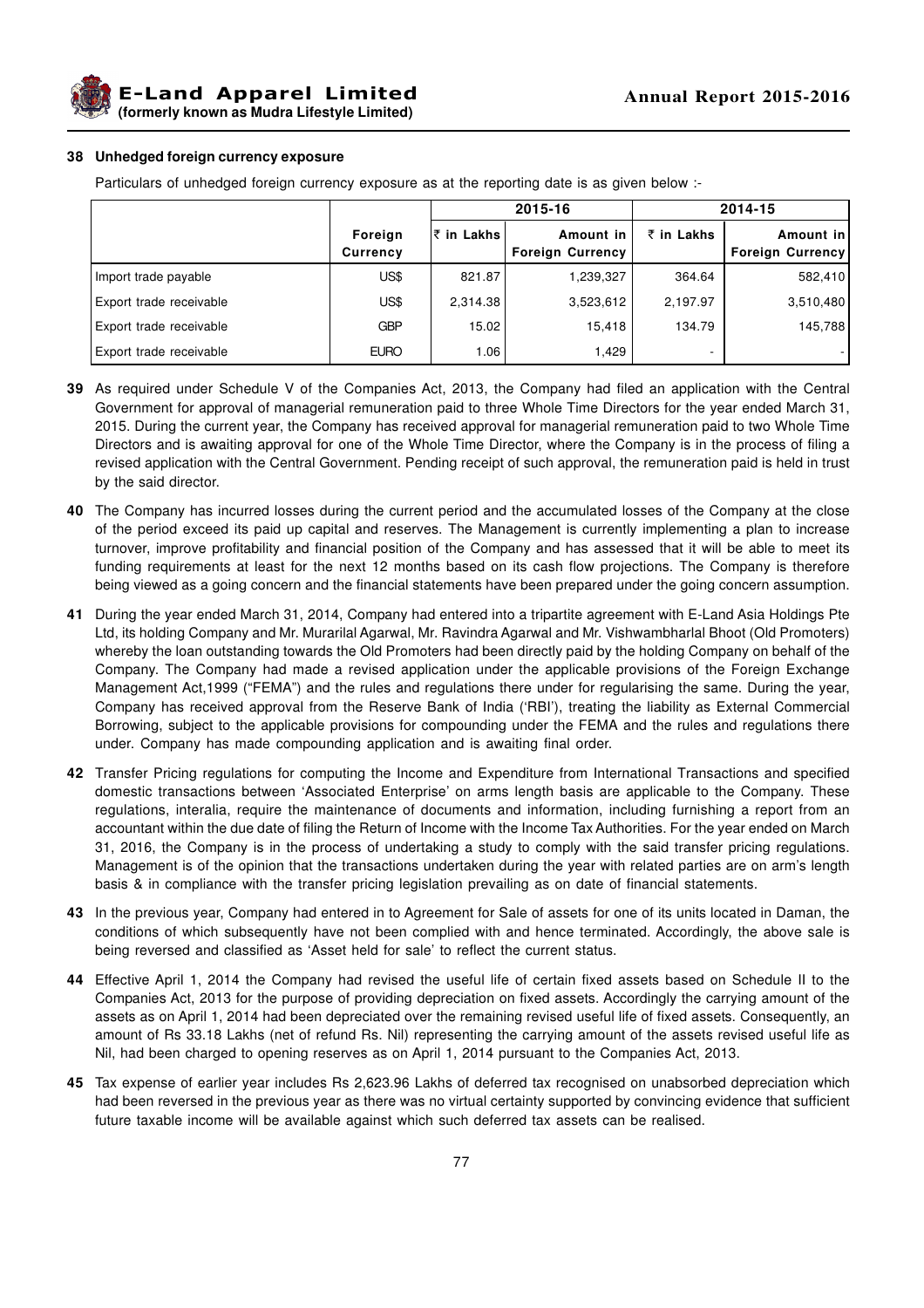

**46** Previous year figures have been regrouped/reclassified where necessary to conform to this year's classification.

#### **Signature to Notes 1 to 46**

As per our report of even date **For and on behalf of the board of directors of E-Land Apparel Limited For S R B C & CO LLP** Chartered Accountants Firm registration number: 324982E/E300003

**per Vikram Mehta Yangweon Yoo Yi Byoung Hoon** Partner **Managing Director** Chief Financial Officer Membership no.: 105938

Place: Mumbai Place: Mumbai

Date: May 30, 2016 **Date: May 30, 2016** 

**Jung Ho Hong Ashitosh Sheth** Director Company Secretary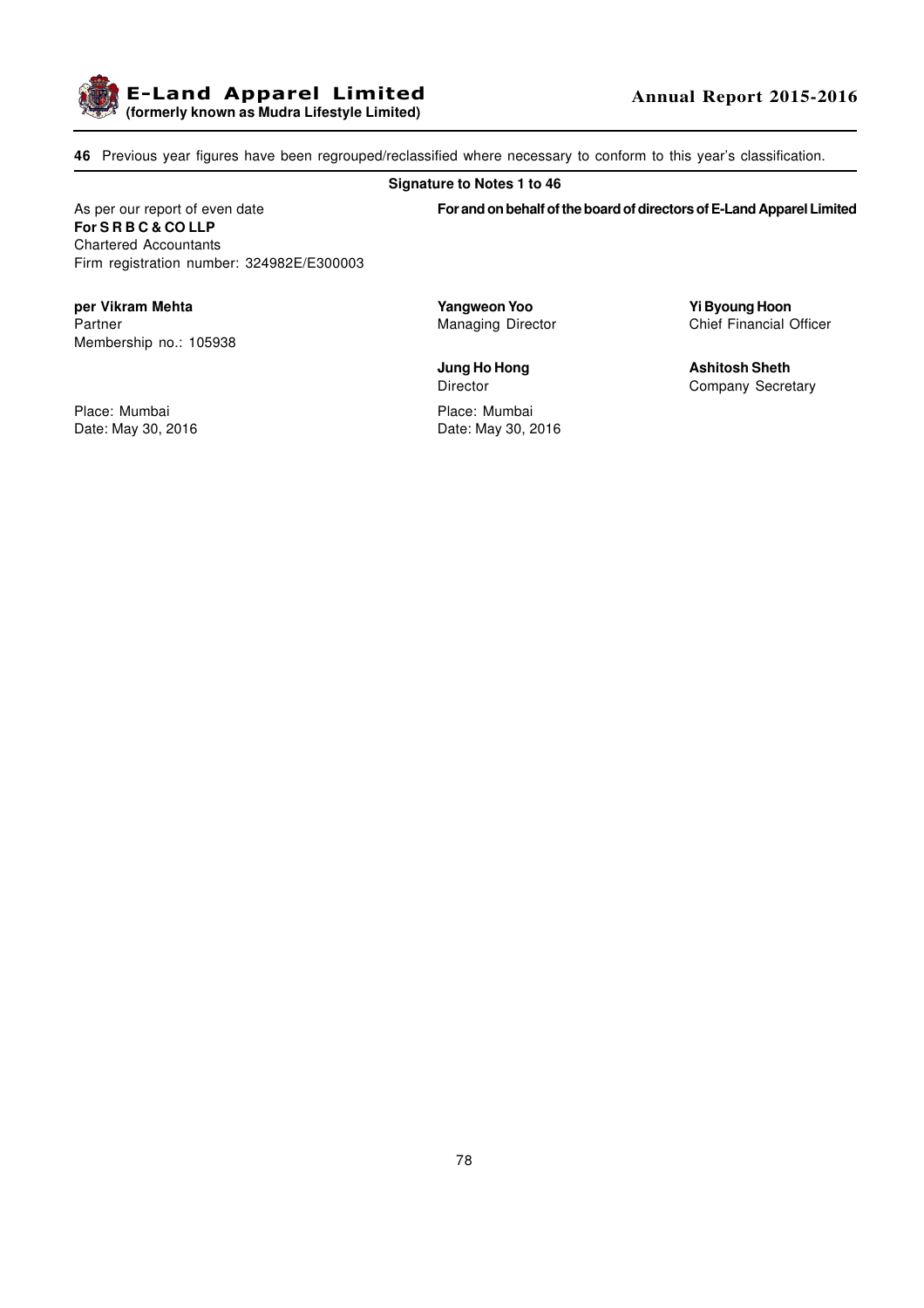# **E-Land Apparel Limited**

(formerly known as Mudra Lifestyle Limited)

## CIN: L17110MH1997PLC106945

**Regd office:** Office No. 404, 4th Floor, Western Edge-I, Western Express Highway, Magathane, Borivali (East), Mumbai 400066 Tel.: +91-22-40972600, Fax: +91-22-40972601, E-mail: investor@elandapparel.com, Website: www.elandapparel.com

## **FOR KIND ATTENTION OF SHAREHOLDERS**

#### **Dear Shareholder(s),**

 $\uparrow$ 

As per the provisions of Section 88 of the Companies Act, 2013 read with Companies (Management & Administration) Rules, 2014, the Company needs to update its 'Register of Members' to incorporate certain new details, as are required under the said provisions. Further, as per the "Green Initiative in the Corporate Governance" initiated by the Ministry of Corporate Affairs (MCA), vide its Circular No. 17/2011 dated 21/04/2011, the Company proposes to send all the notices, documents including Annual Report in electronic form to its members.

We, therefore request you to furnish the following details for updation of Register of Members and enable the Company to send all communication to you through electronic mode:

| Folio No.                                                                            |
|--------------------------------------------------------------------------------------|
| Name of the Shareholder                                                              |
| Father's/Mother's/Spouse's Name                                                      |
| Address (Registered Office Addressing case the<br><b>Member is a Body Corporate)</b> |
| E-mail Id                                                                            |
| <b>PAN or CIN</b>                                                                    |
| <b>UIN (Aadhar Number)</b>                                                           |
| Occupation                                                                           |
| <b>Residential Status</b>                                                            |
| <b>Nationality</b>                                                                   |
| In case member is a minor, name of the guardian                                      |
| Date of birth of the Member                                                          |

**Note: Members holding shares in DEMAT mode may furnish these details to their respective DPs.**

\_\_\_\_\_\_\_\_\_\_\_\_\_\_\_\_\_\_\_\_\_\_ **Signature of the Member**

Kindly submit the above details duly filled in and signed at the appropriate place to the Registrar & Share Transfer Agents of the Company viz. **"BIGSHARE SERVICES PVT. LTD., E 2/3, ANSA INDUSTRIAL ESTATE, SAKIVIHAR ROAD, SAKI NAKA, ANDHERI (EAST), MUMBAI 400072".**

The E-mail ID provided shall be updated subject to successful verification of your signature. The members may receive Annual Reports in physical form free of cost by post by making request for the same.

**Thanking You,**

## **For E-Land Apparel Limited**

(formerly known as Mudra Lifestyle Limited)

**Sd/-**

 $\frac{1}{2}$ 

| <b>Ashitosh Sheth</b>        |
|------------------------------|
| <b>Company Secretary</b>     |
| <b>Membership No. A25997</b> |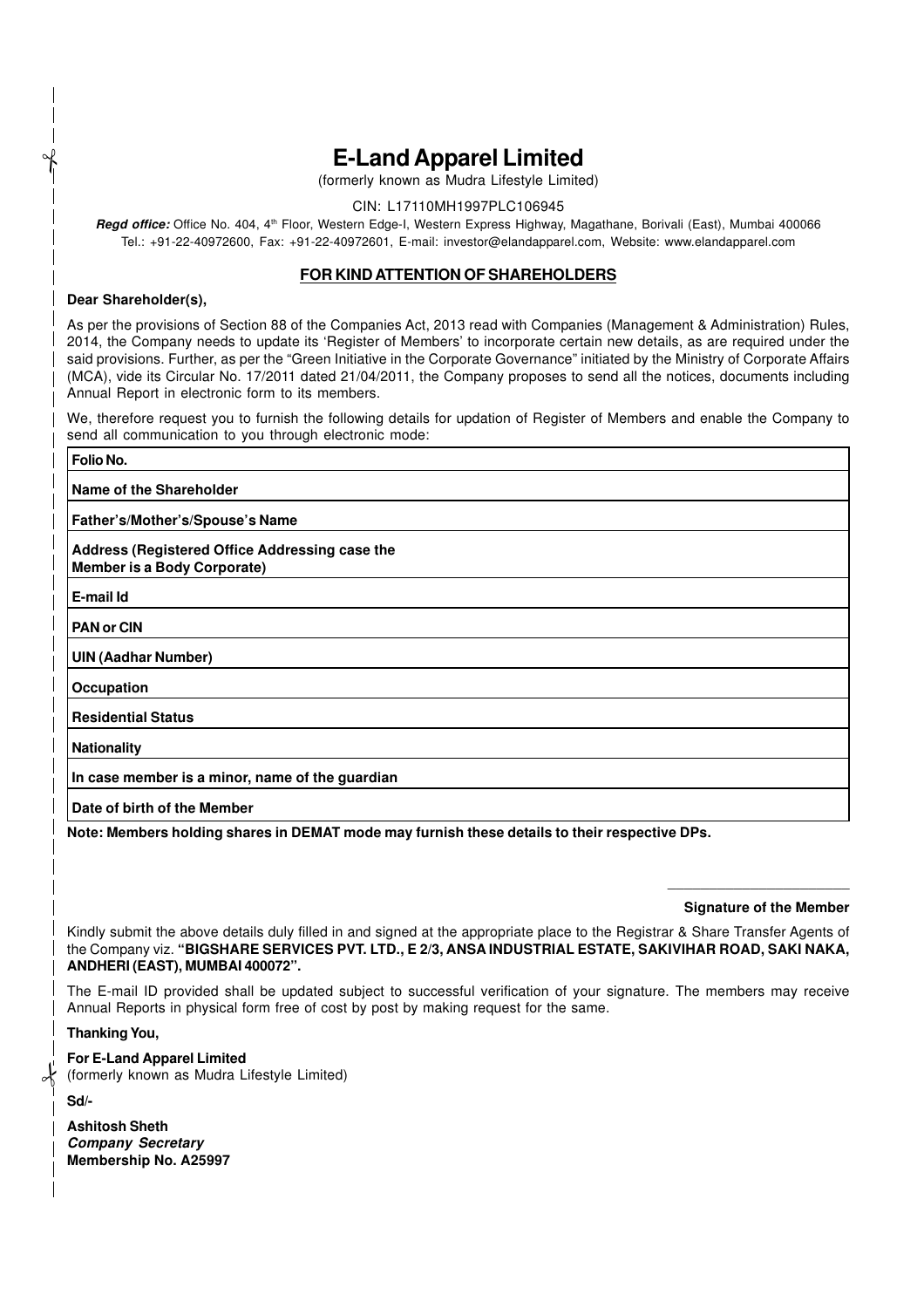# **E-Land Apparel Limited**

(formerly known as Mudra Lifestyle Limited)

## (CIN: L17110MH1997PLC106945)

**Regd office:** Office No. 404, 4th Floor, Western Edge-I, Western Express Highway, Magathane, Borivali (East), Mumbai 400066 Tel.: +91-22-40972600, Fax: +91-22-40972601, E-mail: investor@elandapparel.com, Website: www.elandapparel.com

## **ATTENDANCE SLIP**

#### **19TH ANNUAL GENERAL MEETING ON 30TH SEPTEMBER, 2016**

Registered Folio/ DP ID & Client ID

Name and address of the shareholder(s)

Joint Holder 1

 $\uparrow$ 

Joint Holder 2

I/we hereby record my/our presence at the 19<sup>th</sup> Annual General Meeting of the Company held at Bay Leaf Banquet Hall, Shop No 67, 68, 69, Saraf Choudhary Nagar, Thakur Complex, Opposite Sarodev Hospital, Kandivali East, Mumbai-400 101 on Wednesday, 30<sup>th</sup> September, 2016 at 10.00 a.m.

\_\_\_\_\_\_\_\_\_\_\_\_\_\_\_\_\_\_\_\_\_\_\_\_\_\_ \_\_\_\_\_\_\_\_\_\_\_\_\_\_\_\_\_\_\_\_\_\_\_\_\_\_ \_\_\_\_\_\_\_\_\_\_\_\_\_\_\_\_\_\_\_\_\_\_\_

Member's Folio/DP ID/Client ID No. Member's/Proxy's name (in Block Letters) Member's/Proxy's Signature

 **Note:**

 $\frac{1}{2}$ 

 1. Please fill in the Folio/DP ID-Client ID No., name and sign this Attendance Slip and hand it over at the Attendance Verification Counter at the **ENTRANCE OF THE MEETING HALL.**

 **Note:** Please read the instructions for e-voting given along with Annul Report. The e-voting period starts from Tuesday, 27<sup>th</sup> September, 2016 (9.00 a.m.) and ends on Thursday, 29<sup>th</sup> September, 2016 (5.00 p.m.). The voting module shall be disabled by CDSL for voting thereafter.

 **Note:** PLEASE BRING THE ABOVE ATTENDANCE SLIP TO THE MEETING HALL.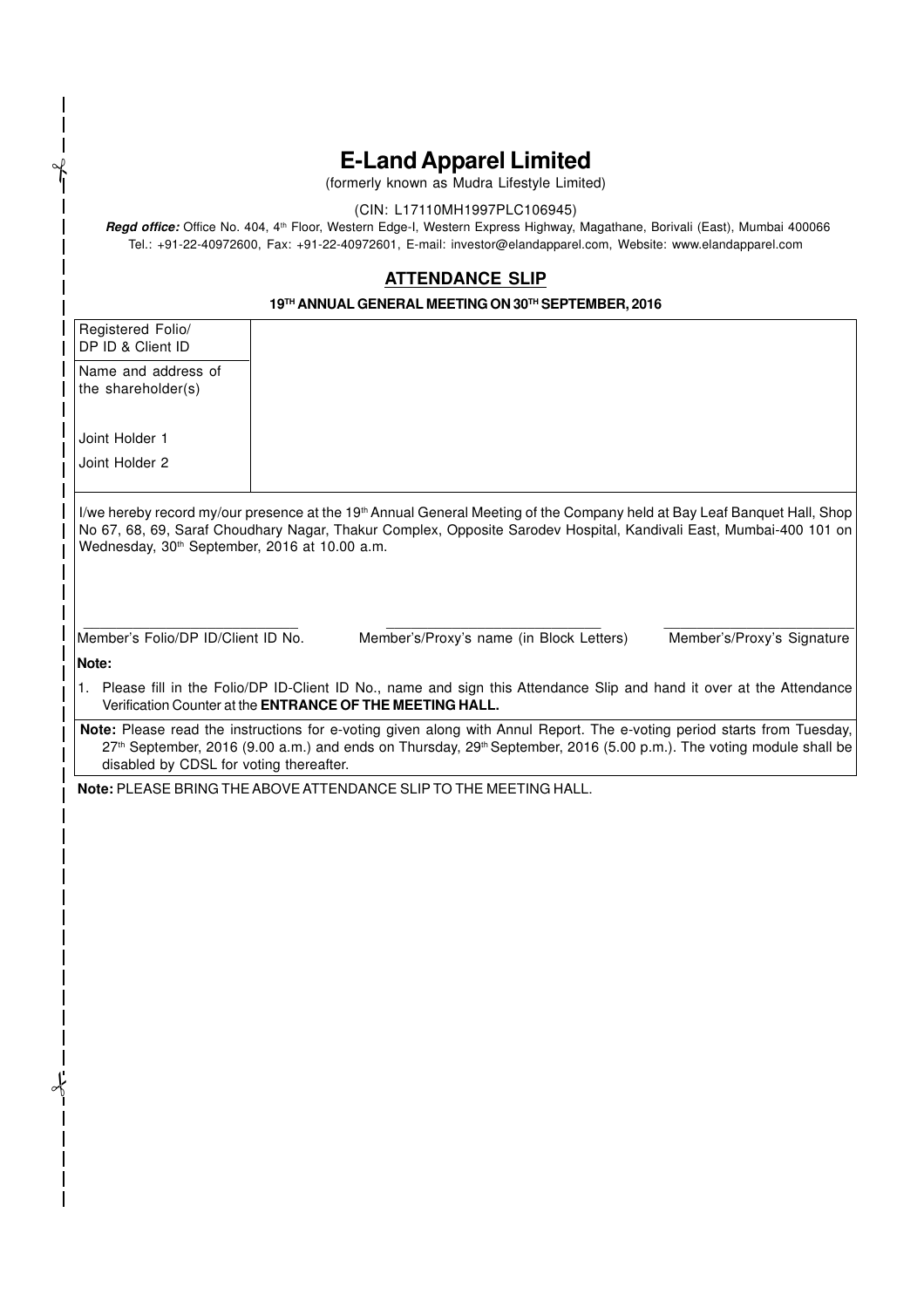|                          | (CIN: L17110MH1997PLC106945)                                                                                                                                                                                                                                                                                                                                                                                                                                                                                                                  |     |                                                              |                |
|--------------------------|-----------------------------------------------------------------------------------------------------------------------------------------------------------------------------------------------------------------------------------------------------------------------------------------------------------------------------------------------------------------------------------------------------------------------------------------------------------------------------------------------------------------------------------------------|-----|--------------------------------------------------------------|----------------|
|                          | Regd office: Office No. 404, 4 <sup>th</sup> Floor, Western Edge-I, Western Express Highway, Magathane, Borivali (East), Mumbai 400066<br>Tel.: +91-22-40972600, Fax: +91-22-40972601, E-mail: investor@elandapparel.com, Website: www.elandapparel.com                                                                                                                                                                                                                                                                                       |     |                                                              |                |
|                          | <b>PROXY FORM</b>                                                                                                                                                                                                                                                                                                                                                                                                                                                                                                                             |     |                                                              |                |
|                          | [Pursuant to Section 105(6) of the Companies Act, 2013 and rule 19(3) of the Companies (Management and Administration) Rules, 2014]                                                                                                                                                                                                                                                                                                                                                                                                           |     |                                                              |                |
|                          | 19TH ANNUAL GENERAL MEETING ON FRIDAY 30TH SEPTEMBER, 2016                                                                                                                                                                                                                                                                                                                                                                                                                                                                                    |     |                                                              |                |
|                          |                                                                                                                                                                                                                                                                                                                                                                                                                                                                                                                                               |     |                                                              |                |
|                          |                                                                                                                                                                                                                                                                                                                                                                                                                                                                                                                                               |     |                                                              |                |
|                          |                                                                                                                                                                                                                                                                                                                                                                                                                                                                                                                                               |     |                                                              |                |
|                          |                                                                                                                                                                                                                                                                                                                                                                                                                                                                                                                                               |     |                                                              |                |
|                          |                                                                                                                                                                                                                                                                                                                                                                                                                                                                                                                                               |     |                                                              |                |
|                          | I/We being a member(s) of _____________ Shares of the above named Company hereby appoint:                                                                                                                                                                                                                                                                                                                                                                                                                                                     |     |                                                              |                |
|                          |                                                                                                                                                                                                                                                                                                                                                                                                                                                                                                                                               |     |                                                              |                |
|                          |                                                                                                                                                                                                                                                                                                                                                                                                                                                                                                                                               |     |                                                              |                |
|                          |                                                                                                                                                                                                                                                                                                                                                                                                                                                                                                                                               |     |                                                              |                |
| (2)                      |                                                                                                                                                                                                                                                                                                                                                                                                                                                                                                                                               |     |                                                              |                |
|                          |                                                                                                                                                                                                                                                                                                                                                                                                                                                                                                                                               |     |                                                              |                |
|                          |                                                                                                                                                                                                                                                                                                                                                                                                                                                                                                                                               |     |                                                              |                |
|                          | (3) Name <b>books and the contract of the contract of the contract of the contract of the contract of the contract of the contract of the contract of the contract of the contract of the contract of the contract of the contra</b>                                                                                                                                                                                                                                                                                                          |     |                                                              |                |
|                          |                                                                                                                                                                                                                                                                                                                                                                                                                                                                                                                                               |     |                                                              |                |
|                          |                                                                                                                                                                                                                                                                                                                                                                                                                                                                                                                                               |     |                                                              |                |
|                          | Signature experience and the state of the state of the state of the state of the state of the state of the state of the state of the state of the state of the state of the state of the state of the state of the state of th<br>as my/our proxy to attend and vote (on a poll) for me/us and on my/our behalf at the 19 <sup>th</sup> Annual General Meeting of the Company to be held on<br>Friday, 30 <sup>th</sup> September, 2016 at Bay Leaf Banquet Hall, Shop No 67, 68, 69, Saraf Choudhary Nagar, Thakur Complex, Opposite Sarodev |     |                                                              |                |
| <b>Number</b>            | Hospital, Kandivali East, Mumbai-400 101 at 10.00 a.m. and at any adjournment thereof in respect of such resolutions as are indicated overleaf:<br>Resolution Resolutions                                                                                                                                                                                                                                                                                                                                                                     |     | Vote (Optional see Note 2)<br>(Please mention no. of shares) |                |
|                          | <b>Ordinary Business:</b>                                                                                                                                                                                                                                                                                                                                                                                                                                                                                                                     | For | Against                                                      | <b>Abstain</b> |
|                          | Ordinary Resolution for adoption of Audited Financial Statements for the year<br>ended 31 <sup>st</sup> March, 2016 along with Reports of the Directors and of the Auditors.                                                                                                                                                                                                                                                                                                                                                                  |     |                                                              |                |
|                          | Ordinary Resolution for appointment of a Director in place of Mr. Jung Ho Hong,<br>Whole Time Director, who retires by rotation and being eligible, offers himself for<br>re-appointment.                                                                                                                                                                                                                                                                                                                                                     |     |                                                              |                |
|                          | Ordinary Resolution for appointment of M/s. Deloitte Haskins & Sells LLP having                                                                                                                                                                                                                                                                                                                                                                                                                                                               |     |                                                              |                |
| 1<br>$\overline{c}$<br>3 | FRN:117366W/W-100018 in place of retiring Auditors M/s. S R B C & CO. LLP,<br>Chartered Accountants, Mumbai (having FRN: 324982E) as Statutory Auditors of                                                                                                                                                                                                                                                                                                                                                                                    |     |                                                              |                |
|                          | the Company to hold office from the conclusion of 19th Annual General Meeting                                                                                                                                                                                                                                                                                                                                                                                                                                                                 |     |                                                              |                |
|                          | until the conclusion of 24 <sup>th</sup> Annual General Meeting.                                                                                                                                                                                                                                                                                                                                                                                                                                                                              |     |                                                              |                |
| 4                        | <b>Special Business:</b><br>Ordinary Resolution for Approval of Material Related Party Transaction.                                                                                                                                                                                                                                                                                                                                                                                                                                           |     |                                                              |                |
| 5                        | Special Resolution for appointment of Mr. Kwang Hyuck Choi as Managing Director<br>of the Company and fixing his remuneration.                                                                                                                                                                                                                                                                                                                                                                                                                |     |                                                              |                |
|                          | Signed this _____________ day of ____________________, 2016                                                                                                                                                                                                                                                                                                                                                                                                                                                                                   |     |                                                              |                |
|                          |                                                                                                                                                                                                                                                                                                                                                                                                                                                                                                                                               |     | Affix                                                        |                |
|                          |                                                                                                                                                                                                                                                                                                                                                                                                                                                                                                                                               |     | Revenue<br>stamp                                             |                |
|                          |                                                                                                                                                                                                                                                                                                                                                                                                                                                                                                                                               |     | Re. 0.15                                                     |                |
|                          |                                                                                                                                                                                                                                                                                                                                                                                                                                                                                                                                               |     |                                                              |                |
| Note:                    |                                                                                                                                                                                                                                                                                                                                                                                                                                                                                                                                               |     |                                                              |                |